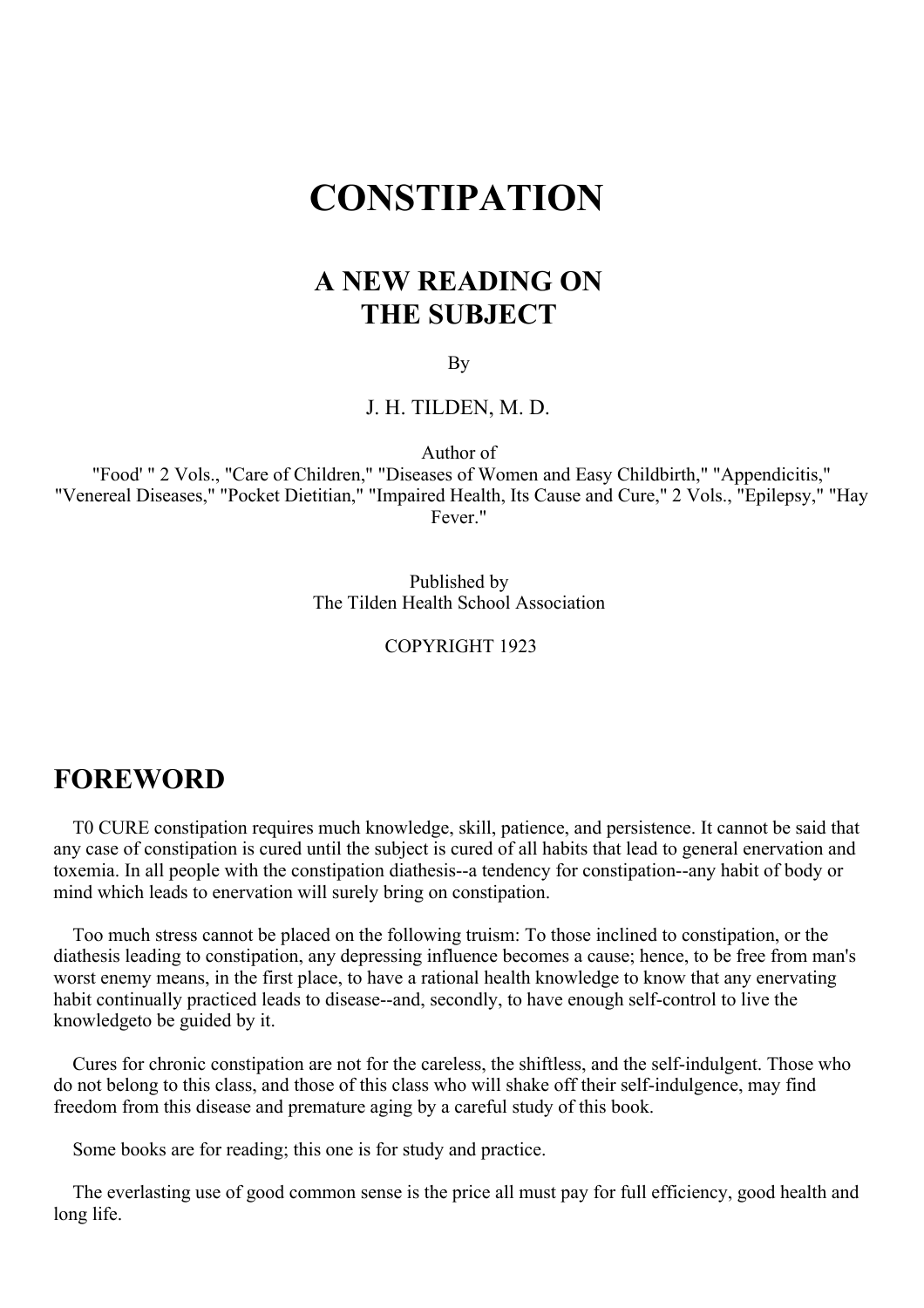Diseases, so-called, are a unit and must be recognized as such, for in no other way can confusion be avoided. Diseases, so-called, are pronounced symptoms and must be studied as a part of a whole, for if individualized, chaos and failure cannot be avoided.

# **TABLE OF CONTENTS**

[Preface](#page-3-0)

[Introduction](#page-9-0)

Chapter [I.-Toxemia,](#page-17-0) the Efficient (First) Cause of All Disease

Chapter II.-Causes of [Constipation](#page-27-0)

Chapter [III.-Treatment](#page-41-0)

Chapter [IV.-Constipation](#page-57-0) as Found in Various Derangements

Chapter V.-A Few [Personalities](#page-65-0)

[Appendix](#page-67-0)

BACK TO HEALTH [LIBRARY](../0201hyglibcat.html)

BACK TO [HOME](../../../index.html) PAGE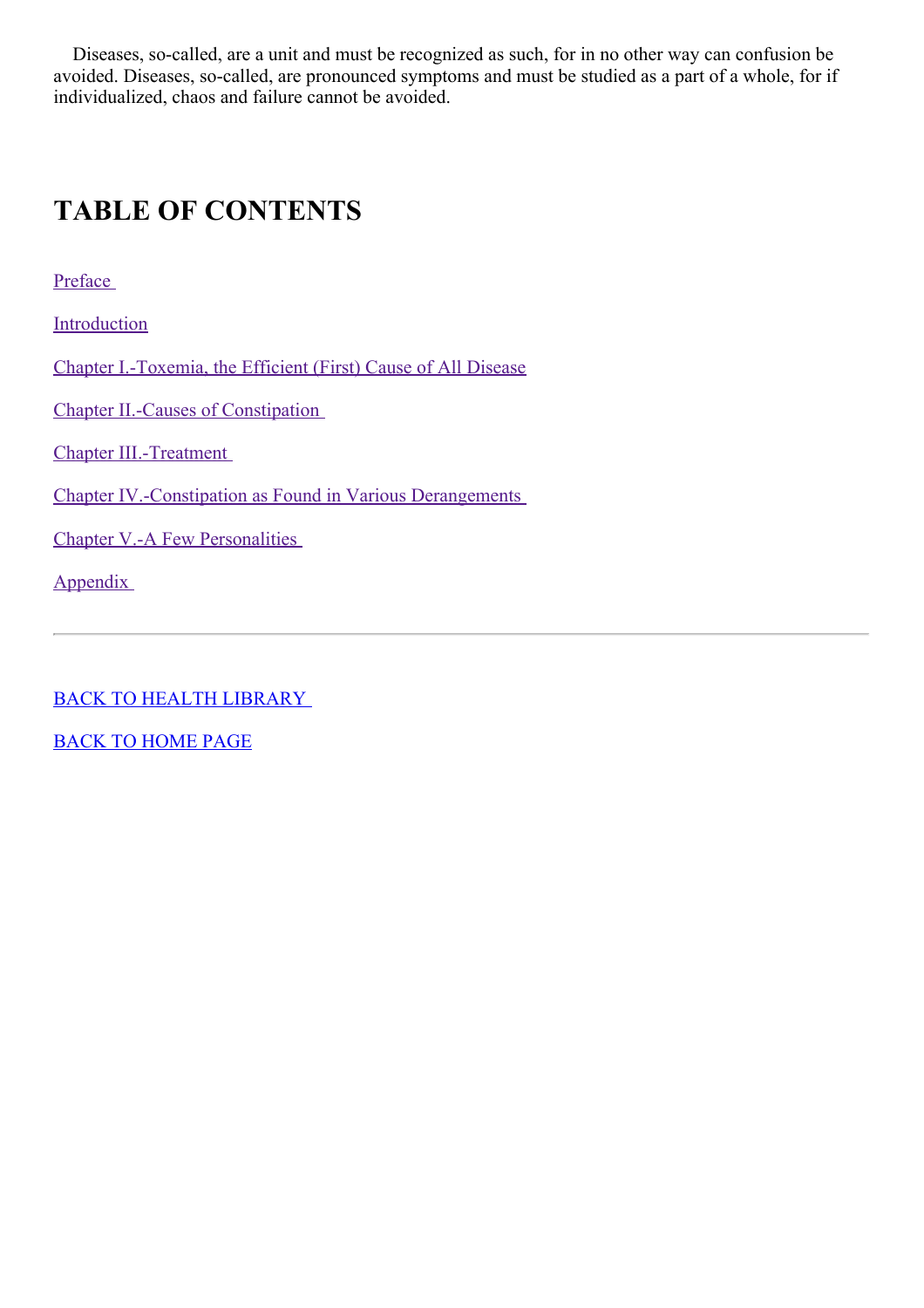#### [Preface](#page-3-0)

[Introduction](#page-9-0)

Chapter [I.-Toxemia,](#page-17-0) the Efficient (First) Cause of All Disease Chapter II.-Causes of [Constipation](#page-27-0) Chapter [III.-Treatment](#page-41-0) Chapter [IV.-Constipation](#page-57-0) as Found in Various Derangements Chapter V.-A Few [Personalities](#page-65-0) [Appendix](#page-67-0)

# **PREFACE**

CONSTIPATION is the commonest disease to which man is heir; so common that less is known of its causes perhaps than would be if it were a more rare malady.

Before proceeding with the subject of this book, perhaps it would be well, inasmuch as it is destined to be read by more people than any other of my numerous books on health subjects, to define disease and health from my standpoint. This will give those who know nothing of my ideas a better understanding, and enable them to read *Constipation* more intelligently.

In the study of disease it is necessary to have a fixed premise from which to reason. My system starts with the proposition that health is not an entity; it is the ideal state of a living body properly cared for from birth to death. When not properly cared for, the state of health may be good or bad; both extremes are unfixed and indefinite, made so by man's haphazard style of living, and frequently, in delicate subjects, as unstable as the weather-cock. We call the good state *health--*good health; the bad state, or bad health, we call disease. The student must abandon the idea, or preconception, that disease is an entity--a -something that is an enemy of man; or a nemesis that is on his trail, and is destined to overtake him sooner or later--in fact, at any time. Not so. Health is a state that responds with good for good treatment of mind and body, or responds with bad for bad treatment of mind and body. This being true, it behooves man to strive for a knowledge of how to live for health, and how to avoid a style of living that must bring bad health--disease- -and premature death; and cause, during life, a greatly reduced efficiency, which, of course, is a handicap that forces a failure when success is almost won--in fact, within the grasp of a little more well-applied health knowledge. Man is not left helpless to be buffeted about by his environment; indeed not. Before reason was given him he was protected by instinct. Since instinct has given place to reason, if man is abused by his environment, it is because he refuses to use his protector, his reasoning power, and is allowing himself to be victimized by commercial exploiters.

There are about 400 individual diseases recorded in medical nomenclature, and because of medical endeavor to maintain distinctive types--to maintain genera and species--much confusion and unsatisfactory treatment is the result. I say confusion advisedly, for in a consultation of a half-dozen physicians there may be, and often are, as many separate and distinct opinions--diagnoses. The result is that the one seeking advice will get as many diagnoses as the number of physicians consulted. The reasons for this seeming ignorance on the part of the wise physicians are many. In the first place, when so-called diseases have been established or recurring for months or years, more and more of the organism becomes involved; the treatment, which is largely palliative and changed at every call of the physician and every change of doctors, may relieve, but never cures; and it must never be forgotten that in all so-called diseases (slight or severe) there are respites marking the ebb and flow of toxemia. At every flow toxins are eliminated, and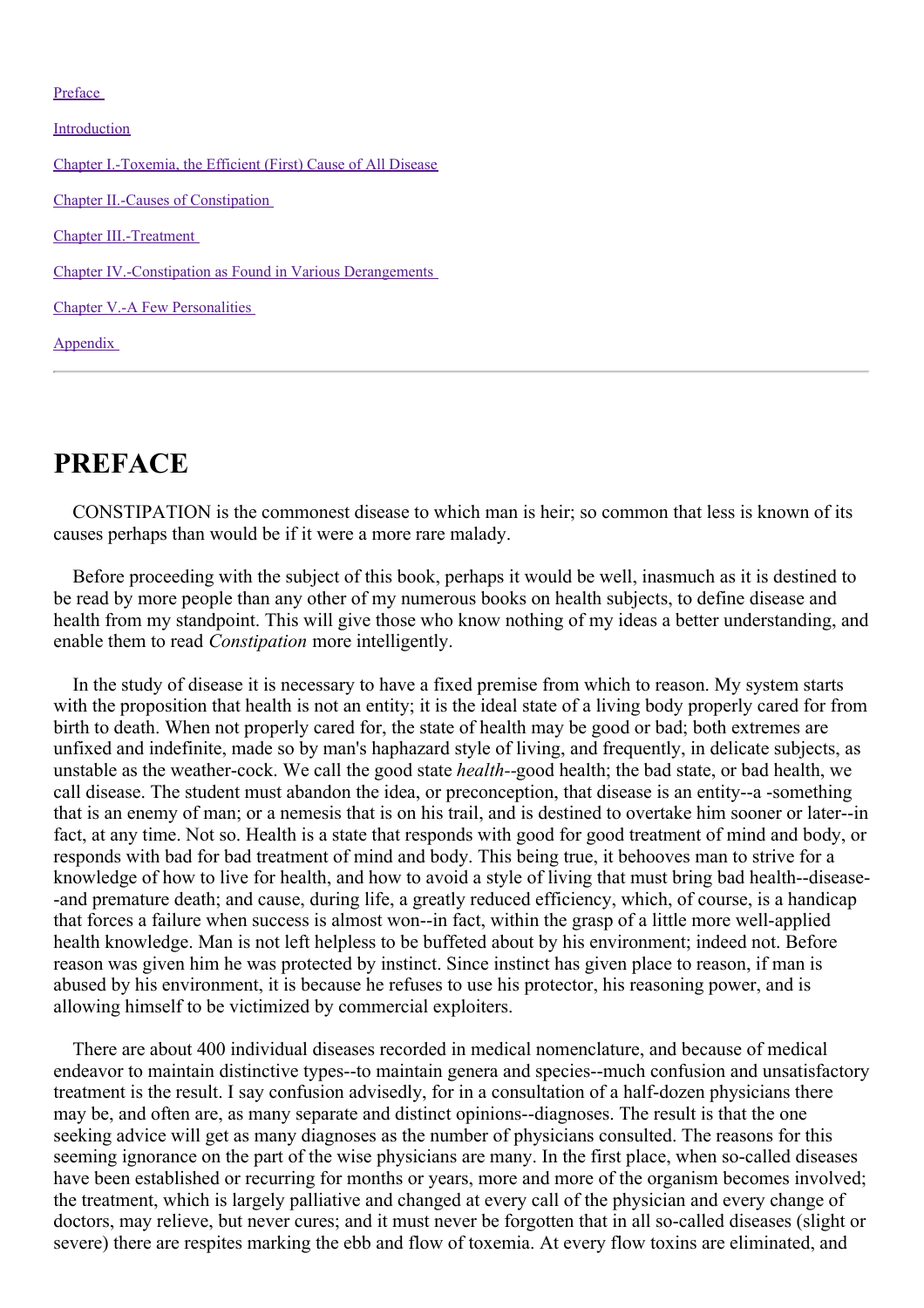<span id="page-3-0"></span>this marks a period of discomfort; when toxin saturation is relieved, this marks an ebb in elimination when toxins fall below the saturation point and comfort returns. This ebbing and flowing on the sea of human life is called health and disease; the flow marks discomfort (disease), the ebb marks a subsidence, with a return of comfort. Doctors declare at the ebb that they have cured the disease; as well might boys at the seashore declare that they have chased the waves back by the rocks they have thrown at them. The truth is that patients get better and worse at the ebb and flow of toxin elimination in spite of medical men, and if these priests of medical science know nothing of the cause of this ebb and flow of toxemia, how are they to control the phenomenon? They cannot do anything, and at the failure of their endeavors the patient becomes discouraged and fear adds another complication; the original habits that brought on the disease in the first place are continued, and so the medley of disease-building runs merrily on and on until one or more of the vital organs gives down, driven by recurring functional derangements, until organic change is developed beyond the possibility of a return to the normal and the patient dies. The prevailing toxemic crises are diagnosed--given a name. The leading symptoms of common derangements take the name and are recognized by the profession as the alpha and omega--the beginning and ending--of the disease. The science of diagnosis consists in discovering pathology, when a novice should know the genesis of any pathology must go through an embryonic stage--a period of cultivation, seeding, germination, gestation, and birth. There is a vast unexplored field preceding the stage of pathology that medical science has left unnoticed, namely, *the cause of pathology.* Doctors start with a fully developed symptom--pathology. For instance, a cold, a "flu," a headache, a cough, a tonsilitis, a pneumonia, a typhoid fever, is recognized as self-existent; or there may be a *vague notion* that a specific germ has in some manner initiated the disease; a treatment is given, the symptom subsides, and the incident or disease is passed as cured. There may be many repetitions of a like development covering a period of years, until there suddenly and unexpect edly develops an ulcer of the stomach or bowels, pyloric obstruction, stone in the gall bladder, colitis, appendicitis, apoplexy, paralysis, serious ear trouble, glaucoma, tuberculosis, valvular heart disease, or some other organic derangement that has required years to develop. This is a brief picture of the medical and surgical tragedy that is being enacted daily on the world stage--sacrifices to the medical god--a rotten, effete superstition, bombastically flouted in the face of twentieth-century intelligence as *ultra-modern medical science.* And the people fall for it rather than to sacrifice their sensual excesses which are the ubiquitous germs that Pasteur, Koch, Metchnikoff, *et alii* failed to find, and which gave them their daily discomforts (for they all were semi-invalids for years before they died) and premature death; and which Rockefeller's ten million foundation will fail to find, notwithstanding the wise old Croesus has discovered them for himself.

Pure statistics demand a mortuary report in keeping with this scientific diagnosis. *Ulceration of the stomach* is the ending of a syndrome running over years of discomfort, requiring many causes that the diagnosis and mortuary report throw little light upon. *Cirrhosis of the liver* indicates nothing of cause; and cause must be known or treatment will be of no avail. *Infantile convulsions* means nothing. A diagnosis of constipation, colitis, locomotor ataxia, arteriosclerosis, apoplexy means nothing, for they are pronounced symptoms--culminating climaxes of symptoms--complexes--originating back in the heyday of life when appetite, passion and emotions run riot. These hey-day peccadillos did not presage the end, nor do the mortuary reports determine or throw light on the beginning--the hey-day excesses.

Constipation is not a disease; it is a symptom that is found in all (so-called) diseases; it is never found alone and is never found without enervation to the extent of checking secretions and excretions. To say all that is to be said on the correction of constipation, the whole subject of nomenclature would have to be gone over. To treat constipation *per se* would be to ignore cause; it would be similar to treating pain, fever, cough, hook-worm or corns without giving any thought to cause.

The correct way to treat constipation is to correct all errors of life, physical and mental; to bring the organism back to the normal, which means restoring nerve energy which would establish normal secretions and excretions; in other words, overcome the toxemic state. Forget constipation and do what is necessary to establish normal habits of life. Those who use stimulants, overeat, eat imprudently, neglect exercise, bathing and care of the skin, who overwork the emotions and are unpoised in mind and body, indulge in venery and cultivate a lustful mind, need not hope to be cured of constipation or any other socalled disease until the habits of mind and body that brought on these conditions are corrected.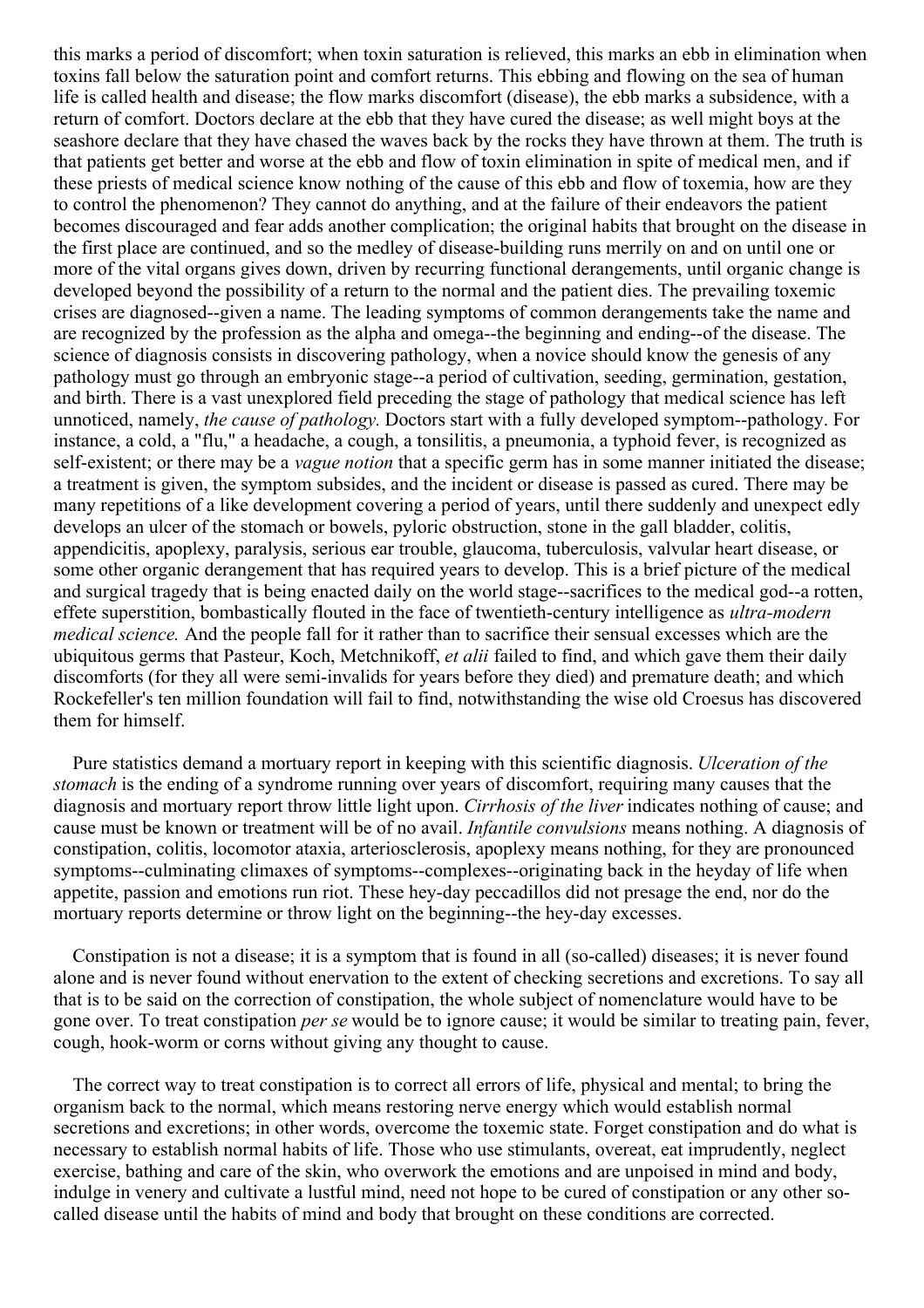In this day and age man must fight against allowing himself to be drawn into the whirlpool of conventionality and commercialism. Its influence is insidious and grows its psychology unawares. Before the most intelligent are conscious of personal danger, they have grown a psychology that holds them victims of convention and expediency. They are victims of convention's lies, and are compelled to acquiesce and say the only thing to do is the expedient thing to do, even if it be giving up to surgical vandalism or standing for the infecting of the blood with an abominable fetich. When completely victimized by convention, they do no thinking, and it is then easy for them to believe the most absurd delusions regarding disease, its cause, its immunization and its cure. The medical convention of today is very arbitrary. Indeed, if it grows any worse it will require a revolution to crush its imperialism.

Apropos of the foregoing I suggest the following axiom to be memorized, namely: *The sense perception for truth is forfeited by unquestioned loyalty to authority and conventional psychology. Disobedience is sometimes the greatest loyalty to truth.*

At the proper place the cause of toxemia and the influence of bacteria in health and disease will be explained; and in defense of my teaching, as against the prevailing or popular theories, I will say, as a matter of fact, toxemia properly applied makes good under the most severe tests, namely, in eradicating all diseases, even syphilis, without drugs; a claim that elicits bitter denial, if given any notice at all, by the ultra-scientific.

After practicing haphazard medicine and conventional surgery for twenty-five years, and toxemia for twenty-five years, I unhesitatingly affirm that there is no excuse for drugs; and perhaps ten per cent of the surgery practiced in time of peace is legitimate. In war, where the injured are taken care of wholesale and without all the conveniences, anesthetics and opiates should be used in moderation, but never to the extent of educating the boys into "drug fiends." There can be but one reason given for this universal bowing down to prevailing medical fallacy, and that I have given above.

Before branding the writer a fanatic or an egomaniac, refer to history, and there it will be found on all great and important questions the majorities are usually wrong. Remember at one time everybody except one man believed the world flat.

When a voice is raised against convention, and its fallacies are pointed out, the natural thing for convention to do is to ignore it, but if the voice is sufficiently loud to be heard it may be branded the voice of a fanatic, a fool or a knave; but if it is the voice of truth and if persistent, it will be heard.

In apology for any apparent lack of completeness, I will say that what I know and what I write are in a state of evolution, and the beliefs I have recorded in this and other books are the best that I know up to date, but I shall not promise to be consistent and never change; indeed, the most vital information contained in this offering is not five years old, yet it annuls some beliefs that have been advocated for years before.

It has required years to evolve toxemia, and it requires years more to prove all things according to the toxemic hypothesis, but that it is as broad as science and philosophy there is no question nor doubt that can be substantiated.

The majority of physicians are agreed that germs cause disease, but the time will come when all must agree that germs are one of many factors. Many who read my writings get the idea that I do not believe in germs; this, too, in spite of my constant protestation that toxemia, the toxins of which are partly, but secondarily, derived from the toxin of bacteria, is the cause of all diseases. Of course I believe in germs. I believe in yeast, but yeast is not the cause of bread, but is one factor in good bread-making. I believe in enzymes, but enzyme is not the cause of tissue-building. I believe in the germ that is the nucleus of being. I believe in the germinal nucleus as an individualizing factor, but impotent without auxiliary aid. Germs must have environing factors and physical auxiliaries to a successful generation of specificity.

The warmth imparted by the hen or the incubator is an important and indispensable adjunct, not even factor, in causing the egg elements to metamorphose into a being. Twenty-one consecutive days of warmth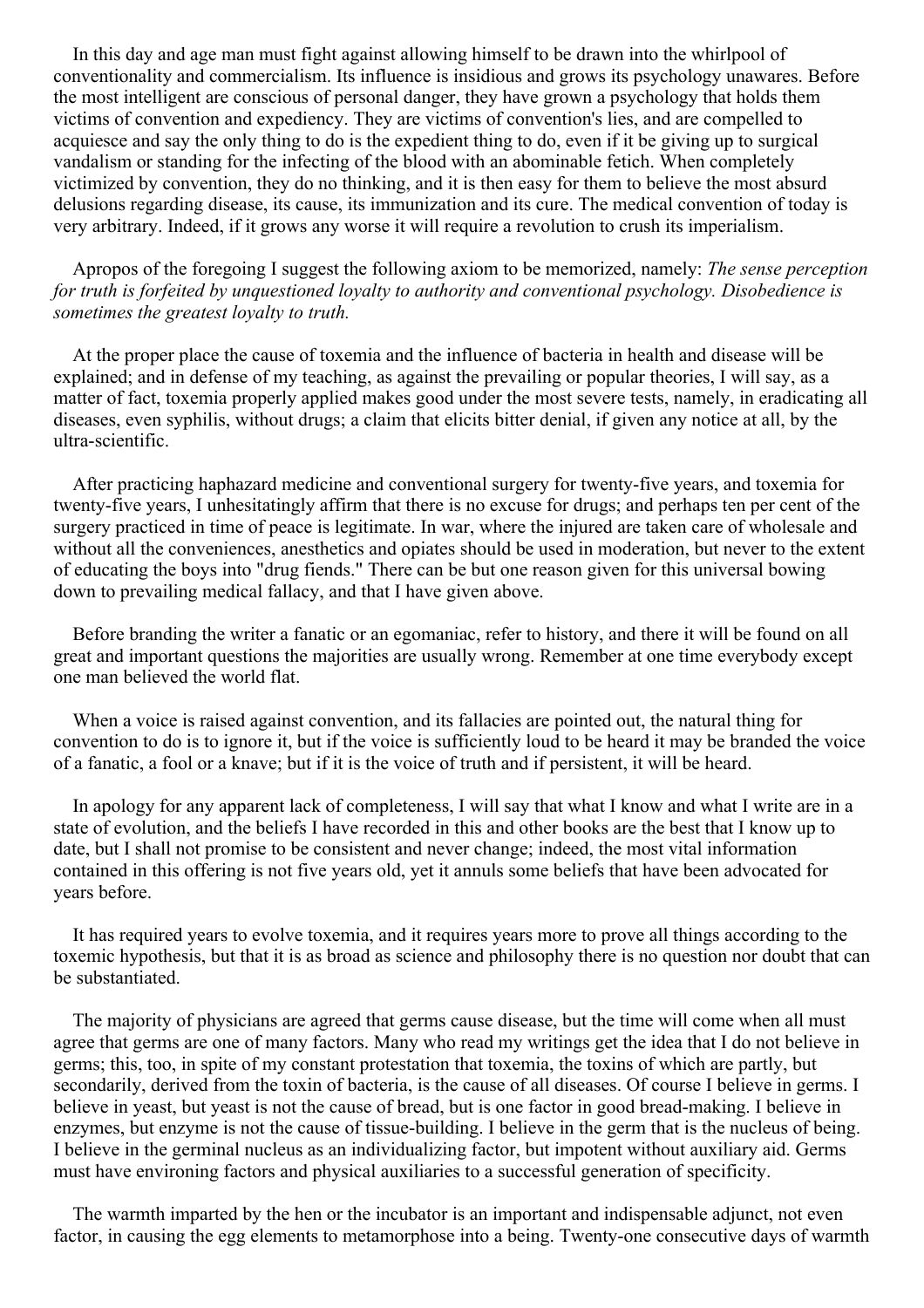are necessary to cause the egg to hatch; twenty are not enough. In the germination of disease enervation, inhibited elimination and secretion, germs, time, temperature, and moisture are necessary factors, but no one is suff icient as a disease-builder. Germs *per se* are impotent ever to be anything but an auxiliary cause.

In ridding the Panama Canal district of malarial germs, quinine, a supposed specific, was impotent. The extermination was not accomplished by a germicide nor an anti-microbe, but by modifying the moisture which changed the climate. The two factors, heat and moisture, were changed by drainage--and the malarial germ was placed *hors de combat.* The same experience anticipated the Panama Canal phenomenon in many sections of the middle states and other malarial countries. Drainage of land is death to malaria as well as to the mosquito.

Stress is laid on the alleged fact that man can not develop yellow fever unless bitten by a mosquito that has feasted on a yellow fever patient; but we are not told how the first patient became infected.

I insist that toxemia is a fundamental necessity for the developing of disease, and certainly we can have no germ toxin without bacterial fermentation, and no bacterial fermentation without an over supply of food and bacteria. When the bowels are empty, as in the hibernating animal, there are no bacteria. On the other hand, we have no digestion without enzymic fermentation, and no enzymic fermentation without enzymes and food. When the stomach and bowels are empty, as in the fasting or hibernating animal, there are no enzymes secreted.

The bacteria do not inf ect the empty stomach and bowels; neither do the enzymes digest the empty stomach and bowels.

Why should I declare that germs cause disease by toxin infection, when the real fault is a deficiency of enzymes, or, as is most common, there is a normal amount of digestive ferments, but the food consumption is far beyond their digestive power? This being true, why shall I not say that toxemia is caused by a deficiency of enzymic ferments, or from overeating? For when the eating is within enzymic control there can be no bacterial fermentation. Enzymic efficiency always means bacterial control. When man's eating activities are well within his nutritive efficiency, the bacteria that are ever present are well subordinated; when germs become the "master of the show" it is when enervation is so pronounced that metabolism is no longer equal to the system's requirements in repair and waste; then it is that bacterial toxin finds an ally in retained excretions.

GO TO NEXT [CHAPTER](#page-9-0)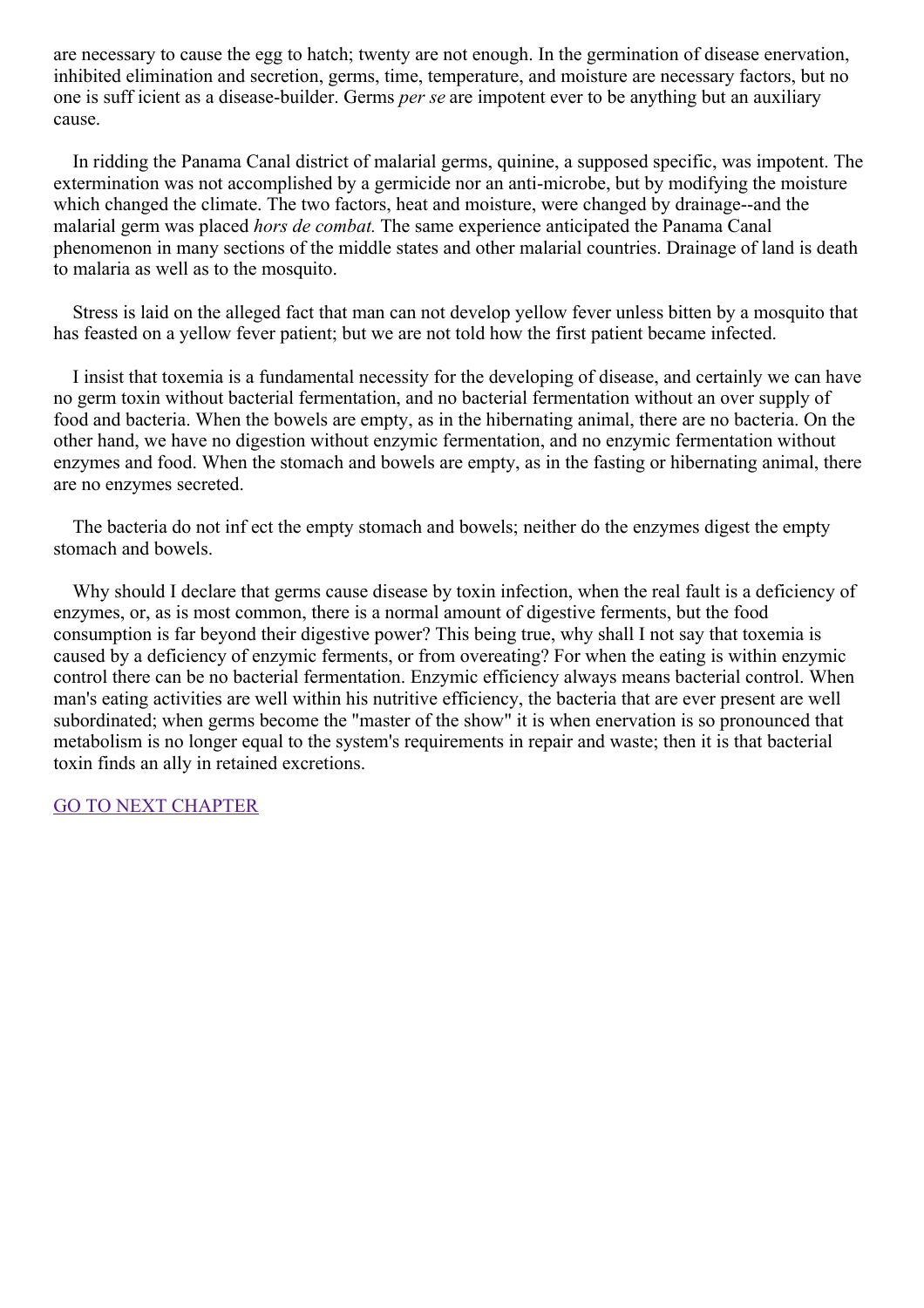[Preface](#page-3-0)

[Introduction](#page-9-0) Chapter [I.-Toxemia,](#page-17-0) the Efficient (First) Cause of All Disease Chapter II.-Causes of [Constipation](#page-27-0) Chapter [III.-Treatment](#page-41-0) Chapter [IV.-Constipation](#page-57-0) as Found in Various Derangements Chapter V.-A Few [Personalities](#page-65-0) [Appendix](#page-67-0)

**CONSTIPATION A New Reading on the Subject**

# **INTRODUCTION**

AS stated before, constipation is the best known physical derangement to which man is heir, and yet, in spite of its universality and the legions of causes and cures, there is very little known of its true etiology. As proof I refer to text-book etiology and treatment. Perhaps it would be well to mention a truism that should be obvious to all, namely, a treatment based on a correct etiology--cause--must cure. Is the disease ever cured? Its treatment is palliative from the most ancient to the most modern times. It ranges from physics and laxatives, to clysters of high and low degree--from bran-mash, bran bread and cellulose feeding galore, to agar-agar, petroleum and profuse water-drinking; then all sorts of exercises and mechanical vibrations, bimanual manipulations, spinal adjustment, etc., etc. One and all, with nature's ever-willing help, give more or less palliation, but how much any alleged remedy has had to do with curing here and there an isolated case, when a case possibly recovers, must remain an unknown quantity until causation is better understood. So long as cause remains unknown, the treatment of any disease must be haphazard and the benefit, if any, unknown.

The building of constipation is favored by the customs and habits of modern life, I will not say "modern civilization"--no, not now on the heels of one of the most brutal wars, the type of which makes a Sitting Bull-Custer massacre pall into insignificance. And the end is not yet! No, not so long as commercialism possesses such itching palms.

Modern life, as it is lived, forces enervation. One of the first symptoms of enervation is constipation.

### **MAN'S FIRST SICKNESS**

Man's first sickness is caused by intoxication, and his taking off in old age is caused by intoxication. Man's first intoxication is from absorption of the toxin of fermentation due to an oversupply of food- overtaxed digestion--and is from the absorption of his own excreta; unless peradventure his mother's milk is made septic from a parturient injury, then he is made toxic from septic infection which will manifest in so-called infantile diseases.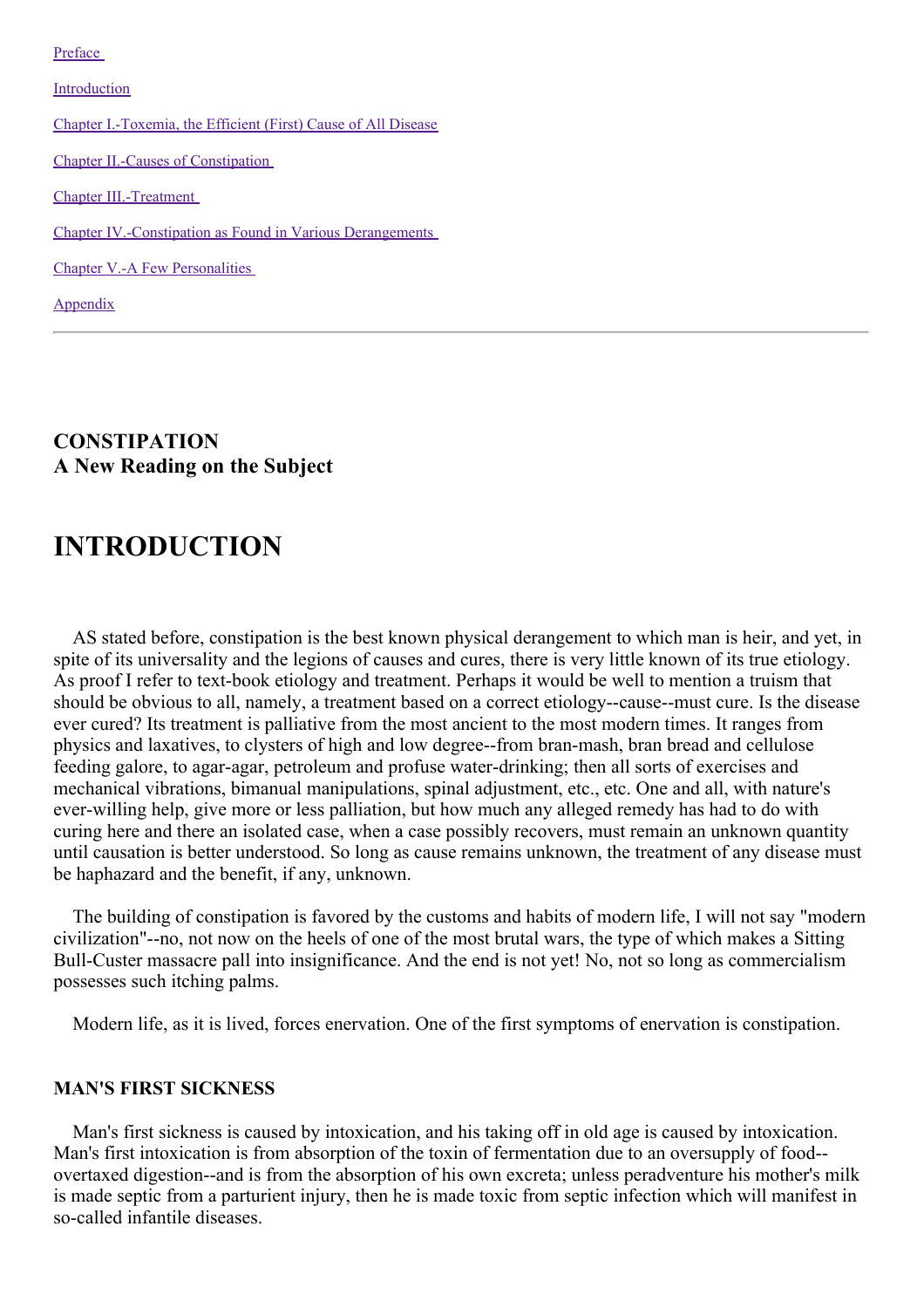### **INTOXICATION HABIT**

As one kind of intoxication paves the way for another--builds an appetite for another--it is easy and natural for those so poisoned to establish the habit of overeating and smoking, and they take easily to all kinds of narcotics and stimulants, or drugs that deaden sensation--morphine, alcoholics, the coal-tar drugs, tea, coffee and tobacco; sugar, and an excess of starch and meat-eating, must be looked upon as a form of stimulation--intoxication.

When nerves are daily subjected to stimulation, there is a gradually developing enervation manifested by irritability and excitability; in time there will be so much enervation that the victim is made susceptible to endemic or epidemic influences, and there will be many crises- small diseases: gastritis (catarrh of stomach), constipation, headaches, colds, coughs, sore throats, tired feeling of a morning, etc. Before disease develops there is a subconscious restlessness and longing for thrills or stimulation. Anything that stimulates or thrills the mind or nervous system is eagerly sought out and run after. Babes at the breast, if not left distressingly alone--if handled and exhibited and fed too often--are made restless and nervous, and must be entertained and fed often. Such treatment is in line of overstimulation, and babes become cross, irritable, sleepless and constipated. In boys brought up to overeat, and become intoxicated by retained excreta, the wanderlust develops, and this is accounted for by naturalists as atavism--a reverting to ancient customs--but ancient heredity would not be able to buck through scores of generations without the aid and revivifying influence of the idea of freedom and intoxication. Intoxication deadens the moral nature or not, depending upon the dominating thoughts or type of mind. If the *en rapport* idea is brutal, it allows the animal nature to preponderate. In war intoxication, the army will be brutal or not, in accordance with the idea or intoxicating thought. The Germans stood for conquest, hence were brutal; the Americans for liberty, hence were humane, if any phase of war can be said to be humane.

#### **DRUG HABIT**

The latter half of the nineteenth century built many fortunes out of pills. Pills, squills, and opium built a financial mobility, unequaled even by that of hogs, beer, oil and whiskey. The financial world may be proud of the colossal fortunes which have been built on trafficking in human health and life, the least of which are not vaccines and serums, and certainly estheticism and ethics cannot be proud of the mutilation and wrecked lives which represent the graduates of our sanatoria, hospitals, and "surgical plants."

### **CONSTIPATION IS UNIVERSAL**

As a result of lack of medical wisdom, constipation is universal; and the McLeans and Beachams have taken the lion's share of glory and filthy lucre for their benefactions. But it is the elite of the medical profession who popularize quackery by teaching people mutilation and the drug habit. The better class of doctors have no faith in drugs, yet they prescribe them to those who are ignorant enough to think they must take them. Drugs, except an occasional light saline laxative for palliation, while health is being brought back to the normal, are never required, and if used further enervate and build disease instead of being curative.

The very young and the old--both ends of life--are frequently afflicted with constipation, and it perhaps is more often the indirect cause of ill health, or sick attacks, than any other one cause.

#### **A FEW OF THE COMMON SYMPTOMS OF INTOXICATION**

Autogenerated toxin poisoning, from overfeeding resulting in decomposition and constipation, begins to manifest in children by restlessness, irritability, unruliness, insatiable desire to nurse or eat frequently. In older children the desire to eat is very unmanageable. In many children there is a capricious appetite, and their haphazard eating subjects them to many illnesses--all the diseases said to be *peculiar to children-*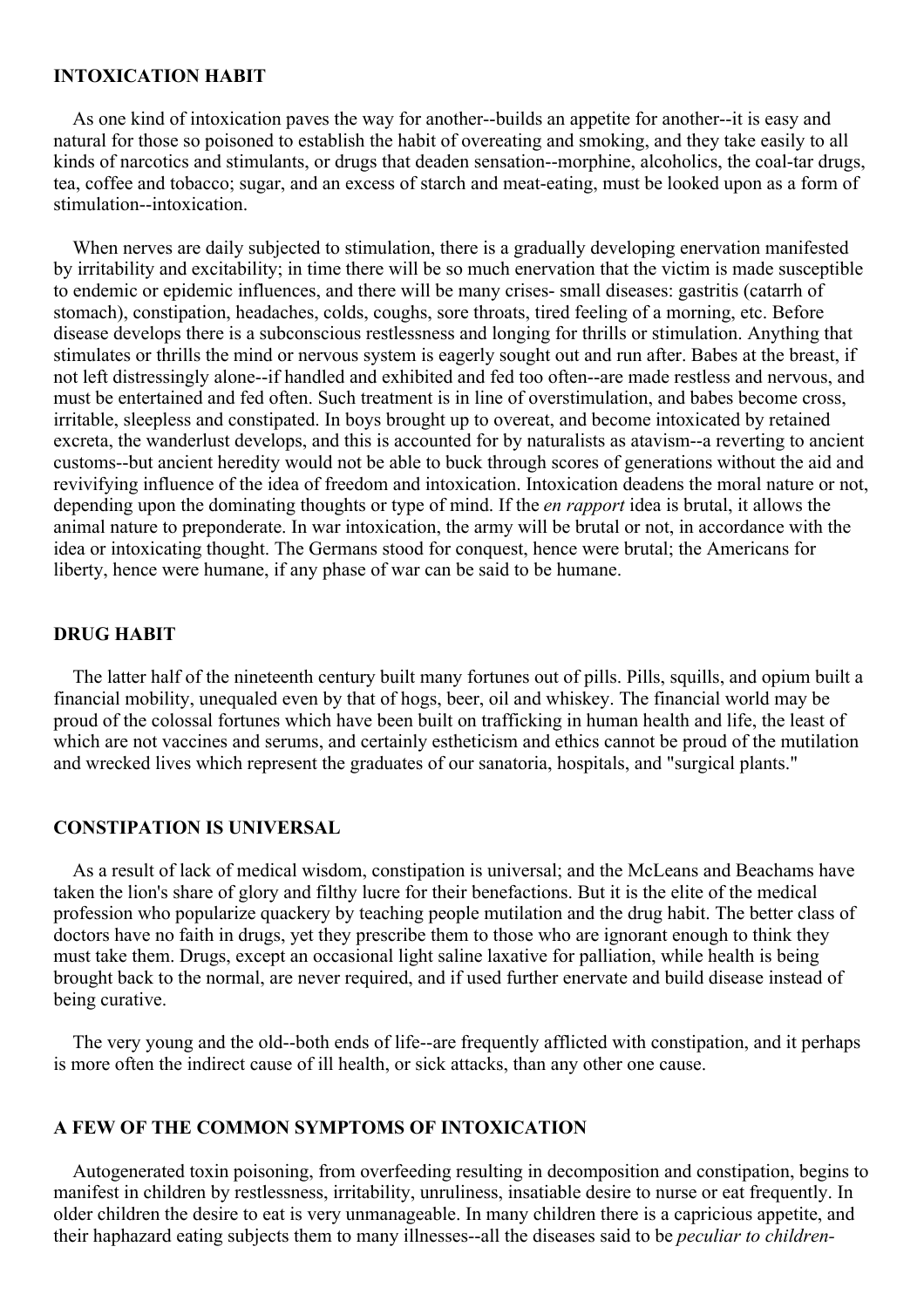*-*even chorea and epilepsy. *Toxemic children* are unreasonable and hard to please; when they play they work up easily into a state of frenzied excitement, and when not in this state of excitement they are inclined to be depressed, morose, and to shun company. Many of these children from eight to eighteen are put in institutions as incorrigibles, but if their lives could be ordered, their food-inebriety, constipation and toxin poisoning cured, they would soon become tractable. Children in this class, whose cerebro-spinal systems are delicately poised--nervously constructed--on a hair trigger, so to speak--as hinted above, will be thrown into convulsions. These are the children that get to smoking paper and weed cigarettes before they take to tobacco.

People look upon the smoking of paper, leaves, weeds, etc., as a childish peccadillo, imitation or play, but there is an ill-defined want that sooner or later will be satisfied by tobacco or other stimulants, or nerve thrills peculiar to self-abuse; or the subconscious longings may find satisfaction in a life of crime which may end in a house of correction.

Death from acute diseases prevents many unfoldments of a criminal character. Such children are given free rein to eat at the table of unwholesome food mixtures, and between meals, and this breaks down their resistance and prepares them for an early taking off by an endemic or epidemic influence.

### **CONSTIPATION IS MAN'S DISEASE**

Why man of all animals, except perhaps those that are domesticated, should be the only one to suffer from this disease, has a good and sufficient reason, and it is not because "God" did not consult the modern bacteriologist, anatomist, and surgeon, and blundered, as those eminent gentlemen declare, in making the colon too long, but because man's memory is too short; he forgets his duty to self. Neglecting the bowel urge is one habit that builds toleration--constipation.

Modern anatomists declare the colon to be a useless appendage, a relic of prehistoric times--a curio. How very different were the conclusions to which Cuvier (Ku-vya), the great French naturalist of one hundred years ago, came. It was said of him that he had comparative anatomy so thoroughly worked out that he could build an animal, giving its size and species, if he were given a small bone from any part of the body; and he could describe a fish if given a scale. Surely such unity of construction does not indicate that we are living in a world of haphazard and chance, but, quite the contrary, a world of order and scientific sequence, with philosophical prophecy.

As surely as the planets are timed in their flight, so surely does order reign in animal and vegetable development.

The writer has noticed that, in healthy men and women, their anatomical organs have a habit of functioning in an orderly manner and will in spite of their supposed superfluity and lack of organic synthesis; and it is hard to find a diseased human being--a being with organs awry according to modern scientific interpretation--who did not practice a lot of disease-producing habits; and it may be added that this wryness rights itself under reformation of bad habits.

Does Nature or God make mistakes? Is disease a mistake? Isn't it as orderly as fixed law? If a man brings on heart disease from the use of tobacco, is the heart derangement due to a faulty anatomism? And because of this, should his habit continue and the organ be removed? Certainly this is an extreme suggestion, but I invite any physician to try to prove that this exaggeration is not based on the logic of medicine and surgery as practiced everywhere.

In windy countries travelers may notice that trees lean in the direction that the wind habitually blows, and if these trees are examined their bark will indicate the directions of the compass. Why should these peculiarities--these defects--not be held as mistakes Of the Great Artificer? Certainly order reigns from the monad to man; from star-dust to the planetary systems. It is unthinkable to have haphazard and order existing together.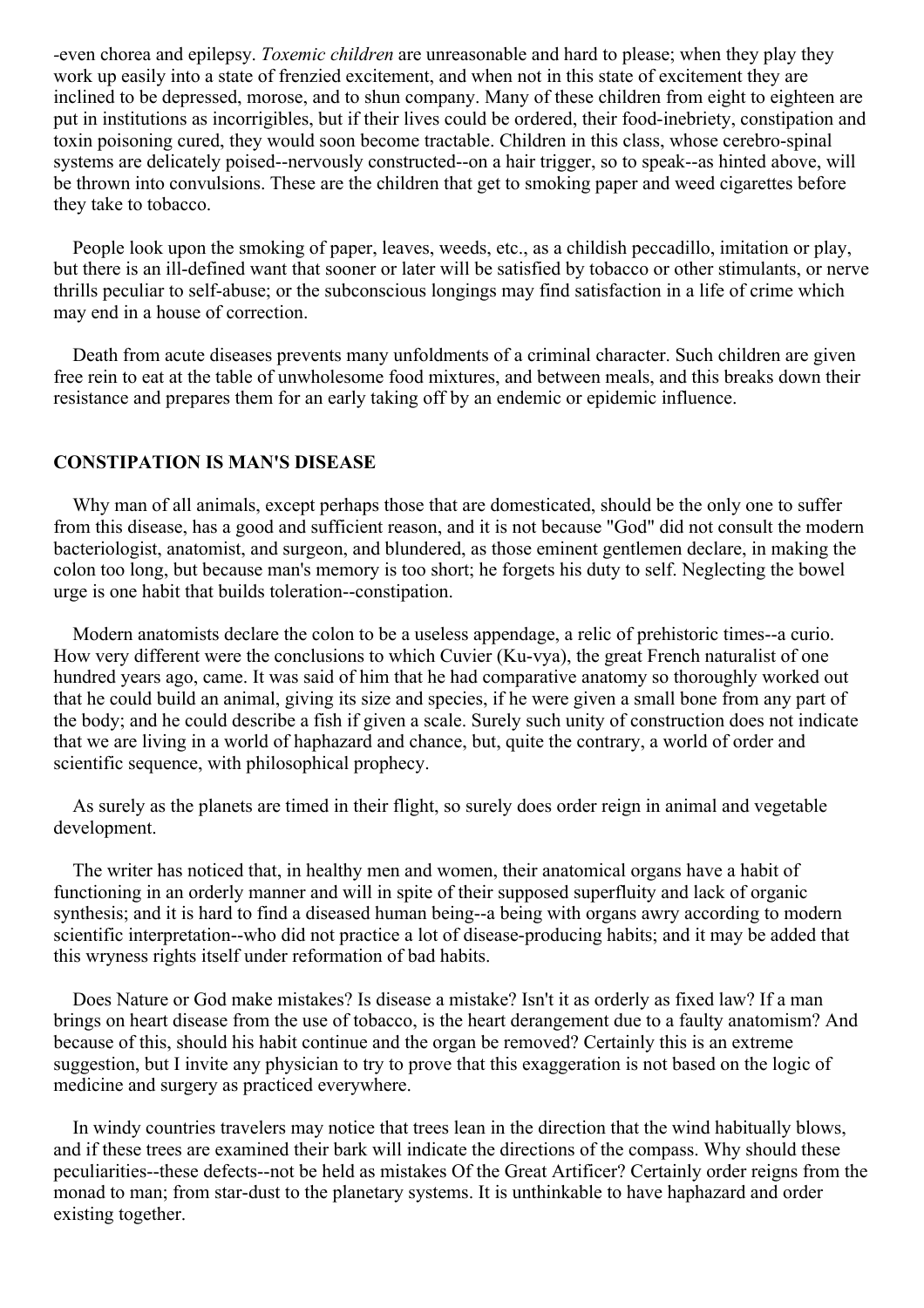<span id="page-9-0"></span>In reasoning out cause and effect, it is necessary to start with a firm mental hold on the one great truth, namely: *Absolute Order Reigns.* Then to fit man for that Great Truth, man must be honest, not in a commercial or a conventional sense, but in a scientific and mathematical sense; in a sense that corresponds with the mechanics of the spheres. The mind must be attuned to order, then haphazard will not interrupt it in arriving at conclusions--correct reasoning will then be the rule rather than the exception. Man can not play fast and loose with the truth and get anywhere in his reasoning; and I mean by this, man must not distort truth to bolster up his religion, or the religion of the fathers, nor the medical and surgical beliefs of convention. Man must think more of truth than money or personal aggrandizement. Where it is necessary to acknowledge truth and turn down personal advantage, it must be done or man will make shipwreck of ratiocination--his power to reason.

Why is man uncivilized today? Because he has commercialized his power to reason. He has sold his mental birthright for a mess of pottage. Well may it be charged that the profession builds on a foundation of verity--of fundamental truth--a superstructure of rotten fallacy to fit a commercialism that dominates the world and has caused the late world war, and will continue to evolve wars until mankind is cured of making "my Father's house"--the temple of the mind--"an house of merchandise." "Myself mit Gott" must go out of business. The temple of the mind must be kept free from trafficking, or the world will continue to travel in a circle, with international interests running amuck every little while to prevent the varying interests in national life from kicking up internal war. This is in obedience to the cosmic urge for unison.

Why all this philosophizing in a small treatise on constipation? Because of the unity of all things, and to show that false reasoning is the cause of man's physical, mental and moral diseases. From the cradle to the grave--from his first intoxicating drink to his final *rapport* with his God--from his first intoxication from constipation, on through the maze of all fallacious reasoning in works on constipation--the colon and its treatment--ending in vandalizing surgery with a ruined life and premature death--is order and unity; and cause and effect follow each other in as orderly a manner as the day follows the night, to those who have a cultivated discernment.

Enervation checks elimination; retained excretions are the beginning of toxemic inebriety. Man starts his first drunk at his mother's breast, by too frequent nursing, causing fermentation; continues it with intestinal infection from gluttony; social stimulation, physical and mental; continual overstimulation builds frenzy, ending in social and domestic manias and political revolution; all ending in a holocaust such as the world war.

Truth practiced by the pregnant mother, and in the care of the babe, in the education and final business life of the child--man or woman--will end the human shipwrecking and will mark the passing of the social reign of the drunk man and drunk woman. I say drunk advisedly--intoxication from wrong eating and wrong thinking. Fallacies require idea-inebriety to keep them intrenched. Truth needs no drunken advocate, it can stand alone.

Since surgery has developed such a bloodthirst, and medical treatment of disease, based on bacteriology, is such a failure in treating all diseases, especially constipation--colitis and affections incident thereto--our surgeons are attempting to correct the mistakes that the God of Moses made in making man's colon too long, in removing a part, or short-circuiting it, instead; of suspecting that there is something wrong with the theories of modern medicine.

Is the reason why there are so many mental perverts that some mistake has been made in the original brain pattern?

Metchnikoff observed that animals with the longest colon had the shortest life, but he did not prove that taking out the colon was followed by a general adaptation of other organs to this change and a lengthening of life to correspond. Neither did he nor Pasteur prove that good health followed the sterilizing of food.

### **FASTING A BACTERICIDE**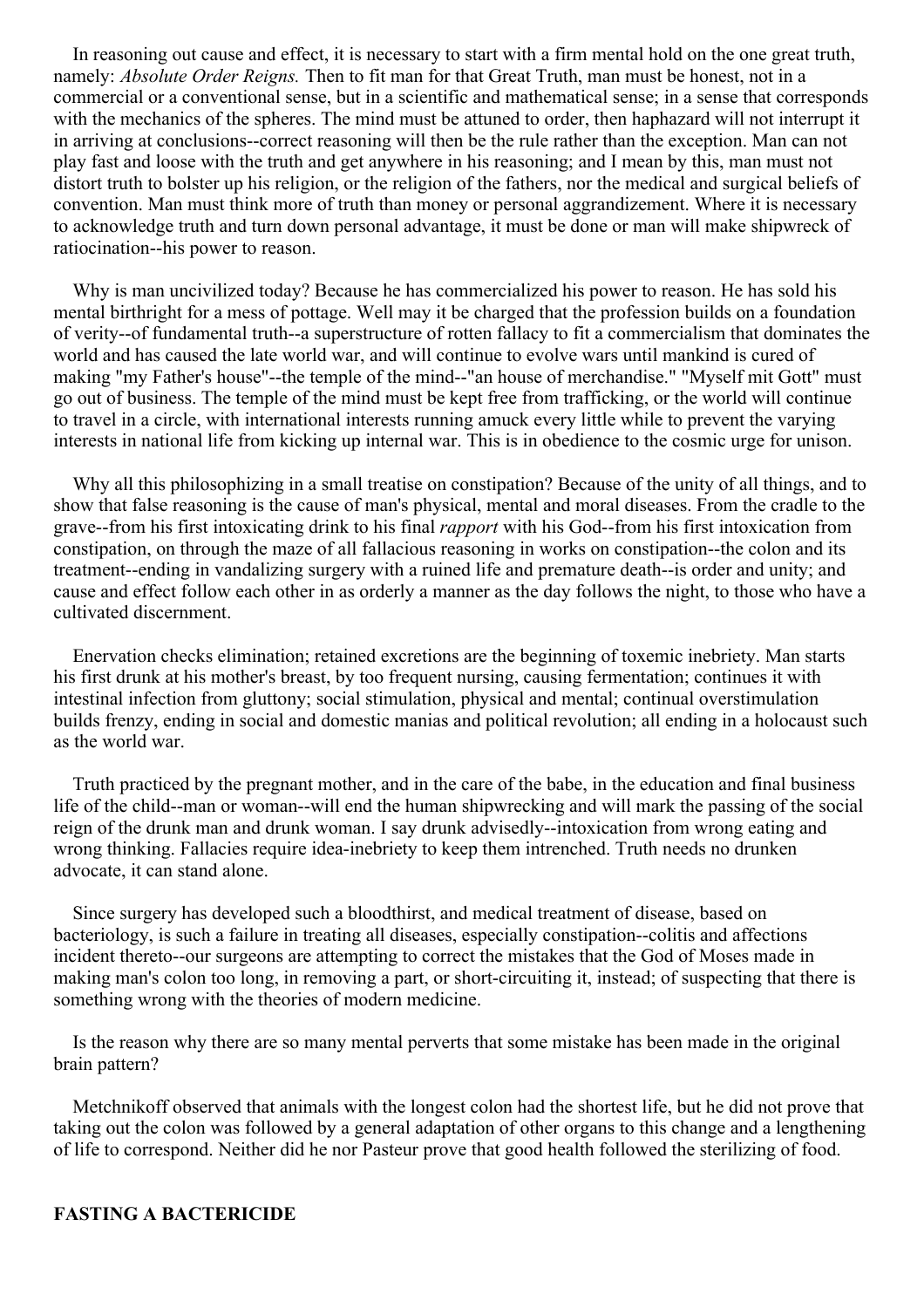The fact that the hibernating bear loses its colon bacilli is not acted upon, and a fast recommended when disease results from overeating, bacterial decomposition and toxin poisoning. An oversupply of food is always the cause of bacterial decomposition and toxin infection, and when continued, catarrhal inflammation, constipation, toxemia, arteritis, endocarditis, and many other crises, called disease, follow. The toxemic are the subjects who die in epidemics, notwithstanding these are the people pointed out by many doctors as perfect types of health. "This epidemic carries off those who are in perfect health," was a remark frequently heard during the 1918 "flu" epidemic. Such a remark is absolutely senseless and worthy of those living in a Fool's Paradise.

A syllogism based on a bacteriological fundamental must read about as follows: A superabundance of colonic bacteria is a menace to health; a superabundance is caused by overeating, and a normal supply follows moderate eating; and whereas fasting in both cases causes them to disappear, therefore eating within the body's needs does away with the menace. This being true, bacteria become a symptom and in no sense a cause of disease.

When bacteriologists charge the colon with being an incubating apparatus for hatching germs, they should not forget that the organ must first be abused by habitual overeating to make of it a nuisance, and when it becomes such, then the cause should be removed, not the colon. Surely an incubator will not hatch chickens without eggs--there can be no germination without friendly environments.

### **ORGANIC INTERDEPENDENCE**

There has been an inexcusable tendency for the profession to bring its indictments against organs for any disease developed in them, tacitly, if not otherwise, accusing them of exercising a prerogative they do not have, namely, isonomy--independent action--power to break off or secede from the union of organs. This is not true, for on the maintenance of this union depend the health and life of the organism.

This idea of the independence of organs--that outside of a few of the leading, such as brain and heart, a part or all of each can be removed with impunity, and even the brain and heart are not spared at times--has caused the reckless slaughter of organs for the past half century, and especially the latter half of that time.

If it is true that the most insignificant bone in the human body has so definite a shape, size and mutual relation to the other bones of the body, that it can be made the key to the mensuration of the entire skeleton, and that a scale from a fish can be made to tell the unknown size of the animal to which it belonged, is there a mind so illogical as to believe that an organism so organically interdependently constructed can be outraged to the extent that modern surgery outrages it without seriously deranging the efficiency of the entire output, both mental and physical?

Is there a reasoning power so blunt as to believe that so delicately constructed a mechanism as the human body can be outraged by the introduction into it of all kinds of chemicals and poisons without doing it harm?

The organs of the body are united into a unit by the circulatory and nervous systems. These organs have an individual work to perform, namely, secretion and excretion, and they do their work well or not, depending upon their power to work--their power to function--and this power is furnished them by the nervous system, whose energy is secured from food of a mental and physical character. Man does not live by bread alone; indeed, thoughts kill or make alive. Both physical and mental foods are indispensable.

There are volumes dedicated to the colon, and its perverted anatomism, whose authors appear to be as innocent as babes in recognizing the truth that when the anatomism is wrong it is sequential to constipation and may become a complication, but not a primary cause. Virchow, one of the most respected pathologists of the last century, declared that most post-mortems showed evidence of disease of intestines. Indeed, he declared it was almost impossible to find an adult whose intestines did not show adhesions. These findings of the celebrated German pathologist were looked upon as an indictment against the intestines, charging them with delinquency or outlawry; which opinion has led to fallacious treatment,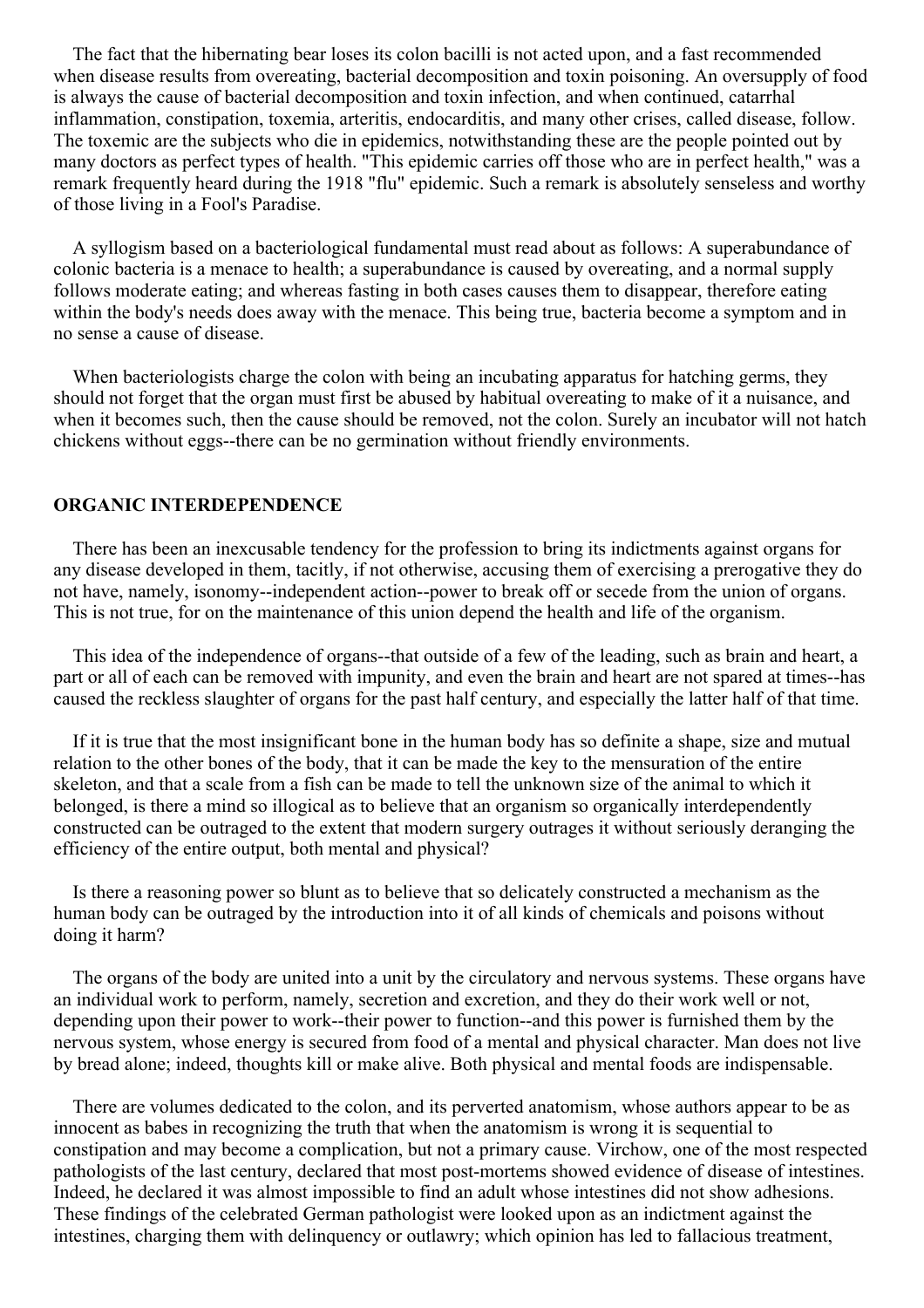based on the theory that perverted anatomism favors retention of waste and this invites germ invasion--and that bacteria are the cause of intestinal inflammations, ulcerations and adhesions. Indeed, with all the changing theories as to the primary cause of intestinal diseases, the therapeutics rest on the principle that the organ must receive special attention apart from the organism, and the treatment must be directed to the intestine as an independently acting organ. It is insisted that germs cause the fermentation; granted, but why is it that fermentation ceases when the bowels are empty?

As hinted above, there can be no independent organic action. Organic secretion and excretion, which are strictly functional and confined to individual organs, can not be carried on without the consent of the nervous system. Food can not be digested and conveyed to organs by the circulation of the blood without nerve energy. Food is necessary for the continuance of life--nerve energy--but without nerve energy the food can not be utilized. It is obvious, then, that the most important health consideration from the standpoint of immunization, or restoration after immunity is lost, is conservation and restoration of lost energy.

It is necessary, then, if nerve energy is of first importance in the upkeep of organic functioning, that the true state of the nervous system, as to its soundness and its ability to administer to organic needs, should be uppermost and always in the physician's mind when advising and prescribing for the sick.

It is quite generally conceded by all physicians, except perhaps those who are germophobic or neophitic, that no one develops a sickness until he has lost resistance. What resistance? Nerve resistance. Of course, we talk, or twaddle, about white corpuscles (phagocytes), and the condiments (antibodies) that we sprinkle on the bacteria to make them palatable and tempting to the white corpuscles, to induce them to gluttonize on them or eat up the germs so as to keep the germs from eating us; but tacitly we are all united on the one point that disease is caused by lost resistance.

The bacteriologists have Nero and his show of lions devouring Christians skinned a country block, for they have organized a microscopic circus, menagerie and hippodrome, in which they have the phagocytes (white corpuscles) trained to devour bacteria. When the white corpuscles or phagocytes are not hungry, or the microbes are a bum lot, carrying perhaps a repugnant odor, the ring masters, known as doctors, smear on the rejected bacilli a little opsonin--a condiment. This causes the phagocytes--the lions of the blood--to have a ravenous appetite and they devour the bacilli in large quantities. When the microbes are too shy, or too wary, the masters of the show spread a little tangle-foot, called agglutinin--an anti-body that is found in the serum of the blood of an ex-typhoid fever patient--on the bacilli; this causes them to come together and stick to each other, on the principle that united we stand but divided we fall. When this union is formed and a little lysin is added, the white corpuscles are induced to gluttonize again.

This savagery entertains the sporting element in the professional men of our time, but there are some drawbacks to a life of sport. One is that all play and enjoyment palls on the players; and another is that the victim in whose blood this show is pulled off cannot stand the wear and tear. It is true the germs are devoured, but the patient dies. Not all, but too large a percentage. In the United States for 1916 the death rate from typhoid fever was 13.3 per cent, against 12 per cent in the Massachusetts General Hospital seventy years ago, before this bacteriological aggregation was dreamed of.

### **WHAT BECOMES OF THE FOOD TAKEN INTO THE BODY?**

Food enters the stomach and bowels, and then it is subjected to the action of solvents preparing it for absorption into the blood; after absorption it is further acted upon by the blood itself, which, in a true sense, is one of the most important digestive organs, for it refines the food elements and prepares them for cell digestion, the very last digestive process completing the metamorphosis of food into living tissue.

From the beginning to the ending of this process--from the chewing of the food, its solution and absorption into the blood, the transformation that takes place in the blood, as it is carried by the circulation to the lungs where it becomes oxygenated and decarbonized--is a subtle scheme of interorganic exchange of products; the blood being not only a common carrier, but a purifying and refining organ.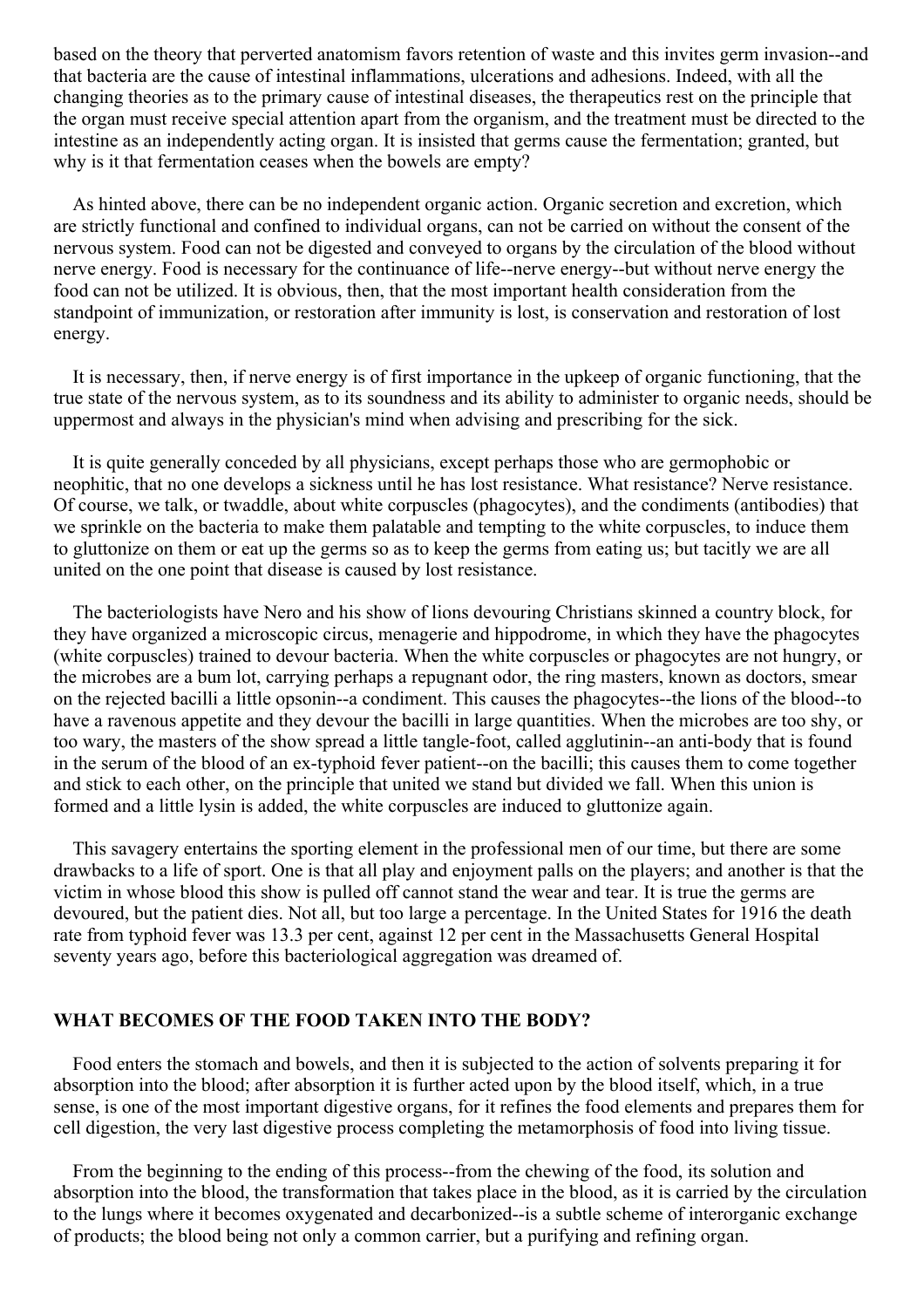Before going farther, the meaning of decomposition and toxin poisoning should be explained.

More food is eaten than can be digested properly, or it may be that the combinations are wrong, and instead of physiological, enzymic fermentation--digestion--taking place, pathologic, or bacterial, fermentation takes place. The germs of fermentation--the bacteria or microbes, or organized ferment, that are everywhere--set up fermentation in carbohydrate foods, causing acidity; and decomposition in proteid foods, and putrescence is a product of this fermentation; any and all of which when absorbed, or taken into the blood, causes toxemia. Where there are enough digestive ferments--enzymes--the ever-present germs (bacteria) have no power to act. When man is prostrate with disease--with the evil influence of bacterial fermentation--then he should not eat; for his enzymic power (power to digest) is already overpowered by germs, and to feed under such circumstances is to encourage bacterial fermentation and toxemia. In acute diseases, from a common cold to pneumonia on to typhoid fever, feeding complicates and increases the mortality.

To recognize germs as man's enemy is a mistake; if, they were enemies they would not quit him when he is prostrate and refusing to take "good nourishing food." When germ action is continued in disease it is when food is forthcoming in quantities that exceed enzymic power. Wounds, ulcers, abscesses, etc., are kept from healing when the food intake is beyond enzymic control.

As a result of bacterial decomposition, toxin is formed, and when absorbed it poisons the system. Toxins are also taken in from without the body. Any poison generated in the body or out of the body, and taken in, causes toxin poisoning. Any stimulating drugs--namely, opium and its preparations, alcoholics, tobacco, coffee, tea--overeating, overwork, both physical and mental, overworked emotions, etc., all stimulate and intoxicate, which produces enervation, and this leads to toxemia by checking elimination.

Yes, I believe in germs (ferments, yeasts), and I believe in enzymes (ferment, a digestive yeast built by every organized being). I do not believe that the presence of germs has any more to do with causing disease than the absence of enzymes. Both these ferments are necessary to man's health and well-being. The enervation brought on by toxemia checks secretion and elimination, causes constipation and retention of other organic waste, which, joined with the toxins of fermentation and decomposition, prepares man for the affections or the diseases he develops.

### GO TO NEXT [CHAPTER](#page-17-0)

GO BACK TO HYGIENE LIBRARY [CATALOG](../../0202genhealthbiblio.html)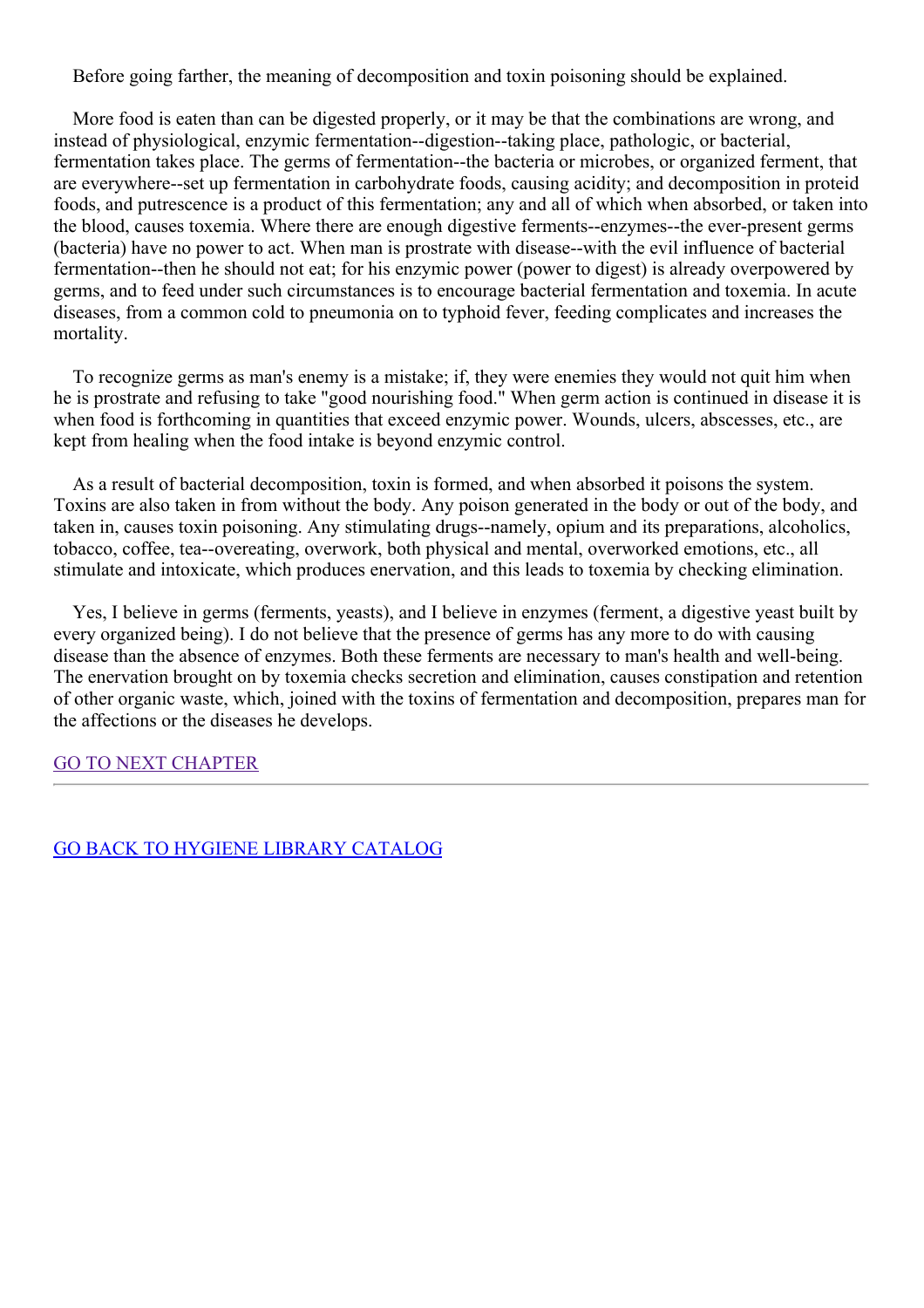[Preface](#page-3-0)

[Introduction](#page-9-0)

Chapter [I.-Toxemia,](#page-17-0) the Efficient (First) Cause of All Disease

Chapter II.-Causes of [Constipation](#page-27-0)

Chapter [III.-Treatment](#page-41-0)

Chapter [IV.-Constipation](#page-57-0) as Found in Various Derangements

Chapter V.-A Few [Personalities](#page-65-0)

[Appendix](#page-67-0)

# **CHAPTER I TOXEMIA THE EFFICIENT (FIRST) CAUSE OF ALL DISEASE**

AS there can be no disease, not even constipation, without established Toxemia, it is necessary to explain quite fully what is meant by Toxemia. When Toxemia is understood, a novice can see the folly of treating constipation or any other disease as a distinct entity, separate and apart from the cause of all diseases--Toxemia.

The normal state of the blood contains toxin. Toxin is in at the christening of the first drop of blood.

From the metabolism taking place at the marriage of the ovum and sperm, life and death evolve, manifest. They are states that continue alternating--going hand in hand throughout conception, development, maturity, decline, and on to the disorganization that ends the individuality that was born of that first love embrace.

Throughout embryonic and fetal life, life and death keep up their ceaseless alternating in a state of ideal poise. The nourishment brought by the mother's circulation--the blood--being thoroughly censored at the port of entry (placental purification), all toxins being refused, the fetus is saved from all toxins except those confined to its own metabolism, and as the food supplied is censored as to purity, quality and quantity, there is no chance for pathological toxemia evolving.

That a physiological amount of toxin is evolved there cannot be any doubt, for the ashes left from fetal metabolism empty into the *primae viae* (the bowels) and remain there until soon after birth when the bowels move. That this waste product is inert is obvious, for the child has no disease in uterine life, excessive food supply and bacilli being turned back at the port of entry. The guardianship of nature at the portals of life is beautifully illustrated from conception to birth. When the barriers to disease are not broken down, health prevails.

At the birth of each new cell the life of the old is given up, and at its death the cell disintegrates into ashes, and toxin is formed. The old life builds the new, and the toxin stimulates the new cell, giving it vigor to meet its requirements.

The toxin formed by the disintegration of the cell is the ashes of love, out of which life, phoenix-like, rises. Every life is the child of death. The acorn gives its life, its body, to fertilize the infant oak. In death,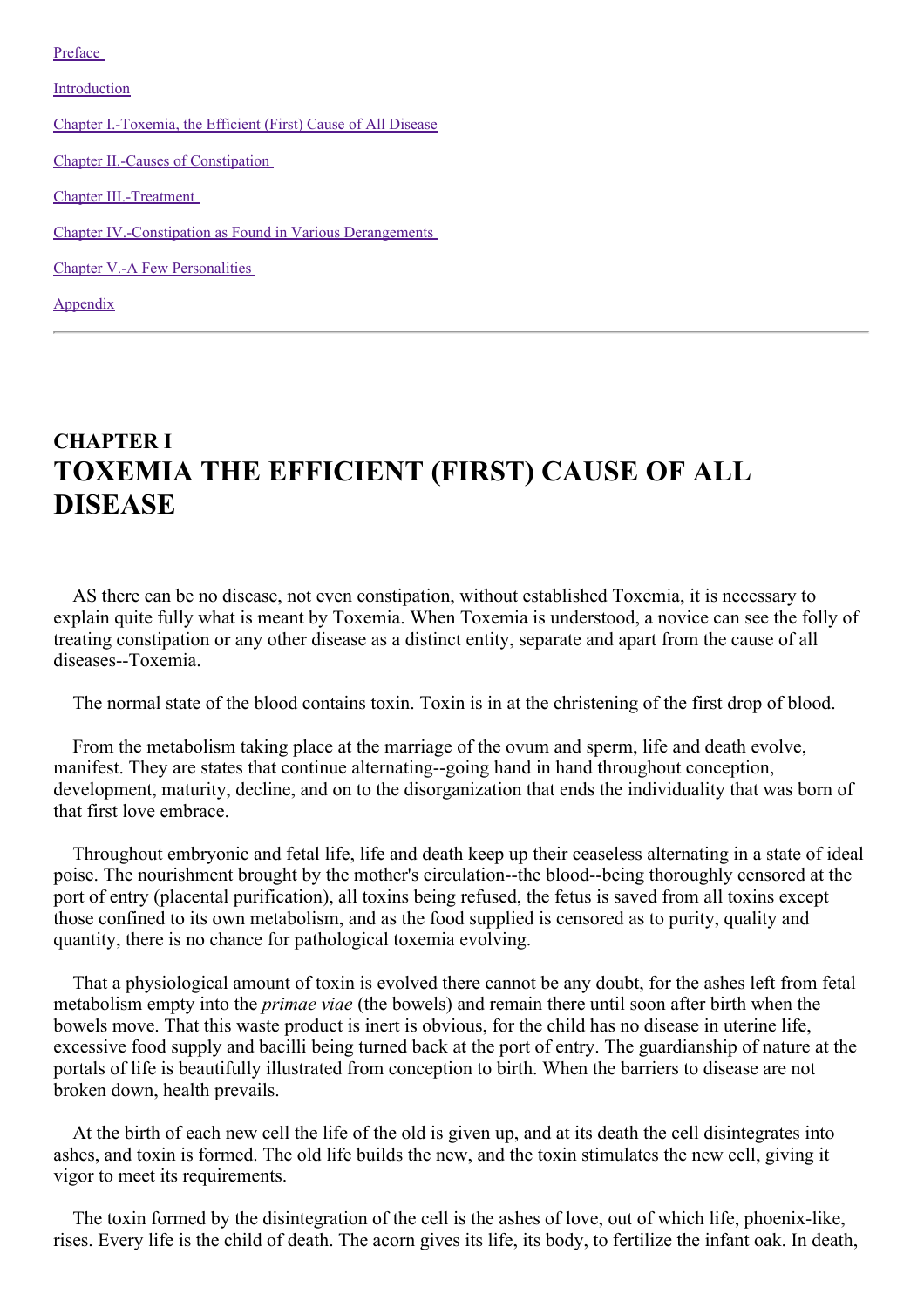decomposition, toxin and life are evolved and nurtured. Toxin is an element of the blood, its property is that of stimulation, and, like all stimulants, when used in excess it depresses and enervates. Toxin becomes disease-producing only when the quantity contained in the blood becomes excessive from lack of proper elimination.

If too much fertilizer is furnished plant life, there will be overgrowth, with arrested germination- sterilization. In animal life an oversupply of nourishment produces plethory and sterility. The enervation brought on from overwork renders the body a prey to germs and parasites. Those who eat beyond digestive power weaken the digestive secretions to such an extent that germs and the germinal seeds of parasites, which enter the stomach and bowels with the food, instead of being digested as they are in a normal state, find a kindly host who allows them to germinate and develop. This is why some people are infested with parasites and why others are not. When the body's enzymic protection is below par from general enervation, then the ubiquitous bacillus mixes up in all the affairs of life and gives plausibility to the idea that germs cause disease.

Toxin is as necessary to the blood as other elements when restricted to the proper amount; it is stimulating and health-imparting; but when the organism is enervated from any cause, toxin elimination is impeded, favoring the accumulation of a disease-producing amount. An overaccumulation of any stimulant produces drunkenness, and the consequent enervation. The excessive accumulation of toxin is what I am pleased to call Toxemia, which I have found to be the first cause--the efficient cause--the cause extraordinary--of all diseases.

After reading the above carefully, then read the following, which is an extract from an article entitled "On the Urgency of Research on the Great Portal to Disease in the Body," by Prof. A. B. Macallum, McGill University, in the February 16, 1923, number of *Science,* official journal of the American Association for the Advancement of Science.

It should be observed that the discoverer of the Toxemic Hypothesis, tiring of the failures of research and re-research work by medical science, began an original *search* and succeeded in finding that "The Portal to Disease in the Body" is broken down from the inside--that the enemy to man's health is autogenerated--and the portals are thrown open from within; after which external enemies to man's health gain entrance and join with the rebels of the blood.

Research is the slogan of the schools; and the prefix is becoming as monotonous as the *(re-)* anteceding *vaccinate;* and the apology for non-success is on the same order, namely, not enough *res.* A little original *search* with the apron-strings of mother's research and revaccinate cut would relieve us of frequent requiems, and the painful necessity of calling on the Lord: *Requiescat in pace!*

Many are compelled to admit that: "In the presence of human stupidity even the Gods are helpless;" and surely stupidity is not confined to the ignorant.

Those who would like to be spared more unnecessary research should study Toxemia as taught in *The Tilden Health School.*

In selecting as the subject of my address on this occasion the urgency of research in a line along which little progress has been made, I am led to do so by considerations which I think will appeal to many of my hearers. It is, first of all, one which is of transcendent importance as an antecedent to any great advance in scientific medicine in the near future. On looking over the road on which so much progress has been made in the last forty years, one cannot but be impressed with the idea that all the old lines of research have been developed as far as they are capable of yielding results commensurate with the expenditure of time and energy given to them and that we are now in the stage of diminishing returns. The record since 1880 is crowded with discoveries in scientific medicine which will preserve from oblivion those who have made them, but unless some new lines of attack on great problems are to be thrown open the record for the next thirty or forty years will not have to its credit similar achievements. A recognition that our present methods of research in scientific medicine are not to give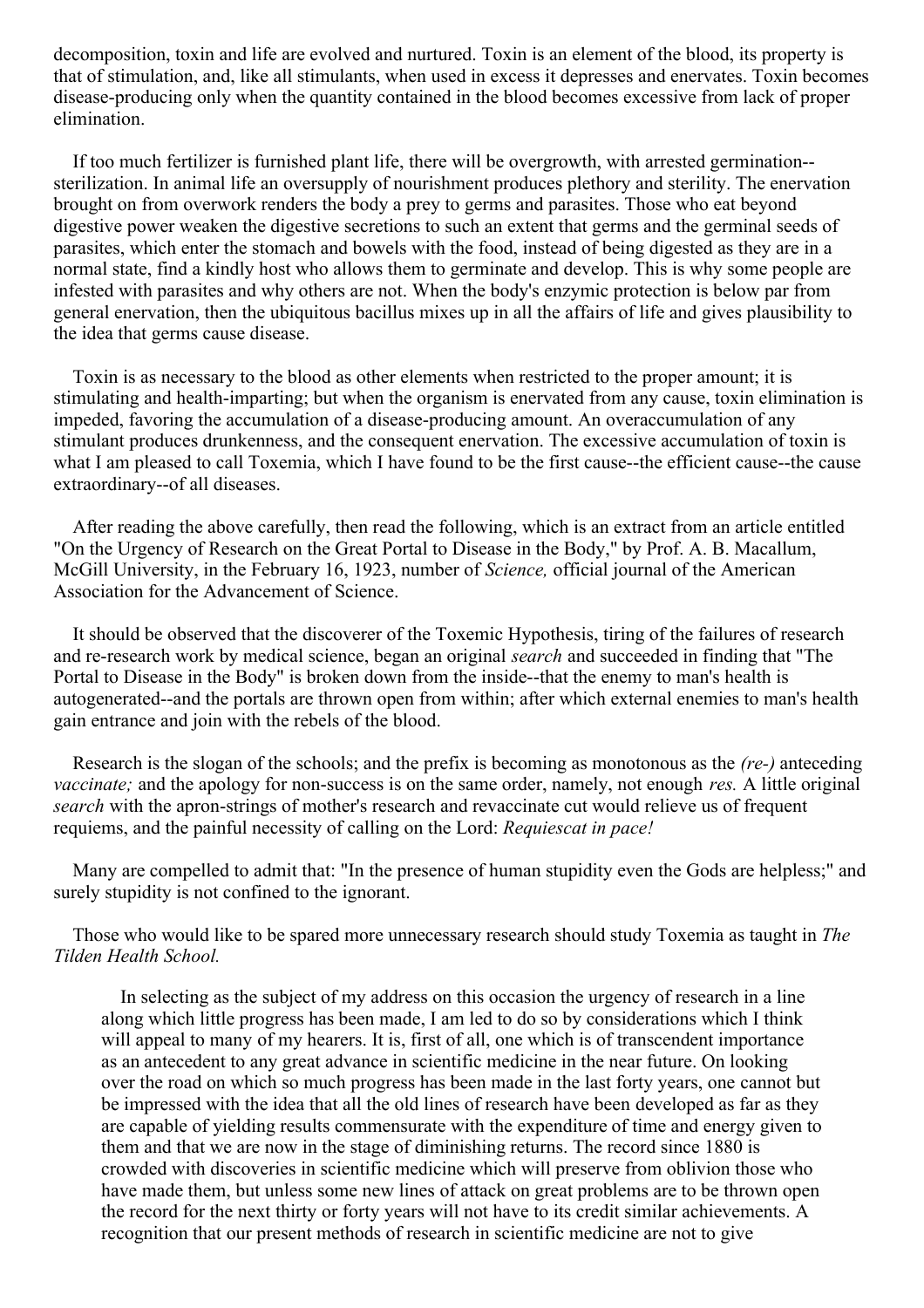solutions of some of the great problems in disease which still confront us is already beginning to prevail. The distinguished clinician, Sir James MacKenzie, who has been during the last thirty years one of the keenest students, on the scientific side, of clinical medicine, is so convinced that scientific medicine as now developed is not going to yield any further conquests of importance that he has been compelled to seek a new line of research which may give results which will initiate a new and great advance in medical science. The new line which he has taken is the study of the beginnings of disease in the individual, that is, a close and very careful observation of the changes in the normal condition long before the individual is impelled to consult his physician or is aware that anything is wrong with him. Sir James hopes that in this way a great amount of knowledge may be accumulated which will throw a flood of light on the origin of many of the diseases and thus inaugurate what may be justly called a great advance in medicine, comparable with any great advance made in the past.

It is hardly possible to doubt that a careful study of the organs of the body, as they function in the supposedly normal individual, will, if systematically pursued, ultimately give a lore that will be of inestimable value in determining a fundamentally rational treatment of disease. The application of our present clinical methods is confined almost wholly to the manifestations of disease in its more or less pronounced stages, and the features of the initial stages attract the attention of only a very few clinicians. Here, therefore, is an almost fallow field, where anyone who enters to work steadily and systematically may reap a worthy reward for the toil of all his years. This, combined with a closer, a more thoroughly scrutinizing study of the manifestations of disease in its later stages of development, would result in a very great addition to our lore of medicine, and bring us back to the ancient Hippocratic role of closely observing and recording which, pursued for periods during the last twenty-four centuries, has made the Art of Medicine of the Western World an ornament of our civilization.

It is, however, doubtful if there is in our generation enough of those of the class of which Sir James MacKenzie is representative to make such an immediate advance in medicine as he believes possible. Progress is due to the activities of the almost inconceivably few. All the ideas, all the knowledge which determines our outlook on the physical world and the world of life of today are based on the results of the discoveries and inventions of less than one tenthousandth of one per cent of the population of the Western World during the last three thousand years. Even in the medical profession it is the inconceivably few to whom all progress in the past has been due. The rest have accepted and applied the results of the great discoveries of the few. Of the 400,000, more or less, who in Europe and America during the last century and a half have been members of the medical profession, how many have made, as a result of their researches and observations, great additions to our knowledge of the causation and treatment of disease? I would venture to estimate not more than thirty, that is, one out of every 13,000 in the ranks. These were the pioneers in the regions of the unknown to whom we owe the great generalizations which constitute the foundations of what we call medical science. Without their achievements there would have been no advance in it during the last three centuries, and medicine would still be but a lore of impossible hypotheses and theories like that which darkened understanding amongst the physicians of the sixteenth and seventeenth centuries. There were indeed others who by their observations in their own limited field of activity added fact upon fact in verification of the great generalization and who by their support of these made their general acceptance possible, but they would not have been of service in any other way to medical science had it not been for the great discoveries of the pioneers.

To extend this science today, to make here and there great additions to it, pioneers of the same type are still required. Are such now in training, or beginning their career, or ready to launch some new line of extension?

Sir James MacKenzie does not apparently think there are or will be such, for his Newer Medicine is to owe its achievements to organizations the members of which will devote themselves to the observation and correlation of the facts which may be gained from a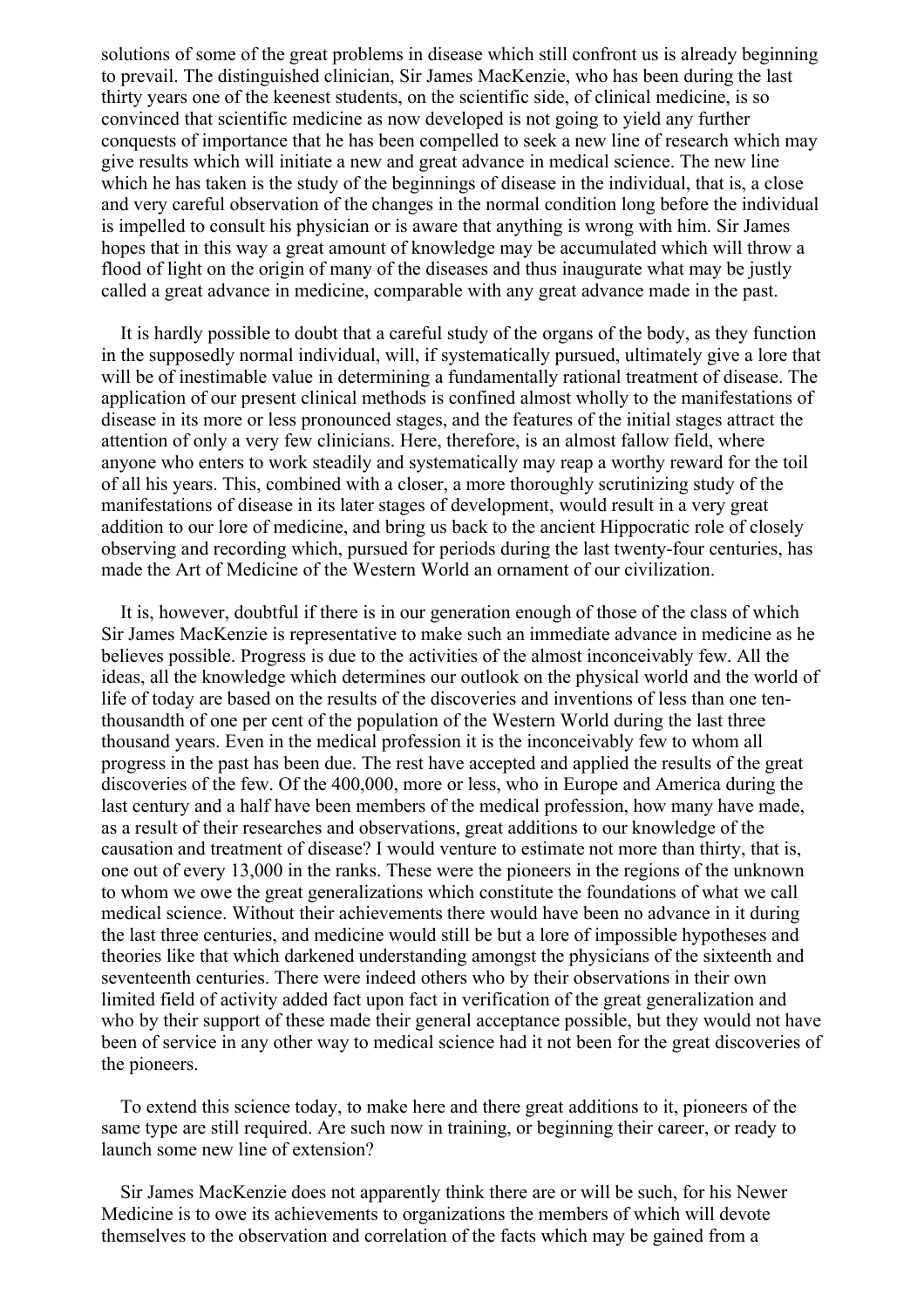continuous, systematic study of the very earliest manifestations of alteration of function which mark the commencement of disease in the supposedly healthy individual. He is apparently extremely skeptical of the value of the laboratory by itself as a factor henceforth in the advancement of our knowledge on the treatment of disease. Research on the laboratory side is carried on by workers who, he holds, are out of touch with the problems in medicine, and in consequence their contributions offer little in the way of a solution of these, which must be undertaken by the physicians themselves who are in immediate contact with the problems on the purely clinical side.

It must, I think, be admitted by all who are in touch with the present laboratory methods associated with the diagnosis and treatment of disease that the effort spent in the development of them by a multitude of workers in laboratories and the narrow range of the results obtained make it appear as if the vast majority of investigators concerned believe the great problems that can be attacked successfully are all solved, and that there remains only to be developed an ever more and more refined technique, which will be concerned only with circumscribed problems, such as the hydrogen ion concentration, basic metabolism, new reactions of the class of Widal, Schick and Wassermann, more exact methods for the determination of sugar, urea, uric acid, ammonia and other constituents of and metabolic products in the blood, and so on. These and like matters of limited interest and range of application constitute the vast majority of the problems which are now being investigated, if the contents of the original papers published in the journals devoted to physiology, biochemistry and pathology give a trustworthy indication of the character of the research that is being carried on in these sciences today.

Behind all these problems there are at least several which concern the causation of a considerable number of pathological changes and alterations in function in the organs of the body. These problems are all related to the functions of the intestinal mucosa. Such functions are only very imperfectly known. One involves the absorption of the products of the digestion of the foodstuffs. In this absorption the mucosa has been, and is still too often, regarded as if it were only a physical membrane separating the blood from the intestinal contents, through which the peptones, amino-acids, glycerine and sugars diffuse to reach the vascular channels. What we have to set over against this physical concept are a few facts the significance, however, of which is not clear. Soaps and fats which are colloids enter and go through the epithelial cells of the mucosa, and a number of proteins, those of egg yolk particularly, pass unchanged readily into them, but how the former and the latter are so taken up is still unknown or only dimly comprehended. The salts of iron and potash can be traced microchemically in their passage through the epithelium, and the phenomena involved appear at first view to be caused by the simple forces of diffusion, but on further consideration one must postulate that other and more important factors are concerned. We know, further, that the mucosa, especially of the upper half of the small intestine, secretes a number of ferments, such as erepsin, invertase, maltase, lactase, and the activator of trypsinogen, enterokinase, and that secretin, the hormone of the pancreas, is a product of the duodenal mucosa, but, except in the case of secretin, we do not know definitely what elements of the mucosa form them.

This, in brief, comprehends our knowledge of the activities of the intestinal mucosa, and yet how exiguous it is in comparison with what may yet be obtained through careful and welldirected research. The mucosa is, in its properties and functions, something very much more than a physical membrane. Because its superficial layer is composed of living cells, it is not, it cannot be, a passive element, for the cells have, as living units always have, the capacity to accept or reject whatever constituents of the chyle there may be, and this capacity is exercised by them through the long life of the individual. They even maintain themselves against the invasion of bacteria of the ordinary type.

The intestinal mucosa must then be regarded as the great portal to disease of the body. This portal may be completely closed, as it is in the normal healthy condition of the mucosa, or it may be gradually or suddenly pushed open and disease, chronic or acute, may result. If this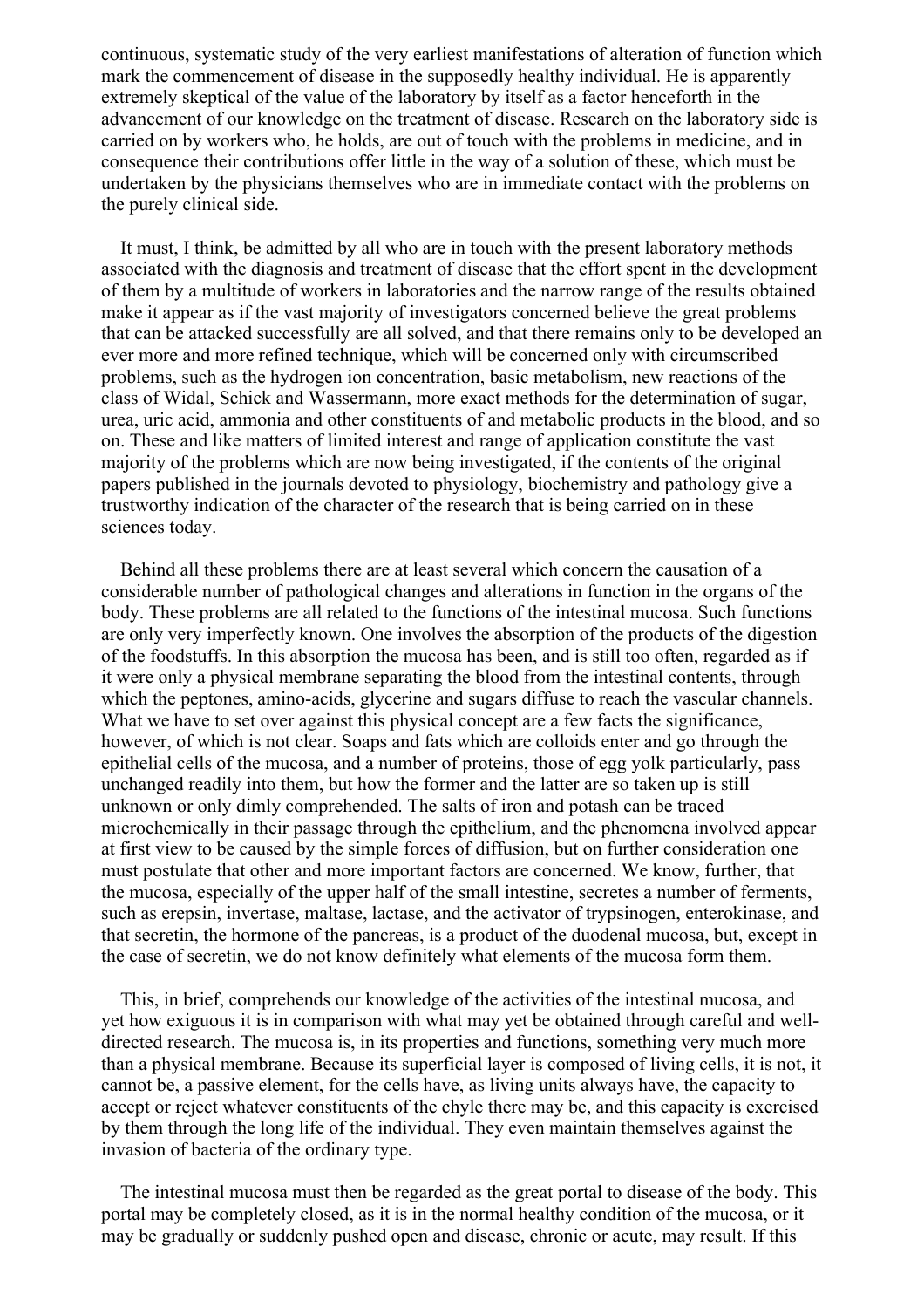<span id="page-17-0"></span>portal could be kept closed always, old age might be indefinitely postponed and bodily vigor maintained for a much longer period than it is now. There is no reason to suppose that the heart, the skeletal muscles, the liver, the kidneys, the nervous system and the endocrinous organs cannot function indefinitely if they are not subject to toxic action, and in their normal condition they must be much less subject, through any other portal, to bacterial infections than they are when their condition is altered by the access of toxic material absorbed from the intestinal cavity. The complete closure of the great portal permanently maintained would greatly lessen the incidence of disease and increase the average length of life."

### **THE GARDEN OF EDEN LEGEND IN THE LIGHT OF TOXEMIA**

It should be remembered that man is normally all the time toxemic; but up to a certain stage it is normally stimulating; the same is true of food, pleasure of all kinds, and exercise or work. Of all the fruits in the garden of life it is man's pleasure to eat, except of the fruit of knowledge; which means that when man surfeits he has eaten of the fruit of knowledge, and unless he profits by that knowledge he will surely die. When he will not be guided by the knowledge of good and evil he is expelled from Eden, the paradise of health in which he was born, and from that day he will eat his bread--enjoy his pleasures--in pain. "In sorrow shalt thou eat of it all the days of thy life."

After toxemia has been increased by overindulged pleasures to the saturation point, man becomes acquainted with discomfort, and unless the knowledge of the cause of that discomfort is acted upon, he will pay. for his overindulgence in sickness, pain, and early death. The laws of health are inexorable; we see people going down and out in the prime of life simply because no attention is paid to them. The health teaching up to date is largely a system of camouflaging the ignorant and credulous.

The idea of cure is a dangerous fallacy, and a world of disease and premature death is what mankind is paying for it. The legendmakers of the Bible offered no hope to those who ate of the tree of knowledge- who surfeited to the point of toxemic saturation; their sentence was death or banishment of all pleasure. But man can come back if he will develop a permanent self-control and live a life of moderation.

Toxemia is a worked-out hypothesis based on the fundamental laws of nature, and it is the only truth concerning the cause and cure of disease, and certainly offers the only rational method of disease prevention and is so simple that it can be taught to a child.

The Edenic fatalism was based on no more benightedness than present-day know-nothingism concerning man's helplessness with regard to disease, its cause and cure.

A fact not known to medical science, and one giving irrefutable proof of the truth of the Toxemic Hypothesis, is that few people could be taken off the street, or out of business or the trades, and put to bed and on a fast who would not be made very sick within a week, overwhelmed by the poison of their own elimination. It is this throwing off of toxin after a prostration from any so-called disease that gave rise to the well-known saying that all sick people must be worse before they are better, even when under the most skilful treatment. This is nature's cure, and in pronounced toxemia nature's cure is certainly heroic. The distressing symptoms caused by rapid elimination cause doctors to don the war paint of their profession and go after the pronounced symptom in a heroic manner. Coughs are suppressed, pain subdued, fever extinguished, weakness nourished, faintness stimulated, diarrhea checked, constipation physicked, perspiration dried, wakefulness lulled and every discomfort palliated. What really takes place in a good red-hot battle against disease? Suppression. Nature often finds herself bucked and gagged--hogtied to a fare-you-well, with the nervous system paralyzed from pent-up toxins. The pneumonia patient dies smothered to death by suppressed secretion, the digestive tract overwhelmed by decomposing food. The physic may irritate so greatly that a movement may be secured, but certainly any tendency for elimination is most effectively checked.

Since serum treatment has become the vogue more patients recover because the treatment is not so belligerent and nature is not so greatly opposed.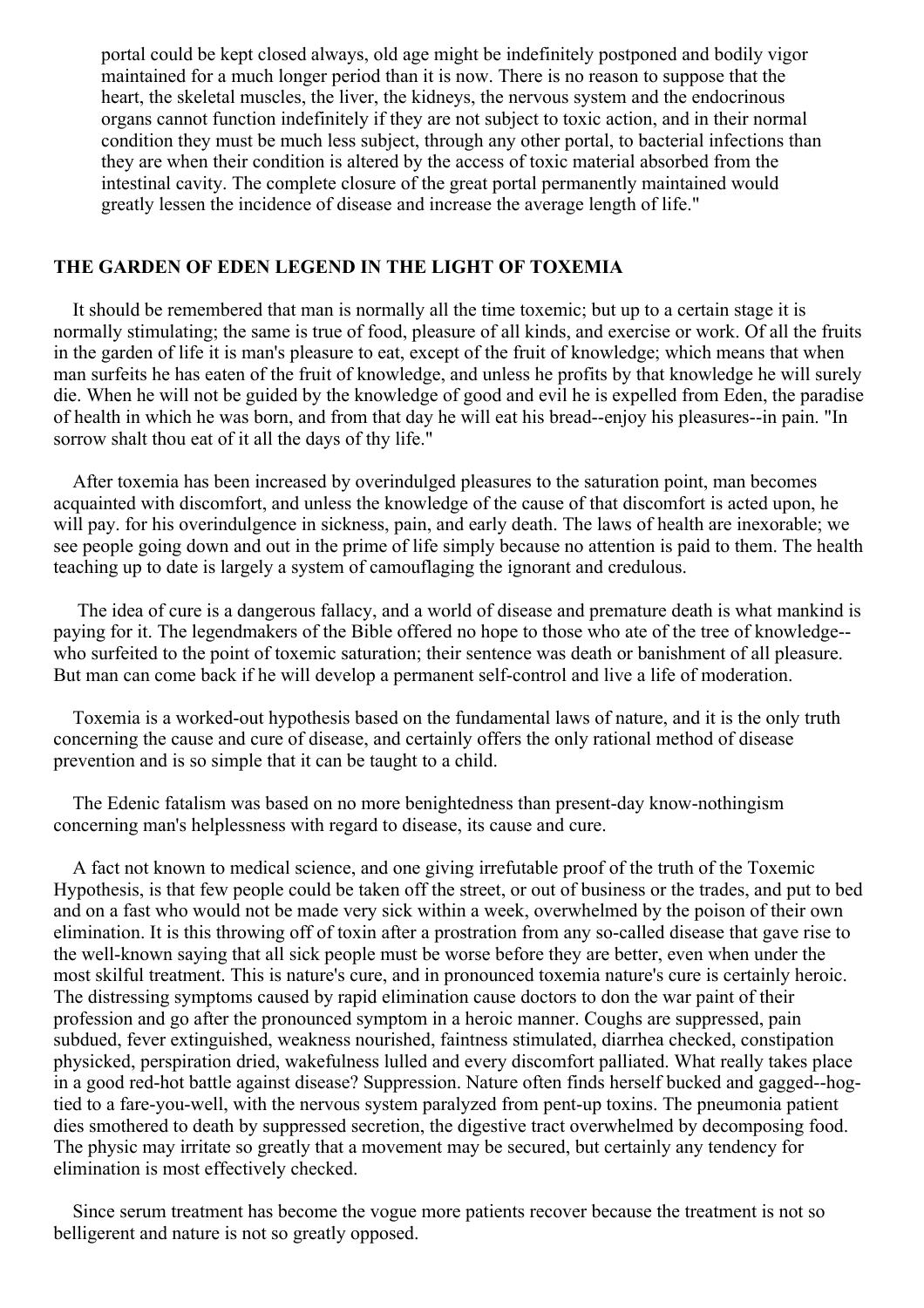If the people are ever enlightened on the subject, and come into the truth that few possess a reasonable amount of health, and the majority are perambulating cesspools, as vulnerable as a powder magazine, they may decide to make an effort to get well before a collapse comes.

A most excellent knowledge for the people would be to know that when sickness comes the proper treatment is to go to bed, poise mind and body, and know they are in the hands of the best doctor--nature- and that they will get well in the shortest possible time if they do nothing.

All people are toxemic; but all people are not sick who are toxemic, for there must be sufficient accumulation to overcome resistance. All people differ in resisting power. Those who possess one hundred per cent natural power, everything equal, should have twice the resistance of the one who is born with fifty per cent natural power. If, however, the fifty per cent man is conservative and strictly controls every nerve leak, it does not require a Newtonic calculating ability to tell that these men are approaching a single standard of resistance. If the hundred per cent man is living in a manner to cause a diminishing return--that is, if his excesses are reducing his powers of reconstruction and he is retrograding--he is using up more nerve energy than he is building, and what he has is being taken from him; while the fifty per cent man is adding to his power according to the law of increase: "To him who hath shall be given" (Matthew XII, 12); hence they are approaching a common ground.

The continual (often repeated) influences which use up nerve energy, are met by a continuous (without pause) renewal of nerve energy, and this is why man continues to live and have health; but when there are enough stimulating influences to cause a continuous nerve expenditure, then no break or pause for rest or recuperation is experienced, and man is then on the toboggan that I am pleased to name *profound enervation,* which will quickly carry him down and out.

The heart illustrates this point well: When the body is normal and the blood is chemically correct, the heart rests enough between beats for tissue renewal--self-reparation; but when enervation checks elimination and waste products are retained, then there is created a pathologic toxemia and the heart is overworked; being overstimulated, it fails to renew itself; this is called functional disease, which in time, if not corrected, ends in organic disease.

When the body is stimulated continuously--when physical and mental stimulation is experienced continuously, instead of continually--enervation follows. For example, when business or work is accompanied by worry, and the worry fills the resting spaces, instead of the work being continual it becomes continuous, because the spaces or recesses for rest are filled with worry or some other overworked emotion, or physical stimulants such as tobacco, alcohol, or other stimulants and gluttony, until power to sleep is lost; then there is no chance for renewal. It is then that continuous stimulation is experienced and disease follows. The banker or other business man who works six hours or more a day may tax his body every minute when not at work by worry and sensual indulgences, and because of no rest he breaks down in middle life. It is not to be forgotten that toxin from checked elimination and toxin from bacterial fermentation in the stomach and bowels during this man's decline evolve such a state of Toxemia that crises are showing up continually: headaches, tired feeling of mornings, constipation; occasionally there may be bilious spells, diarrhea once or twice a year, a taste in mouth of a morning, coated tongue, dizziness, catarrh, sore throat, closing of nose, tonsilitis, cough, asthma, rheumatism, lumbago, sweating feet, flagging memory, attacks of "flu," la grippe, or about every epidemic, and a gradually growing pessimism showing in irritability, grouchiness and fault-finding with those about him. His taking off may be by pneumonia, kidney disease, paralysis or apoplexy. All these symptoms belong to Toxemia in a gouty subject weighing from twenty to one hundred pounds too much.

Worry, work, and eating beyond digestive capacity, followed by fermentation, and the stimulation from the toxin of fermentation, food and its digestion, amount to continuous stimulation, giving no interval for rest and recuperation, and as a result bodily functioning is diminished--secretion and excretion are diminished--adding toxin to toxin until a disease producing Toxemia is built; and this is the alpha and omega of all diseases to which the flesh is said to be heir.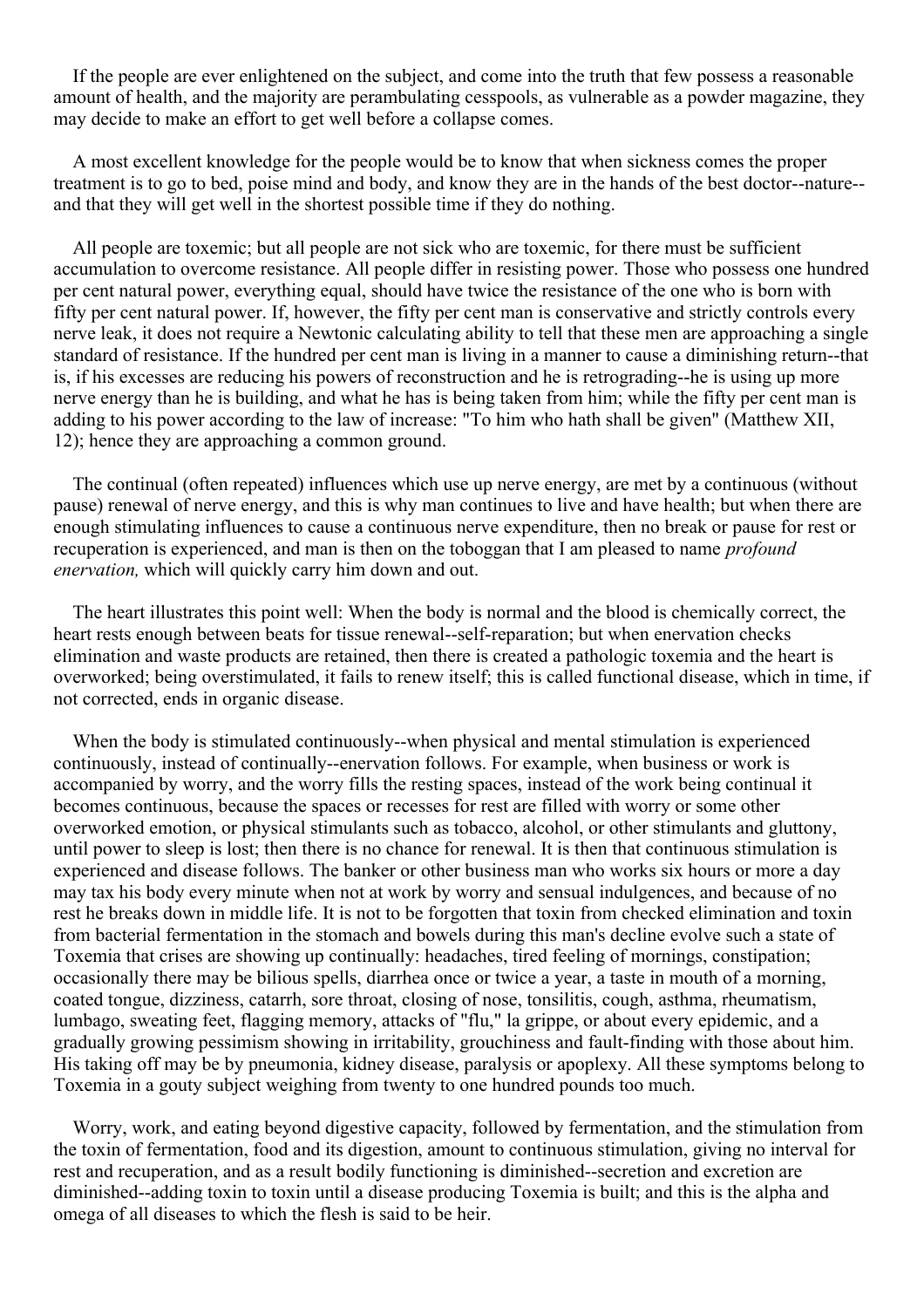The local irritation to the mucous membranes of the stomach and bowels by the toxin of decomposition builds catarrhal inflammation. This is how catarrh of the stomach and bowels is built, and the most pronounced symptoms are indigestion and constipation, with gas distention and general discomfort.

The symptom-complex of Toxemia builds a vicious circle, which reads about as follows: Anything of a physical or mental character that irritates or overstimulates sooner or later enervates; enervation checks secretion and excretion; checked secretion impairs all organic functioning. The most vulnerable organ, the stomach, gives down first; hence food decomposes, toxin is evolved, the toxin irritates and inflames the mucous membranes, setting up catarrhal inflammation. Checked elimination adds toxin to the toxin absorbed from gastro-intestinal fermentation. In this way Toxemia is built. Toxemia is fed from the toxin absorbed from the fermentation of food in the intestines and retained excretions. When Toxemia is established, crises (diseases) make their appearance at any time when Toxemia reaches the saturation point. The saturation point is a state where resistance loses control, and any influence that enervates at this point precipitates whatever so-called disease there is an inclination to take on-any diathetic tendency. Those so-called diseases that are inherited or acquired become crises of Toxemia. Toxemia then should obviously be recognized by anyone as the true disease, and every other disease (so-called) only as a crisis of Toxemia.

The most common crises are the catarrhal inflammations of mucous membranes. The stomach is the vulnerable organ of the body; the reason is that it is the portal or entry of supplies--of nutriment for the building and repair of the body. That this organ is abused by being overworked, all must admit; but if not enervated by the mind (nervous system) it can endure much abuse in being crowded with food.

The stomach is the barometer (so to speak) of the nervous system. When the mind is depressed, or if there is an abnormal state of the emotions, the stomach shows the eff ect at once in failing to digest well. Enervation from any cause is quickly noticed by imperfect digestion. In overwork, worry, fear or anger, inability to digest follows. Babes at the breast, when disturbed by much fondling, handling, feeding, or subjected to noise, loud talking, music, and too much bathing, will soon show symptoms of restlessness and indigestion, which is followed by discomfort and more restlessness; and these symptoms excite the concern of the mother, who increases her vigilance, which means more attention, more excitement, and more enervation for baby and more indigestion. To this growing nerve storm a doctor is added, and he *names the disease;* his diagnosis of course has no relationship to cause and his prescription only adds to the medley of enervating causes.

The above is a picture of the small beginning of a symptom-complex that may end in death in infancy or a neurasthenia as a cortex built around a nucleus of gastro-intestinal catarrh, distinguished by a touch-menot stomach and constipated bowels. We will follow infancy, youth, manhood and age, keeping in mind the principal types, temperaments and diatheses, which cause variation in symptoms and ultimate endings.

From the catarrh of the stomach the inflammation extends to the throat, nose, ears, bronchia, lungs; the so-called diseases resulting are tonsilitis, enlarged tonsils, adenoids, enlarged cervical glands, otorrhea, pharyngitis, laryngitis, bronchitis, and tuberculosis. The stomach itself presents inflammation, ulceration, pyloric diseases and cancer. Extending downward, the catarrh affects the duodenum, ending in ulceration, pancreatitis, and cancer; from the duodenum the catarrh extends to the bile-duct, gall bladder and liver, creating gall-stone; along the bowels to the colon and rectum, causing colitis, typhilitis, appendicitis, proctitis, piles, ulceration, prolapsus and cancer. Contiguous organs become infected. The ductless glands become involved. And where drainage of ducts and canals is imperfect, organs create much local disturbance, from ulceration and septic or pus infection.

The popular treatment of disease is to treat these various organs as independent diseases, which is most absurd; as ridiculous as it would be to treat each separate hair on the head for an eczema of the scalp. Of course drainage must be established, and, with proper rest, proper feeding and fasting, nature will do the rest.

Every so-called disease named above has the same origin, namely, enervation, causing deficient secretion and excretion, developing Toxemia; then mental and physical overstimulation keeps up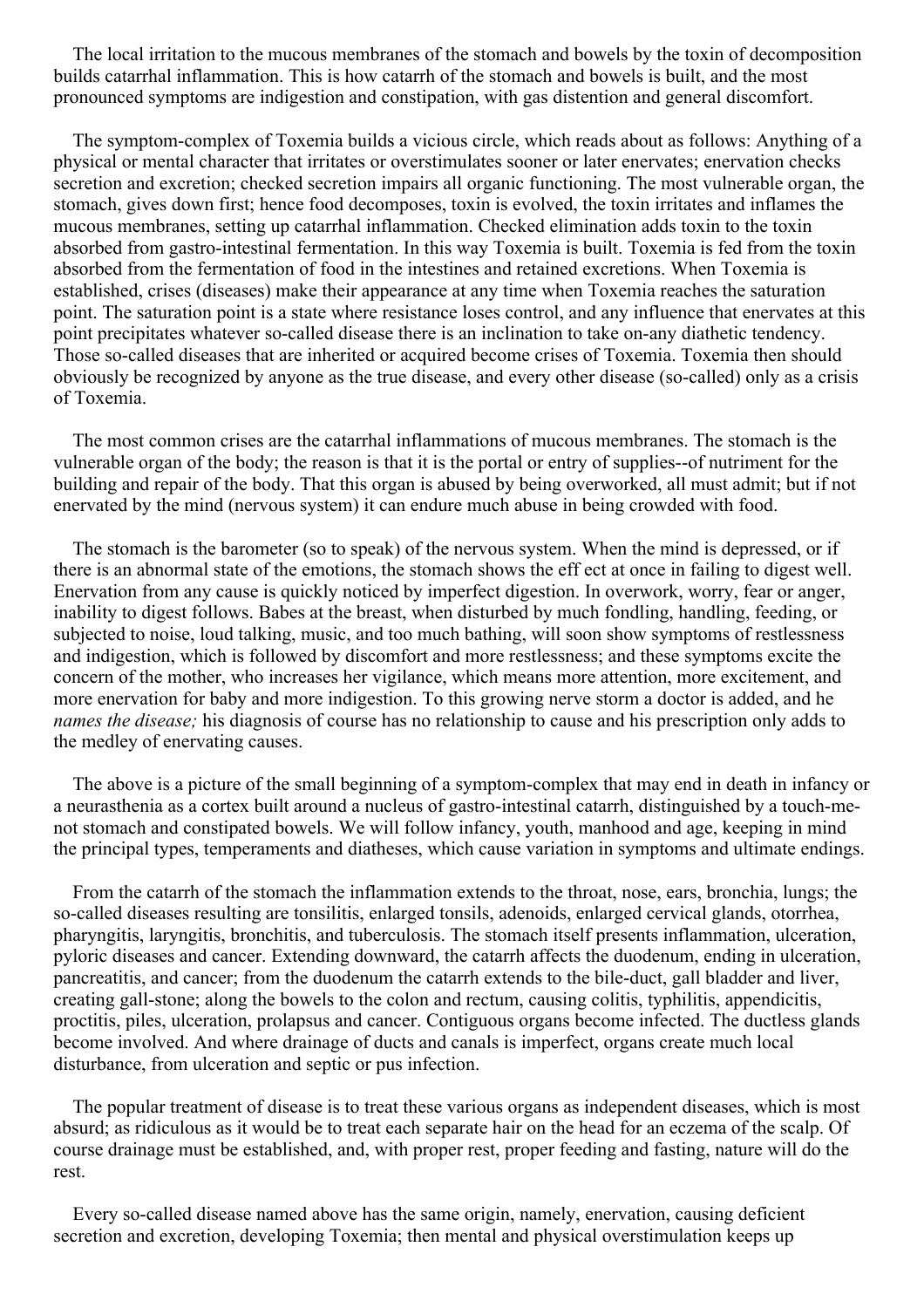enervation and the Toxemia; then the latter feeds from the blood. Every so-called disease is a vicious circle.

Constipation is a prominent and quite constant symptom accompanying all the above-named crises, and, like all of them, will give way before a treatment that restores nerve energy and overcomes Toxemia- -which establishes secretion and excretion. Rest, physical, physiological, and mental, is the most potent of all remedies, for disease rests on enervation.

The time will come when the absurdity of the present so-called scientific treatment will provoke only a smile, when surprise will permit. Scientific medicine is so out of keeping with every other department of learning, and even with its own fundamentals, that the surprise is that educated men do not question their own sanity.

A glance at the popular manner of treatment of the above crises should enable any layman to agree with the writer in declaring that the whole treatment of disease is a farce that should cause a high-school boy to blush were he guilty of so much unreasoning inanity.

At the beginning of this pathological chain, the babe needs quiet only. It should be left alone, and fed only as it demands feeding, and not disturbed except to be kept clean; no handling, no fondling. Children are not to be handled like dolls or poodle-dogs. They are not for showing and to be made into a menagerie. Perhaps one mother in a hundred is fit for motherhood. When we have properly trained mothers, we can suspend with the use of improperly trained doctors.

When maltreated until catarrh of the stomach and constipation are built, announced by frequent colds, excess feeding must be stopped, perfect quiet given and no handling allowed; a fast for a day or two may be needed, then feed one-fourth the usual amount and increase the food, not giving the full amount for a week. All symptoms will be gone, even the constipation, in seven to ten days. Don't overfeed, and don't keep the child sick by a worrying mother. Properly cared-for children will not have any of the diseases "peculiar to children." They must not be disturbed and constantly overfed.

Tonsilitis could have no existence without chronic irritation of the throat-chronic hyperemia of the pharyngeal and nasal mucous membrane--from chronic catarrh of the stomach, kept alive by sugar, butter, and eating between meals. Butter in excess of systemic needs is often the cause of stomach derangement. Plain whole-wheat bread, well baked, with an apple or orange for breakfast, very little butter; bread and salad for noon, and bread and milk for night. No food, however, until the throat is well-comfortable and inflammation gone. Bathing, clean clothes and beds are necessary, as well as a poised mind and body from education in self-control. Play to the point of frenzy--great excitement--is bad. This treatment will appear lacking in the spectacular and thrills of modern medical science; but parents who prefer the thrills and frills and senseless operations, with gradually growing ill health, may pay their money and take their choice. No case is cured until the habits that build disease are corrected.

The enlarged tonsils, adenoids, and constipation will gradually disappear under this treatment and the Toxemia will subside, leaving the children with normal resistance and full physical and mental efficiency. Enlarged glands and ear discharges go as they came; they need no surgery. Removing tonsils, adenoids, and tubercular glands without correcting habits that build them is stupidity.

This treatment removes the first cause of tuberculosis, and when the first cause is removed the second is checkmated. Bronchitis and asthma are no different. Treatment for all so-called diseases is fundamentally the same.

Keep food out of an ulcerated stomach, keep patient in bed, and give a lavage night and morning until comfortable.

Pharyngitis, laryngitis, bronchitis and asthma are different locations of catarrhal inflammation extending from the stomach up through the esophagus (gullet) to these parts; infectious gas eructated from the stomach and exhaled from the lungs inflames the mucous membranes of the throat and air passages, and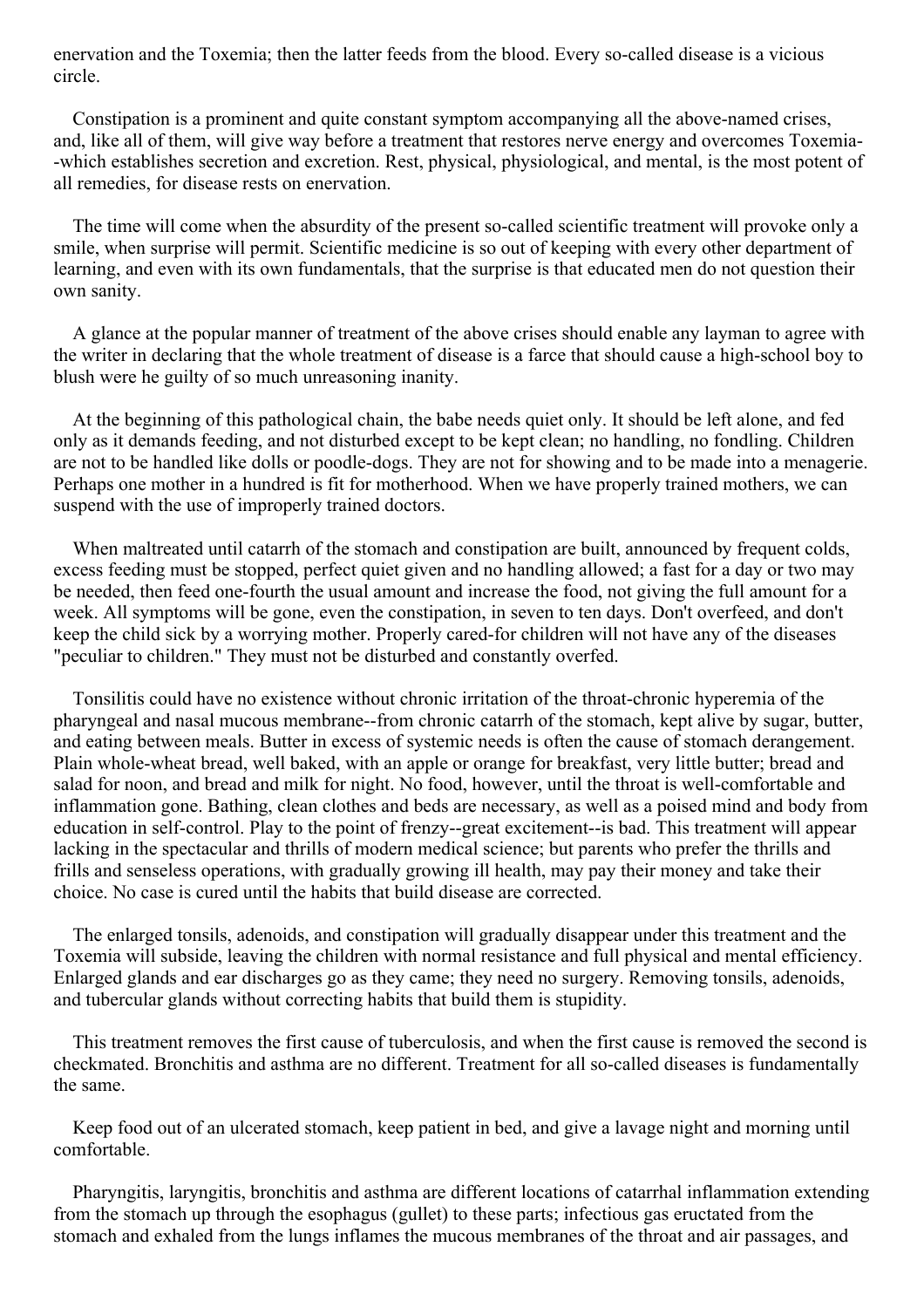the topical irritation produced by the gas is reinforced by the toxin in the blood brought to the mucous membrane by the capillary circulation. To correct any of these inflammations, the Toxemia must be overcome.

Disease is man-made, and he should rejoice in being able to rid himself of it. God did not make it, neither will He cure it. "Lovest thou me? Feed my sheep. Keep my commandments." It is up to us, not Him.

Derangements of the stomach are always present and precede bowel derangements. Catarrh of the stomach is the first crisis of Toxemia. When the body is enervated from worry or anything that creates emotion it always affects the stomach and digestion. The stomach is also the first and last organ of the body to be abused. Food is put into it in season and out of season, and when its functions are inhibited by an enervated condition of the body its power to digest is lessened to such an extent that very few are willing to learn the amount of food they ingest to be within keeping with the digestive power, hence this is the continual source of indigestion. When food is not digested properly it ferments, and from this source toxin is developed, which, being absorbed, adds to the already toxemic condition of the blood. The continual irritation in the stomach of fermenting food is a source of irritation to the mucous membrane. Catarrh is created frequently before a child is a week old, and from a catarrhal condition of the stomach ulceration frequently takes place, and the end of chronic irritation, ulceration, etc., of the stomach is cancer. Sometimes it takes forty, fifty, or sixty years of abuse of the stomach to bring the cancerous ending.

Scientists are busy a great deal of the time in endeavoring to find the germ that causes cancer. They can continue to look for it to the end of time, for cancer is not produced by germs any more than catarrh of the stomach is produced by germs, or, for that matter, any so-called disease of the entire body. The bacteria are in at every state of fermentation, but they are there simply because enzymic power is lost, secretions have been suppressed, and the real cause of the derangement is in operation all the time, producing general enervation of the body and more or less suppression of digestion.

Catarrh of the stomach creates a great many symptoms: headache, discomfort in the region of the stomach, gas formation, sometimes a sick stomach where there will be vomiting and at other times a spitting up of food; at other times the principal symptom will be a harassing cough. The various catarrhal states gone over previous to this take their origin in the stomach. Ordinary discomforts of indigestion can be overcome by a reasonable fast and washing the stomach daily, and then the feeding should be very light to start with and increased as the powers to digest increases. Proper food combinations are very necessary, but the most necessary thing in taking care of the stomach is to limit the food so as to be within digestive power. This must necessarily vary a great deal in different cases. Each person is a law unto himself, and he must learn from discomfort what his limitations are. If after a meal there is discomfort, the next meal is to be missed, then when eating is resumed a less amount should be eaten, and in this way the individual will soon learn his food limitations and if he respects them, he will evolve into good, first-class health.

Ulceration of the stomach is a state brought on from months and years of catarrh of the stomach. Continual fermentation with acid formation irritates the mucous membrane until it eventually ulcerates. Such cases require a very great deal of patience in bringing them back to the normal. One of the foolish things of our day is an operation to cut out the ulcer, turning the patient loose and advising him to eat "good wholesome food to keep up the strength." That is exactly what the patient has been doing all his life, and after the operation he resumes his former life and continues the stomach derangement that brought on the ulceration in the first place, and in time another portion of the mucous membrane will give down and ulcerate. Cutting out an ulcer is only getting rid of an effect, and another similar effect will follow and continue to follow until the patient is worn out from such folly.

Disease of the pylorus is quite common. Why shouldn't it be? This excess of acid produced by fermentation passing out of the stomach through the pylorus continually irritates the lining membrane. The irritation brings on a thickening and hardening of the tissues. The time comes when the orifice is so closed from a gradual thickening of the parts that the food will not pass. Then scientific medicine gets busy and makes a new opening in the stomach and connects it with the intestine below, and the patient is again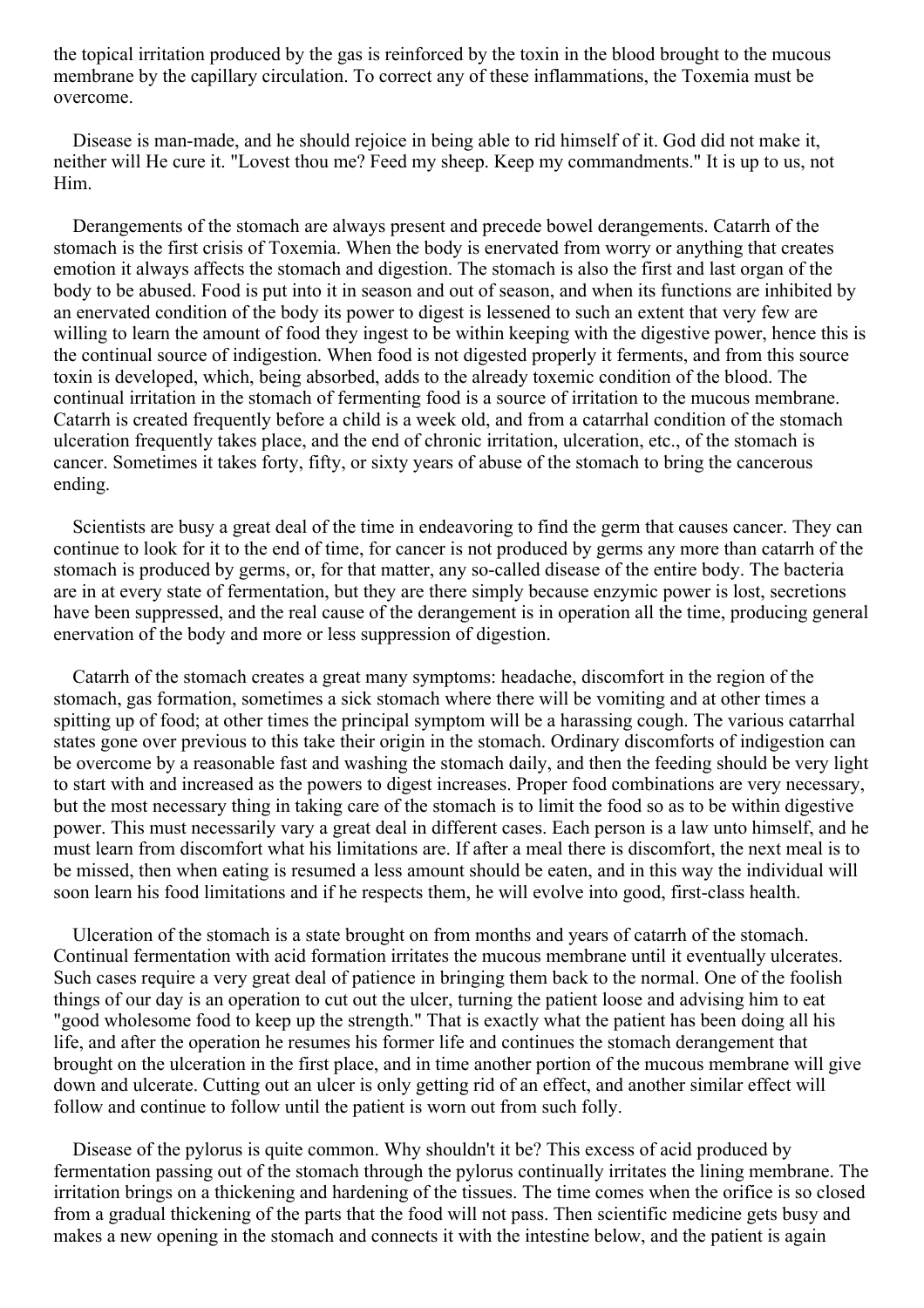advised to eat "good wholesome food to keep up his strength." The same life is resumed that brought on the condition in the first place, and the irritation continues, and the thickened condition of the pylorus breaks down eventually into a cancerous state that ends the misery of the patient in a year or two; not one thing being done from the beginning to the end of the stomach derangement except palliation. Cause is not even recognized--not even suspected. Such patients should be put to bed, fasted for a sufficient time to bring on comfort and for the system to eliminate the Toxemia; then when the feeding is begun it should be of a liquid character and not enough to overpower the digestive functions, and the stomach should be cleaned out daily with a syphon. These cases can in the course of reasonable time be brought back to the normal.

The people, however, are looking for quick cures--cures that can be performed without inconveniencing them by allowing them to continue in their old habits; and the consequences are that no one is ever cured. A few are palliated for a year or two and sometimes a little longer, but they all come to an untimely end simply because nothing is being done to remove the cause.

Ulceration of the pylorus sometimes extends to the duodenum, and even the duodenum develops a cancer because the acid that passed from the stomach creates a catarrhal inflammation of this organ, and this catarrhal state will often extend to the pancreas. Where the disease is well developed in this organ it is very difficult to correct, and sometimes ends fatally in spite of the best treatment. The catarrhal condition passes from the duodenum to the gall-duct and gall bladder and the liver. All of these conditions are to be met in the same way. They do not need a different treatment, because they all come from one and the same cause, and they are all amenable to treatment that consists of a sufficient amount of rest of body, digestion, and mind to allow normality to be re-established.

Colitis is simply an extension of this same catarrhal inclination, and when it has run on for a sufficient length of time ulceration will be established. In the meantime there may be appendicitis, typhilitis, and, farther on in the rectum, proctitis, which is catarrhal inflammation in the rectum, will be developed, followed by prolapsus, hemorrhoid ulceration, and cancer, which is the procession of diseases evolving from this same catarrhal state. None of these diseases require any special treatment. Patients are to be put to bed, fasted until they are in fit condition to eat, and then the eating must be limited to be within their power of digestion. Removing the appendix does not influence the colitis that initiated the appendicitis, but in possibly ninety out of every one hundred cases of so-called appendicitis the appendix is not involved at all; the derangement is all in the colon, and when the catarrhal inflammation has gone to such an extent that this organ has lost about all its power to digest, then any food that reaches this organ will be thrown into a state of fermentation; gas forms, which distends the colon and produces a very great deal of suffering. An inflamed stomach or intestine gives out much discomfort when distended with gas, and this is particularly true of colitis. So much distress comes from this source that every contiguous organ is blamed for the discomfort, hence the excuse for the removal of the appendix, the ovaries, removing the entire reproductive organs, draining the gall bladder, removing the gall bladder, and many other absolutely unnecessary operations. Nearly every organ in the abdominal cavity, as well as the pelvic cavity, is credited with the discomforts that are wholly due to colitis, and still the procession marches on to surgeries for these senseless and useless operations. I say the mutilation continues to such an extent that, if the people could realize it, the practice might be ended; but there is no danger of it ending, for the majority of people would rather submit to an operation than to take advice that inhibits their bad habits. They will submit to any kind of treatment if their habits of life are not interfered with. Hence the mortality is exceedingly great, because the treatment given only palliates for a few years, and the patients die from ten to forty years prematurely.

### GO TO NEXT [CHAPTER](#page-27-0)

# GO TO HYGIENE LIBRARY [CATALOG](../../0202genhealthbiblio.html)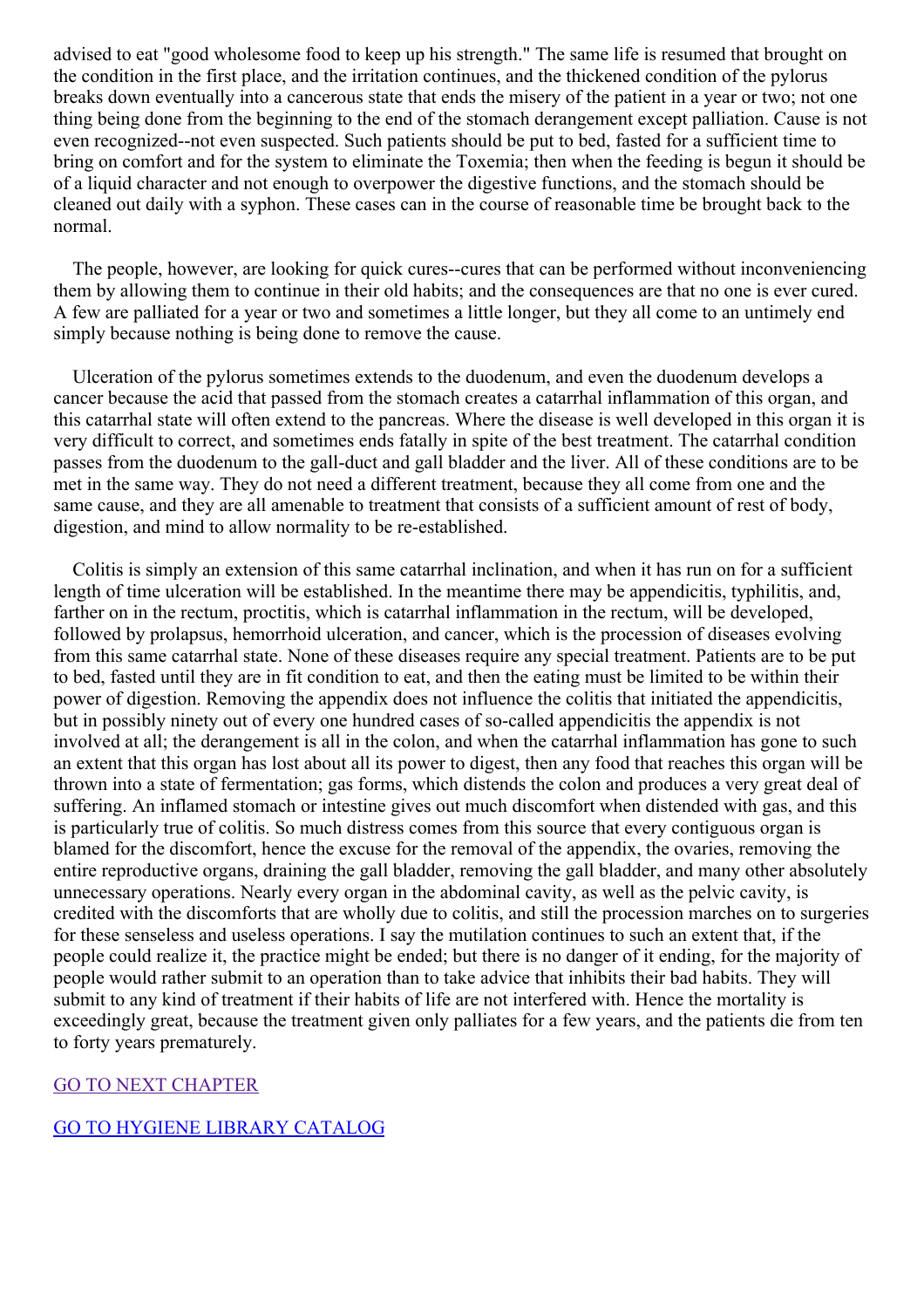[Preface](#page-3-0)

[Introduction](#page-9-0)

Chapter [I.-Toxemia,](#page-17-0) the Efficient (First) Cause of All Disease

Chapter II.-Causes of [Constipation](#page-27-0)

Chapter [III.-Treatment](#page-41-0)

Chapter [IV.-Constipation](#page-57-0) as Found in Various Derangements

Chapter V.-A Few [Personalities](#page-65-0)

[Appendix](#page-67-0)

# **CHAPTER II CAUSES OF CONSTIPATION**

### **1--Toxemia**

IT should be generally understood that there are several types of constipation coming under the head of lost functioning of the bowels. One is where there is a movement daily, leaving a full colon, the movement being from the rectum; a type where there can be no movement without forcing measures; and a type marked by periodic attacks of diarrhea. Catarrh is found in all types, and mucus can be found in the stools. Constipation is always accompanied by proctitis or colitis, if indeed it is not the exciting cause. In all long-standing cases there is a gastro-intestinal catarrh, and this should be looked upon as the genesis of most of man's discomforts.

The organic derangements that must develop sooner or later as sequels of constipation are chronic kidney, heart and lung diseases, also gout and arteriosclerosis.

### **ENERVATION**

When constipation is developed, adding toxemia to toxemia, the victim is in line for any disease his heredity, occupation and environment favor.

Constipation, like all other so-called diseases, is an affection--a symptom--not a disease; hence, whatever the cause of perverted health--perverted secretions and excretions--it must be sought out and removed. Where enervation and toxemia are established, there is always a lowering of all organic functioning. Constipation means lowered bowel functioning--lack of secretions and excretionsand to restore lost tone to the bowels, the nervous system must be brought back to the normal. To cure constipation then means to restore the nervous system and blood to the normal, and that means correcting or removing any influence that uses up nerve energy, lowering the health standard. How is one to know when energy is being used beyond normal supply? The blanket term *discomfort* may be used. Health means comfort. By a flagging of organic functioning--by pain and various discomforts: sluggish bowels- symptoms of indigestion-gas distention--malnutrition--headache--short breath-palpitation -tired feeling- bad taste in mouth--bad breath--coated tongue--under weight-over weight--an unpoised state of the emotions--mental dullness and inefficiency, etc. Suppose there are no symptoms such as these named, yet common sense and observation declare habits are like those of people who are suffering. Then one must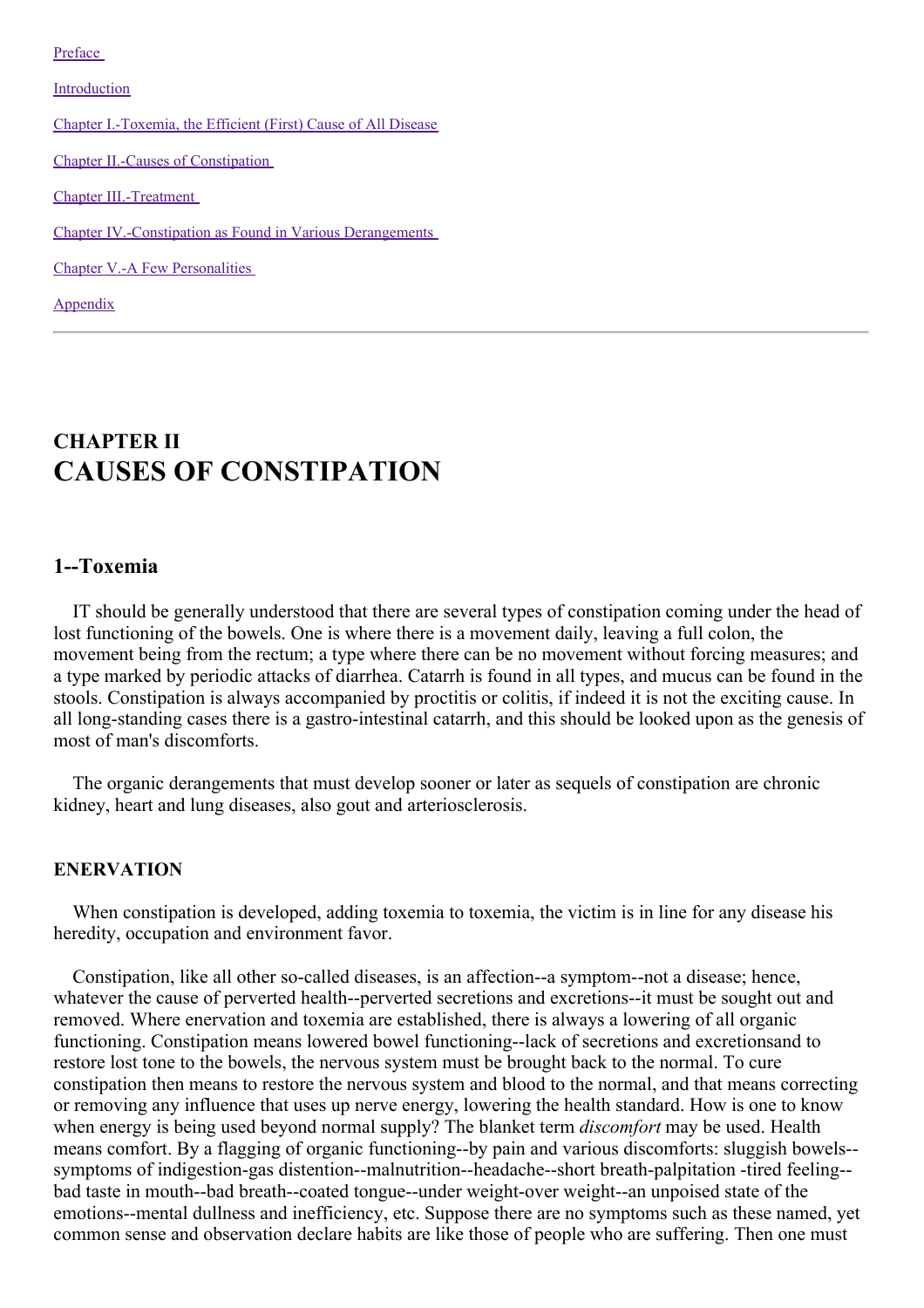be governed by reason. It is rational to believe that bad habits will in time break the strongest constitution; then the prudent will not wait until compelled to reform, for it may be too late.

In constipation there is always more or less gastro-intestinal decomposition with the developing of toxins which are absorbed. The blood is charged with these toxins, which in time lower the functional activity of all the organs of the body. Enervation (lost nerve power) is developing all the time, and when brought below the point of organic resistance or below the point where an inherited or acquired tendency to take on disease can not be resisted longer, then disease will develop. Or it may be that enervating habits will be indulged to such an extent that organic resistance is brought so low that general enervation does not need to drop so very low to allow a diathetic organ to develop the disease for which it is inclined. For example: Cancer of the stomach or breast will develop in those predisposed to the disease before there is very great constitutional enervation. Those predisposed to tuberculosis will develop the disease before constitutional enervation has been developed very far.

Enervation is a veritable Proteus, for its causes are multitudinous. They are worry, fear, envy, jealousy, anger, grouchiness. There is a lack of success; also misanthropy and even dishonesty. Excess of work or pleasure may lead to enervation. A consuming passion leads to excess of venery and more enervation. Overeating, imprudent eating, the use of alcohol or other drugs, tobacco, coffee, tea, sugar, starch, wrong combinations of food, excessive use of water, over- or under-use of clothing, sitting too much and lack of exercise, all tend to enervation; everything that uses energy lowers energy. All must be corrected before a cure can be made. Whatever the errors of life, they must be corrected. Anything that causes the bowels to move--be it drugs, laxative waters, laxative foods, oils, agar-agar, drinking great quantities of water, or using enemas large or small--is a palliative and in no sense curative. Whatever the influence that uses up nerve energy must be corrected, for it is curative; all else is palliative.

It is true that dancing attendance on the bowels daily with one or more of these palliatives will prevent building a fatal toxemia from constipation, and the strictest vigilance in securing an action daily will prolong life, but it can not be said that the use of such remedies will in time cure the constipation, for indeed such treatment confirms constipation and leads to nowhere except to stronger and stronger dosing and premature old age and early death.

To use anything--any one remedy or any hundred remedies--is equivalent to adding to cause, and that shows a fallacious understanding of what constipation is. No cure can come from a treatment based on a false conception of cause.

Constipation may be said to be one prominent symptom in a syndrome (defined as the aggregate symptoms of any so-called disease, from the inititive cause to full organic development) which starts with enervation, toxemia, indigestion, catarrh of the stomach, and develops catarrhal inflammation of the throat, larynx, bronchi, lungs, nasal passages, from the stomach to the duodenum, gall-duct and bladder, pancreas, small intestine, colon, appendix, rectum. Some of the symptoms accompanying constipation are: indigestion, gas distention, headaches, heart palpitation, chilliness, cold hands and feet, dizziness, fermentation of starches, decomposition of proteids, acidosis, proctitis, colitis and others; all of them natural crises of toxemia, with constipation often the most pronounced symptom, and one of toxemia's most pronounced allies. No organic disease can exist alone, for its initiative cause or causes are general, and the union of organism must stand united, for divided it falls. A house divided against itself must fall. Enervation--lowered nerve energy--is the general first cause, but the causes of that cause are protean. It is as impossible to find a single cause as it is to find a single effect or a single remedy. The cause of all the ills (crises named above) is toxemia, but the causes of that cause may be enumerated as follows: Any influence of a mental or physical character that uses up nerve energy faster than it is generated. Under this head may be listed work or play to excess; love or hate; joy or sorrow; overwork or underwork of all the emotions; excessive eating; imprudent eating, eating wrong combinations causing indigestion, fermentation, decomposition; all ending in the establishing of Toxemia--the first, continuous and last cause of all so-called diseases.

All these causes and effects it is possible to find in any subject, but not necessarily pronounced, for there are very few people who have not an inherited diathesis, as the tuberculous or gouty, or organic--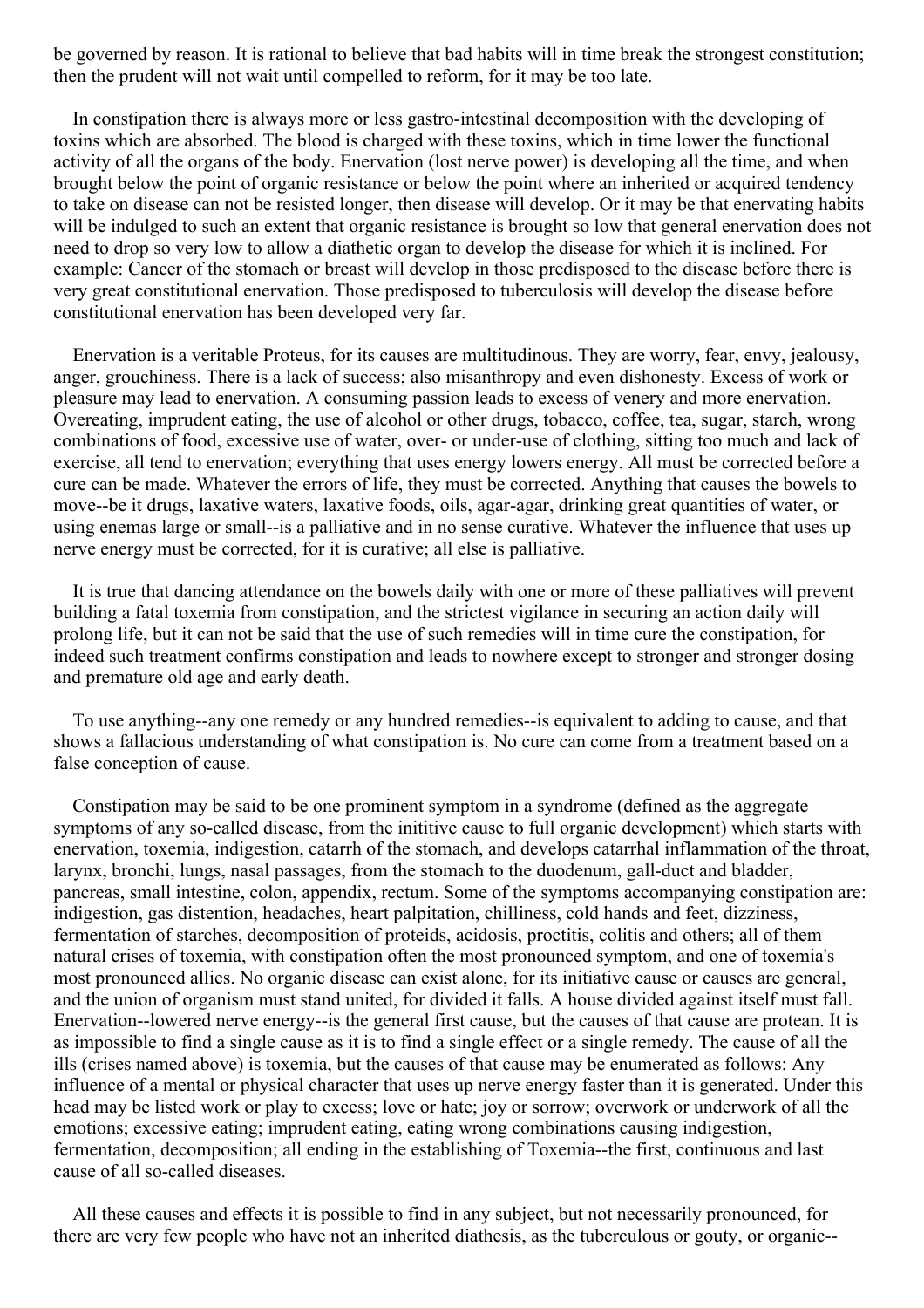confined to an organ--or an acquired diathesis, that accounts for a general breakdown or causes a giving down of the defective organ in advance of other organs. For example: Some are more inclined to develop nasal catarrh; others, liver derangements; others, colitis; others, constipation, etc.

# **2--Water Drinking**

There is one cause of constipation that is of my own discovery, so far as I know, and it is more farreaching than thinkers on these lines will be willing to admit for years to come, namely, excessive water drinking.

It should be obvious to the discerning that if constipation is a prominent link in the chain of affections above enumerated, it would be foolish to undertake to isolate that particular symptom and give it special treatment. The idea of finding a specific remedy for constipation is as absurd as it would be to undertake to discover a single remedy for catarrh, typhoid fever, malaria, syphilis, or a single remedy for toxin poisoning. Constipation should be looked upon as a leading symptom of a constitutional derangement for which the blanket term *chronic toxin poisoning* is quite fitting. And when the disease is cured, it will have to be cured by righting the errors of life, so as to bring the general health back to the normal. This we shall endeavor to describe in the following.

Peristalsis means rolling. It is a vermicular motion or movement of the bowels--a contraction of the transverse or circular muscular fiber of the muscular coat of the intestine. When the contraction takes place, the movement starts at the head of a section of intestine with a circular contraction--perhaps constriction would be a better term. No sooner does the constriction begin than starts a wave-like movement to descend rapidly, passing to the end of that particular section of the bowel. If it starts at the head of the small intestine, the wave-like constriction ends at the ileo-cecal valve (a valve that guards the passage between the ileum and cecum). This constriction may be likened in effect to stripping a rubber tube with the thumb and finger; whatever the content of the tube, it is forced ahead of the stripping and the tube dilates behind the fingers as they pass. The peristaltic movement produces the same effect; it forces the contents of the intestine onward.

Peristalsis is under the control of the nervous system, hence those who are *enervated* from any cause must give up a part of their bowel efficiency. It is only a step farther to see that a short supply of nerve energy must check secretions and excretions, thereby causing *Toxemia.* Constipation is one of the commonest crises. Heavy eaters--those of the vital, sanguine, lymphatic temperament--have bowel movements daily, yet they may be enervated and toxemic.

Constipation is the opposite of diarrhea. In constipation there is a lack of normal secretion into the bowels; in diarrhea there is an undue amount of fluid thrown into the bowels from irritation, but not necessarily an abnormal amount of the normal secretions into the bowels; in truth, a deficient secretion is the rule. There is always a deficient secretion and excretion in all irritated organs.

In excessive eating the digestive system calls upon the organism for an extra supply of solvents. This demand is interpreted as thirst, and water is taken, but drinking does not relieve; the water goes out by the kidneys, or a diarrhea may be developed, carrying enzymes that are needed and would be used to digest the oversupply of food if drinking had not been indulged in. Indigestion always follows a too hearty meal when the thirst that must follow is indulged. From the babe at the breast to the tottering grandsire there is an unnatural thirst, the penalty for overeating, and if it is indulged, indigestion must follow, with an everincreasing flow of urine and an ever-decreasing bowel secretion, which must end in obstinate constipation.

Restitution for overindulgence can not be made except in one way, namely: suffer the pangs of thirst until enough fluid is taken from the general circulation to supply the demand for fluid. When fluid is taken, the forthcoming enzymic supply is turned back and excreted by the kidneys, leaving an uncontended field for bacteria.

Two important elements are necessary, and they are fluid and solvents--enzymes. Water will not do, and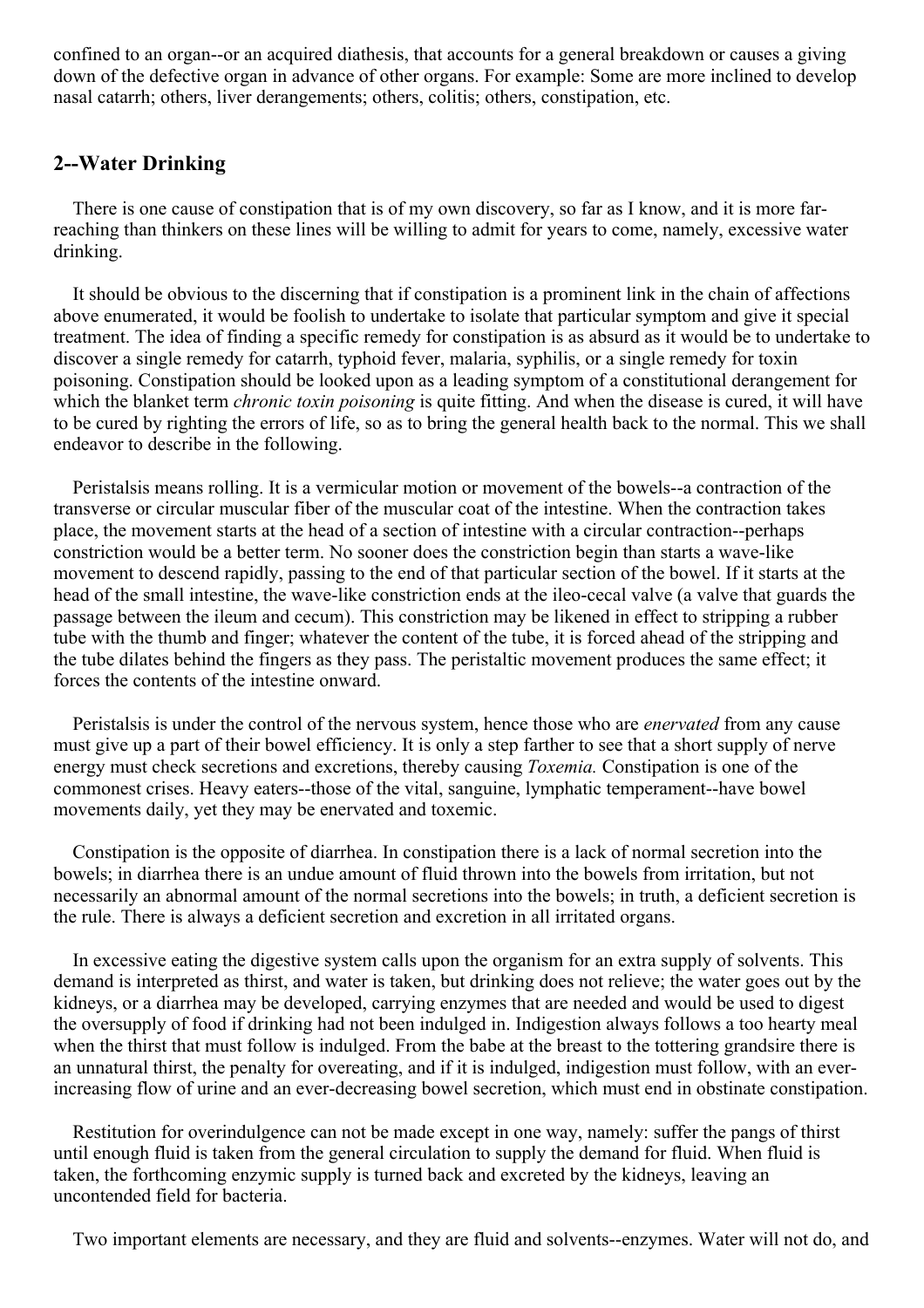if taken it does not quench thirst, but passes out of the system through the kidneys, leaving the bowels dry. When this imprudence is continued, polyuria, albuminuria and obstinate constipation are sure to follow.

Water drinking after eating--after leaving the table--is disease-producing. I mean drinking anything, any of the table beverages. In this, as well as eating and other habits, there will be people who break all laws with apparent impunity, but they are the exception and they will pay in full in time.

In eating, the food should be so balanced as to supply nature's demands for fluid without drinking water or other table beverages. The water in the fresh fruits, vegetable salads and milk will supply all fluids needed if eaten in proper amounts. Dry food, such as meat, bread, potatoes, pies, puddings, and cakes, causes thirst. It is a safe statement to make that all meals making a demand for water or fluid within one or two hours after eating are not properly balanced, or an excess has been eaten.

Drinking after meals checks digestion, invites fermentation, causing stomach acidity. The foods that create thirst are the potentially acid--bread, meat, etc.; and the thirst is a demand for the alkaline fluid of the blood which is potentized with enzymes or digestive ferments. Few people there are who do not fly impulsively and instanter for a drink when conscious of thirst. There are a few who have learned that if they do not drink after eating, they feel better--more comfortable--and that they do not have to suffer thirst very long until the desire is gone and then there is no more thirst. The fact that the desire to drink, or the feeling of thirst, passes away without being gratified should cause the most skeptical to see the plausibility of an argument against drinking. Where the thirst is gratified, one drink usually calls for another and another, until the victim is waterlogged and uncomfortable, and perhaps will pay for this dissipation with "biliousness," sluggish to constipated bowels, bad taste in the mouth, headache, and too free flow of urine of light specific gravity. While the kidneys carry off water, they do not carry off enough of the solids peculiar to normal urine. These solids are left in the system to cause toxemia. Even water drinking may cause toxemia!

My observation in this line can be verified by anyone who desires to find the simplest, most common, and the most potent factor in the building of constipation.

The physician may start his observations with the constipation of the infant. Feed half as much as the child is taking or have it nurse half as often. Keep the child quiet; do not allow it to be handled; keep it lying on-either side or abdomen, not on its back; allow it to sleep; do not allow nurse nor anyone else to disturb it, even if it does not get more than one meal in twenty-four hours. After observing the babe, then watch the influence of no drinking after eating on grown people; do not allow them to drink even if the thirst is driving.

There are people who will not deny themselves the gratification of a single impulse. Nothing can be done for them outside of doctoring them. I send them to the regular profession where they can be physicked, X- rayed and operated upon. Of course, they are not benefited, but their compensation is that they have not been cheated out of anything good to eat and drink, they have the satisfaction of knowing that they have all that is coming to them.

### **3--Lack of Coarse Food**

There is much waste of paper and printers' ink in enumerating many causes of constipation which are in fact only effects; a deficiency of bulky food is thought to be primary and one of the first causes of constipation, hence coarse food, food containing much cellulose, is thought to be, not only a preventive, but a cure for constipation.

This theory was thoroughly tested in my practice forty years ago, and the conclusions reached were unfavorable and were abandoned so far as looking upon the plan as curative was concerned. Indeed, cellulose was placed with drugs as a palliative and like drugs was not an unmixed good. It was tried when at a loss for anything better; since going out of the drug practice it has been abandoned entirely.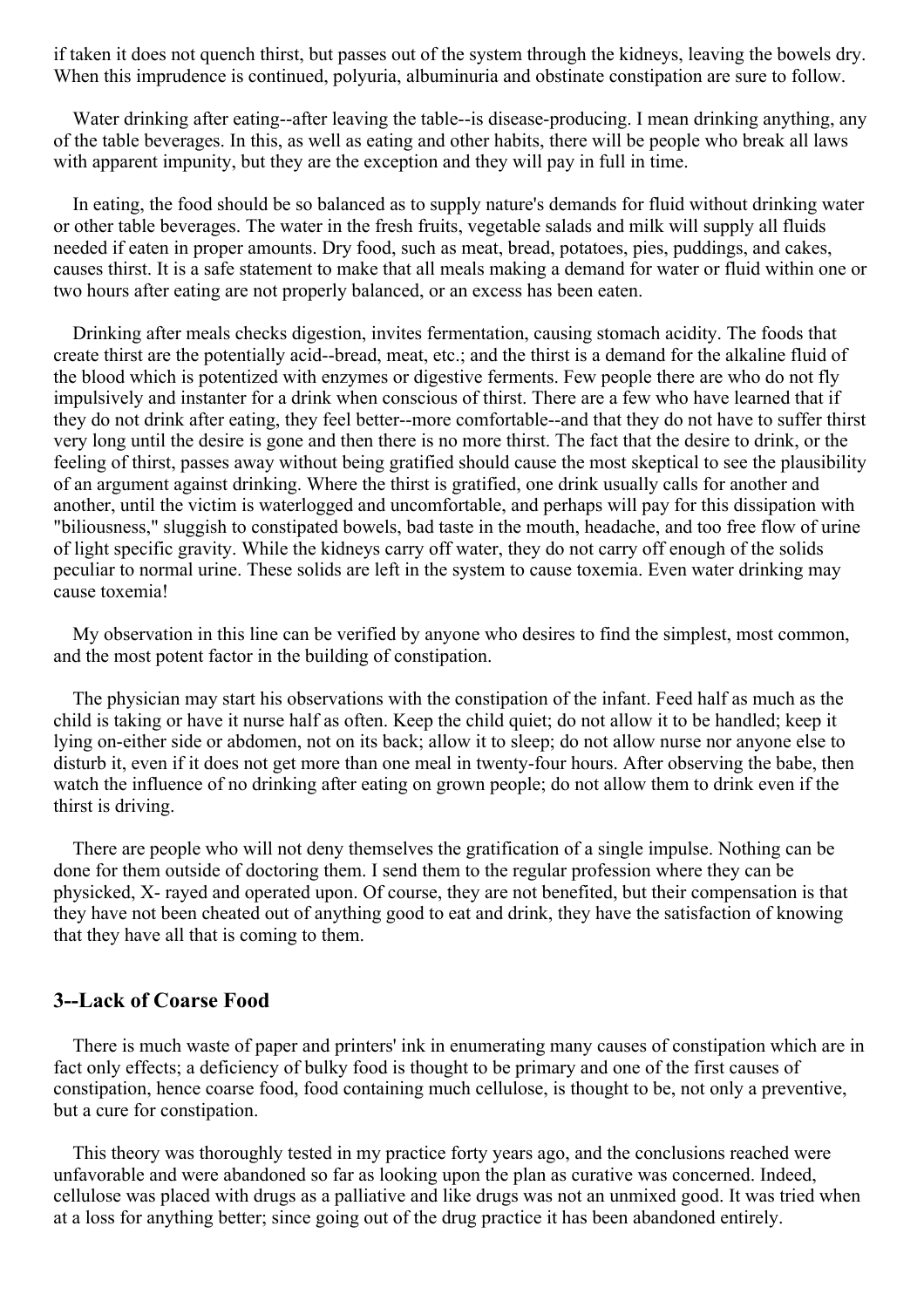# <span id="page-27-0"></span>**4--Carelessness in Responding to Nature's Call**

Another very common cause of constipation is neglect in answering nature's calls. After this, enervation from the infection of absorbed excretion makes possible catarrhal inflammation of gastro-intestinal mucous membranes. The writer has often observed that reflex irritation from constipation often causes symptoms denominated cold, catarrh, "flu," etc.; infection having no part in the symptom complex, infection taking place only in cases where there is ulceration.

Postponing a desire to stool tends to blunt sensation and educates a toleration for rectal accumulation. It is no uncommon thing to find obstinate constipation in people who have very large, pouchy rectums, which have become enlarged and sensationless from being allowed to pack with waste matter; and proctitis (catarrhal inflammation) follows with piles and prolapsus. The prolapsus is produced by bearing down at stool. It is unwise where there is prolapsus of the rectum to spend a long time at stool. When there is a desire to evacuate, immediate attention should be given, and all effort at bearing down should cease as soon as the evacuation takes place and relief is had. A slight feeling or desire for bearing down should not be indulged, for it will work havoc in time by increasing the irritation and causing more constipation and more discomfort, and finally prolapsus of the rectum.

### **DAILY MOVEMENTS NECESSARY**

When normal health obtains there will be a movement daily; but there is too much concern by doctors and patients when the bowels do not move; perhaps not too much under their regimen, *for they must eat to keep up the strength,* and the bowels must move daily or a calamity will overtake them. On this point the profession has spent enough energy to build a system of rational medicine, but the same lack of common sense is used today in treating constipation that has been used for centuries.

What can happen when the bowels won't move and eating is suspended until they do move? Nothing except that the patient grows lighter and a little weaker.

The fear of starving to death is idiotic. Feeding and physicking has built much acute and chronic disease; has complicated diseases, and has been the cause of so many deaths that if laymen knew how many, they would shun drugging as they would shun a pestilence.

If eating stops when constipation begins, and no food is taken until the bowels move, what will happen? Thousands of unnecessary operations will be avoided; thousands of unnecessary sicknesses will be avoided; thousands of people would have their lives prolonged; thousands of doctors would be sent to a respectable job. Penitentiaries, jails, hospitals, poorhouses, insane asylums, sanitariums would have fewer inmates and the world would be more prosperous; intelligence would become more popular; and highbrowed intellect would take on a little common-sense. Why not all this change? The intellect is constipated when the bowels are. The usual treatment shows a chronic type of intellectual constipation of years' standing.

When the bowels fail to move, don't think in the language of pills, laxatives and enemas, but miss a meal or meals; when they move, eat, but eat more rationally. (Read the "Pocket Dietitian.")

### **MAN IS NOT A MACHINE**

The prevailing idea concerning the bowels is that they act on the order of a sausage mill. Quantity, coarseness, bulkiness is thought necessary; hence food like bran, coarse bread and vegetables and fruit carrying much cellulose are recommended to give bulk and stimulate or irritate the bowels to move. This mechanical idea belongs to the machine shops, but man is not a machine. Constipation is due to enervation checking secretions and excretions. Laxatives, physic, foods that irritate, bran, etc., dried, sweet fruits that cause fermentation, all will make the bowels move more or less, but at a price, namely, continuous need of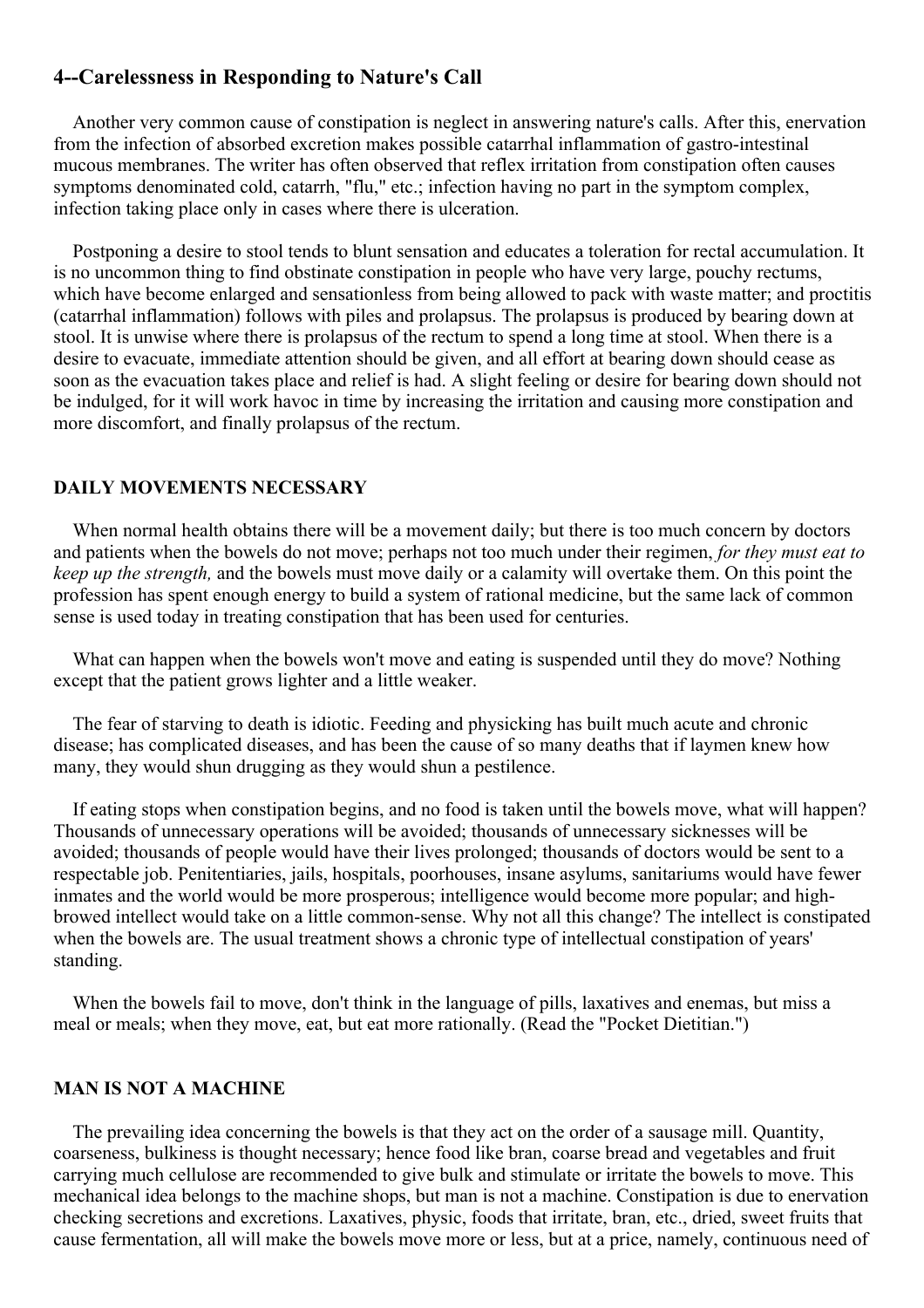them, and not one but that really adds to the derangement by overtaxing the digestive organs and adding to the enervation which is the main cause of the disease.

One experiment that may be tried out by anyone curious enough to undertake it and which will bear out the contention that bulky, coarse foods are not needed--that full eating is not the cause of the bowels moving: Take any ordinary case of sluggish or constipated bowels in those who are on full diet, and cut the eating down one-half; whether the case is a man in apparent good health or a baby at the breast, within a week or earlier the bowels will be moving daily; proving that it is not more food but less food that is needed. Feeding less relieves overtaxed nerves and restores energy and function.

### **DRY MOUTH AND ITS MEANING**

When the mouth is dry a fast is in order, and anything that forces the bowels to move is wrong in theory and injurious in practice. To eat under such circumstances is to outrage the requirements of nature, invite bacterial fermentation (multiplication), and place the intestinal tract in a septic state favoring typhoid fever; puerperal septicemia in the parturient woman; septic exanthemata in children; hemorrhagic and black types of smallpox in epidemics of that disease. Influenza and pneumonia are made very fatal by physic and feeding when secretions and excretions are suspended.

Grouchiness, fear, impatience, anger, apprehension, dissatisfaction, fault-finding, a disposition to be critical, cause a drying of secretions--dry mouth--and will prevent improvement.

### **5--Overeating**

More food is often eaten than can be digested, and it must decompose. As a result of this decomposition, the gastro-intestinal tract is overstimulated from gas distention, fecal accumulation and the toxin poisoning. The irritation and toxin absorption bring on systemic enervation and catarrhal inflammation of the mucous membrane. The catarrhal secretions coat the mucous membrane and mechanically interfere with perfect digestion by coating the food and excluding the digestive ferments. The stomach derangements resulting are many.

### **FERMENTATION**

Fermentation causes gas to form, and the distention from gas is a mechanical cause of constipation. The distention causes pain, because the inflamed and ulcerated mucous membrane is put on the stretch. The distention and pain tend to fix the parts; for the muscles are put on guard to keep the inflamed and sensitive parts quiet. This, of course, means inactivity--constipation. The tension and fixation of muscles bring on a painful state of the muscles that I have named on-guard pain, which causes much suffering, interferes with the circulation of blood, and produces obstinate constipation. This state should be suspected by the observant physician when the patient can not be induced to relax--when the muscles remain taut even when the legs are flexed upon the abdomen, and one part is about as sensitive as another.

Shame to our commercialized surgical profession, many of these cases are operated upon for the removal of various organs in the pelvis and abdomen, when two or three weeks in bed and proper dieting will do away with every symptom.

When intestinal putrefaction is an established habit, toxin poisoning keeps the abdominal and pelvic viscera in a sensitive state. It is this sensitiveness of the bowels that drives many to innumerable operations. A gas- distended, catarrhal bowel--a colitis with constipation and gas distention--is a constant source of discomfort and the excuse for surgical exploitations galore.

The appendix is usually the first victim; an ovary or both ovaries, or the reproductive organs, are removed next; then the gall-bladder is drained; then the gall-bladder is removed. Possibly the stomach will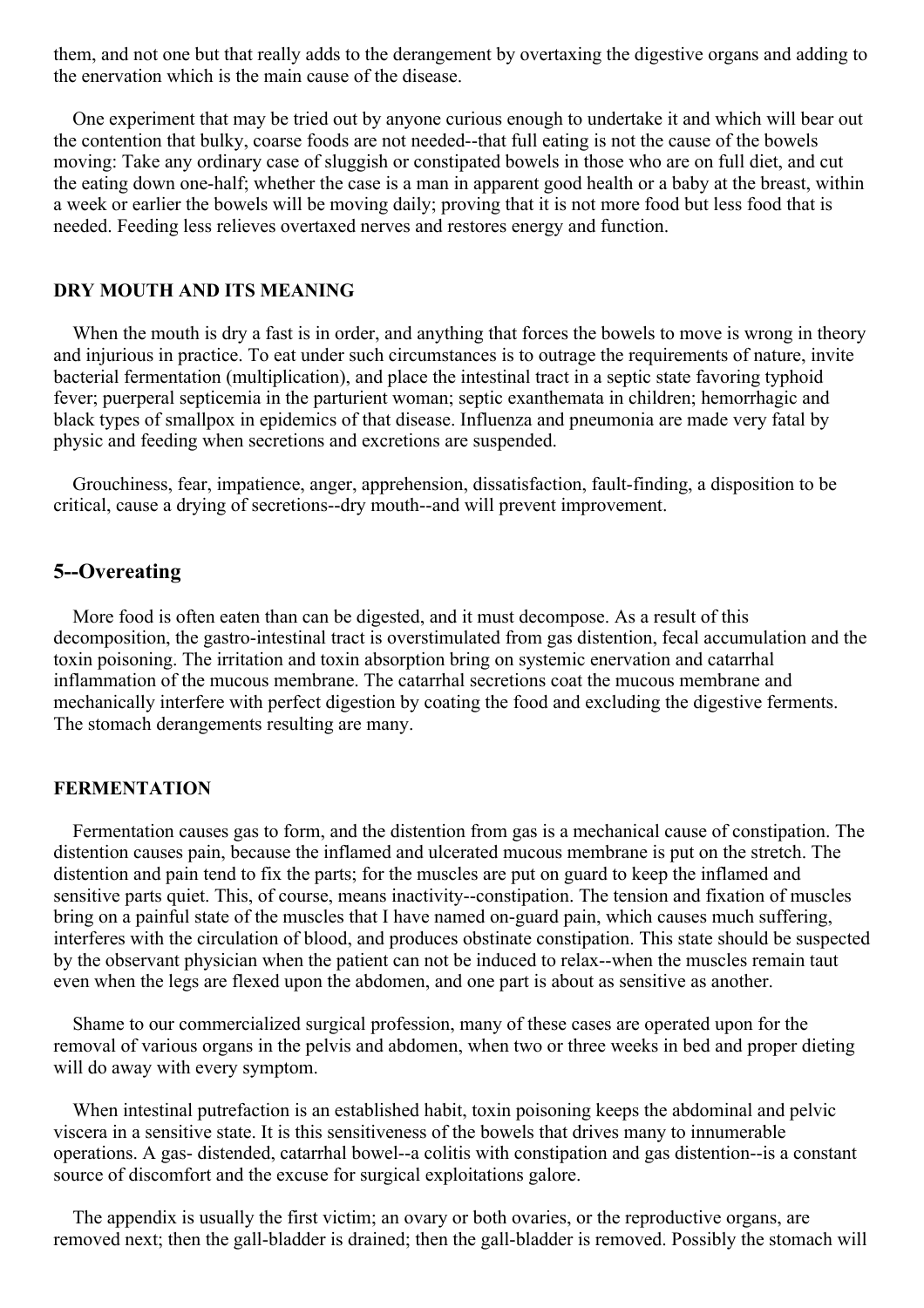be anastomosed to some part of the intestine, the colon short-circuited, before the surgeon will suddenly discover that the patient should live in a higher or lower altitude, or make some geographical change in his habitation.

The catarrhal inflammation will extend through lymphatic continuity; these glands are worked overtime in keeping the blood from being overwhelmed with toxins. The sensitive state favors the fixation and its consequences described above. The on-guard state is necessary because any movement is uncomfortable- even the moving of gas. The peristaltic motion necessary to pass the intestinal contents on to the outlet is painful. The consequence is that stasis--which means a standing still--is cultivated. Because of this stasis and gas distention, debris accumulates and causes ptosis (dragging down). The affections appearing as a consequence are dilation of the stomach, with retarded digestion, irritation, inflammation, ulceration, cancer; duodenitis with ulceration--perforating ulcer of the duodenum--gall-bladder diseases, pancreatic diseases, diseases of the cecum, colon, and rectum, diseases of the pelvic organs and bladder. These are a few of the affections of the alimentary tract and auxiliary organs caused by constipation, and are amenable to a plan of treatment that will cure the inactive bowels.

To be able to correct a disease, it is necessary to know its causes. Attention has been worked overtime in finding remedies which cause the bowels to move. It is an error to apply the name "remedy" to the thousand-and-one inventions and contrivances made to force the bowels to move. All so-called remedies are causes of constipation.

We have seen that overeating leads to decomposition, that decomposition (putrefaction) evolves toxins, and that toxins poison more or less the entire organism. Certainly one of the most important things to do in overcoming constipation is to stop overeating and improper eating. Unless this is done, all arrangements, devices, drugs, waters, enemas, peculiar foods, etc., must continue to fail as they have done in the past.

### **6--A Lack of Poise**

Many people carry themselves in a rigid state of mind and body, evidenced by a corrugated (pinched) brow, caused perhaps by ill temper or erroneous ideas concerning life, such as believing the world owes them a living; or that luck is against them; or that they are not understood, or not appreciated; or all their emotions may be overworked; an ingrowing grouch; a fear of losing the respect of friends if a certain specter should happen to slip out of the closet in which it has been locked for years; in fact, a falling short of hopes and expectations in any and all lines may cause a state of nerve irritation that will tense body and mind and ruin life by developing all sorts of derangements, even constipation. Sleeplessness is a common symptom. These people cannot relax, and they are hard to teach, but when taught, their pains and aches disappear along with constipation. Nerve tension causes a sudden start or jump when about to go to sleep. This symptom is very distressing with a few people. Those who eat toast or rolls and drink coffee or tea come to grief. Many develop a neurosis from the habitual use of coffee or tea and bread; there is gradually developed irritation of the stomach, evidenced by sensitiveness to slight pressure over the pit of the stomach. This sensitiveness, or coffee neurosis, spreads until the inter-abdomen is painful to slight pressure; the bowels become constipated and distended with gas, and in time the patient will not be free from pain or discomfort at any time. These are the cases that are subjected to all kinds of operations, none of which give relief and certainly not any cure.

Many users of tobacco suffer as the coffee, tea and toast users suffer. Those who have inherited hundred per cent bowel efficiency will not develop constipation, but some other of the organs will give down.

When a neurosis and constipation develop from the use of stimulants--coffee, tea and toast must be classed as stimulants--neither the neurosis (nervousness) nor the constipation can be cured until coffee or tea and toast breakfasts are given up entirely, also tobacco and alcoholics.

For the first three mornings after giving up toast, coffee or tea, the patient should go without breakfast. Lunch should be toasted whole-wheat bread eaten dry with butter, and follow with a pint or quart of teakettle tea.\* (\*See Appendix.) Dinners: meat one day and starch on alternate days, with two succulent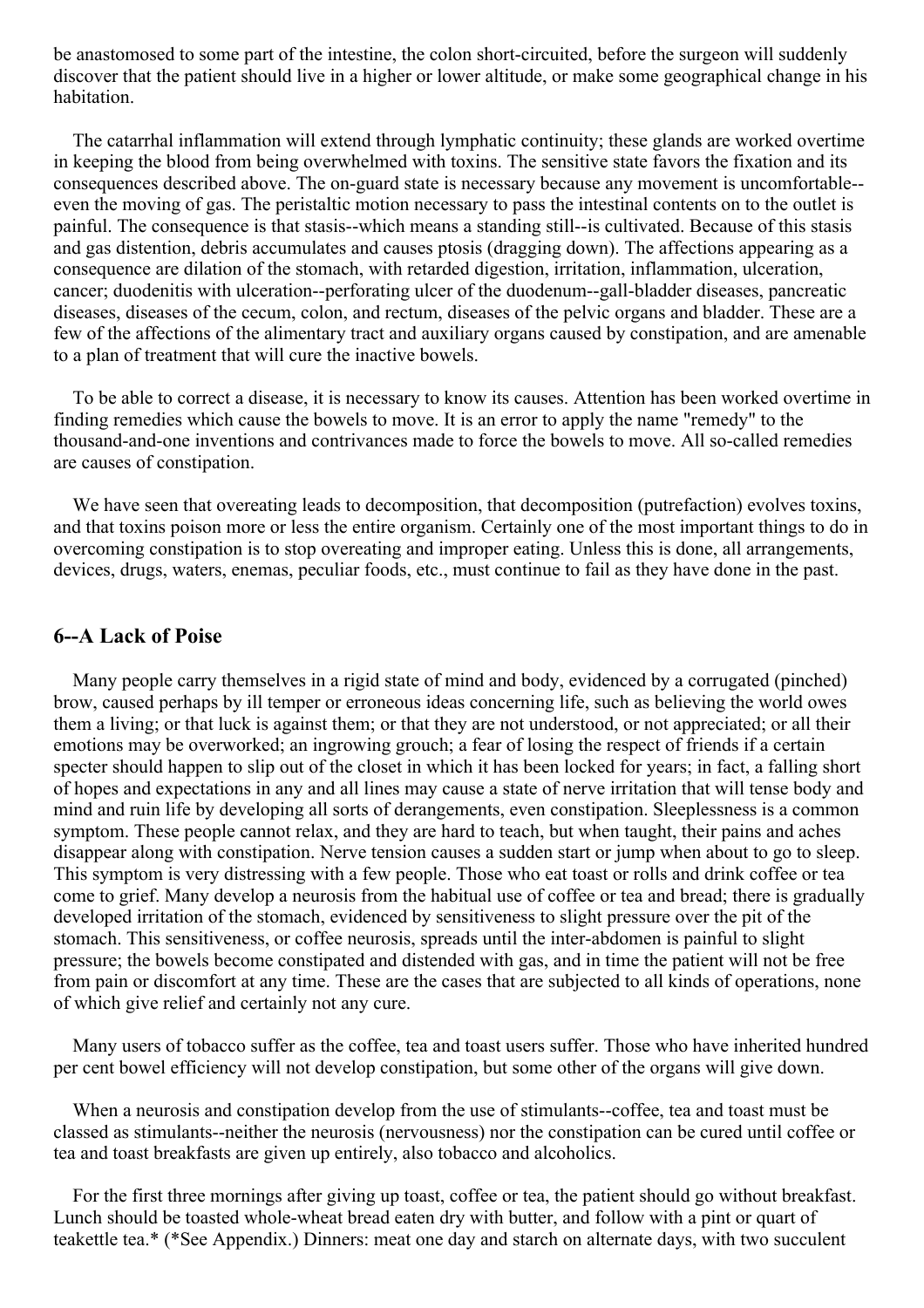vegetables and a combination salad--lettuce or cabbage, tomato or apple, and celery; or a fruit salad: apple, orange and celery. Dress either with salt, oil and lemon juice. Beginning the fourth morning: a pint or quart of teakettle tea. The other meals are not to be changed. Every evening following every day that the bowels do not move, a small enema of warm water--one-half or a pint--is to be placed in the rectum and allowed to remain from ten to fifteen minutes; then try to have a movement. Tensing exercise is to be practiced daily; where bodily strength will permit, forty minutes are to be spent at this exercise every morning before getting out of bed; and when possible fifteen to twenty minutes four or five times during the day.

Where these instructions are faithfully carried out health should be restored.

### **MENTAL CONSTIPATION "Your Constipated Friend."**

A long time ago the writer had a patient and friend who ended his letter with: "Sincerely your constipated friend," or "I am faithfully and loyally your sincere and constipated friend." He did not intend to be facetious; on the contrary, he was complaisant, very much in earnest, but resigned. He had been constipated for years, appeared to be willing to be cured; in fact, gave the impression of having a sincere desire to find a cure; yet would not be disappointed if he did not; and when all was said that could be said, the impression would somehow force itself on the auditor's mind that if the gentleman should accidentally or otherwise fall heir to a permanent cure, the source of a great and abiding satisfaction would be cut off forever, leaving him rather more desolate than happy.

This gentleman is a solitary exception to the rule that all constipated people are pessimists; he certainly was not; his optimism was refreshing, he talked of his constipation much as one would of a friend who had wonderful qualities, barring an irremediable defect. His was a case of optimistic constipation, and could have been corrected in a reasonable time if he had not been so perfectly contented in his discontent.

The opposite type, or the pessimistic constipated, knows he will never get well, for that is "just his luck." Knowing that he will never get well, he breaks rules, in fact never follows instructions. His mental attitude is knotty and gnarled, and why not his physical?

Both of these types can be cured, but they should stay in the Tilden Health School until disciplined out of their conceits.

The Million Dollar Prescription should bring their bowels around all right, but they need their minds corrected if they would stay well.

# **7--Lack of Exercise a Cause of Constipation**

Activity is life, inactivity death. The eternal fiat is sent out at the beginning of every individual: to thee, life is given, and the price, if it is to be continued, is activity. As soon as inactivity is indulged, deterioration begins, and, if continued too long, disintegration and disorganization, ending in death.

Activity is a stimulant; general exercise within reason stimulates all the functions of the body; secretions and excretions will keep quite normal in most people who lead active lives; this, too, in spite of rather an indiscreet life otherwise.

Not infrequently when the writer is checking some one up for his bad habits, the victim of the bad habits will triumphantly point to some one eighty, ninety or a hundred years old who has practiced the same bad habits all his life without apparent evil resulting. On investigating, it will be found that the prodigy of bad habits is a very moderate man; that he is like an old friend of the writer who once boasted in a twitting manner with a twinkle in his eyes: "Doctor, it seems to me that my life is a refutation of your theories; I have indulged a little in about all the vices all my life, and have had no sickness!" My answer to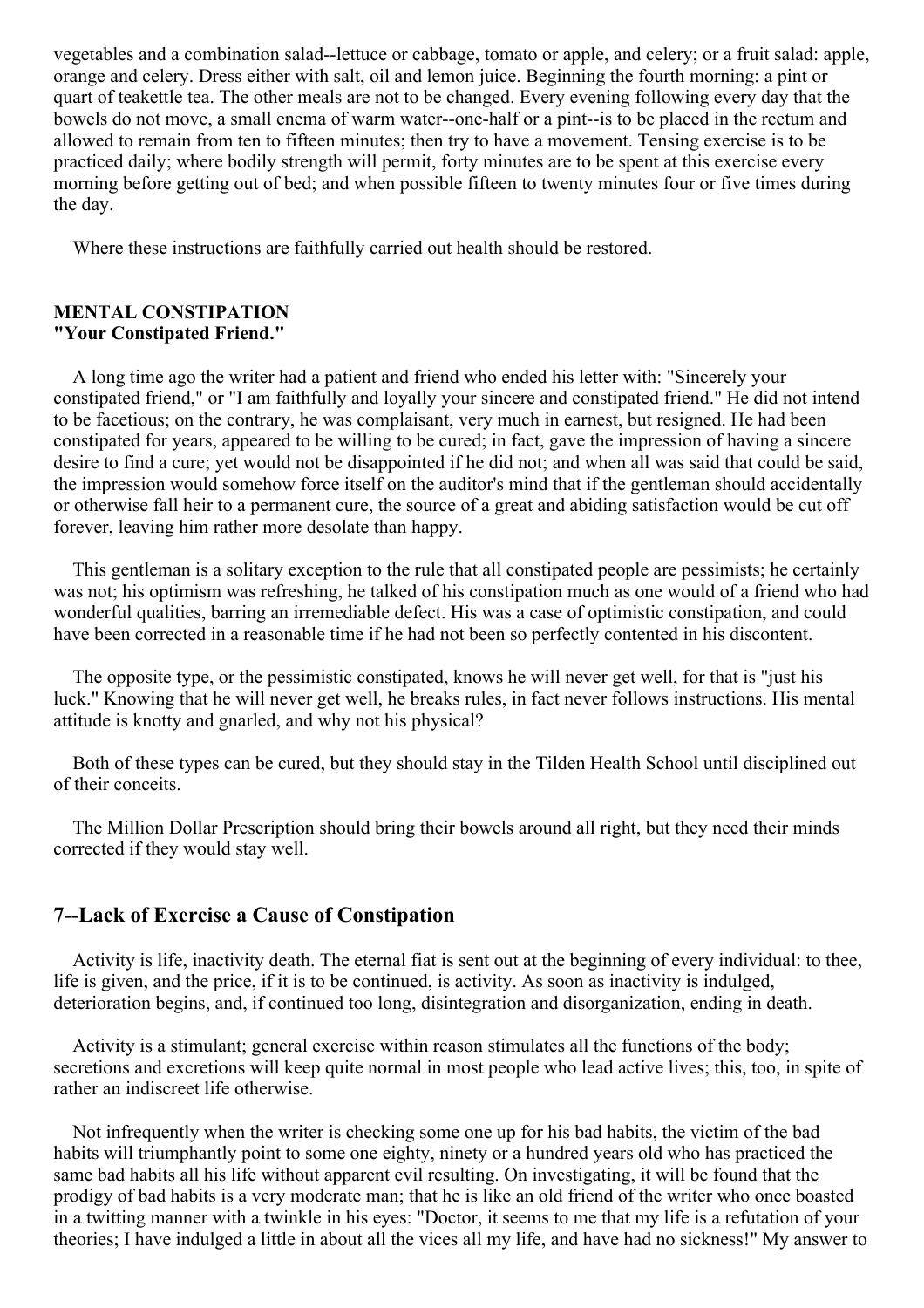him was: "You are fortunately married to a remarkable woman--an angel without wings. You are very active; you take great pleasure in your work, and you have as an avocation your garden, in which you take great pleasure in excelling; and look at your accumulation of curios; not a junk-shop filled with bad air and morbid relics--ghostly reminders of a dead past when knight-errantry was in blossom! You are alive and keeping in touch with the now; and have wholesome visions of what evolution has in store for the coming generations of *wide-awake, live people.* You leave the dead past to bury the past. Your vices you do not worship and allow them to usurp your time and attention. Your habits do not run you. A wholesome optimism pervades your being. Mentally and physically you are wholesomely blended--no warring elements find hostelry in you."

Habits are bad when they monopolize the man, hypnotize the mind and remove ambition. Man must have an object in life. To chase the dollar for the sake of the dollar is a bad habit and in time checks elimination, brings on toxemia, and the victim dies prematurely or suicides. Dollar-chasing for the sake of the dollar is enervating and disease-building.

Some men have an ambition to secure a competency and retire. Retiring brings inactivity, constipation and early death. It is not only necessary to be active in body, but the mind must be active--active in character-building, not character-destroying. "I must be about my father's business." It is not enough to tend the sheep, or work at some occupation that gives too much time drowsing. Life demands activity of mind and body; and where inactivity abounds, sluggishness of mind and body must develop. The constipation resulting may be fought with palliatives, enemas, physic, bran mashes, laxative foods, etc., but a cure can not be brought about until an object is found to live for that requires mind and body attention.

Inactivity with sensuality--self-indulgence in overeating or any other stimulating habits--must enervate and lock the secretions and excretions; then toxemia, the cause of all diseases, is developed. Constipation and other old-age diseases follow, including cancer.

GO TO NEXT [CHAPTER](#page-41-0)

# GO TO HYGIENE LIBRARY [CATALOG](../0201hyglibcat.html)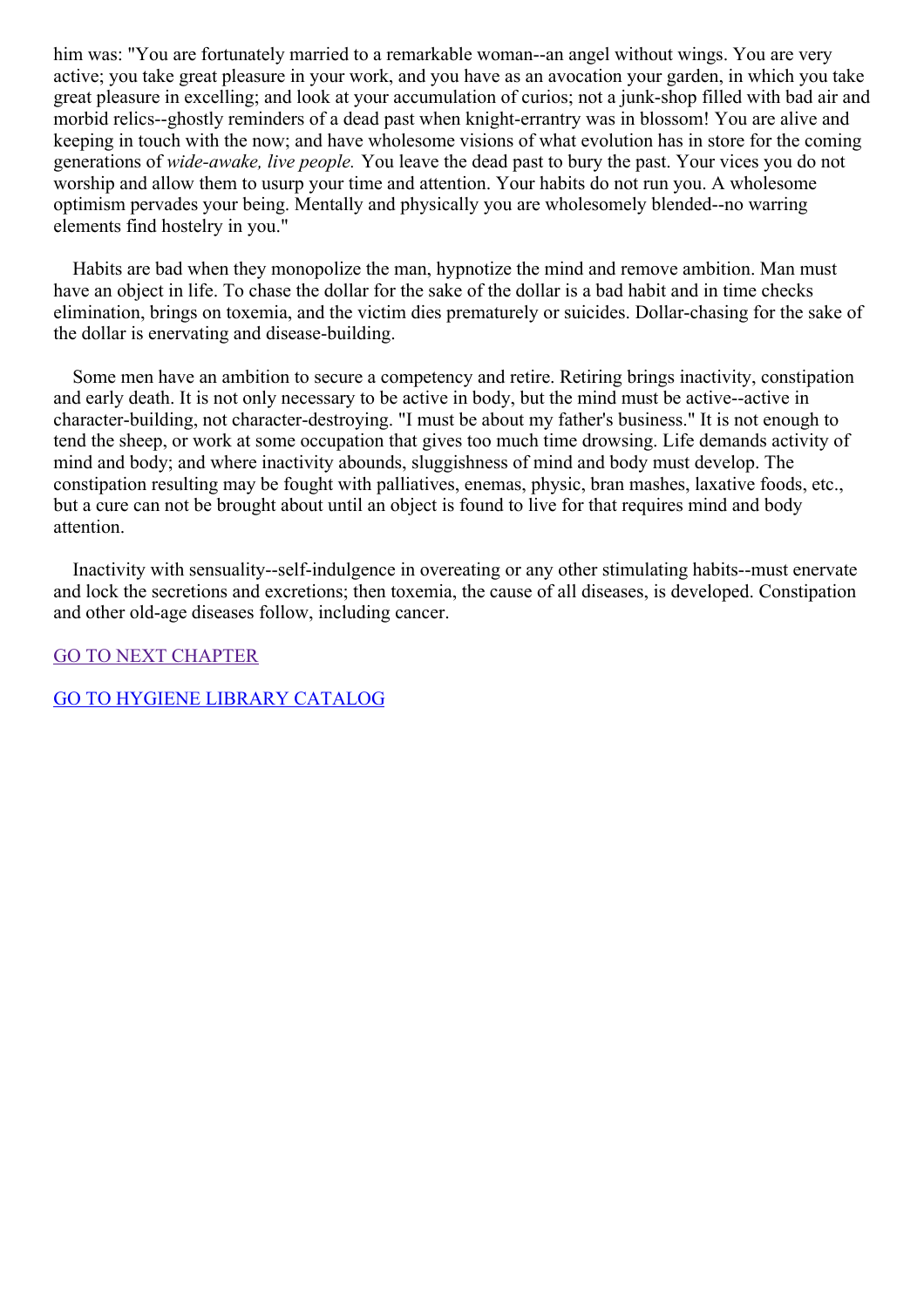[Preface](#page-3-0)

[Introduction](#page-9-0)

Chapter [I.-Toxemia,](#page-17-0) the Efficient (First) Cause of All Disease

Chapter II.-Causes of [Constipation](#page-27-0)

Chapter [III.-Treatment](#page-41-0)

Chapter [IV.-Constipation](#page-57-0) as Found in Various Derangements

Chapter V.-A Few [Personalities](#page-65-0)

[Appendix](#page-67-0)

# **CHAPTER III TREATMENT**

### **1--General Treatment**

T0 treat any derangement of the body successfully, the cause of the derangement must be known, and judging by what has gone before, causes for constipation are innumerable; for any influence of a mental or physical character that overstimulates the mind or body consumes energy, and when energy is continually used beyond the body's power of renewal, enervation is established. The enervation may be local or general--organic or constitutional.

Obviously a patient whose affection is purely local--a simple crisis of toxemia--or organic due to recurring crises of toxemia, should be treated differently. For example: In the early life of toxemia from imperfect elimination and intestinal decomposition, constipation is functional and should be easily cured. But after toxemia has caused endarteritis, endocarditis, increased arterial tension, and arteriosclerosis, and the consequent profound enervation and central nerve changes, then constipation becomes organic (colitis) and may be cured or not, depending on whether after correcting the errors of life nature can come back; and I will say she can in many cases where she is not prevented by dominating enervating mental and physical habits, or diatheses--by a chronic grouch, worry or lasciviousness, in a word *sensualism.*

The derangements of organs are of two kinds; namely, functional and organic. Constitutional derangements are of two kinds; namely, acute enervation depending upon an occasional debauch with its overstimulation, and chronic enervation depending upon daily overstimulation. Enervation built from years of overstimulation ends in organic--organized--lesions (lesions means organized change). For example: Overeating brings on fermentation and distention of the stomach and bowels from gas; the absorbed acid overstimulates the nervous system and perverts functioning for the time. This derangement is temporary and passes off in a few hours or a few days if eating is suspended. If, however, overeating becomes a habit, in the course of time--in a few years--the stomach and bowels become permanently changed, catarrhal, ulcerated, dilated, displaced (ptosic or prolapsed).

Those addicted to overstimulation from excessive eating or the use of tobacco, alcohol, coffee, tea or drugs, at first suffer from functional, intestinal derangement, but if the habits continue, chronic food or drug inebriation is established, with more or less organized change in the intestines and in the nervous and circulatory systems.

In treating constipation it is certainly necessary to determine first of all the cause, and it should be plain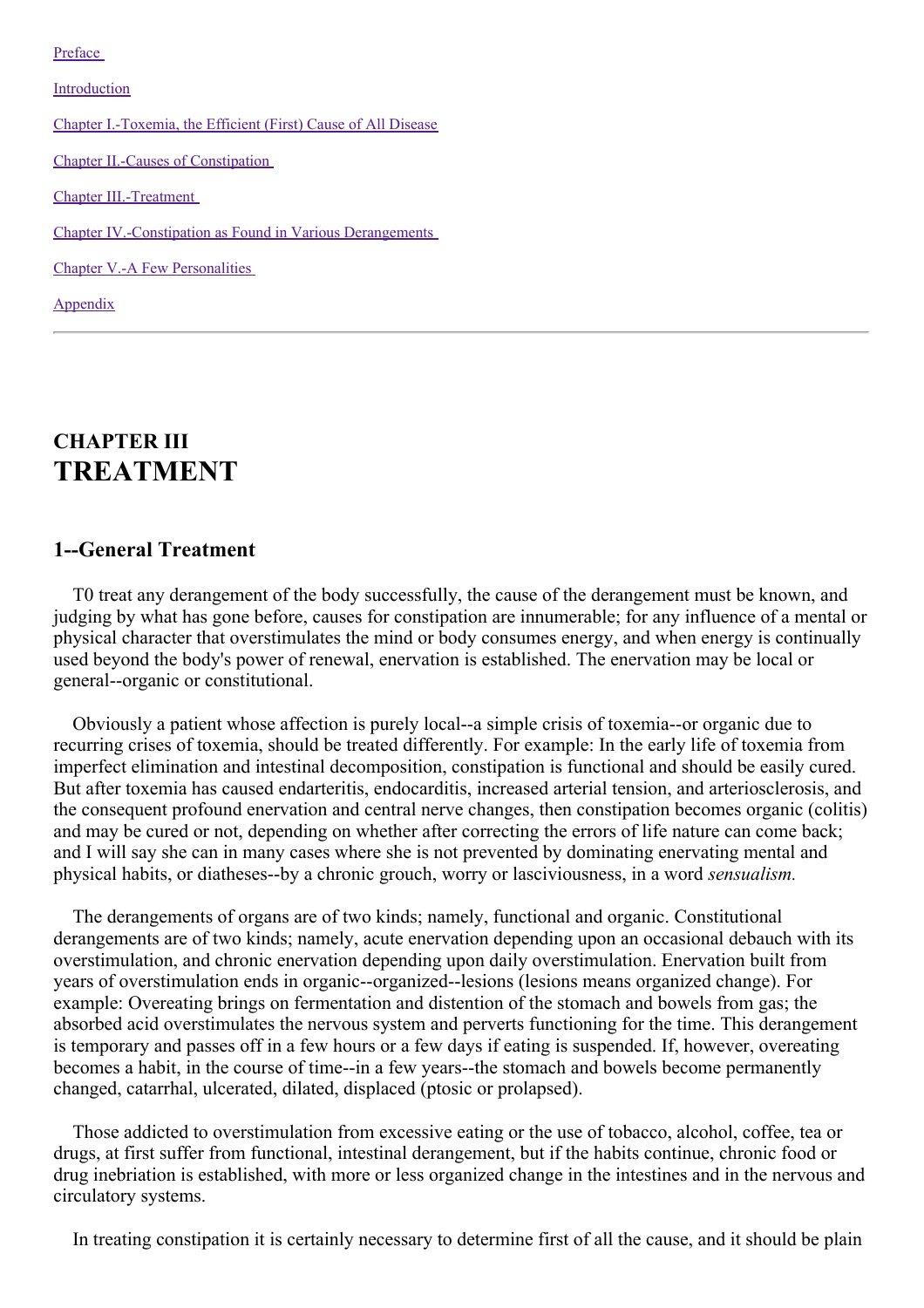to a thoughtful mind how very possible it is for mixed causes to exist in almost every case.

One fact should be kept in mind and never lost sight of, and that is that constipation is impairment of the functions of the bowels. First, there is lost energy--enervation--resulting in motor insufficiency (lost muscular power). Second, there is deficiency of secretions and excretions, which means a reduction in digestive and germicidal power as well as mucus (lubricating fluid). It is obvious that the type of constipation must vary from a slight impairment or sluggishness to complete loss of function, requiring forceful means for securing short-lived relief. The cause must be a varying compound of motor, secretory and excretory influences.

When constipation is recognized as a result of the compounding of all these varying influences, to prescribe a drug or food for its eliminating effect, without thought or even the slightest comprehension of cause, is playing the fool and trifling with human health, happiness and even life itself.

In the face of the foregoing, it should not be necessary to say that a cure can be brought about only by removing cause; but if we are to interpret *scientific convention's opinion* of what causes constipation, by its treatment, we are forced to the belief that the medically wise people of earth believe that constipation is its own cause, and the proper treatment is to use drugs or foods that force action. As ridiculous and incongruous as this statement makes popular treatment, the writer refers the reader to one other similar application of this treatment to the most important organ of the body, namely, the heart. After a patient has brought on heart weakness from enervating habits, convention treats the heart weakness by drugs which whip the organ into more activity, instead of prescribing rest and removing the habitual stimulant.

Constipation means, if it means anything, exhaustion from overstimulation, and certainly anyone who can use logic at all would not undertake to cure enervation by increasing its cause; but that is exactly what forcing the bowels, by giving cathartic drugs, coarse indigestible foods and large enemas, means. The reader should keep in mind that constipation is not a disease--it is a symptom, and often only one of many symptoms.

### **2--The Enema Cure for Constipation**

Today the most popular so-called remedy\* for constipation is the enema. (\*When the word remedy is used in the sense of relief or palliation, I am agreed, but I dissent from cures of all kinds.) That it is a relief of value in properly selected cases cannot be successfully disputed, but as it is used--to take the place of negligence and carelessness in giving oneself the attention that nature demands--it has become a very effective means in building the universal sick habit.

The enema is a greatly overworked palliative. Because of the general belief that enemas can not possibly do any harm, they are used in season, out of season, internally, eternally and from everlasting to everlasting, selah!

Many people have learned to get relief from the discomforts following dietary indiscretions by resorting to copious enemas, and because of this knowledge they throw discretion to the winds and indulge because they sidestep the penalty. By any reasoning mind this should be recognized as a crime against health; the same as resorting to various drugs to secure relief from headache, or other pain, which has been deliberately and knowingly brought on because a relief is at hand; or if not wise enough to secure selfrelief, they know a doctor who will give the relief desired.

Just here is the meeting ground of sensualists and doctors who combine in commercializing the diseasebuilding habits of the people. The profession has built a great system of palliation which acts as a boomerang and reacts by befogging the medical mind to such an extent that it knows practically nothing of cause and cure; hence, I say society has built a large sick habit, and medicine has built a great scheme of palliation, which doctors "kid" themselves into believing is scientific.

The enema is abused by being used too frequently, and builds the symptom it is supposed to relieve.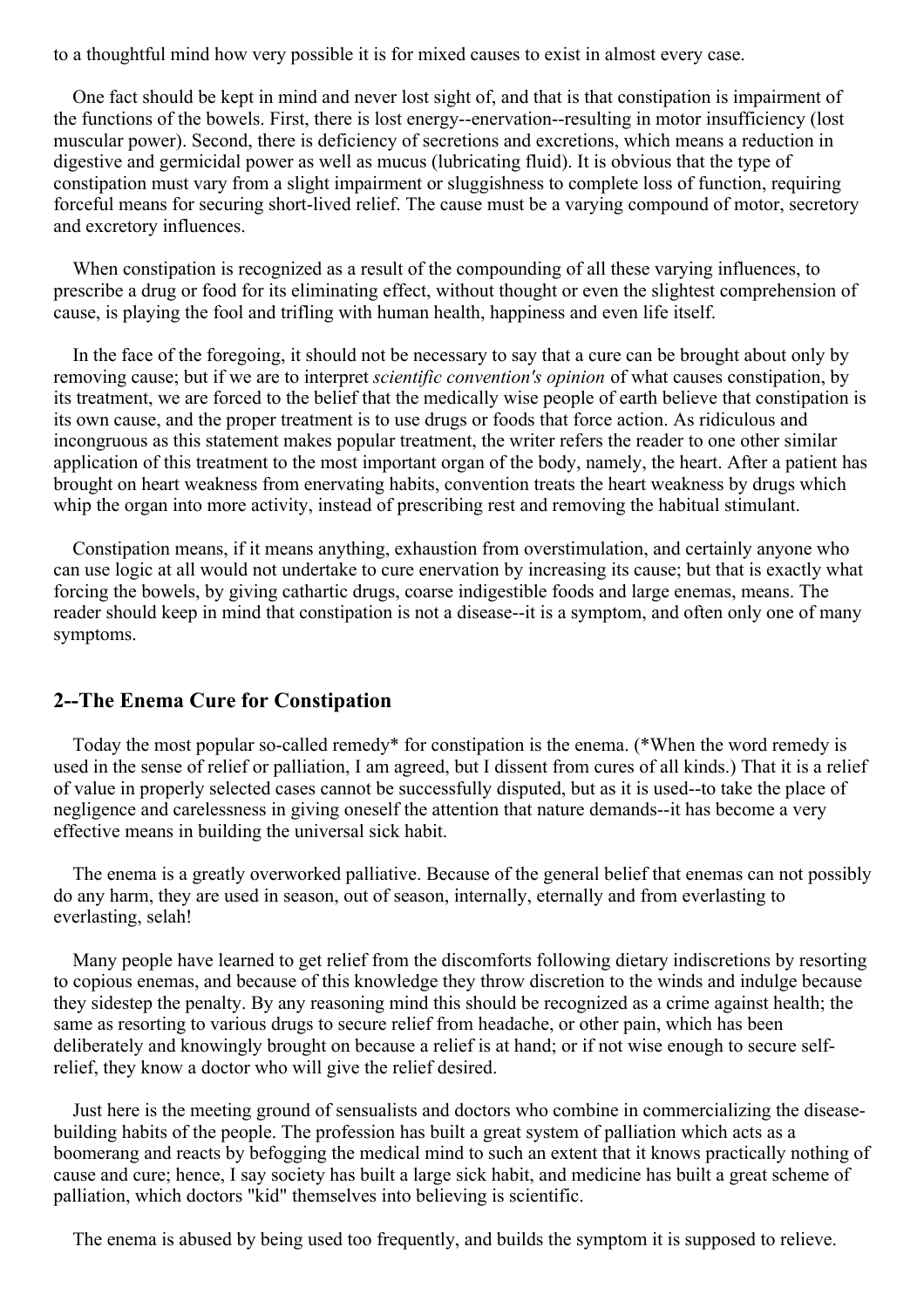When bad habits have been palliated until organic functioning is about nil and life is a continuous discomfort, and medical science has diagnosed ulcer of the stomach or bowels, colitis, bronchitis, arteriosclerosis, paralysis, prostatic enlargement, migraine, or what not, what is to be done? Enemas of warm water daily to clear the bowels, and stomach lavage daily. This regimen is to be continued until elimination is about completed, which will be indicated by a clean tongue, or a cleaning tongue, and a returning of moisture to the tongue, the re-establishing of secretions, discomforts gone, sugar out of urine, albumen out of urine, asthma and cough gone, pulse back to normal and the patient ready to eat. Is he to be fed something peculiarly fitted to ulcer of stomach, colitis, diabetes, Bright's disease, rheumatism, asthma, bronchitis, paralysis, migraine, or other disease? Why so? Is the sick habit to be rebuilt? These socalled diseases are only symptoms of Toxemia, showing which organ has had the greatest stress levied on it by toxemia. And said organs are not to receive more attention during convalescence and health than they received during the management of elimination. This is the reverse of *scientific treatment* which singles out these organs for special exorcism. The only reason for the use of the lavage and enema is to hasten expulsion of the eliminated debris, which is thrown into the stomach and bowels so rapidly the first week of fasting, and which, if left in the stomach and bowels, is absorbed or irritates and enervates and causes great weakness and discomfort. The fast hastens elimination of toxins; and rest in bed restores nerve energy; following which secretions and excretions are re-established, and this is a natural cure.

All acute diseases are crises of toxemic saturation, and the proper treatment is to stop food and use enemas of warm salt water; two quarts of water and a tablespoonful of salt. Salt encourages elimination into the bowels. Hot water without salt acts in the opposite manner--checks elimination and encourages absorption. Food under these circumstances is not digested, but adds to bacterial multiplication. Warm baths are not enervating when temperature is two or more degrees above the normal body temperature. Warm sponge baths are appropriate when temperature is below 100 $^{\circ}$  F.

Feeding is never to be thought of when skin is dry, tongue coated, pointed, slick and dry, or when pulse is hard and wiry. When temperature is above 103° F., heat should be applied to feet, and warm baths given daily of a temperature from 90° to 100° F. When discomfort is great, the hot bath may be given every three hours until comfortable, then once a day. Enemas should be given once or twice a day until temperature is 100° F. or less.

When the tongue is coated and breath foul, the stomach should be cleared out with a siphon tube; the enemas given daily. In pneumonia, oil the chest and apply a layer of cotton; when breathing is labored, the hot bath should be given every three hours; no food; keep feet warm; give as much water as desired. Food and drugs to stop cough increase the mortality.

Asthma: No food until breathing is continuously normal for twenty-four hours, then fruit for breakfast, teakettle tea for noon and night.

All acute diseases should be treated without reference name--meet the indications.

The clinical groups which are so fashionable today are supposed to be a formidable manner of attacking disease. The group is made up of specialists for every division of the body, and this formidable array of talent descends upon a victim, and every part is pulverized, analyzed, scrutinized, and if there is anything left after they get through, it is reassembled--synthesized--and the victim and his friends will eventually find that they have all been P. T. Barnumized.

What has this formidable array of talent accomplished? It has built a system of prognosis. Each specialist discovers the status of his department of the human body, and whatever deviation from the normal he finds is named, and that is the disease. From our point of view he has discovered a symptom. The real cause is not even suspected, for, as we are demonstrating daily, the cause is back in the daily life- -all enervating influencesand these lower vitality, check secretion and excretion; toxemia results, and the changes resulting from toxemia are the supposed diseases discovered by the clinical groups. The groups find the effects--not the causes, and they treat effects, and they have elaborated a more or less perfect system of prognosis based on a general treatment of symptoms. Their system of prognosis works out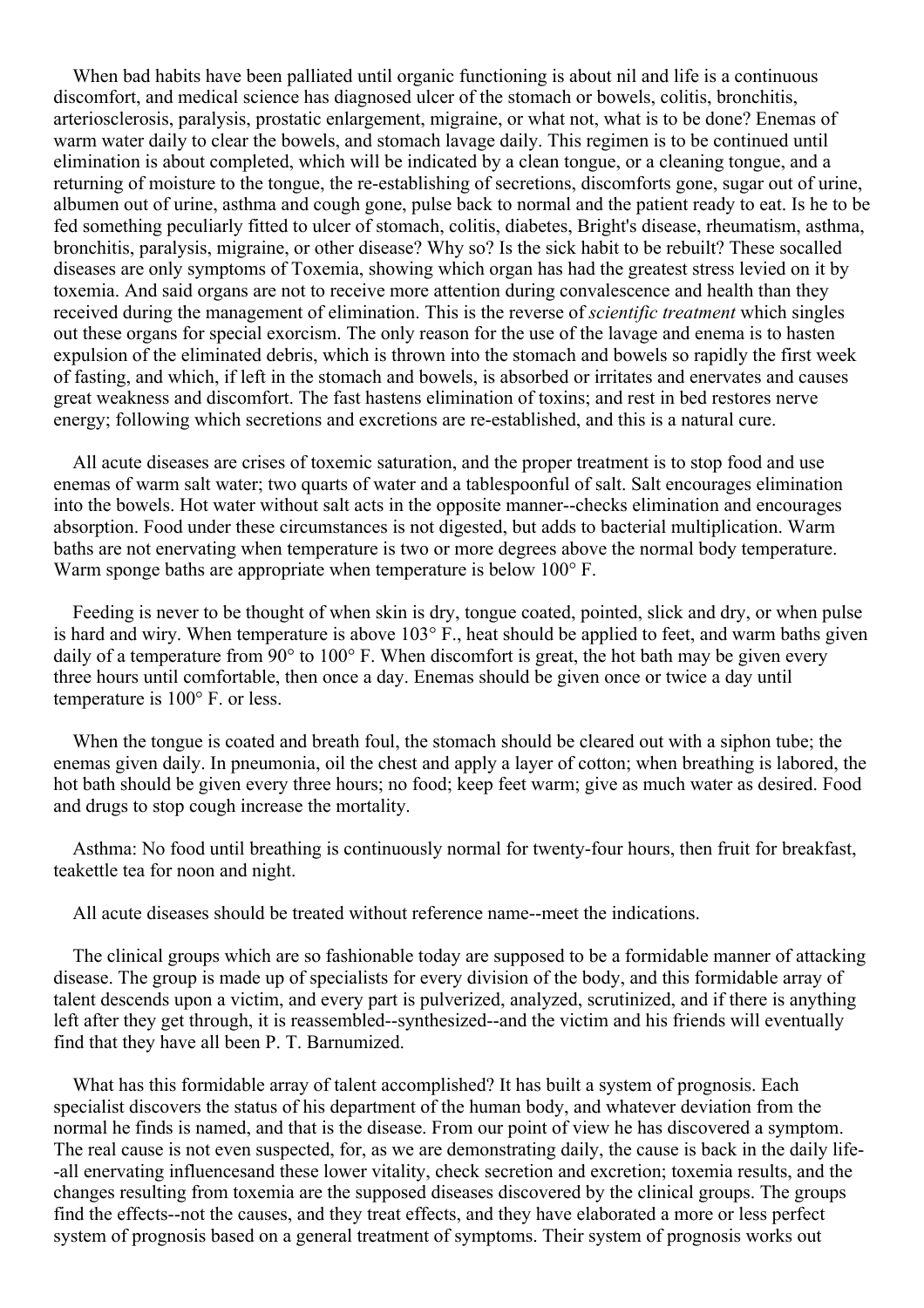according to their interpretation if the victim remains under the direction of the group members, or the members of other groups, but when the patient passes into the hands of other systems the group's prognosis is void.

The mass of humanity inherit and are taught the sick and doctoring habits. Instead of being taught as children the very important habit of giving attention to the bowels at once when a desire to have a movement is felt, they grow up in ignorance of this great need and fall into the habit of neglecting and putting off going as long as possible, until a toleration is built which amounts to almost, if not quite, a complete loss of rectal functioning. The normal rectum is stimulated into euperistalsis (normal bearing down) as soon as the colon passes any fecal matter into it; if the desire is satisfied, no more sensation is felt until more feces enter it, then the desire is again felt.

If the desire to evacuate is resisted until dysperistalsis (painful bearing down) is felt--until driven by discomfort--a gradual tolerance is built until desire as well as power to have a movement is lost. Aperistalsis (lost power) is built by resisting desire--waiting for a more convenient time; then forcing or stimulating a desire by enemas, or taking drugs that stimulate or excite peristalsis, further enervates and adds to the lost power.

If the bowels were not abused by resisting desire to move, no one would become constipated except as a result of enough enervation to inhibit secretion, which often results in a dryness that causes catarrhal inflammation.

As taught in Toxemia, secretions and excretions of all the organs of the body are impaired and even inhibited by enervation, and enervation is brought about by any and all influences that use up nerve energy. When lack of secretion--impaired secretions of the glands of the bowels--from enervation is the cause of constipation, a cure can be brought about by correcting all enervating habits of body and mind, and in no other way can a cure be brought about. Enemas and physic further enervate and add to the derangement. These are the cases that water-enemas-and oil fail even to palliate. A cure can be brought about by rest in bed; poise of mind and body; and total abstinence from food until secretions and excretions are established, and this resumption will be announced by a moistening of the tongue and mucous membranes, cleaning of tongue and moving of bowels. When such patients go to bed the bowels may be cleared out by copious enemas; the stomach cleared out by a lavage; then thirst, or dryness of the mouth, may be relieved by a wet pack kept on abdomen day and night, changed night and morning, until bowels move and tongue cleans.

The thirst that accompanies constipation from enervation is not thirst proper, it is drying of the membranes from lack of secretion and is not relieved by water drinking. Indeed, drinking nauseates and, if persisted in, creates vomiting and great discomfort. Patients interpret their dry mouths as thirst, and feel abused if denied water; they will insist on being allowed to wet their lips and mouths, and if permitted to do so no relief is experienced, but more nervousness, dryness, and irritability and discomfort. Here is the place for teaching poise and self-control. Patients with no self-control certainly can make themselves most miserable, and they usually succeed in prolonging their discomforts and delaying their cure.

### **3--Diet Cure for Constipation**

The idea of cure-that by taking something--a drug fetish--into the body, or by laying on of hands, or by the rubbing on of a medicamentum, or mumbling a prayer, or by incantation charm, or by inoculation--a cure can be effected, has become so ingrained that diet--eating some particular food or food combinations, or food representing just the right number of heat units and the proper amount of protein, etc., etc.--must or will cure disease. The thought that the body can wabble itself into health, if its environments and habits are not too belligerent, seems never to dawn on the average mind, and certainly never on the priests of the various curing systems, who know, God bless them, that if it were not for them, health would go to the damnation bow-wows. This is especially true of public health officers. The sooner up-to-date public health officers are made to know this and their activities confined to sanitation and care of food, the better. They have proved to be bulls in china shops when they have had anything to do with managing the sick,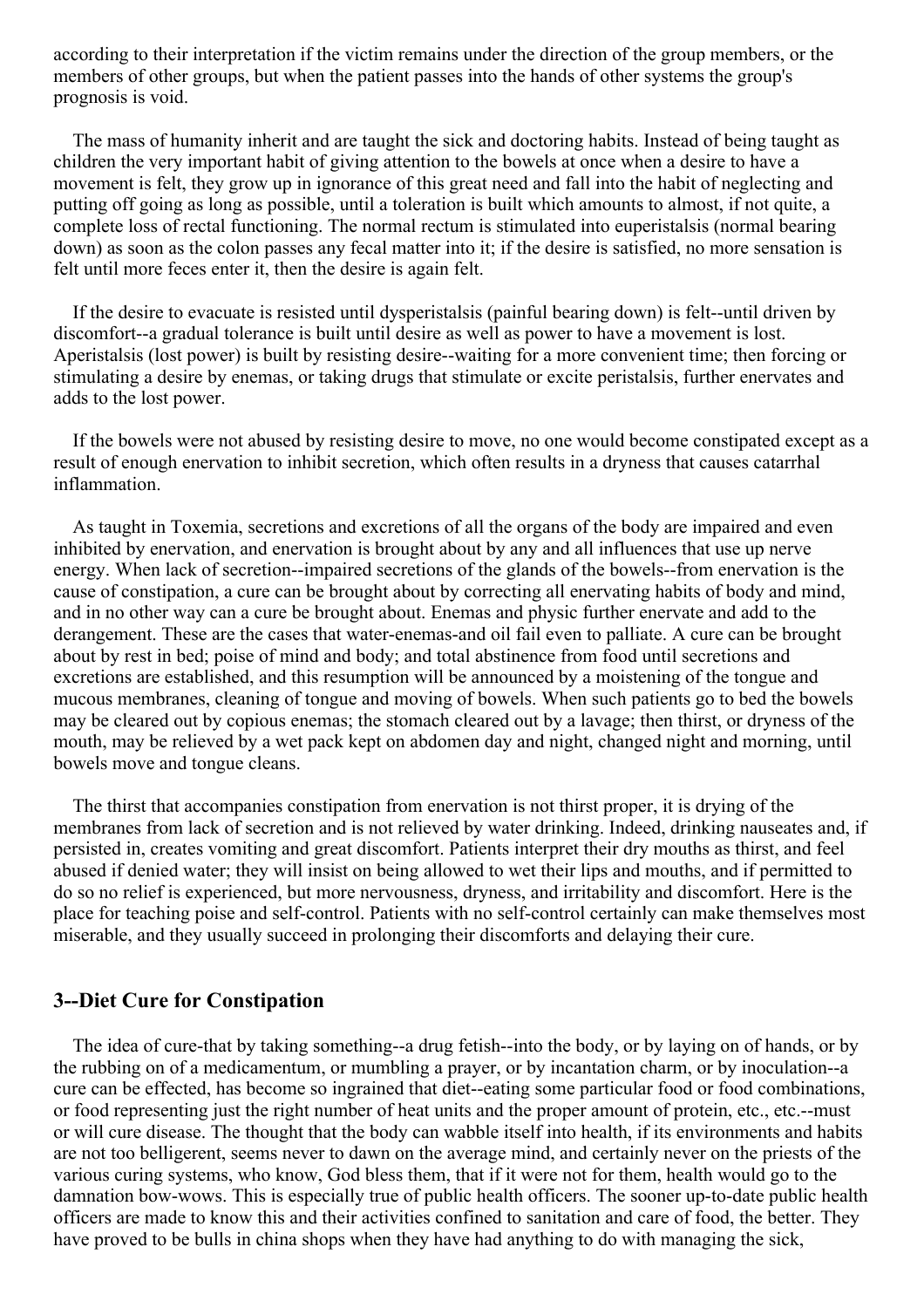controlling epidemics, etc.

The truth about cures is that eighty per cent, or perhaps more, of those who fall sick get well in spite of the treatment. It should be popular knowledge that nature's push and pull is expended for health, and the so-called cures are pretty generally in opposition to natural order. (See Chapter 1.)

Diet, or feeding the sick, is governed by one fundamental principle, namely: fast, or feed so little that elimination will not be obstructed. It is easy to demonstrate, to those who have eyes with which to see, that obstructions of all kinds will be overcome and secretions and excretions established if food is either inhibited entirely, or given of such quality and light quantity as will not prevent the re-establishing of elimination. Any and all foods tend to check elimination. Fresh uncooked fruit and succulent vegetables are often referred to as eliminants, but it is just possible that these foods do not obstruct by overtaxing digestion, as do the more staple foods, such as bread and meat. The so-called eliminating foods may, and probably do, carry into the body the modicum of life, energy, enzyme or vitamin, needed to start the machinery--the elimination--necessary to expel the toxins that are obstructing nature in her never-ending struggle for health. The obstructive tendencies of food are why feeding in acute diseases is so disastrous and so productive of crises (complications) in the treatment of chronic diseases as well as in acute diseases.

The true dietitian must depreciate the lay, as well as the professional, idea that disease can be cured by dieting. Attempting to cure, with some peculiar food, food combination, or preparation, is on the order of curing with drugs or any supposed curing system. The dietitian must necessarily be an adventurer, and one who is ignorant of the real cause of disease. Indeed, the scientific dietitian knows the value of food in health, knows what the abuse of eating does for the well, as well as the sick; he knows that nature cures, and the only reason why man is sick is because he abuses his natural privileges. The commonest abuse is that of eating imprudently, or abusing other functions of the body, thereby bringing on a state of general enervation which curtails bodily efficiency, and of course the digestive function is reduced the same as all other functions. When this is true, obviously it requires less eating to be abusive (disease-provoking) when enervated than when the body was near normal resistance. Members of this class are often heard to say: "I'm a very small eater;" "Every one eats more than I do;" which may be true, but it does not signify that the small eater is not abusing his digestive efficiency equally 'to those who eat much more, but who have much more digestive power.

After the above explanation, certainly no one will continue to look to diet as a cure or a specific for constipation. It is true that cooked succulent vegetables are slightly laxative, that spinach and onions are more laxative than other vegetables, but they are as innocent of power to cure constipation as bran bread or cathartic drugs.

All fruit laxatives are more or less indigestible in gastric catarrh and are inclined to fill the bowels with gas, causing in many people irritation of the rectum, piles and prolapsus. Laxative foods can be used as an auxiliary in the treatment of constipation and other diseases, but never in the sense of a cure.

### **OXYGENATED AND DEOXYGENATED FOODS**

People generally are ignorant of the fact that fresh, uncooked foods carry oxygen and are antiseptic. Foods carrying oxygen when eaten oppose acidity--oppose the development of fermentation. These foods are vitalized, they are potentized with enzyme-vitamine. (See chapter on water drinking.)

Cooked starch, or the carbohydrate foods, when eaten beyond digestive capacity, ferments and leads to acidosis-an intense type of Toxemia.

The animal protein, when eaten beyond digestive capacity, undergoes putrefactive fermentation, developing acute septic or putrid fevers, or ptomaine poisoning. Where this state exists for a long time scorbutic and scrofulous symptoms manifest. Such symptoms--crises--or so-called diseases as scurvy, pyorrhea, tuberculosis, pernicious anemia, Bright's disease, goiter, Hodgkins's disease, cancer, and many others develop. The acute symptoms of putrefactive fermentation manifest in many crises, such as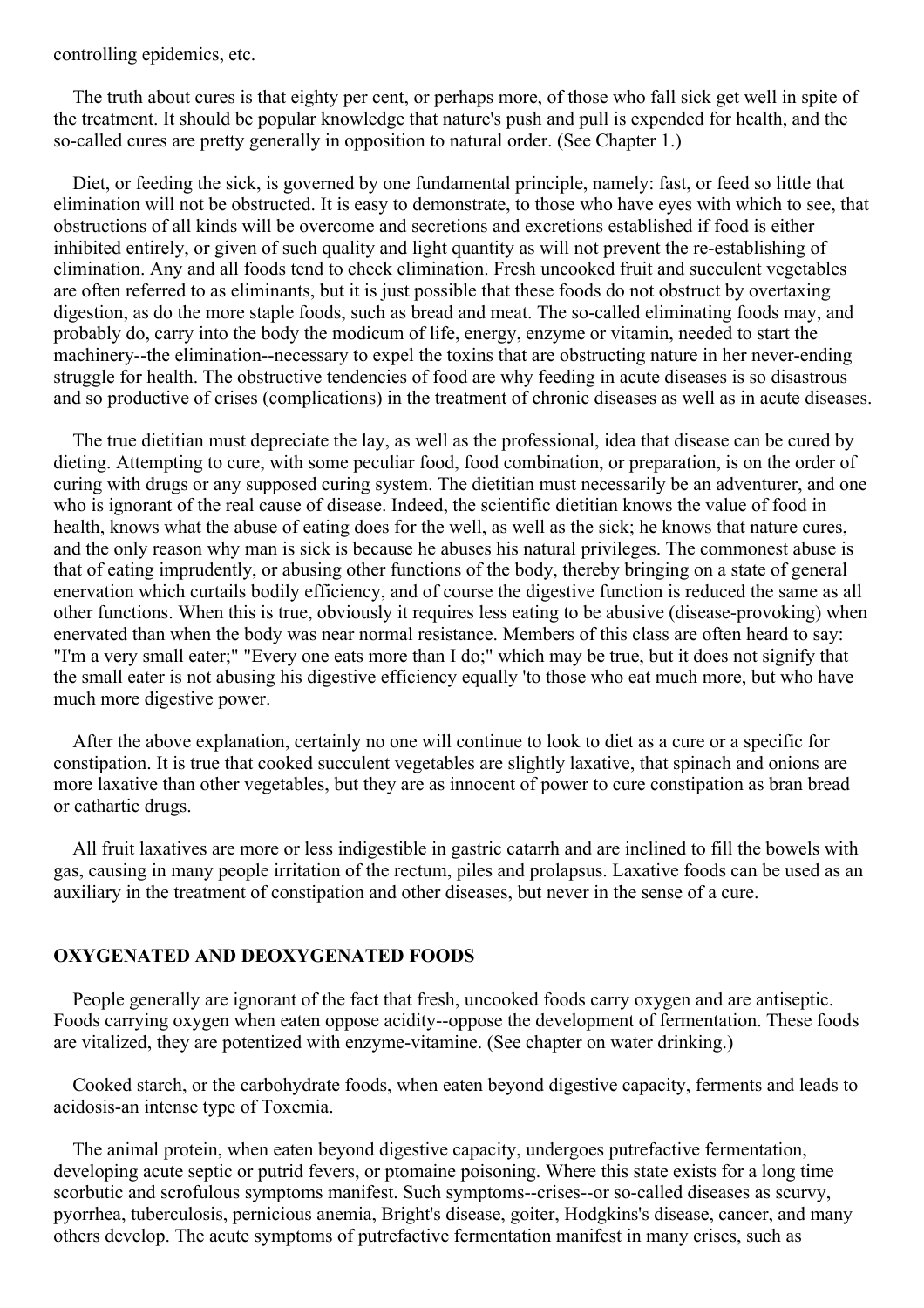diphtheria, scarlet fever, typhoid, pneumonia, smallpox, laryngitis, asthma, hay fever, bronchitis and others.

Raw fruit and vegetables (vegetable salads) eaten with starch or with meat, fish, or eggs, oppose fermentation and decomposition and the formation of septic poisoning. It can be said that all cases of septic toxemia and ptomaine poisoning could have been avoided if eating had been more moderate, and the meals well-balanced with food charged with enzyme (vitamine) life--oxygen.

One of the leading causes of constipation is the catarrhal inflammation that develops from eating devitalized foods--abstaining from fresh fruit and vegetables--which favors fermentation, bringing on local and intestinal putrefaction; the real cause being overeating of devitalized foods.

It is a fact that uncooked fresh fruit and vegetables have power to resist fermentation and putrefaction, and should point to the great necessity of man arranging to have uncooked fruit and fresh vegetable salads daily. Cooked foods have lost their oxygen, hence their resistance to decay, and they break down and ferment or decompose quickly; whereas the raw fruits, cabbage, lettuce and salad materials resist decomposition for months, if kept in a dry, cool atmosphere.

In feeding for constipation, it would be well to drop animal food so as to avoid the strong possibility of putrefactive poisoning.

Where enervation is great and the system much impaired, the patient should be put to bed and fasted until through eliminating, then given a selected laxative diet; and often these foods disagree, which indicates that a longer fast is necessary. Diet is not all that is necessary; the mind must be poised, and a systematic plan of light exercise should be practiced daily. The mind as well as the body must be poised. All attention to food and fasting will fail in those of unpoised minds, in those who are irritable and apprehensive. Many people have no self-control and are food-drunkards; they are childish enough to resent restrictions; they want to be cured if they can find a doctor who can do it without requiring an effort or sacrifice on their part. This is a class, and their names are legions, who undergo operation after operation until they are utterly ruined for life; for every operation reduces their resistance and carries them farther and farther from the possibility of a cure. The treatment that offers the only hope of restoration they spurn, and many would rather die than submit to it, for it requires complete reformation of mind and body habits.

Absolute self-control is the foundation on which a cure must be built. Perverted emotions--mental drunkenness--it is as necessary to cure as food drunkenness, or alcohol or drug inebriety. Nothing short of this foundation on which to start the treatment promises anything. Given this start, the rest is easy, for in a short time relaxation of mind and body sets in, secretions and excretions become established, and health returns, with greater mental and physical efficiency than has ever been known before.

The public mind is very material in its thinking on the subject of health. It believes that the body can be whipped into health by drugs or manual manipulation or some mechanical device. It is not prepared to believe that bodily functioning is more often held so tightly in a mental grip that it can not move from other causes. Few realize that the giving up of a grouchy habit will be followed in a short time by regular bowels. A dismissed fear often cures after thousands of dollars have been spent in hunting a cure.

After securing mental poise, many socalled incurable diseases get better, and, if followed by right living, dependable health is established.

Foods should be selected in keeping with their cellulose properties; unless there is a great tendency for gas to form, the foods carrying most cellulose should be eaten, but many patients are so distressed from gas distention when they first begin to eat raw fruits and vegetables, especially apples, that a complete fruit fast must be taken, and gruel or teakettle tea given. Prunes may be eaten when they agree. The more the patient is starch-poisoned, the more he will be troubled with gas distention. This must be overcome or modified by having bread thoroughly dried and by thorough mastication and insalivation and eating very sparingly. Many, when put on fresh uncooked fruits, eat too much. Gas discomfort should be the guide;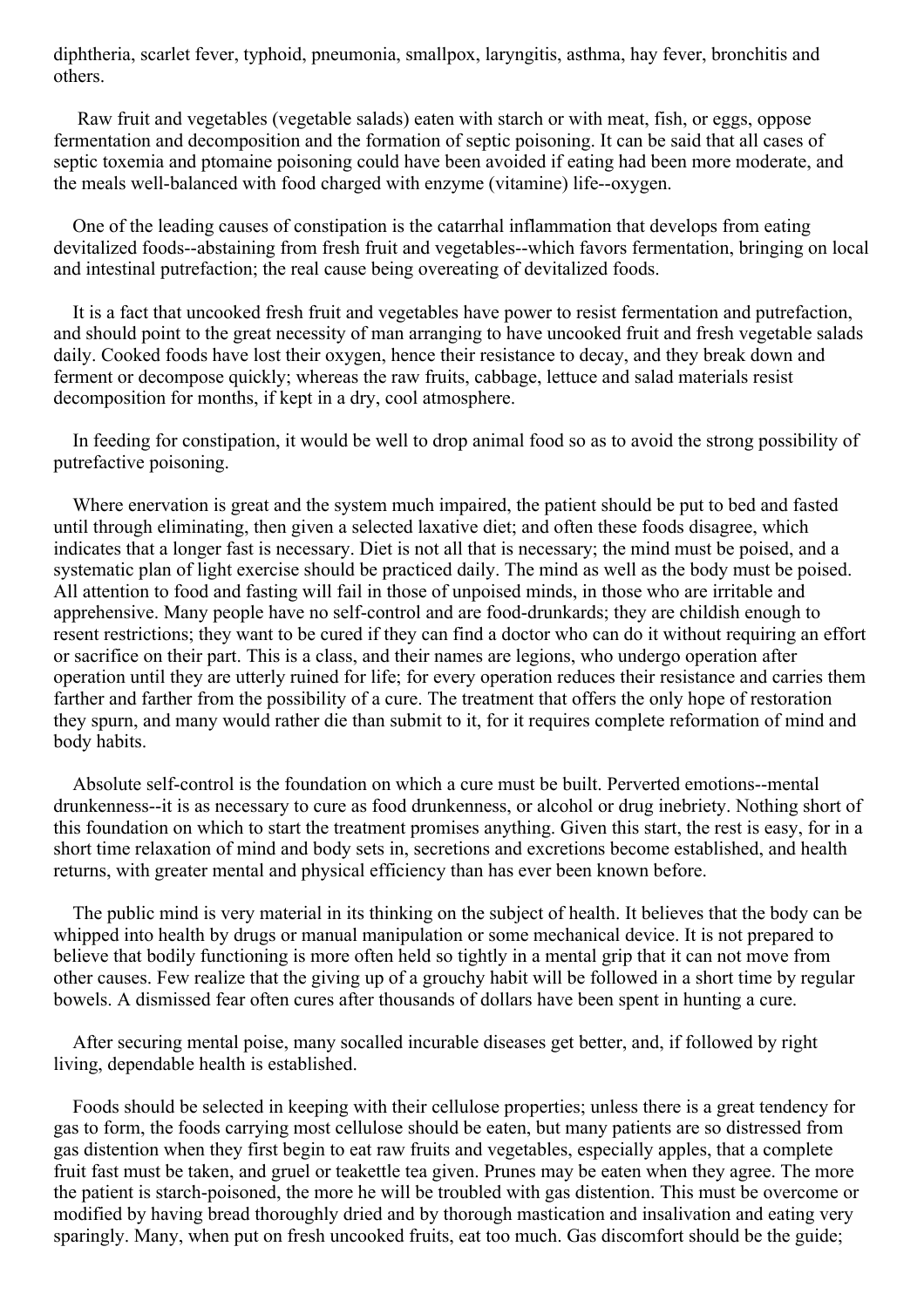when there is much gas, the amount eaten must be reduced.

Rough food, containing much cellulose, is the first food remedy thought of when the physician's mind turns from cathartics, and all kinds of drug stimulation, enemas, suppositories, rectal dilators, etc., to laxative foods.

Bran bread, graham bread, whole-wheat bread, bread containing flax-seed, oils, agar-agar, waterdrinking, and many other bowel persuaders, are in daily use by the people and prescribed by the profession.

The use of bran in constipation usually marks the earliest state of dietetic evolution. When a physician begins to talk bran, eat bran, prescribe bran, insist on bran, and can expatiate for hours on the virtues of bran, it is safe to say that he is in the early state of dietetic evolution. His next evolution in dieting will bring him to the calorie and protein age, where he will spend his idle hours figuring out menus with an eye single to the correct number of calories (heat units) and protein contained therein. If heat units and protein were all that is necessary for a correct dietetic blend, then butter, oil, or sugar for heat, and eggs or cheese for protein, would fill the bill to a T. One may know, or think he knows, how many heat units and how much protein are required by a man of so many pounds' weight; and he may know how to figure out and properly blend menus which will contain just the required heat units and the proper weight of protein; yet he is many years removed from being a successful dietetic physician. Indeed, any layman may have all this knowledge, indeed be a dietitian--an expert food specialist--but it takes the dexterity of a physician to apply dietetic knowledge successfully. There is an artistic subtleness not possessed by the bull-in-thechina-shop methods. Without doubt if man's body were an inanimate machine, made of iron, steel, brass, copper, and silver, and lined with gold, with all joints ball-bearing, and the balls made of diamond, etc., etc., his food consumption could be figured to a fraction; but alas, alack, he is not, but, quite the contrary, he is an animate being that can start and stop volitionally, and there is no way of measuring the amount of energy required to start and stop; indeed, the number of engineers that manipulate these throttle valves and stearing gears can not be seen, nor even known; hence their fitness for stopping, starting, and driving must be conjecture only. Man has a digestive apparatus, and when he sleeps with his mind influence shut off he digests as an animal; when he is awake he digests as his mind will allow, and his mind will allow just as it is trained and disciplined. If the individual is mentally poised, he can do a lot of hard mental work without disturbing his digestive and nutritive functions further than using energy that may be needed for digestion. Those who can think and think hard with the wires down between their think tanks (brains) and their fire boxes (digestive organs) can get on without injury to their organisms. Those who can labor for twelve hours a day, day in and day out, as the years go by, at hard work, and have the aid of a poised mind--a mind that aids and directs the work--a mind that is satisfied to spend its force in improving ways and methods of doing the work with less expenditure of muscle power and turning out better products--can get on without unnecessary wear and tear.

Disease results when the physical and mental are not pulling together; when the mental has become too high-toned for the physical. When a man can not do the only work he has fitted himself for doing without complaining of his lot--without going to work reluctantly, watching the clock, and spending every hour finding fault with everybody except himself-instead of giving the physical man the help of the mental man, they are divorced, and, as a divided house must fall, so it is with the man who fails to help his physical with his mental.

The evil of mental and physical divorcement is what we call disease. The work done by the body is coarse and unprofitable; the work done by the mind is unfinished and finds a cheap market; and these troubles are called diseases, and the true physician spends his time in effecting a reconciliation of the divorcees. When a happy union is eff ected, disease vanishes.

One of the first evidences of domestic unrest between a man's mind and his body is constipation. It always means a lack of poise, and it will take something more than punishing the bowels with all sorts of torture--physic and bran--to make them move; and it requires more than counting calories and weighing protein to constitute a diet.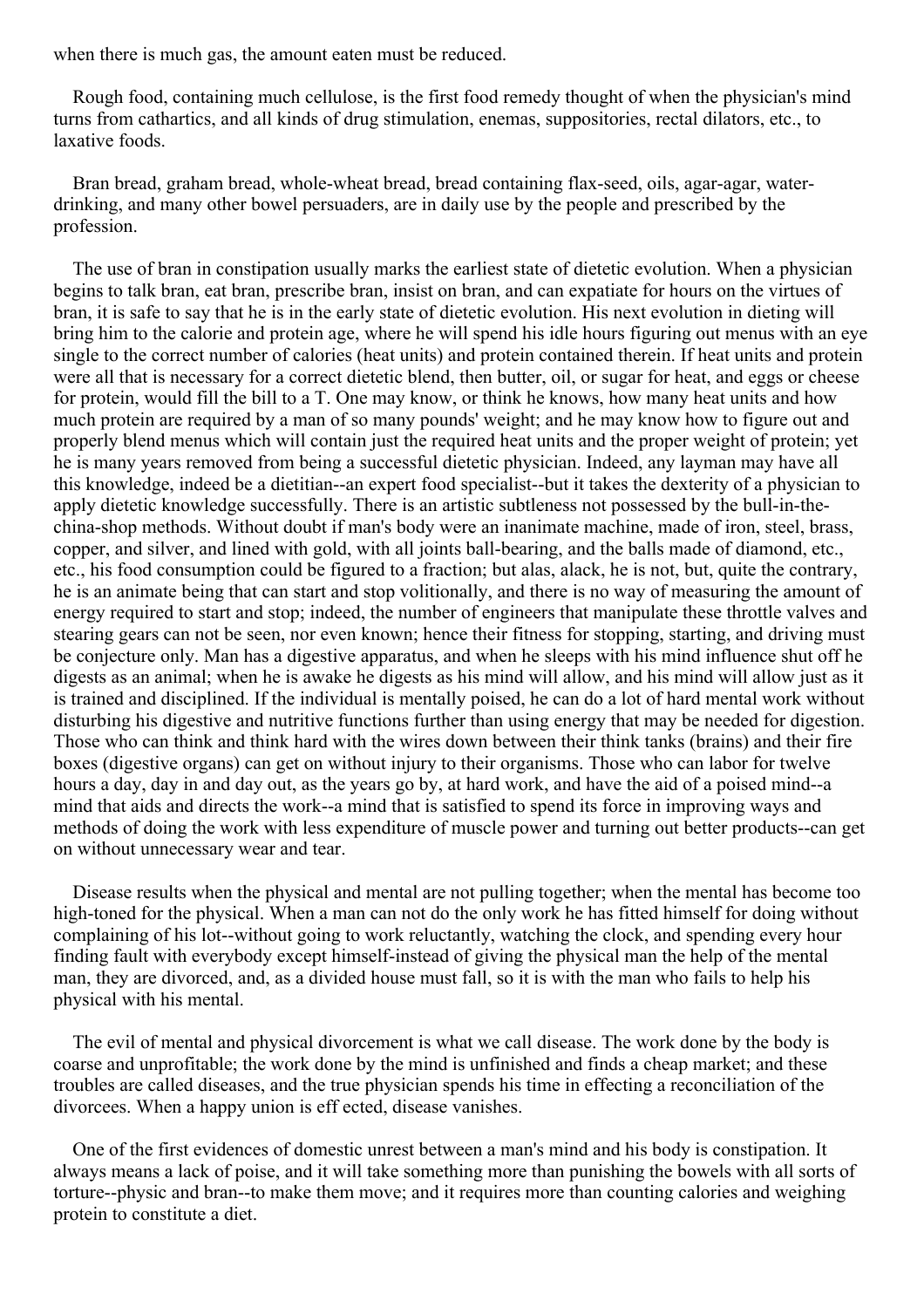Whatever the cause for constipation, the effect is lost functions of motility, secretion and excretion; and the cure must be the restoration of nerve energy, the bringing back to the normal of secretions and excretions; then regular bowels will follow as the day follows the night.

It is not necessary to take up bran and other rough foods for a separate study, for all can come under one head. The object of rough foods is to prick and prod the bowels into activity. The eff ect is the same as prodding a jaded horse, or giving strychnine to a flagging heart; namely, it hastens to more enervation- prostration.

It is only a question of time when bowels that are forced to act will cease to act-cease to respond to the irritation-except by the use of more and more powerful stimulants.

No one has ever been cured of constipation by the use of rough food-by bran or wholewheat or graham bread. These breads, like laxatives, will keep the bowels regular for a time; but the end of their laxative effect comes, and then a change in bowel stimulants must be had.

A very serious objection to eating rough bread to keep the bowels moving is that too much is used- more bread than should be, and starch poisoning is developed. Those who are most constipated are often the very people who have the least power to digest starch in this form; and, as a consequence, they are often injured more than benefited by the use of bran. A remedy that does harm in one direction while palliating in another costs too much; it is a very short-sighted benefit.

Dry beans and peas are rich in cellulose (beans 40 grs., peas 28.5 grs. to the ounce); they stand at the head of vegetables in this regard, but both are quite unfit as a food for the severely constipated, for they are so hard to digest that they tax the digestion to the point of overthrowing what health this class of people have. The rule is that there is colitis, either simple or membranous. If, however, beans are selected because of a limited supply or lack of more suitable foods, no more than one teacupful of stewed or baked beans is to be eaten at a meal with a combination salad or fresh uncooked vegetables. If berries can be had, they are more laxative than apples and oranges.

All green vegetables carry cellulose. Green peas rank first in containing 9.5 grains per ounce, and onions 3.5 grains per ounce. All others are at the foot of the list. Green vegetables range in the amount of cellulose constituent from onions minimum to peas maximum.

Green peas are very inclined to produce gas in the bowels and should be eaten with salads and fruit, or, if meat is permissible, meat. Salad and peas make a well-balanced meal, and a minimum of gas will follow if masticating and insalivating are attended to properly.

When meat is eaten by the constipated, a large salad should be eaten if nothing else is. It would be well to have the salad made by combining equal parts of lettuce, tomatoes, spinach and celery in the winter time; in the summer, use cucumbers in place of celery. A dish of cooked spinach may be eaten also if a cooked vegetable is desired.

#### **CELLULOSE IN FRUITS**

The huckleberry stands at the head with a cellulose content of sixty grains to the ounce; the other berries range lower to gooseberries, which contain about seventeen to the ounce. Figs carry twenty-two, pears fifteen, and other dry fruits range down to apples, which contain only five grains to the ounce. Bananas carry less than one grain to the ounce. The physician will find himself many times endeavoring to determine whether the discomfort from indigestion and gas is due to fermentation of starch, from careless chewing and insalivating, or from overeating. The two latter causes are common--much more common than generally recognized.

#### **FOOD DEPRIVED OF LIFE**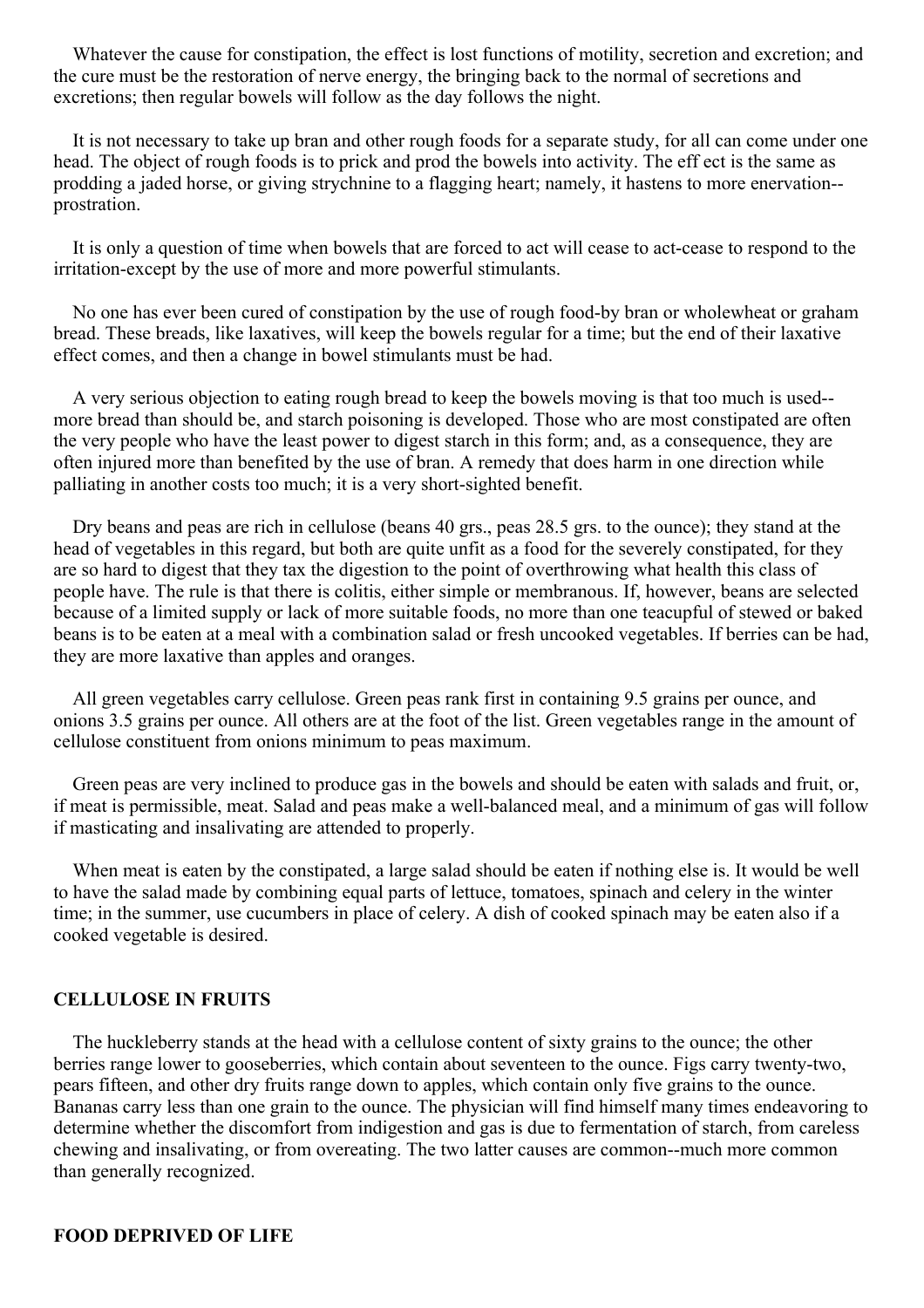It is *more necessary* in the treatment of constipation to *eat foods that build general health* than to eat foods because of their laxative influence. Indeed, laxative foods are not necessarily wholesome, and too often they are quite unsuitable to the digestion of those who are very much in need of daily evacuations.

To make this meaning clear, it should be known that those who have irritable stomachs, catarrhal stomachs--those who complain much of acid or sour stomach--those with sour eructations, often diagnosed hyperchlorhydria (excess of hydrochloric acid) cannot use prunes, figs, or any of the dried sweet fruits; indeed, any dried or dehydrated fruits and vegetables cause discomfort soon after they are eaten; even a drink of water will often excite the secretion of acid and cause the patient to complain of acidity-sour stomach.

Foods as furnished by nature are correct--they represent a synthesis\* that man may imitate, but *never duplicate.* (\*Synthesis: The artificial formation of compounds by mixing proximate principles; p. p. are the elements out of which thing--anything--is made.) The subtile elements, such as life, electricity, mind, love, hate, sorrow and all odors and aromas, escape the analyst. Foods can never be compounded, for all the distinguishing elements--life and mind-imparting elements--are gone out of cooked and artificially prepared or preserved foods. One of the latest discoveries in preserving foodstuffs is wonderful from a conservative--preservative and economic point of view; it is known as dehydrating; the process takes all the water out of fruits and vegetables, reducing the bulk to such an extent that it enables food-venders to put what was originally six to ten carloads of foodstuffs into one car. Foods brought into this state will keep any length of time. To use them, all that is necessary to restore them to their pristine state is to soak them in water for several hours, when, behold the modern miracle! The Egyptians beaten at their wonderful art of immortalization, and that, too, by modern machinery requiring no art at all. By this dehydrating process man might be preserved for an eternity, and at the end of that time he could be sent to the Rockefeller Institution, hydrated, and after his drouth has been overcome, he could tell all about what was going on in his time! The modern mummy would be more interesting than the Egyptian mummy, for it could be restored to its pristine shape, which would satisfy one kind of desire for immortality. But the modern mummy, like the ancient, when dehydrated is deprived of "the breath of life," an element necessary to complete a living soul, even out of a stalk of celery, and without which it can not impart life to the one who eats it.

The one thought necessary to keep uppermost in the mind when thinking of food is that there are two grand divisions, namely, live food and dead food. The live foods are all those that come to the table as nature prepares them; dead foods are those that have gone through all kinds of conservation, preservation and mummification.

Another thought that should associate with the above is that the first division of foods carry into man's organism life--these foods impart life and power to resist the disintegrating influence of man's environments, such as heat, cold, light, dark, moisture, dryness, etc., etc.

The dehydrated, preserved and cooked foods are dead; while they have the crude elements necessary for man's body renewal, they have lost "the breath of life"--the elements necessary for tissue perpetuitythose subtile elements that preside over and contribute to the transmutation of the inanimate into the animate; and when man is fed day after day, year in and year out, on only those foods that are dead--meat, bread, and the usual cooked foods--he gradually declines and takes on the diseases peculiar to premature aging; many die of old age at thirty-five.

Often the first symptom of physical degeneracy is constipation; hence the need of life-imparting foods, rather than dead laxative foods.

In the selection of food for the sick, the wise doctor will keep in mind the real needs of his patients; only the slacker or inefficient will prescribe for symptoms--give attention to symptoms--to the exclusion of cause.

In all cases of constipation, the first move to make in the line of cure is to restore energy and overcome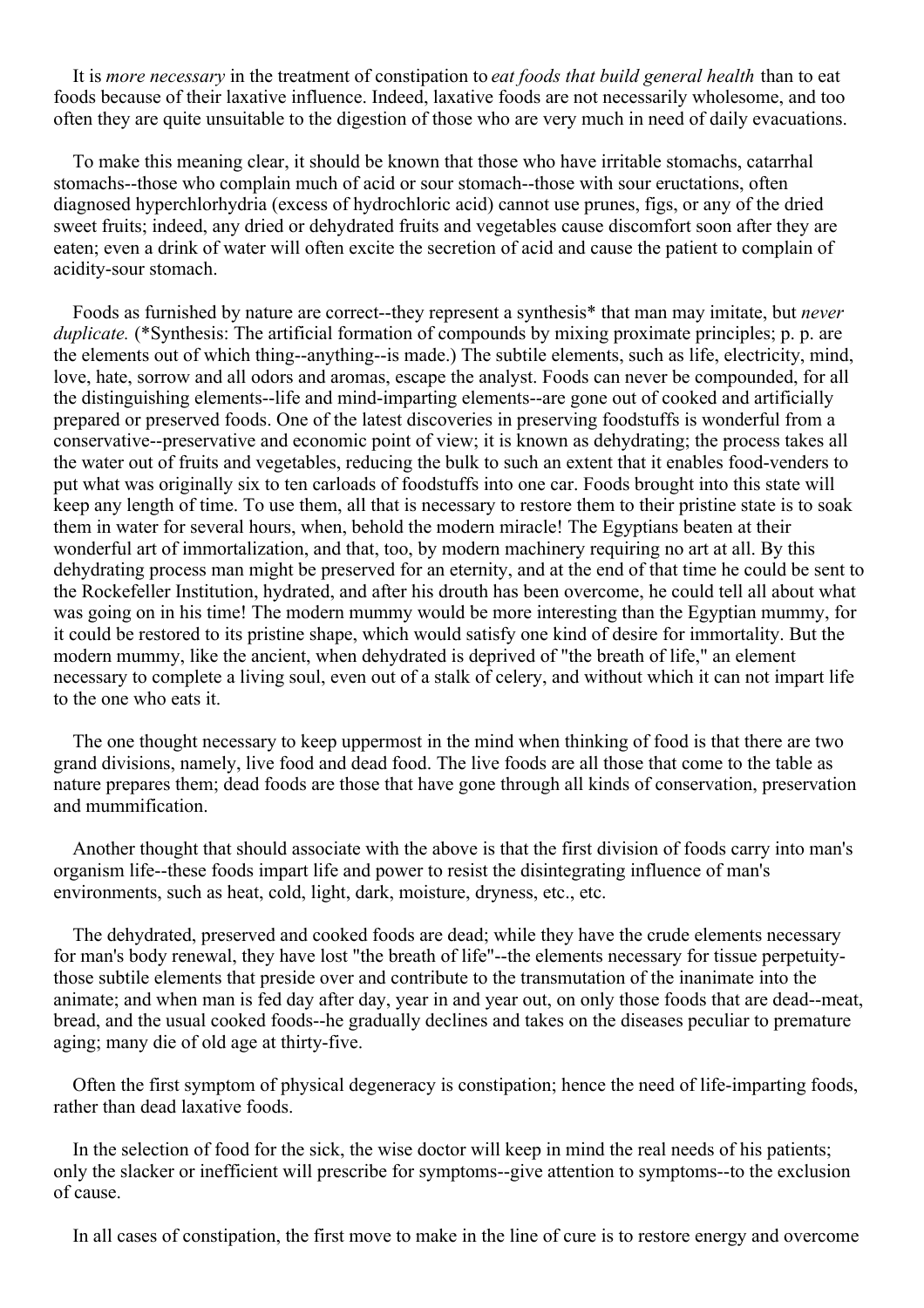<span id="page-41-0"></span>toxemia. To accomplish the first, where it is possible the patient should be sent to bed. The quickest way to restore lost energy is to rest, and there is but one way to rest, and that is to go to bed and dismiss all company, and reading must be limited to light, humorous stories, and not more than thirty minutes a day to the daily papers. To overcome toxemia, the eating must be confined to fresh uncooked fruits for breakfast, but where fruit disagrees use a pint to a quart of teakettle tea and nothing else; salad and spinach for noon, and a pint to a quart of teakettle tea for evening for the first week; the second week a vegetable salad and two cooked vegetables may be eaten at noon; and a little whole-wheat bread with teakettle tea for the evening meal.

Those who have eaten largely of carbohydrates and are pronouncedly acid--in a state of acidosis--will experience quite a smash-up within one week after all stimulating foods are given up. This smash-up is due to the nervousness caused by the withdrawal of stimulating foods. When alcohol, morphine and other drugs have been used until an inebriating habit is formed, it is well known to medical men that, if the accustomed stimulant is withdrawn, the victim of the habit suffers great depression; the alcohol inebriate is thrown into delirium tremens. When the food-poisoned are put on a fast, depression with irritation follows in keeping with the degree of toxin poisoning, and a complete fast may be necessary.

Within one week after the pronounced toxemic cases are taken off their regular diet and fasted, great discomfort is felt and the exophthalmic goiter, the rheumatoid arthritic, the plethoric, the arteriosclerotic and others become very nervous, vomit and suffer other symptoms caused by auto-intoxication brought on from rapid elimination. The tongue and mucous membrane of stomach and bowels are dry and often heavily coated. So long as this condition lasts it is meddlesome to do anything more than to give threeminute hot baths once or twice daily; to give the patient all the water desired to drink, if it does not excite nausea and vomiting; if it does, give no water by mouth, but use half-pint enemas often enough to relieve thirst, and apply wet pack to abdomen.

Many of these patients are distressed with gas at the beginning of the use of fruit, and, encouraged by friends who are quite sure fruit never agreed with them, they decide that the treatment is not suited to them and on their own initiative stop eating it. At this point, if the treatment is continued, pronounced cases of chronic constipation and toxemia, with arthritis, endocarditis, inflammation of the ductless glands, and a sluggish state of all organic functioning, will develop great nausea, sometimes vomiting; the breath becomes offensive, the tongue loads up with a foul, massive coating, and the general symptoms may be many and most distressing. At this point the patients and their friends are positive that the treatment is a failure, and, in the days of "auld lang syne," here is where yours truly met many Waterloos. "A good doctor" would be called and, of course, save their lives by ordering "good nourishing food," which would act like magic in placing a lid on the cess-pool--within twenty-four hours most patients will be quite comfortable, their lives having been saved by a hair's breadth.

Of course, there is no danger of such cases dying, but they are easy to be made believe that they would have if "the good doctor had not been called in the nick-o'-time"--the treatment would have killed them! Many were sent to an early---premature--grave because of these nick-o'-time cures. Why not? These food inebriates, like the alcohol, morphine and cocaine inebriates, cannot be cured without removing the cause. Who would expect a drunkard to be cured by encouraging him to continue his drinking? Yet my profession has put the air-brakes on many of my prospective cures by encouraging the food drunkards to go on stuffing "good nourishing food." When the saved patients died a few weeks or months afterward, no connection was traced to the erstwhile episode when the supplanting doctor was endeavoring to procure for the late lamented new leases on life.

When fruit disagrees, stop the use of it, give teakettle tea if there is no nausea, and have the patient's stomach washed out night and morning with an alkaline lavage,\* (\*See Appendix.) also give enemas to clear out the bowels. As soon as the patient is comfortable, fruit is to be given again, and if nausea and gas distention return, stop the fruit, but continue the enemas and lavages.

So long as there is bad breath and coated tongue, the stomach washings should be kept up.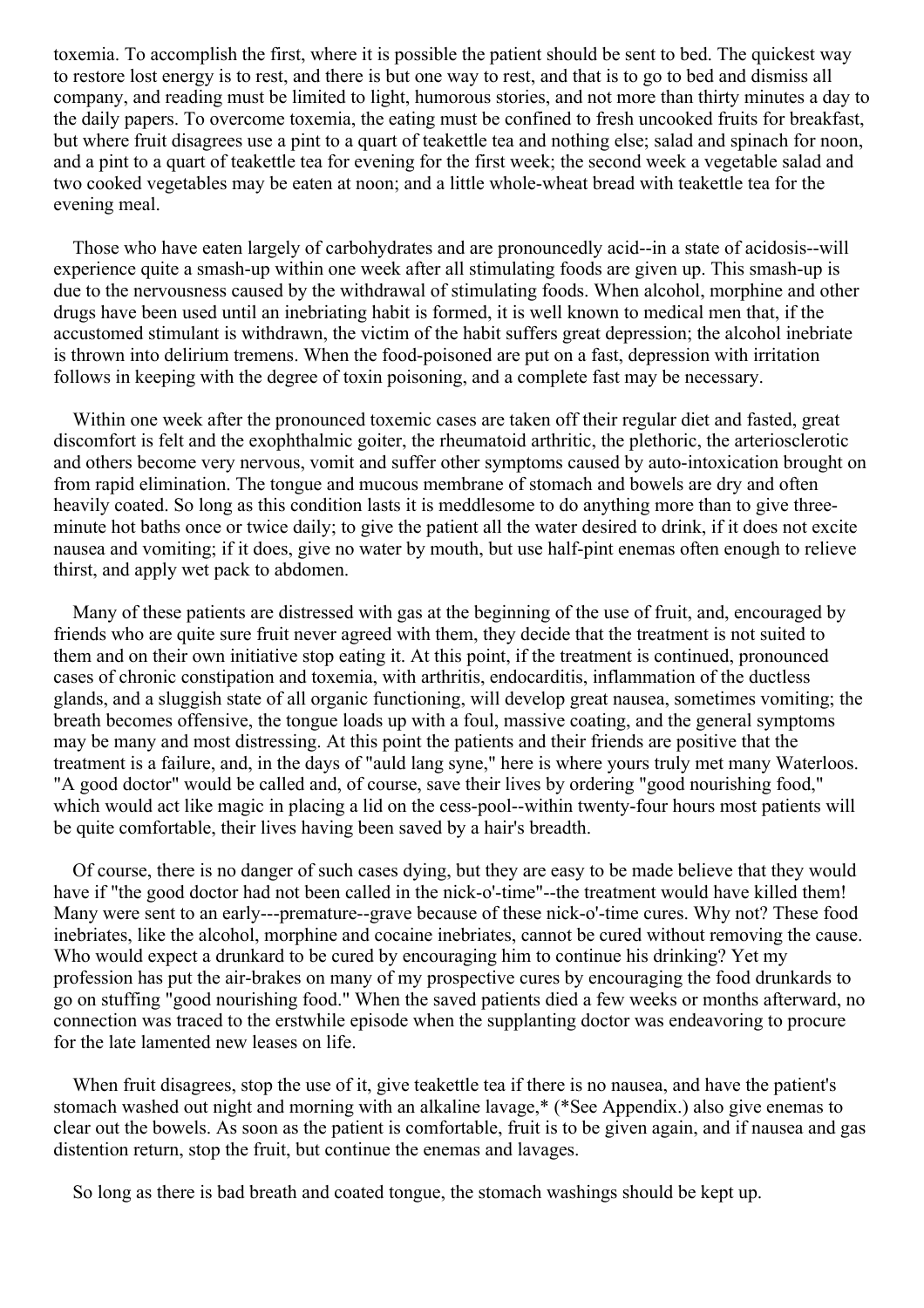### **4--Exercise a Cure for Constipation**

Activity is life, inactivity is death. An attentive reader of this book must have conceived the truth that constipation is quite generally a combining symptom found in most symptom-complexes of so-called diseases, or, stated in another way: Constipation is one symptom quite generally found in all so-called diseases. It should be obvious to reasoning minds that a treatment directed to *one of many symptoms* is a very primitive method of attempting to cure disease; in fact, only a temporary or palliative relief which must end when the effect passes off. Indeed, if that were true such practice would not be so bad, but it is a fact that palliation does not end with the relief given, but there must be a gradually growing enervation from the effect of each palliation, and a time comes when such treatment fails to relieve.

A logical treatment for overcoming constipation is a treatment directed to the removal of all symptoms. Singling out any one or two or more symptoms and treating them is symptom treatment, and in truth is palliation. If the patient really gets well, he does so in spite of the treatment, not because of it, and the parties to the performance--the doctors and their patients--are no wiser than they were before. This is the status of the practice of medicine; a sort of a game of mental blind-fold in which those playing it are seeing, yet see not; hearing, yet hear not; thinking, yet think not. Those playing it, however, grow a form of egomania that is death to mind growth, and they amount to pawns in the game of life.

Going back to the beginnings of any departure from a normal state of health, we find indulgences in mental and physical habits of an enervating character, and neither least nor last is one that bulks large with all others in making up the sum-total of disease, and that is lack of exercise. Any plan of treatment leaving out adequate exercise must fail of ideal results.

Inactivity favors stasis. When the bowels are enervated there is inactivity; the muscular coats of the bowels and blood-vessels become relaxed and fill with blood; passive engorgement takes place; irritation, engorgement, inflammation, ulceration and cancer come in regular order. No treatment that does not look to the re-establishment of activity--muscular tone, active circulation with absorption of deposits--will cure; hence all habits of life of an enervating character must stop, and exercise must be practiced daily. The tensing movements, particularly of the spine and abdomen, must be practiced when possible every three hours daily. Not spasmodically, but regularly every day.

Get busy and stay busy. Stop all bad habits; practice positiveness of mind and body; live on the al ert with eyes and mind wide open; do the tensing exercise from one-half to one hour before getting up of a morning; walk, run, jump, get exercise in any way and every way; boycott elevators and streetcars; be sure you are short for time before taking the automobile, and don't concoct an unworthy excuse. Take a warm sponge bath, dry the body, then follow with friction mittens after the morning exercise. Drink a glass or two of cold water on getting up. Sip a quart of half-and-half of hot milk and water for breakfast; at noon two ounces toasted whole-wheat bread and butter, eat dry, and follow with a quart of hot milk and water; dinner in the evening, two ounces of toasted whole-wheat bread eaten dry, followed with a large combination salad; follow the salad with a pint of milk and water. Eat in this way until bowels are moving daily, then stop the milk and water for breakfast and eat fresh uncooked fruit--one or two apples in winter; in the summer any well-ripened fruit. If the bowels continue to move daily for a week after this change, add meat to the dinner *every other day* and stop the toast, milk and water. This change should continue for a week, and if the bowels continue to move daily, then increase the toast to three or four ounces; no other change for the starch dinners. No butter is to be used on the toast when oil is used in the salad. Positively no water drinking nor eating between meals. *Play the game fair!*

Follow in this line for a month after all the changes have been made, then if all is going nicely, the noon and night meals may be selected from the "Pocket Dietitian."

If in the beginning of this treatment the bowels are obstinate, place half a pint or one pint of warm water in the rectum, holding the water for a few minutes (ten or fifteen minutes); then try to have a movement- no severe straining. This small enema may be used every night following every day that the bowels do not move. Don't be disappointed when the bowels fail to respond to the small enema; there will be another day, and so long as the sun continues to shine the vilest bowels may return to the normal. Don't tie the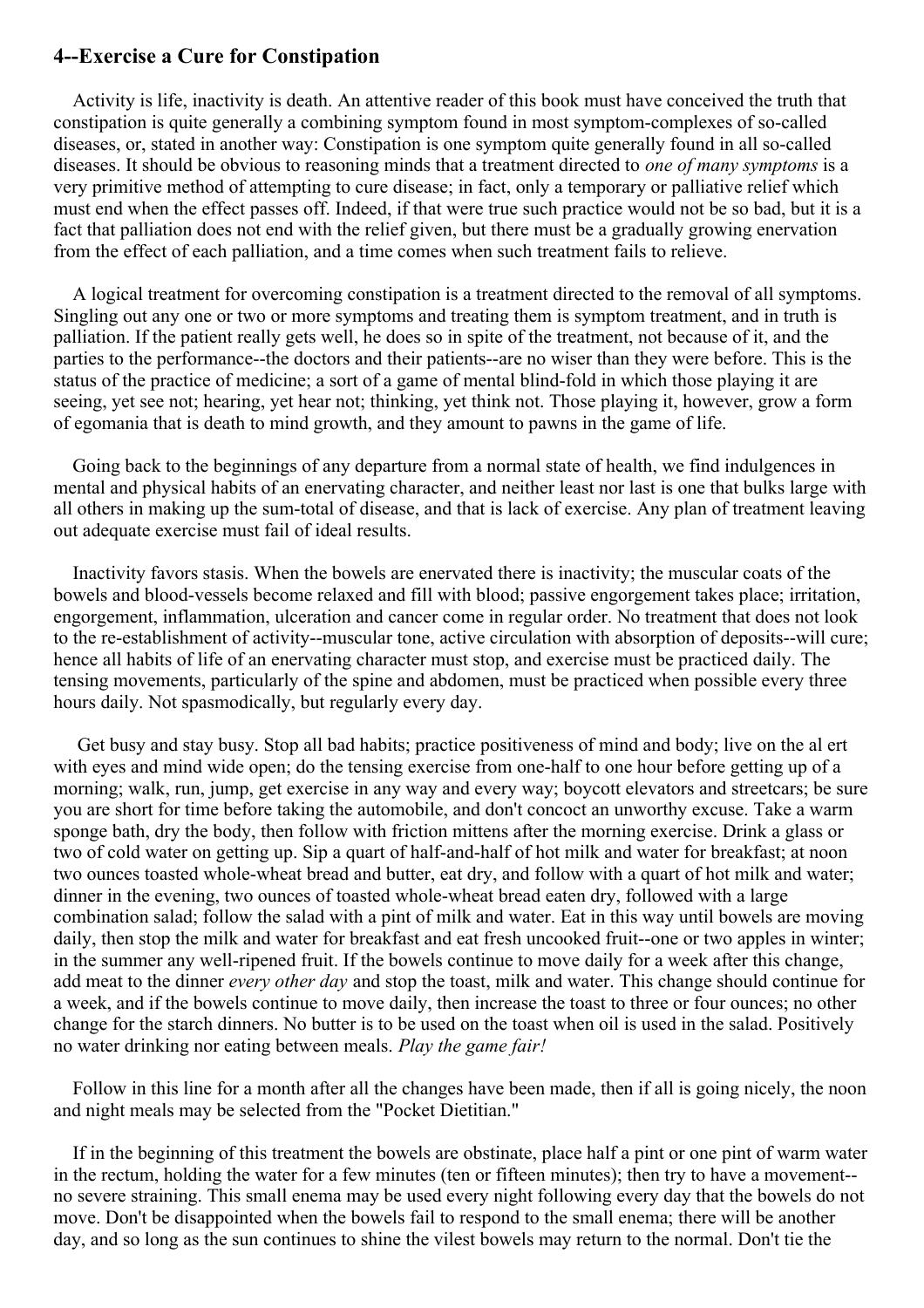bowels up into double-bow knots by worrying. Constipation is not built in a day, week, or month; it can be corrected in a reasonable time by following the advice intelligently. As a result of this treatment the bowels will move daily, and physical and mental efficiency will increase until the erstwhile constipated individual would not sell out for a million.

### **EXERCISES AS USED AT THE TILDEN HEALTH SCHOOL**

Tense the leg muscles from the toes to the body. First extend the toes as far as you can,

and then grip, as it were, by forcing the toes toward the heels, and at the same time make the muscles of the legs hard to the body; then relax and tense again. Alternate these movements, keeping count of the number of times, so as to know how much exercise you take each time. Do this five times each way, and then relax and rest.

Next tense the hands and arms in the same way. Extend the fingers as far as you can, making the muscles hard to the shoulders; then grip the fingers and shut the fist, hardening the muscles to the shoulders. Do this five times each way; then back to the feet and legs; then back to the arms again.

Then fold a pillow and put it under the shoulders, so that when the head drops back it will not touch anything. Then lift the head forward, placing the chin on the chest; then let the head go back again as far as it will, then lift. Do this as often as you can. Then, with pillow still under the shoulders, lock the fingers under head, allowing head to rest in hands. Swing head from side to side, up and down, and rotate, carrying each movement as far as possible.

Then push folded pillow down under hips and go through the leg movements of riding a bicycle. Then, with legs extended in the air, move each leg from side to side, allowing one to pass the other over the body.

Then tense the abdomen, making it as hard as possible, and at the same time knead the abdomen with the hands.

Then sit up and turn the face to the right as far as possible; then to the left as far as possible; then allow the head to drop over, so as to bring the ear close to the shoulder, and then carry it over to the opposite shoulder. Repeat in this manner as long as possible.

These movements of the head and neck are necessary to remove deposits that take place between the vertebrae, and in grooves and opening in bones where the nerves and arteries pass. If the hearing is bad, these movements will improve it. If the sense of smell is not so acute as it should be, by keeping up the exercises the olfactory nerve will be freed and the smell will be more acute. The taste, too, will be bettered. All the nerves of special sense will be invigorated. The pneumogastric nerve and all the vital nerves controlling vital organs are invigorated by this exercise. When nerves are pressed upon by organic deposits, the movements above described will cause the deposits to be absorbed. The muscles of the neck will develop; the muscles of the face will develop; one will grow to look and feel younger.

These exercises must be gone through with, not only before getting up, but every three or four hours during the day. You may think that this is very laborious, but it is the price you must pay to get well. So begin at once, and be faithful.

There are a few more exercises which I will describe. Sit on the edge of bed and sway the body from side to side as far as you can; then follow with a twisting movement, attempting to look behind over the shoulders. Sit up in bed and sway backward and forward, compelling the spine to bend from the small of the back up to the head, forward and backward. This loosens up the spine and invigorates the nerves that are sent off to the lower part of the body.

Get on the knees and elbows; then push the body forward as far as possible without falling upon the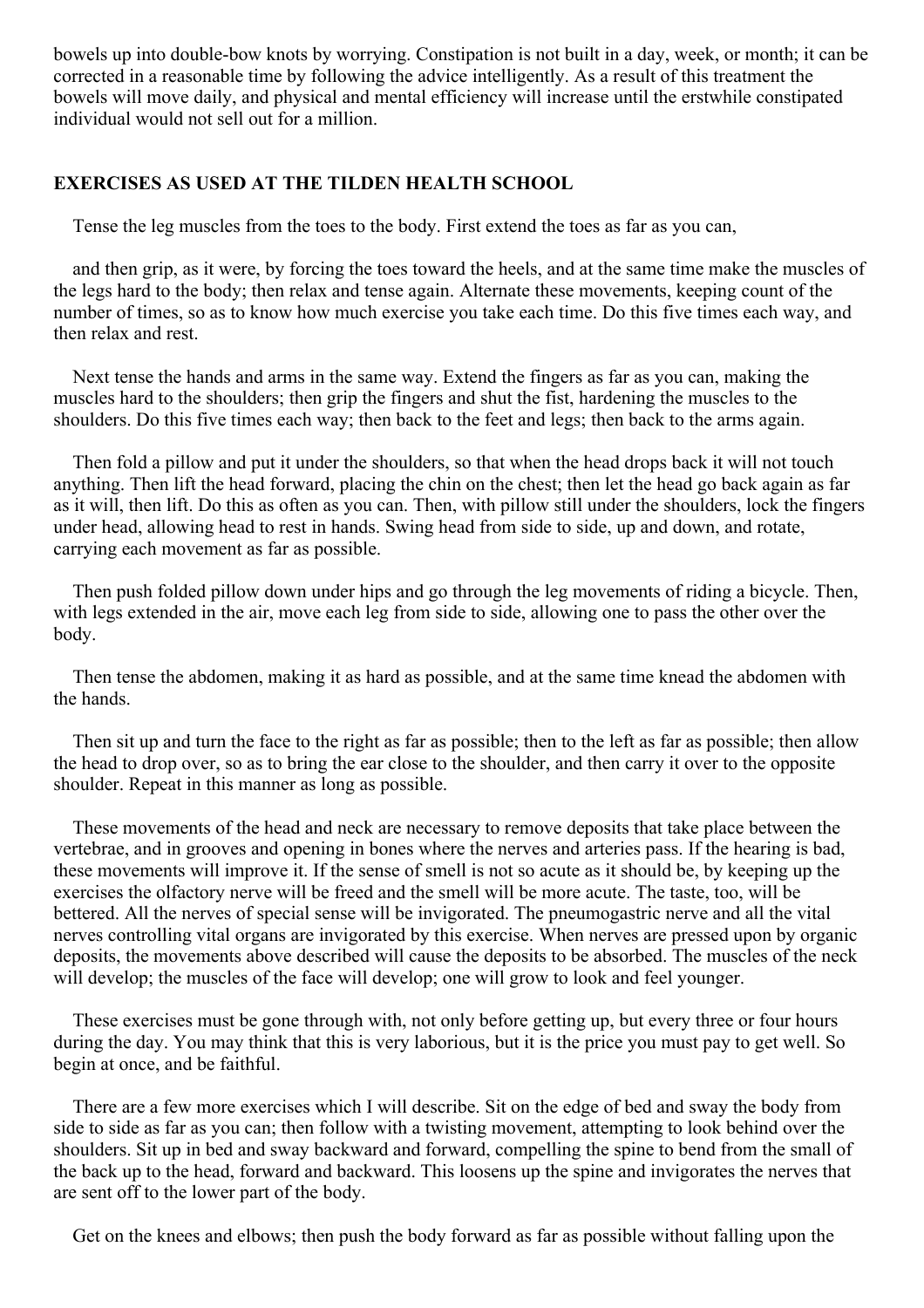face; then push back as far as possible. Go back and forth, while in this position, until tired; then drop on either the left or the right shoulder while the hips are highly elevated. This is called the knee-shoulder position. The knee and elbow position, with the movements described, I call the "Irish mail movements." It is necessary to practice both these movements and positions in overcoming constipation, prolapsus of the bowels, rectum, or womb, and piles.

Place the forefingers over the closed eyes and rub gently from side to side. Then remove fingers and rotate eyeballs, reversing the movement to relieve the tire. Place forefingers on wings of nose; press together and move from side to side.

When the weather is nice, you are to take a walk in the open air as often as possible.

### **5--The Water Cure in Constipation**

We hear such remarks as: Water is the natural solvent and should be used abundantly--impossible to use it too much; that our bodies are three-fourths water and our brains nine-tenths water; hence unless large quantities are used dire consequences will result.

To water drinking there is a limit, the same as to bread and meat eating. Some doctors tell us that bread is the staff of life, and then they proceed to calcify, ossify and petrify everyone who will come unto them and take their advice; even the advocates of the staff of life theory mentally petrify and remain, as Lot's wife, pillars of salt--proving the staying qualities of the food. On the other hand we have the advocates of meat, and they prove by the health of the buzzard, hyena and cannibal that meat eating is an *open sesame* to brain and brawn. Diet is the most talked about and most abused subject in the people's forum today. Specializing in diet ranges from: "there isn't anything in the food question," to: "eat what agrees with you;" from sipping milk every half-hour to corn-beef and cabbage; from cereals to meat; from fruit and nuts, and other forms of vegetarianism, to omnivorous stuffing; all of which shows that knowledge of the subject is chaotic, and proves that there is everywhere to be seen, by those with discernment, the palpable truth that it takes more than fanaticism, prejudice and a knowledge of the stoking value of foods to make a dietetic physician.

At the beginning of crystallization of ideas on any of the established systems chaos reigns. Truth and fallacy indulge in an orgy that ends only at the triumph of truth--at the triumph of order. Diet, as a subject, is in a drunken revel today, and those who know the least talk most for or against the subject. Small minds put a little salt on the tail of a diet idea and rush into print, and establish a following of fanatics who resist truth and stay progress for a time. But, in spite of all hindrances, truth on the subject is growing apace.

Diet, the subject of curing disease by properly adjusting man to his intake of food, and other habits both mental and physical, is so loaded down by fallacy that the untrained mind that goes to the Mother Hubbard Diet Cupboard will find it bare except for a bone.

Water drinking to overcome constipation is one of hundreds of cure-alls that have been worked overtime.

Those with the hydrocephalic idea can not conceive the fact that man is not an aquatic animal, and that his supply of water is prepared for him and handed to him in the form of luscious fruits and succulent vegetables and milk. Man will not understand that the earth was prepared for his coming. Rock, vegetable, animal, then man, is the way the story runs. Man last because he cannot make flesh from rock and water, but he can utilize rock and water that are prepared for him in the form of fruit, vegetables and meat. But the hydro-idealist is not satisfied with the spread nature sets before him; he proceeds to break up the compounds nature has given him by boiling or cooking the vegetables and fruit, which destroys the solvent enzymes, evaporates the rich volatile oils and aromas, and the sun-kissed (distilled) waters are made to throw down their organized minerals; and when the life is gone out, and the vegetable cells are dead, then simple man adds as dressing butter, flour, etc., most of which are soulless from the mechanistic manipulations they have gone through before they are added to the vegetable and fruit.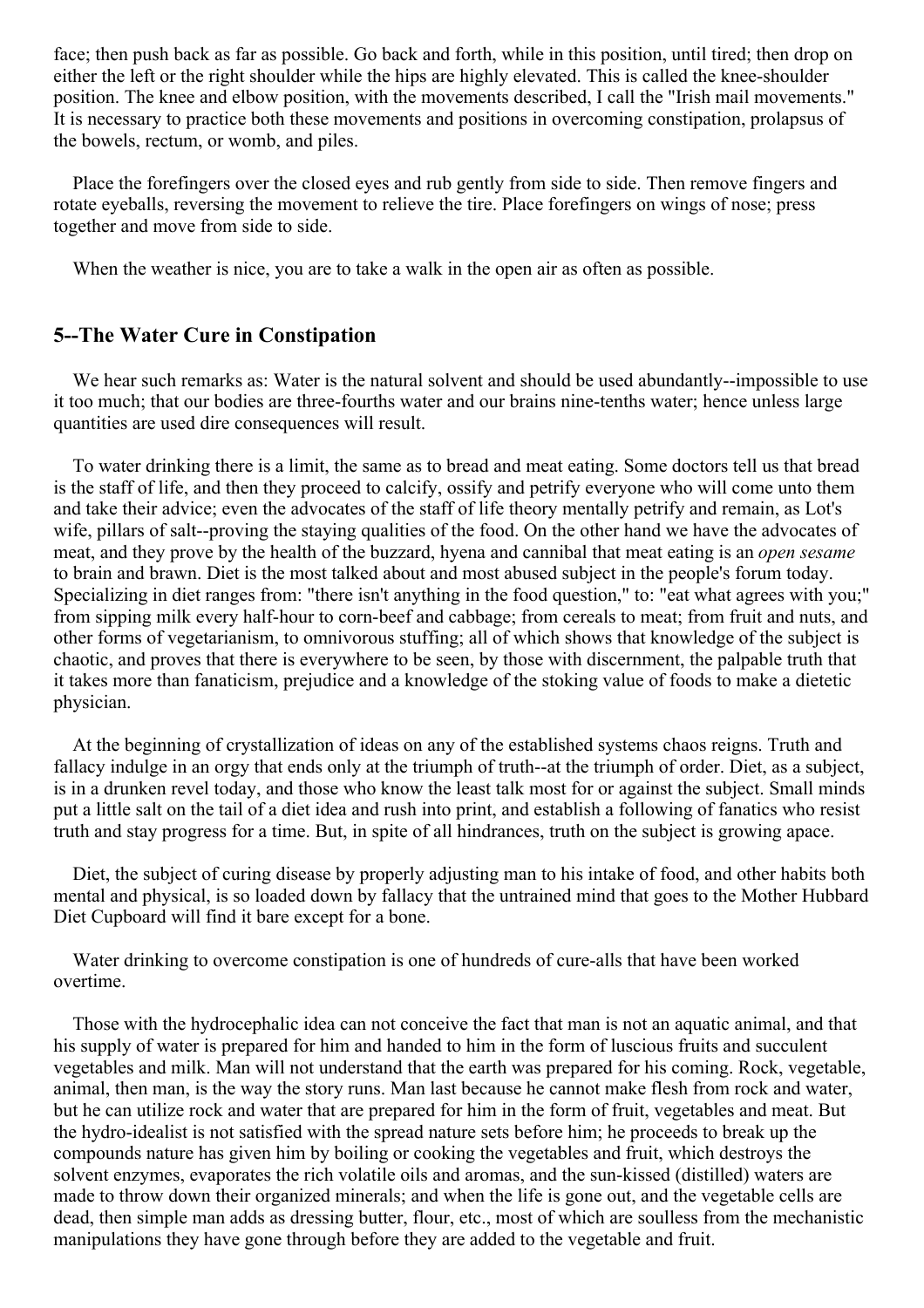This distorted food is eaten with toasted bread which has been forced through so many manipulations that its relationship to grain is much the same as the mummy's body is to the man it is supposed to represent. Or, if meat be used, the water element, along with the salts and volatile oils, the soul of man's food, is driven out, and it returns to nature (God) who gave it, and man then proceeds to eat what is left. It is a case of the dead burying the dead. Constipation follows as surely as effect must follow cause. Why? Because the vital elements are devitalized--driven out; life is robbed of its food, of the elements of its renewal; and when the victim of such starvation gives down to an epidemic influencewhen struck down by "flu" or pneumonia or some other disease--death will be his portion unless medical treatment is much above average.

After devitalized food is eaten for some time, the body becomes enervated, for the life of the food is destroyed in cooking, and man's stock of nerve energy is expended in assimilating and imparting life to the intake, without being able to collect toll; hence enervation must follow, and the disease once called scurvy, but now acidosis is developed. When man eats vitalized food (fresh fruit and vegetables) he will get all the energies used in digesting and assimilating it paid back by the energy contained in the food, and if these finer energies--enzymes, so-called vitamines, life itself-- are not forthcoming in the food eaten, physical and mental bankruptcy must be the legitimate consequences.

The water that is drunk to replace the water that is driven out of food and destroyed by evaporation and the destructive analysis of cooking is a poor substitute. The destroyed water is the water of crystallization, and tissue histogenesis--tissue synthesis--the water of organized vegetable and animal bodies.

The mineral water and the mineral of our mountains are water and bread in potentiality, but the Great Artificer must send both through nature's laboratory before they are refined enough to be ideal food and drink for man.

When we eat bread the water original to the cereal is gone, and before the bread can become tissue it must be supplied with the loss sustained in milling and cooking. If we eat whole grain, water must be added. Ordinary mineral water is used, but a very much better plan is to eat bread with fresh uncooked fruit, or vegetable salads (the Tilden Salad is meant); in doing so we give to our bodies organic water similar to that destroyed in drying, milling and cooking our foods. Thirst always follows a hearty meal of solid devitalized foods--namely, bread, meat, beans, potatoes, puddings, pies, etc.--because the water of construction--histogenesis--has been driven out.

Distilled water is dead, and the waters of our springs, wells and hydrants are inorganic and mineralized, and as man can not digest rock as rock, the same bar holds good with the mineral in water. The juice of fruits and vegetables is water organized, and the unifying element, so far as we know, is life; this substance, or element, passes into the body of man, and replenishes his stock, commercially speaking, of life.

Mineralized water, when fresh from its source, is potentized with life, and, like air, can be made a carrier of impurities; it imparts life while it takes into the body unutilizable debris. When it is distilled, boiled, bottled or confined, its life potency disappears; then it is not potable. At best mineralized water taxes the body to rid itself of the mineral. The kidneys labor to rid the body of mineralized water, and constipation results. Air when confined loses its life potency. Like water, however, its synthetical elements are not disturbed in their proportions. Both water and air can be surcharged with foreign matter to such an extent that they are rendered unfit for man's use, yet their legitimate elements except life are not disturbed in quantity nor quality. Both may carry a degree of cold and heat that unfits them for man's use, and both may be devoid of life-imparting power, yet on analysis they may be perfect in composition. Life eludes the analyst, yet he may learn to place elements -analyzed or synthesized--in such an environment as to attract life. This is a therapeutic possibility that receives very little, if any, attention by the majority of health teachers, notwithstanding life is omnipresent; and why shan't I say that it is *the essence--the noumenon--the thing itself--*the unknowable?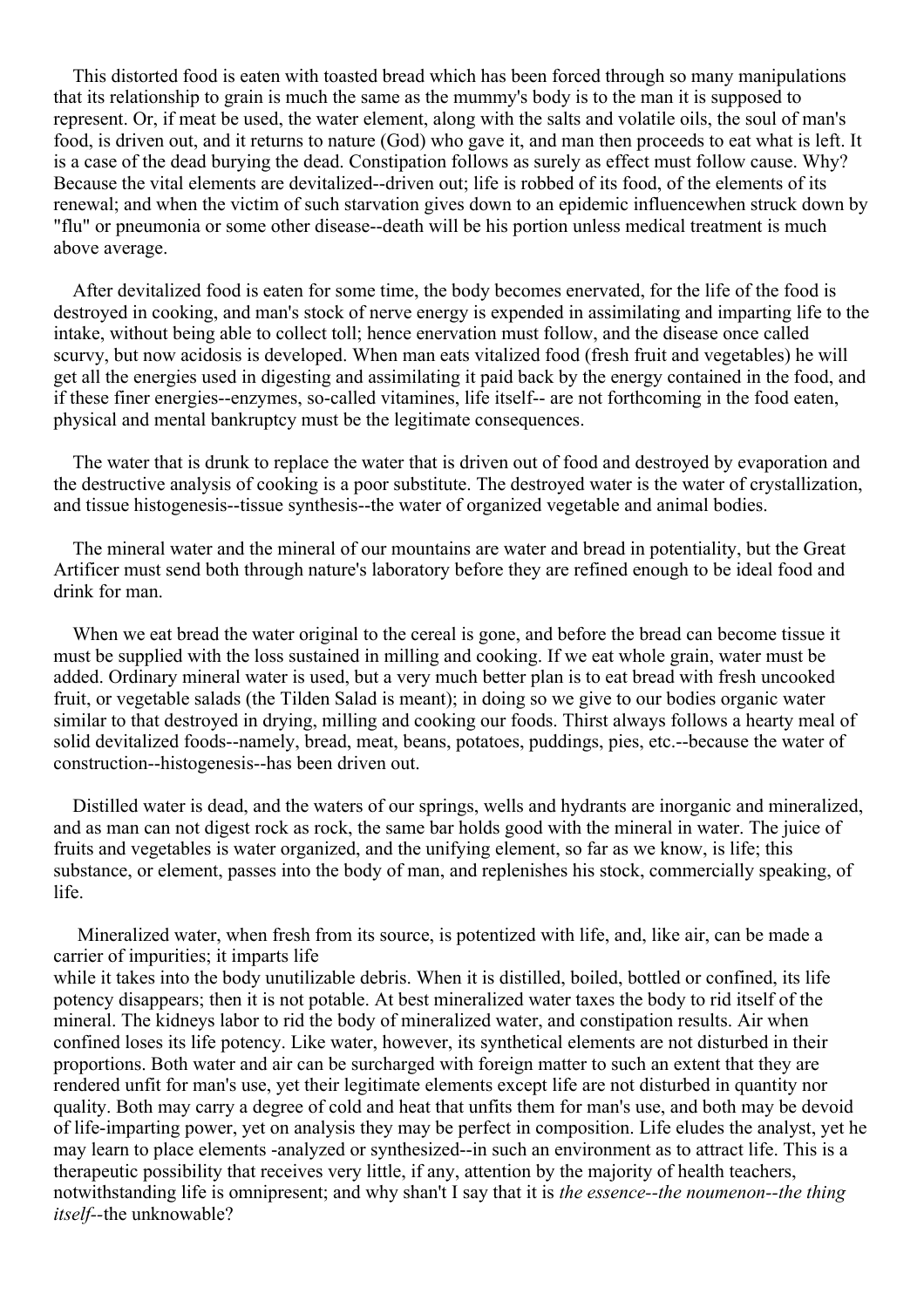Thirst is a desire no more to be harkened to, without reason, than is appetite, passion, or any other want of the body or mind. The unspoiled world of instinct, which must give way to ratiocination (reasoning) when mind becomes our guide, is a safe pilot, but when instinct is befuddled by luxury, as it is in a commercialized world, we see human animals surrounded by luxury entirely out of keeping with their physiological needs, and as a result they suffer from abusing the chemistry of the body by supplying artificially created wants and anticipated privileges. For an exaggerated simile, think of "a bull in a china shop."

People in the instinct (animal) class, yet masquerading as ratiocinate (thinking) beings, when restricted in any way, can be known by such outbreaks as: "What is food for if not to eat? What is water, alcohol, coffee, tea, tobacco and other stimulants for if not to be used? Why should one not eat when there is a desire? Why not indulge all wants? Why are these wants given to man if they are not to be satisfied?" These questions may be extended to the lowest type of criminal life: "Why should I not kill, rob, outrage and take advantage of society in any way I can? I have a desire to do so, and if it were not right for me to do so, the desire would not have been planted in my nature."

The same questions may be extended to governments. If God had not desired the Kaiser to massacre the world, why did He give him the desire? I leave the reader to apply the question to all forms of parties, cliques, societies and abused privileges, which are now busy howling their God-given rights across the chasm that separates instinct from reason.

Take a glimpse with me at the priests of the various professions which are supposed to place deluded humanity in the proper attitude toward the laws of instinct and reason. Isn't it to laugh at their teachings, if the results were not so tragic? Nature is as well satisfied with the results of law worked out in one way as in another; man can travel in reverse so long as he likes. If there is a "Master of the Show" he certainly must be splitting his sides guffawing at the monstrous farce--comedy he is pulling off on the world-stage.

As a health adviser I am forced to spend most of my time endeavoring to teach self-control in those who are satisfying their appetites and passions on a reasoning basis, while their mentalities--understandings- are still in the instinct class. When criticized they attempt to vindicate their crimes against their natures by such reasoning as before mentioned, namely: What's desire, etc., for, if not to satisfy? The burglar, or any criminal, inebriate, or drug fiend, can ask the same question.

There are very intelligent people who can not understand that the privilege of eating, drinking and enjoying *ad libitum* belongs to instinct and a natural world--belongs to an aboriginal people in an aboriginal world; and that their world requires the guiding influence of knowledge and judgment to steer the ratiocinate--the thinking--through ' their maze of temptation born of a commercialized *civilization.*

Luxury with only an instinct to guide ends as we see it, namely, in hospitals, sanitariums, insane asylums, benevolent institutions, criminal institutions galore, and a world of disease on the outside of these institutions.

When man is guided by instinct only, he requires no fig leaf of prohibition; but when he eats of the tree of knowledge his mental eyes are opened, and then, unless he acts the part of a rational being, he will surely die. Man eats of the tree of knowledge and assumes self-control; he then repudiates instinct; by sensuality he grieves away the holy spirit--instinct--and at the same time refuses to be guided by reason. Society today is pleasure-mad, and its health teachers declare: If you worship us you may enjoy to the full all pleasures of life; don't be a fool; be operated on; then eat and drink, for tomorrow you will not die. And the people fall for these modern devils.

It is within the mental grasp of any rational being to be his own physician, and enjoy within his requirements; but when his privileges are abused he loses his self- protection, and in that day he is doomed, and he must surely die.

I am reminded daily that "water is God's gift to man (and so is bread), and man should satisfy his desire for it." The same reasoning justifies soaking one's life out bathing, or drowning, if the desire is for doing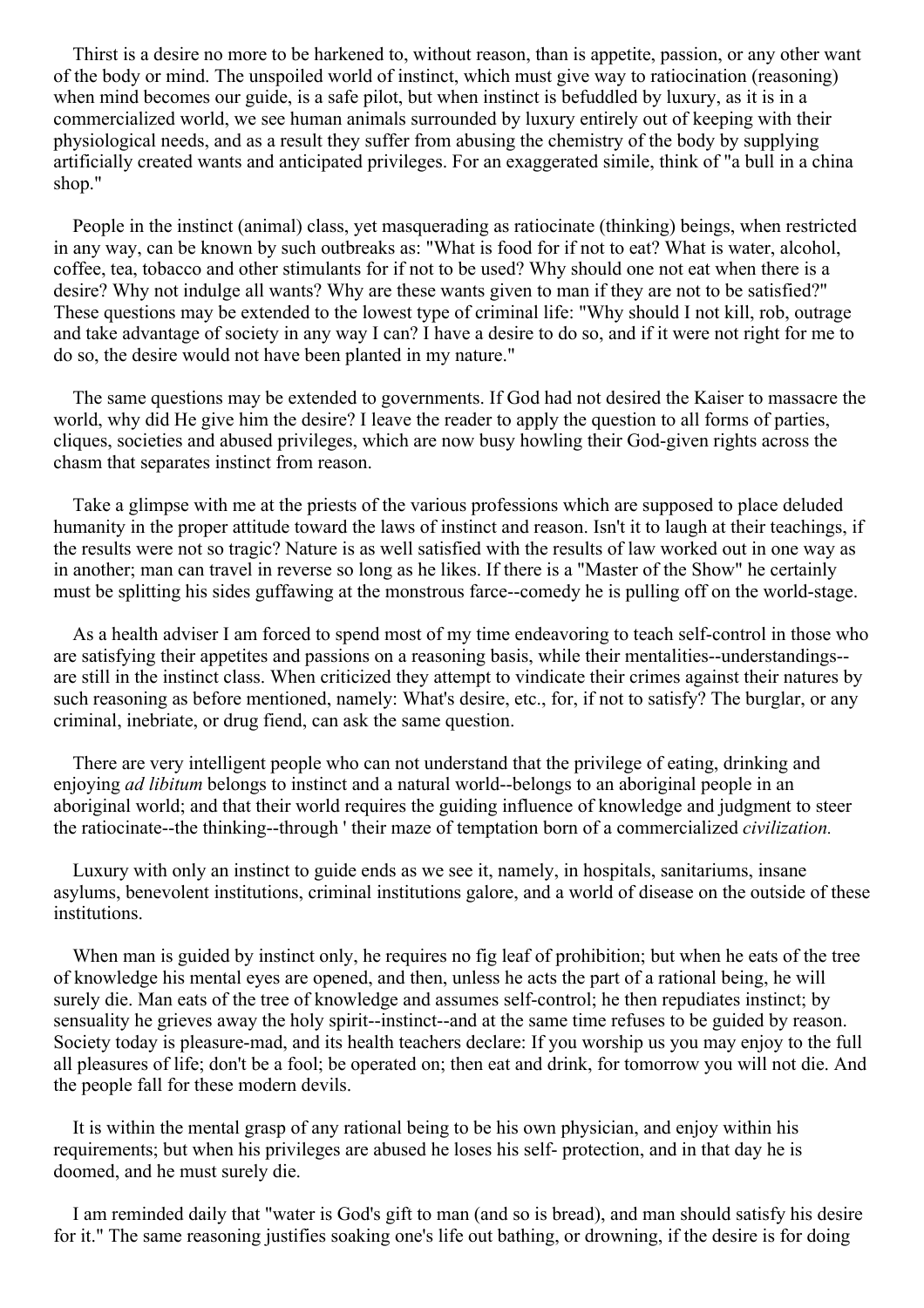so. If a desire is natural it should be satisfied, but when artificially created, to satisfy it then even by water drinking becomes a link in a chain of morbid habits and leads to disease and physical degeneracy. How is one to know? That is the doctor's business, in the absence of lay education and training; but as "doctoring" is a system of palliation, the average doctor knows no more about the evils of eating and drinking than the average layman, and when asked to prescribe a diet, he usually says: "Eat and drink whatever agrees with you." The prescription is absurd, and shows gross ignorance on the part of the doctor and a childish credulity on the part of the patient for not flouting the prescription back in the *quack's* face. Why should the patient consult the doctor if he knows what to do-what to eat and drink and wear?

### **SYMPTOMS INDICATING A DROUTHY STATE OF THE BODY**

In constipation, where the feces are dry and scanty, the kidneys inactive and urine reduced to a pint in twenty-four hours--a little more or a little less--and high-colored, skin dry and shedding the scurf skin to such an extent as to give black socks and underwear a dusty or dirt-covered appearance, there is present, in most of such cases, an aversion to water; they are nervous, irritable and have a pinched or drawn facial expression. Such patients live in a high, state of tension; they never relax, know nothing of poise; suff er from headache, neuralgia, nervous discomforts in stomach and bowels, an all-gone feeling in stomach or bowels, a gnawing or grinding which may be relieved by eating, but certainly not cured! Many complain of a pulsating tumor near the umbilicus, which is the pulsating of the abdominal aorta and is natural, but too pronounced when people are nervous. The tongue is coated of a morning and the breath disagreeable; the breath odor may last all day, or pass away after the first meal. Where meat and eggs are eaten daily the bad breath may last all day. The pulse may be too rapid (from 80 to 100), the heart may palpitate under anger, fear, or on going up a flight of stairs. After thirty-five years of age, and even before, there may be a beginning of hardening of arteries. Gas in the stomach and bowels is a constant symptom, sometimes very distressing; catarrhal deafness and ringing or noises in the head are very common symptoms. Asthma and bronchitis are quite common accompaniments to the foregoing symptom-complex. Those presenting these symptoms are usually bread or toast and coffee and tobacco fiends, and certainly non-consumers of water in the natural state of fresh uncooked fruits and vegetables. Fruit often distresses these cases because of the gastric neuroses brought on from the acid of starch fermentation induced by eating bread and coffee together. Coffee is inclined to cause irritation and acidity--build a neurosis--of the stomach, and in those predisposed to take on cancer it hurries the development of that disease. Caffeine is a toxin, and when drunk daily favors arteriosclerosis and cancer.

Cases presenting many, or only a few, of the above symptoms should be encouraged to drink water very freely except after the hearty meals--after dinner. No fluid of any kind should be taken into the stomach after leaving the table, it matters not how urgent the demand, for if water is drunk, fermentation will be induced and ruin the digestion of that meal and cause acidity--sour stomach.

To persist in drinking water while digestion is on establishes polyuria in some and obesity in others. Obesity means retention of water in the tissues of the body.

### **WHEN TO DRINK WATER FOR CONSTIPATION**

When the skin is dry and urine scanty and high-colored; when the tongue is coated or dry; when there is much nervousness, headache or discomfort, and when the pulse is small, wiry and resistant to light pressure, patients presenting most of these symptoms should stay in bed two weeks, should be given an enema (two quarts of warm water) daily, a stomach lavage every morning, and fast until tongue cleans and comfort returns. When ready for food give fruit for breakfast, salad at noon, buttermilk for supper. They should sip slowly a glass of cold or warm water of a morning and half an hour before each meal. In addition to the three pints of water, a cup or two of teakettle tea at the end of each meal. These patients are nervous and inclined to irritability, and when possible should stay in bed and fast from two to four weeks. Acids do not agree with them; they complain that fruit disagrees with them; that the fruit causes them to have pain in their stomach or bowels. They must fast until comfortable. When comfortable, eat as directed above. All cases presenting these symptoms have catarrh of the stomach; where the catarrh has extended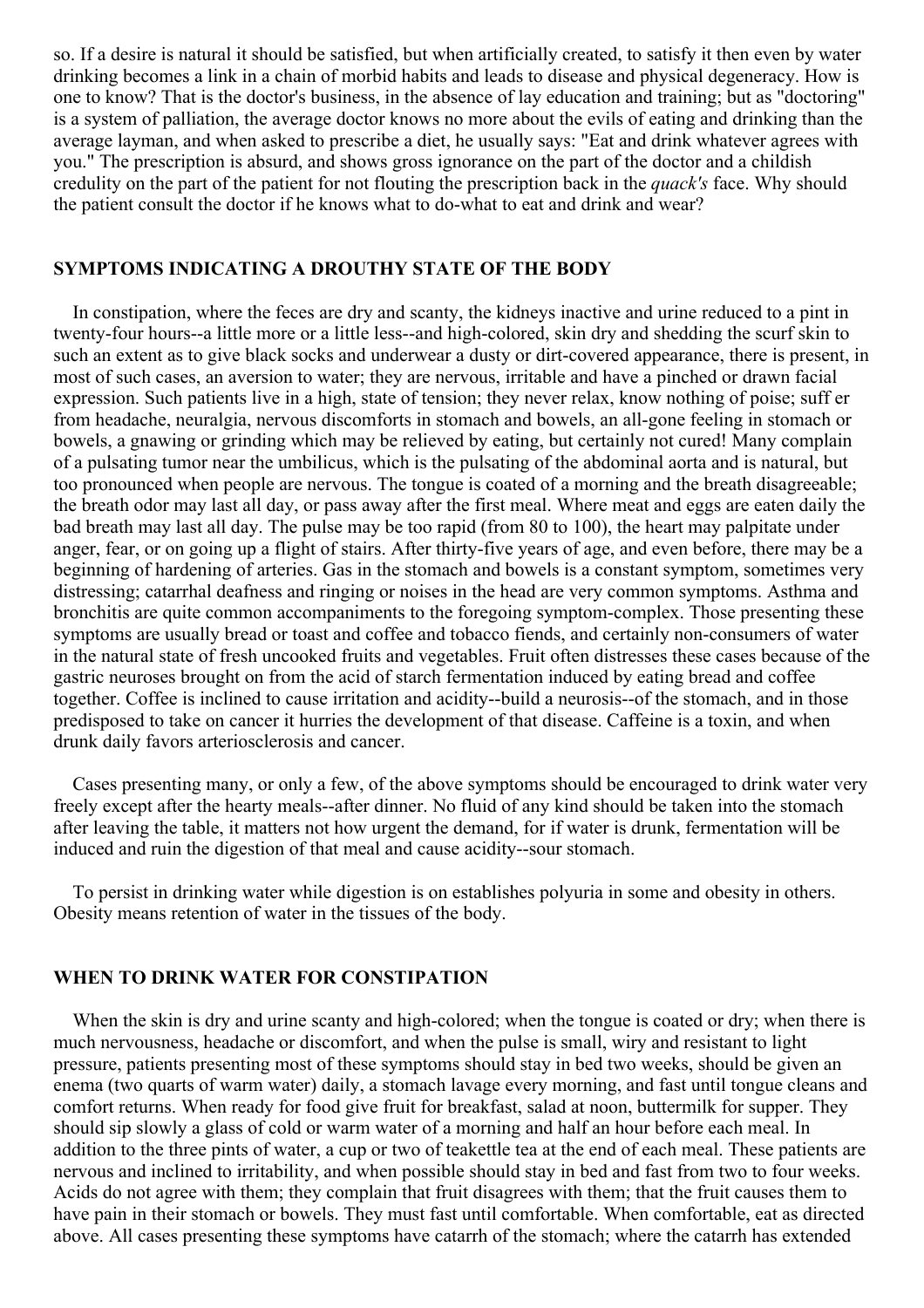to colon (colitis) starch must be avoided until much better, eaten in great moderation ever after. Constipation with colitis must be overcome by withholding or restricting starch eating to one meal each day. Until the bowels are regular, breakfasts should be confined to fruit or a pint of teakettle tea; or those who eat starch should eat the coarse bread--whole-wheat, rye or bran bread--or porridges, but in very great moderation--an ounce or two at the beginning; eat dry, very little butter, masticating thoroughly and follow with teakettle tea. Lunch: fresh fruit, berries in season, with an ounce of raisins if they do not cause acidity and discomfort. Many can not eat the sweet dried fruits. Follow with teakettle tea. When better, as much fresh fruit as desired. Those with rheumatism must avoid eating fruit, milk and starch in the same meal; bread and teakettle tea may be eaten with lettuce. Dinners should be meat and starch on alternate days. On meat days, preferably lamb, chicken, fish or eggs, with two succulent vegetables--spinach or onions--as often as possible to take with a relish, and every dinner a combination salad--a Tilden salad. For starch dinners select one decidedly starchy food\* and eat with two succulent or non-starchy vegetables\* and a combination salad. (\*See Appendix.)

### **HIGH BLOOD-PRESSURE**

Where there is great enervation, rapid pulse, or a pulse below sixty, the patient should give up work and stay in bed until much improved. In cases of high blood-pressure--full, hard pulse--the patient should stay in bed until comfortable, and eating must be confined to fruit for breakfast, salad at noon and buttermilk for supper; positively no water or any other table beverage until the pressure is brought to normal.

### **WHEN NOT TO DRINK WATER OR ANY OTHER FLUID FOR CONSTIPATION**

Never drink when the digestive process is on. When there is high blood-pressure; when there is flushed face and pain or discomfort; when the skin is moist, or the patient perspires without effort or exercise; when there is ptyalism (excessive flow of saliva) or heavy bronchial secretion with asthma, or polyuria (excessive flow of urine), a fast is necessary; no water without thirst, and then very little. When these symptoms are better, drinking at or between meals must not be allowed until bowel secretions have become established and constipation overcome; then at early morning and at meal time only. To drink water after digestion of a hearty meal has begun is positively disease-building. Constipation with uncomfortable feeling in the head, or dizziness, momentary blindness, or any recurring eye sensations, or ear sounds or noises that have come on recently, or with any disagreeable head or eye symptoms--a patient presenting these symptoms, if in full flesh or disposed to obesity (fatness), should fast; the fast should be broken if nausea develops, or as soon as any unusual discomfort appears; an orange for morning and noon, and a salad for night. Those in medium flesh should be allowed fruit for breakfast, salad for noon, buttermilk for supper. Those who are starch-poisoned will have an irritable stomach, and fruit disagrees with them; thin patients when comfortable should have a pint to a quart of teakettle tea for breakfast, fresh fruit, one ounce of raisins and teakettle tea for noon, and combination salad and milk for supper. A pint of water, cold or hot, every morning, sipping slowly. If constipation returns, a pint enema of warm water every evening or every other evening, retained for a few minutes, may be all that is necessary; if, however, this fails, give a quart of 50-50<sup>\*</sup> for breakfast and lunch; salad, whole-wheat bread toasted, and a pint of 50-50 for dinner. (\*See Appendix.)

#### **FREQUENT URINATION, OR POLYURIA**

Where there is an excess of urine and constipation, stop water drinking entirely until bowels are regular; then depend on fresh fruits, vegetables, salads and milk (at meal time only) for a supply of fluid to the system. Thirst, like appetite, is abnormal and can be overcome; after which health--normality--returns and will be permanent and dependable.

### **6--Laxatives as a Cure for Constipation**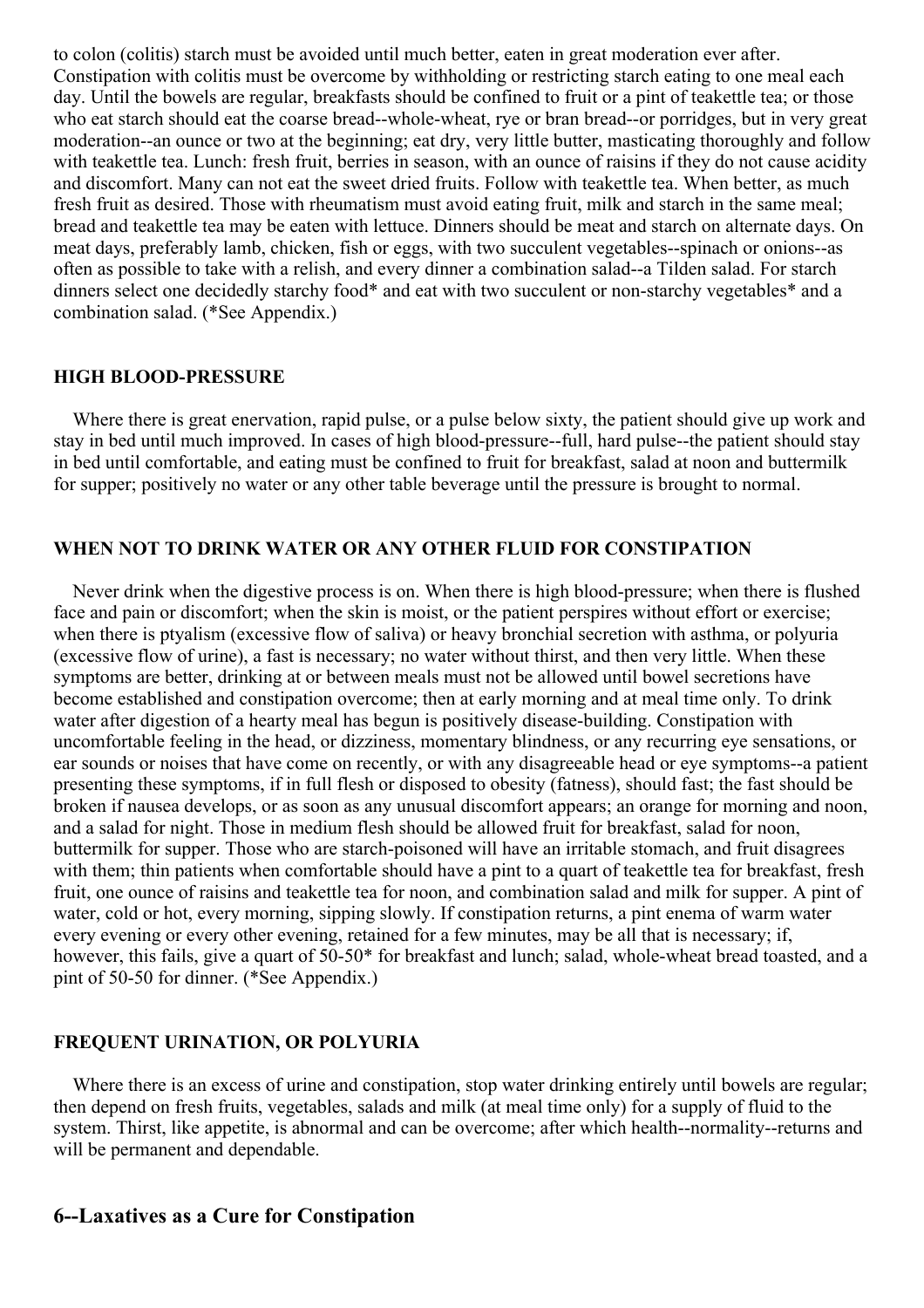Laxatives are of two classes, namely, foods and drugs.

*Food Laxatives:* It should be known at the beginning of a formulation of natural remedies for constipation that *Food--*all food--is laxative, and when it is not, the natural functions of the bowels, secretions and excretions, are perverted. This being true, our first thought in overcoming constipation should be to correct the habits of life that are enervating, and prescribe a manner of eating and care of body that will conserve energy and build back lost functioning. While looking after the general health which is necessary to accomplish this purpose, it is also necessary to palliate the constipation in those who are of a nervous temperament and under weight. This secures a daily movement with the least harmful of all the artificial helps necessary to use for the purpose. It is safe to say that anything and everything that is used to cause--force--the bowels to move does more or less harm, but we often have to decide between two evils, namely, the harmful effects of constipation and the remedy used to secure relief. Even the laxative fruits do more or less harm, and the careful and discerning physician is often compelled to stop their use because of their tendency to ferment in the stomach.

Where fruit can be used without fermentation and gas distention, prunes<sup>\*</sup> or black figs<sup>\*</sup> may be used for breakfast, followed with a quart of teakettle tea. For lunch, two or three ounces of coarse bread toasted, followed with a quart of teakettle tea. For dinner, meat, spinach and combination salad. If the dry fruit can not be used, try a little fresh fruit, or one or two ounces of toasted bread. (\*See Appendix.)

The best and most logical treatment is to correct all mental and physical bad habits, and then eat little enough to allow the system to return to the normal.

Laxative foods, laxative drugs, mineral waters, cathartics, the various oils, etc., do not cure, *can not cure;* possibly in the young and vigorous constipation may apparently be overcome by laxative foods, spring water, etc., but the sluggishness for which they were given is temporary and would have passed without any treatment, simply being an accumulation from neglect. There is nothing, logically speaking, in the so-called remedies, which are used to move the bowels, that will restore secretions and excretions; *a necessary accomplishment* and without which normal secretions and excretions, with daily evacuations, can not be had. Not only the enervation of the bowels must be restored, but systemic enervation as well, for primarily enervation is general, ending in toxemia, after which the organ with least resistance, or subjected to the greatest stress, gives down first. The stomach and bowels are greatly stressed and suffer most.

*Drug Laxatives:* Compelling the bowels to move does not necessarily force secretions; indeed, secretions sidestep (so to speak) the cathartic influence. A laxative influence is the primary cathartic influence. A dose of salts, *spring waters* or the dehydrated mineral, acts mechanically through the law of osmosis, drawing the water (or serum) from the blood into the bowels, causing large watery stools. If enough of the salts is taken the bowels will be cleared out, but constipation proper is not corrected by it. Besides the bowels being cleared out, the blood has been depleted; but have the secretions and excretions of the bowels been established? Not at all! Thirst follows the action of salts, for there is a demand for the restoration to the blood of its unnatural loss. As proof that the dehydration works a hardship to the blood, see the mouth and tongue; they are left dry, and there is a thirst that water-drinking fails to relieve immediately. Instead of laxatives establishing secretions, the function is further removed from the normal by the bowel-forcing treatment, notwithstanding relief to bowel accumulation is experienced. When the body is uncomfortable from the toxemia of constipation, if the clearing of the bowels be very thorough, the discomfort will be relieved, and rest in bed, poised mind, fasting and warm sponge baths will restore secretion and excretion; then by eating moderately of properly combined menus, and exercising all that is necessary for health, a cure will be established. At no time can the mental state be forgotten; a happy and optimistic mind is positively necessary.

It is necessary to clear out the bowels at the beginning of all so-called diseases, but there is a best way, and I shall attempt to point that way.

It is a mistake, which is liable to end fatally, to begin the treatment of typhoid fever with anything to move the bowels except daily enemas. Why? Because this fever starts with putrescence in the small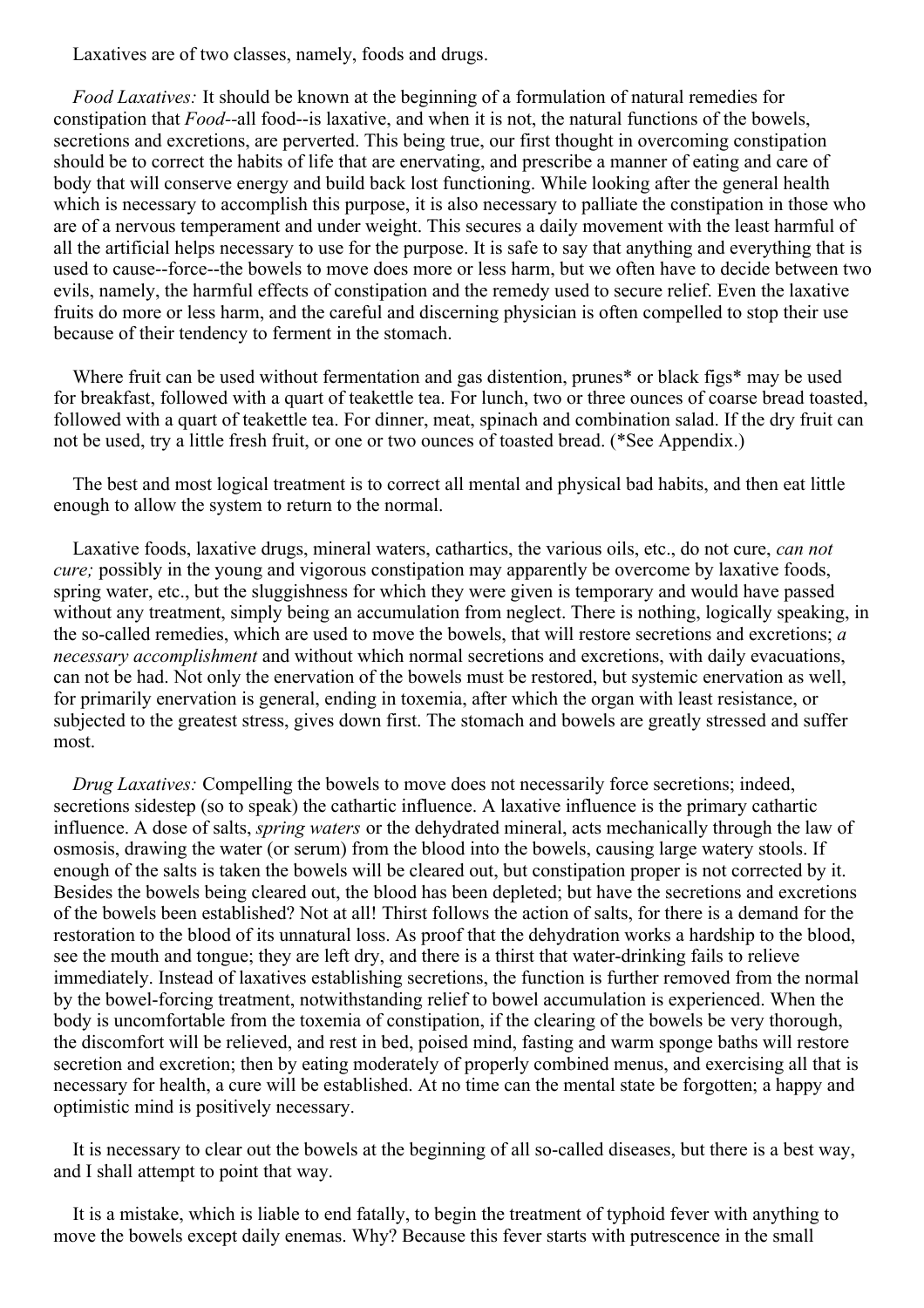intestine, and a cathartic forces infection of adenoid tissue and lymph follicles. The exanthematous (eruptive) fevers, smallpox, scarlet fever, measles, *et alii,* are complicated and made severe by any drugs, strong or mild, that are given to move the bowels. They tend to retrocede the eruption to the intestine, favoring infective toxemia.

As it is almost impossible to diagnose satellitic exanthemata, rather than complicate an obscure case by laying the foundation for inflammation and ulceration in the intestine by the use of bowel stimulants, physicians should abandon a routine of physic and adopt a safe course, namely, use enemas and stop feeding. When this is done the building of infectious fevers or chronic diseases will end. This precaution would have saved thousands in the late "flu" epidemic--in all epidemics.

To make the above clear, I will say that in epidemics of scarlet fever and diphtheria there are fifteen to twenty attacked with angina simplex to every one who develops a pronounced or septic type--only one in fifteen to twenty cases matures toxic bacteria. Why? Because the subjects are not toxemically vulnerable; that is, their bodies do not offer a welcome hostage for bacteria. For bacteria to take on toxicity and specificity, the subject must furnish a favorable habitat. In other words, there must be pronounced enervation and toxemia with denudation of mucous surfaces.

*Chronic Constipation:* Drugs given to force elimination in chronic so-called disease frustrate the real purpose for which they are given, namely, to establish secretion and excretion. It is true if the bowels are cleared out more absorption of decomposition from them will be prevented if the patient is fasted, but auto-intoxication, from checked and retained excretions, will continue until complete elimination is brought about by physiological, physical and mental rest--fasting, staying in bed, and the dismissal of worries, fears and enervating habits generally.

Rest need not be absolute except while there is much discomfort, pronounced elimination, nausea or vomiting. When comfortable, the patient may be rested from the bed for an hour or two each day, sitting in a chair, or if the day is fine he may sit in the sunshine and open air.

Fresh uncooked fruit may be eaten in moderation three times a day. If, however, fruit sets up erythema or hives, buttermilk may be substituted. As improvement continues, more food may be eaten. A pint or more of hot teakettle tea may give more and quicker relief, by invigorating the circulation.

In emergencies, such as obstructing constipation, a choice between evils may have to be made; high enemas or quick-acting drugs may have to be selected, but certainly they should be discontinued when the object for which they' are given is attained. *Heroic remedies* should not be given until *hot wet packs* or *stupes* have been given a trial.

GO TO NEXT [CHAPTER](#page-57-0)

### GO TO HYGIENE LIBRARY [CATALOG](../0201hyglibcat.html)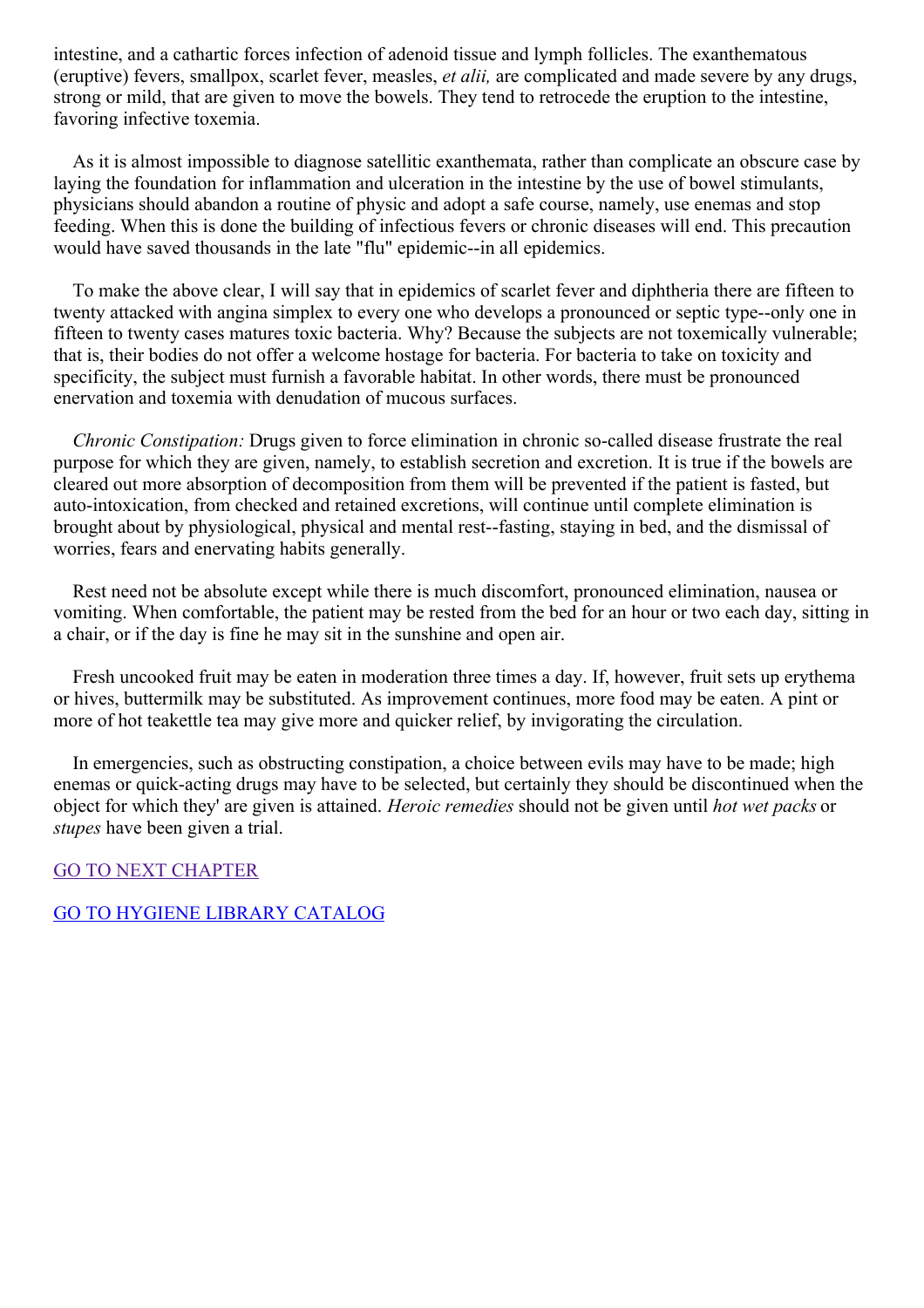[Preface](#page-3-0)

[Introduction](#page-9-0)

Chapter [I.-Toxemia,](#page-17-0) the Efficient (First) Cause of All Disease

Chapter II.-Causes of [Constipation](#page-27-0)

Chapter [III.-Treatment](#page-41-0)

Chapter [IV.-Constipation](#page-57-0) as Found in Various Derangements

Chapter V.-A Few [Personalities](#page-65-0)

[Appendix](#page-67-0)

# **CHAPTER IV CONSTIPATION AS FOUND IN VARIOUS DERANGEMENTS**

### **1--Constipation of the Neurotic**

AN EXTREME type of nervous temperament, presenting mental or physical symptoms described in previous chapters--under a drouthy state of body--and especially given to worry, insomnia, and many hysterical symptoms. There may be heart disturbance--endocarditis--and arterial hardening; giddiness, black specks before the eyes, and often great mental discomfort; such symptoms as belong to pronounced enervation and toxemia. There is often much poverty of flesh, and little or no appetite, except for coffee and a roll, and almost no desire for water; in a small percentage of these cases, however, there may be a voracious appetite, with inability to digest more than a small share of the food eaten.

*Treatment:* Patient must take the rest cure--must be put to bed and company proscribed. Such patients must be kept away from business, domestic and social life. They may be allowed to read a little--not enough, however, to fatigue. A short warm bath before retiring time every evening, or of a morning, if the evening bath causes nervousness; follow with enough towel rubbing to dry the skin; then the patient should be left alone for the night. Frequent gentle rubbing of the spine has a quieting effect.

Every morning a glass or two of warm or cold water. Cold water may cause discomfort because of stomach neurosis. The water should be sipped slowly. A warm sponge bath may be given at bedtime; follow with dry rubbing with soft towel or open hand. Fruit often disagrees; when it does, then for breakfast a few sips of gruel or teakettle tea. At noon combination salad and spinach. For supper, one or two Triscuits\* or slices of whole-wheat bread toasted, eaten dry with a little butter, followed with a pint or more of teakettle tea. When better, raw fruit for breakfast, meat and salad at noon, and buttermilk for supper. Food must be limited, and patient kept in bed until nerve energy is restored; then secretions and excretions will return. The constipation is due to enervation. (\*See Appendix.)

Give of any foods only in amounts that can be taken with relish. If there is no relish for any food, a fast must be taken of sufficient duration to permit a keen relish to come for any food, Positively no eating without enjoyment. When no food is eaten, three pints of water should be taken each day until fresh fruit can be taken with a relish and comfort; then stop water drinking.

A small warm-water enema--one pint of water every night following every day passed without a bowel movement. If a high enema appears to be needed, it may be given once or twice a week until the bowels can be depended upon to move daily. If the tongue is coated, and there is much discomfort, no food; hot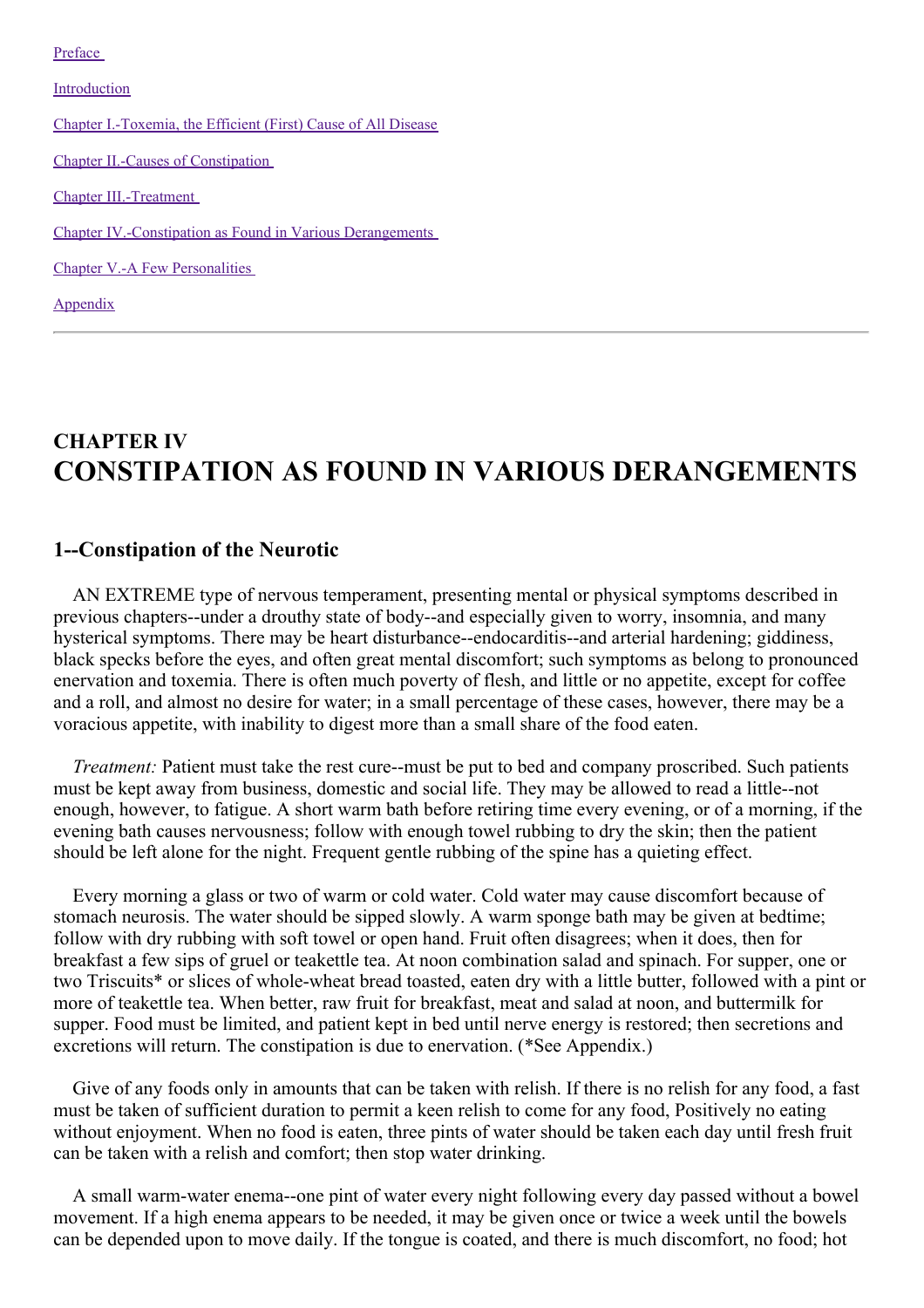stupes to abdomen and perfect quiet to full relief.

When patient is much better, he may get out of bed from ten to three o'clock daily, and the food may be increased. Breakfast may be the same. Dinner: Every other day meat, and the alternate days starch, and with both dinners vegetable puree or cooked vegetables and combination salad. A short sleep of a half hour's duration after the noon meal should be established as a daily habit. Rest and sleep are necessary to prevent a return of the nervous symptoms.

# **2--Constipation in the Neurasthenic**

Those coming under this head are naturally introspective--inclined to be self-centered, and to enlarge upon and exaggerate the importance of all their discomforts. These subjects are known by all who have met them as semi-invalids; they have the disagreeable habit of talking to everyone they meet about themselves--about their ills and the treatment. Doctors, with strong personalities, may uproot one set of beliefs (cure one set of symptoms) by substituting another set; but to rid such a patient of all belief in disease--remove the sick habit entirely--is almost impossible, and indeed it is an accomplishment vouchsafed only to high-class medical artists--psychologists. The "bull in the china shop" variety of doctors only vandalize such sick people. If such invalids can be swept off their mental legs by an overwhelming interest in a profession, business, art, or social life, while the mental absorption is in full force, the sick habit may be forgotten, and the erstwhile constipation will be forgotten--cured--also. It takes a wise doctor to determine just how much truth, or real excuse, there is for all the complaining of these psycho-pathogenetics,\* and a still wiser one to lead them out of their delusions. (\*Psychopathegenetics--mental builders of disease.)

*Treatment:* The treatment for this class of patients may be summed up in a few words, namely, *treat them daily according to their moods, which may be dif erent each day.* Eating suggested for the neurotic may be used in these cases.

The class of doctors who treat patients in keeping with what they (the patients) say concerning themselves are a dangerous class for neurasthenics to employ, for heroic treatment applied to fanciful ills, or ills that are crises scintillating from an unrecognized perverted nutrition or acidosis, must in time wreck the best constitution. If the doctor employed has surgical mania, the patient may be induced to have several of his minor organs removed, etc.

The neurasthenic is very sensitive and possesed of a mercurial nature, and should be taught early in life not to take himself too seriously--not to take his sensations to heart--not to build too largely on any symptom; for, being very sensitive, introspective and self-centered, unless trained to think in other lines, a sick habit will be built that will baffle the most skilled physician in his efforts to cure.

When this class of patients concentrate their attention on their bowels, the central thought is that the bowels are hopelessly constipated. The neurasthenic is a pessimist; his ills are always to be, but never are, cured. It proves the truth of the saying: "As a man thinketh in his heart, so is he." This class of patients can be cured, but never by doctors who believe in disease as an entity.

These patients are not so set that they can not have their minds changed. To illustrate: Suppose the whole force of the mind is set on constipation; then a thorough examination is made--the examination of course must always be impressive, scientific--and the physician must find a disease of greater importance than the sluggish state of the bowels; say a slow-forming tumor on the pleura, which in time must exert so much pressure on the lungs as to develop a very harassing cough. If the physician is forceful enough, he will cure his patient of constipation, but develop a distressing cough that in time will wear the patient out, unless another psychological pathology can be exchanged for the cough. In the field of medical diagnosis just such swapping of one disease for another is of daily occurrence. An imaginative doctor and a neurasthenic patient have a monkey-and-parrot time of it. The parrot always gets the worst of it, however.

Self-delusion is more or less a complication to be met with in all sick people. Most sick people are easy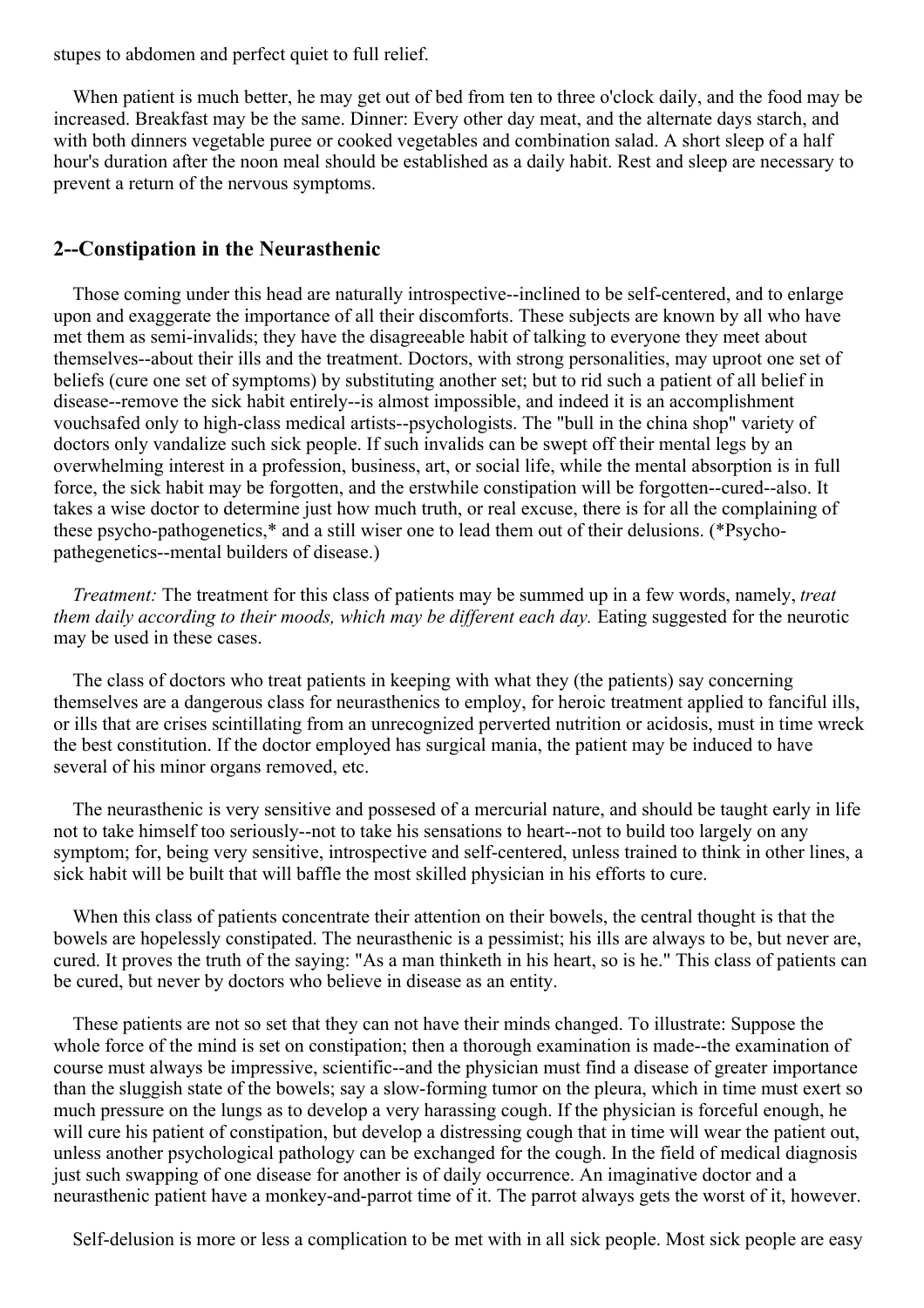marks, and are more or less victims of the fools or knaves of the profession--they are easily humbugged. The profession is divided into three classes. One class deliberately and premeditatedly mislead the patient; the second class are deluded by the sick and harm the patients by helping them to delude themselves; the third class are honest and endeavor to lead the people into the light of truth about themselves and their diseases. The "code of ethics" is a social gulf fixed between laymen and the profession. When a professional man crosses to the people he leaves hope behind.

The neurasthenic must be treated as each case demands, and as the changing moods of each case demand. The symptoms are to be treated as similar symptoms are treated in other diseases. The mind must be controlled; the patient must be led, never agreed with. Great tact is required.

### **3--Constipation of the Plethoric\***

(\*Plethoric, polyemic, too much blood--full-blooded.)

Too much blood comes from an omnivorous digestion--a digestion that utilizes one hundred per cent of the food intake in those who overeat habitually.

Plethoric patients, pronouncedly catarrhal; gastro- intestinal catarrh; thickened mucous membranes of throat and nose; more or less deafness; adenoids and enlarged tonsils; giving a history of regular bowels; much over weight; subject to many crises, such as headache, sore throat, toothache, spongy gums, pyorrhea, neuralgia, rheumatism, lumbago, heavy sleeping, and tired and uncomfortable on awakening; drowsy after eating; broad, thick tongue, heavily coated; rotten breath and odor from body; full pulse and an overworked heart and other symptoms; may be a little sugar and albumen in the urine; dizzy, lightheaded; and in advanced cases hyperemia of the brain, pain in the back of the head, and, if not relieved, apoplexy, paralysis and death.

Constipation in this class of patients is more on the order of an impaction; the bowels move daily, yet there is a fecal retention causing the giving out of bad odors of breath, skin and the gas that passes from stomach and bowels. All secreting organs are eventually enervated from being worked overtime, elimination under the circumstances is always imperfect, and more or less decomposition is taking place in the bowels all the time, causing septic infection, setting up anemia, kidney and other derangements. To this class belong Bright's disease, diabetes, colitis, piles, apoplexy, asthma, tuberculosis, skin diseases, pyorrhea and other diseases. Many are carried off with pneumonia and other acute diseases. These are the patients who are infested with germs and parasites, for they eat so much that they overtax their digestive secretions and lose the protecting power of these secretions. Resistance being lost, these are the "carriers" so-called--a class of people who have no recourse when abused by medical superstition. They are also the class who are infested with hook-worm, tape-worm, etc.

There may be collateral symptoms, such as fullness in head, inclination to giddiness, headache, backache, a tired feeling all the time, more marked on getting up of a morning; feet and hands inclined to swell; eyelids puff of morning; the face is inclined to puff, grow turgid and purplish on lying down; sleep is more or less disturbed from difficult breathing, the cause being a turgid or congested state of the mucous membrane and submucous tissues of mouth, throat, and pharynx. The full tissues drop down into the throat and obstruct breathing. The toxin poison absorbed from the intestines in these subjects develops hard arteries, high blood- pressure, and tends to cerebral hemorrhage or apoplexy, kidney and heart trouble, diseases of liver, gall-duct and gall-bladder, rheumatism and other derangements. These become, many of them, the victims of epidemics.

*The treatment* should be a continuous fast, enemas of salt water and lavage daily until elimination has rid the patient of all his malodors, which means getting rid of toxemia.

Enemas are highly necessary in these cases, and they should be used until the bowels are thoroughly cleaned out. Stomach lavage daily until the tongue is clean and bad odors all gone. At the end of the first week or ten days, if the tongue and breath are bad, give a small dose of the laxative which I name "Three-In-One."\* (\*See Appendix.) Use one heaping teaspoonful in a pint of quite warm water and pour into the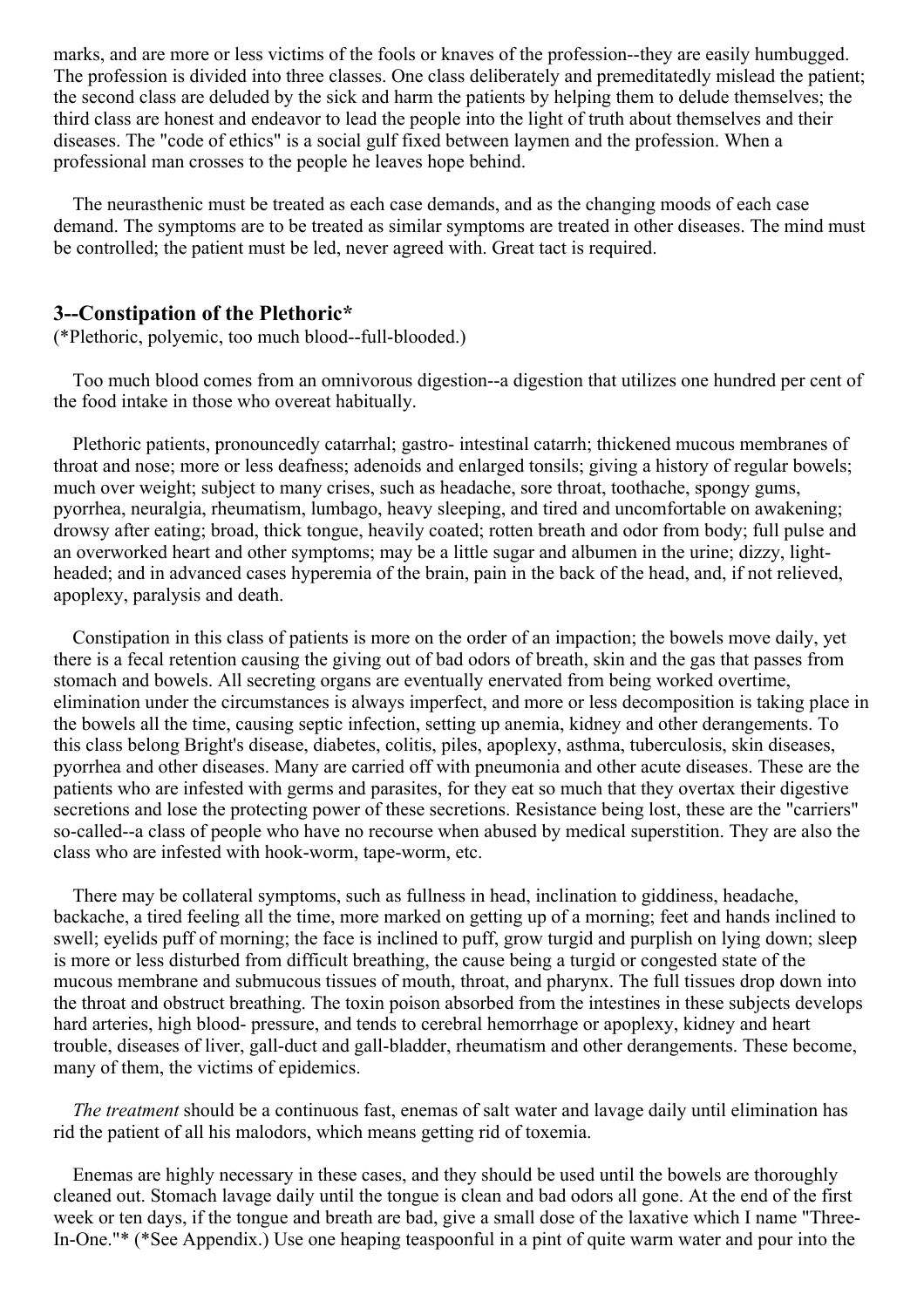stomach through the stomach tube after the lavage and before the tube is removed. The laxative is to be used daily unless more than one bowel movement is secured each day, then cut the "Three-In-One" to one-half teaspoonful, but continue the same amount of water. As the patient improves and the bowels are moving daily, the "Three-In-One" may be reduced to one-fourth heaping teaspoonful in the same amount of water. When the laxative is no longer necessary, the pint of water, either quite warm or cold, should be used as a daily habit. This laxative is all that is left of my original drug armamentum. Bran, agaragar, enemas, and oils have proved a vanity and a vexation of spirit. The use of them is always followed with constipation. Even "Three-In-One" will fail if patient returns to old habits of eating and stimulating. A hot bath daily, followed with cold sponge or spray, and then a coarse towel rubbing. Is it necessary to say that tobacco and alcoholics must not be used? Indeed, this treatment, to *make life safe,* makes the giving up of all stimulants very easy for those who wish to get rid of their habits.

Food will not be given until the patient is comfortable, seldom before the end of the third week, and even a longer fast may be necessary. When symptoms indicate that food may be given, feeding will start with fresh uncooked fruit three times a day, and water-drinking is to be stopped; after three days on fruit continue fruit for breakfast; salad at noon; buttermilk at night. If all is going well at the beginning of the second week, salad and spinach for dinner; every other day add meat; on alternate days baked potato, corn bread, or any coarse bread may be eaten with succulent vegetables and a salad. Spinach or onions should be one of the cooked vegetables at each dinner because of their laxative properties. If the bowels fail to move daily, prunes may be added to the fresh fruit meals; and if the bowels persist in being sluggish, every evening the small salt enema is to be used.

When all signs of plethory and toxemia are gone, and there is a lack of vim, and a tendency for too much loss of weight, a starch may be added to the buttermilk for supper-two ounces of toasted bread and butter; or any of the breakfast foods; occasionally, once or twice a month, thoroughly cooked beans or peas. Always observe rule No. 1,\* if digestive trouble-constipation and toxemia-would be avoided. (\*See Appendix.)

# **4--Constipation in the Sedentary or Inactive**

This is a condition brought about by sedentary habits. There is usually gas distention, causing discomfort--often pain under liver. Intra-abdominal pressure, due to gas distention and accumulated fat, brings on hernias, floating kidneys, painful urination and irritable bladder and piles. Habitual gas distention is accompanied by colitis and proctitis, causing tormina or great straining at stool, which forces prolapsus of the colon and rectum. Drugs--any of the laxative or aperient drugs or mineral waters--figs, confectioner's wares, sugar or sweetened foods, and too much starch, aggravate and complicate. Prostatic enlargement is intensified and in time brings on retention of urine. Where there is a ptosic state of the pelvic organs--falling or misplaced womb, ovaries, or tumors of womb and ovaries--all lend their influence in bringing on obstruction and constipation.

At the beginning of chronic constipation, ptosis is quite general, and is more or less operative as one of the causes of constipation in all old or young adults who are inactive, and may be in children who are fed too much sweets and are forced into enough inactivity to induce atony (lack of tone) of the muscular system.

The first cause of loss of tone or energy is inactivity, and anything practiced in daily life that uses up nerve energy adds to the lowered resistance. Lost resistance is another name for enervation. *Enervation* and inactivity lead to *atony* and lost functional power.

When the body is enervated there is a checking of all secretions and excretions. This retention of excretory material poisons the system, producing toxemia, which in turn further weakens organic functioning. The diathetic organs--the organs hereditarily below the normal standard--give down first, and in our present state of civilization the bowels appear most vulnerable.

There is, undoubtedly, in those who are greatly troubled with constipation a diathesis--a heredity--a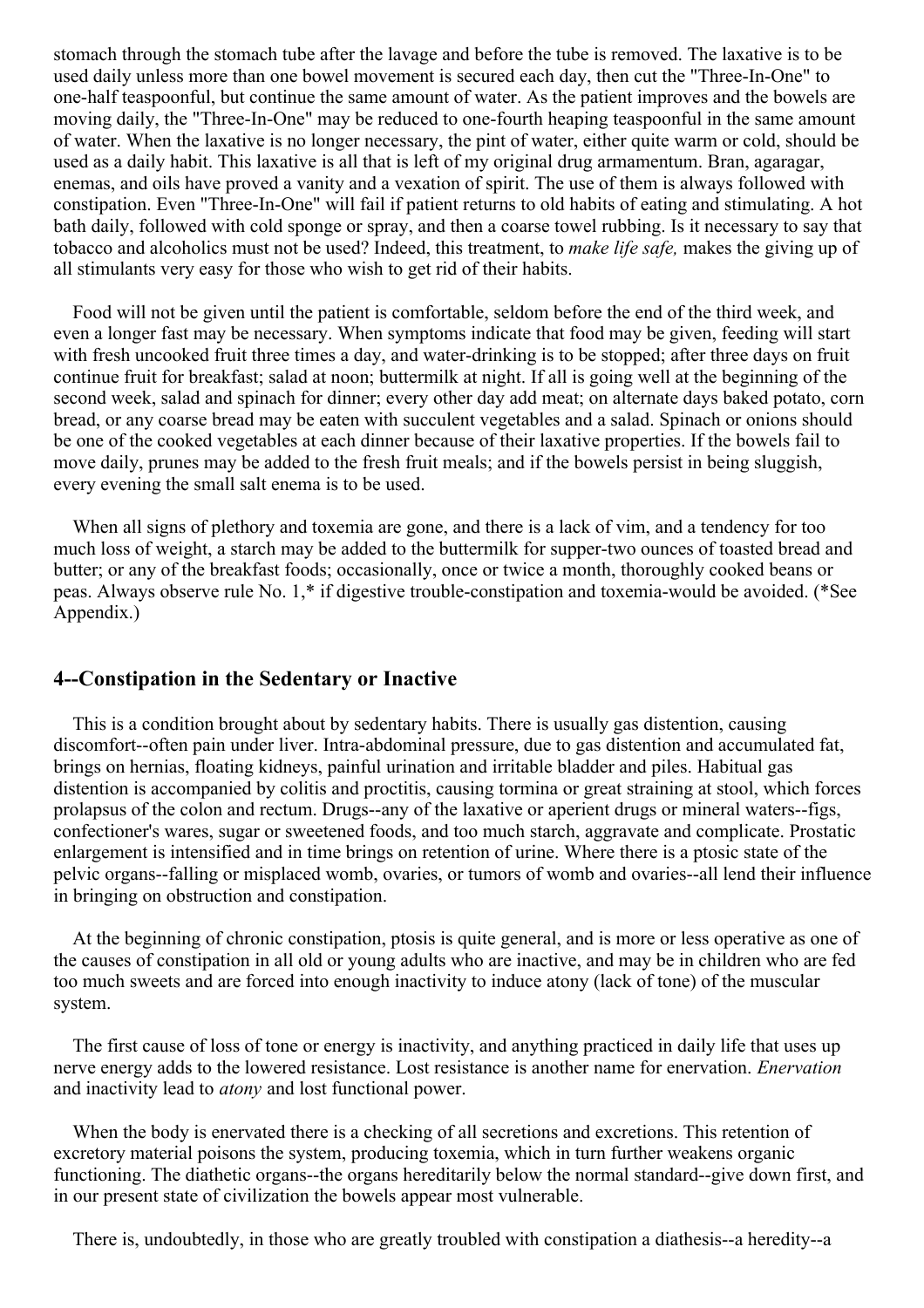tendency to take on constipation, because we see daily others subjected to the same influence and they do not develop it.

Eating too freely of fresh fruits, in conjunction with a mixed rich diet, causes fermentation and diarrhea, followed by constipation. In the enervated this eating habit further weakens muscular action, and when the dietetic errors are corrected for a time, the bowels are left obstinately constipated. Diarrhea and constipation are often found alternating.

Observant people have noticed that when their bowels have been overstimulated to move even to diarrhea, by imprudent eating or drugs, or by laxative foods, a period of atony (inactivity) follows. If the subject is melancholic, hysterical, neurasthenic, anemic, or building arteriosclerosis, an imprudent physician may convert a moderate atonic constipation into an obstinate chronic type by urging the use of drugs or enemas.

After constipation is once established, then physical degeneration advances very rapidly, and will continue unless drugs or enemas are used to force daily evacuation; but such relief is unsatisfactory, for the more forcing the more obstinate the constipation will become.

This class of patients are usually quite catarrhal; they frequently develop asthma, hay fever and colitis. Simple catarrhal inflammation, marked by periodic diarrhea, is a forerunner of membranous inflammation; indeed, the catarrhal stage is the earlier or first stage of the membranous form. In the latter stage, or chronic catarrh of the colon, the first symptom to draw the attention of the patient to the disease of the bowels is the coating of hard fecal lumps (sybala) with a jelly-like substance. When this symptom appears there is usually gas distention in lower bowels, flatulency of stomach and bowels, tired feeling or want of energy, fullness of head, dizziness, drowsiness, lack of attention, difficulty in concentration; when there is pain it is caused by gas distention or impaction. The hardened feces are usually found at the flexures of the colon; they irritate and cause pain or colic; there are long strings of mucus, bands of mucus, sometimes mucus the shape of the lining membrane of the bowels, thrown off; the latter often causes the patient to think the mucous membrane is sloughing off. When this stage is reached a spastic\* state of the bowels is sometimes developed-there is a drawing or distorting of the shape of the bowels which obstructed the mechanism, which adds to constipation and causes a state demanding surgical interference. (\*Spastic, drawn out of place.) Certainly such cases are out of the physician's class; but no operation should be performed unless demanded by a malposition made permanent by organic change. Adhesions following operations do rarely occur, but when they do, surgery is the treatment necessary.

*Treatment:* It should be obvious to the discerning that the most important measure to adopt in the treatment of constipation caused by inactivity--sedentary habits--is physical culture, and there is not a more loathed prescription, unless it is the restriction of food to the gluttonous, for atony of the muscular system leads to apathy--laziness--a loathing of activity.

The listless, apathetic patient dreads motion; when the muscular system is flabby, the mental corresponds, and the rule is that the will is paralyzed. These people will not exercise unless forced to do so; if left on honor to practice a given amount of exercise daily, their honor is weaker than their desire to rest. If they could be cured without an effort on their part, they would buy and pay well for health; they would not keep it, however, if to retain it required daily attention in the line of dieting and exercise. There appears to be but one way to keep the apathetic patient from falling down into complete intestinal muscular paralysis, and that is to furnish enough amusement to stimulate activity. Women of this class are strong for the butterfly life. When there is amusement on hand--an opportunity to see the wheels go round- -they can show great activities and can be as lively in taking exercise as those with the more active temperament; but as soon as the stimulant--the opportunity to have pleasure--is passed, they settle down into a state of lethargy and cannot be induced to take exercise even if the neglect causes them to have most miserable health. People of this temperament, when they have once brought on toxemia and constipation, will be forever seeking health, and forever refusing to do what is necessary to gain health. They want to find some one who can cure them in spite of themselves. The constipation in colitis is made worse by carbohydrate foods; hence, besides exercise, these patients must be put on a very restricted diet. Bread, cereals of all kinds, sweets of all kinds, must be interdicted, except a very limited amount of thoroughly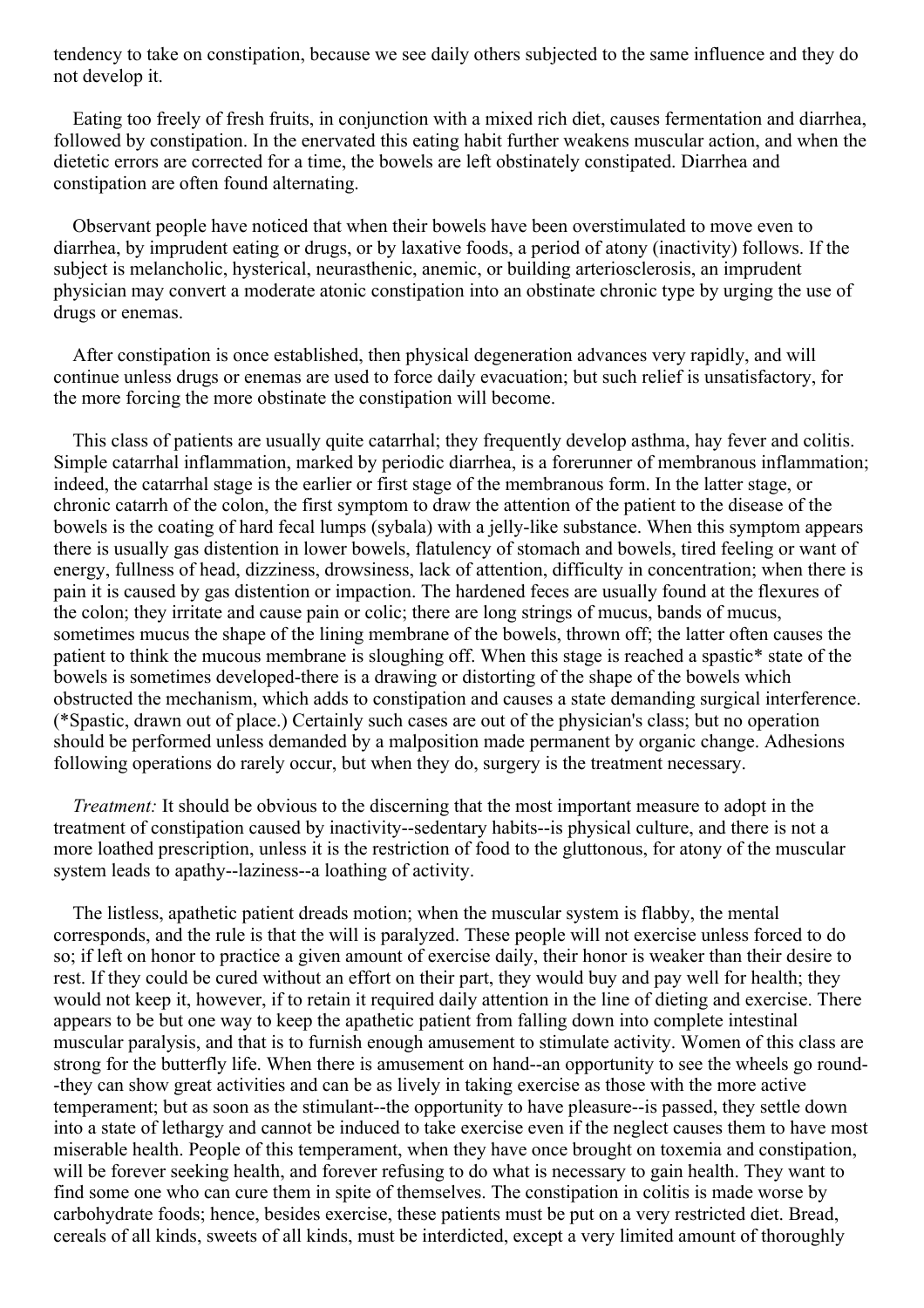toasted bread and sweet, fresh fruit. The sweet dried fruits eaten quite regularly cause indigestion and fill the bowels with gas.

Apples well ripened and sweet grapes are admirable in the winter; most of the summer fruits, including melons, may be eaten in the summer. Fruit and teakettle tea for breakfast; two ounces of toasted white bread, eaten dry with a *little* butter, followed with a glass of buttermilk sipped slowly, followed with two glasses of hot water, may be eaten at noon. For dinner in the evening, meat, non-starchy vegetables--those maturing above the ground--and a combination salad. If any change is made, the toast can be cut one-half and the milk and water doubled in quantity.

Enemas, two quarts of blood-warm water, may be used twice a week; and a small enema, one pint of warm water, every night when the large enema is not used. The small enema should be held fifteen to twenty minutes before trying to have a movement. No drugs or food laxatives are to be used.

If exercise is taken every three hours faithfully, and the above diet rigidly adhered to, a cure will follow.

It should be remembered that chronic colitis with constipation is not cured by conventional treatment; much malpractice is resorted to. This disease creates so many symptoms that patients are subjected to many operations which leave them no better, if not worse. Social life must be given up and a business made of getting well.

A poised state of mind and body must be cultivated, or the best treatment will fail.

### **5--Constipation in the Aged**

The old and feeble cannot take exercise, for they fall into the very bad habit of never bestirring themselves. There is an inexcusable, because silly and untrue, idea that old folks must be dignified and never move in any undignified manner; which, literally interpreted, means they must move with dignity and grace becoming people of their age. This sluggishness leads to such a state of lost muscular power that helplessness follows, and everyone who happens to be near such a subject, recognizing the physical weakness, lends a hand to help. Everybody takes a hand in saving the old man or the old woman from making an effort; the result is that old people get to looking for and expecting a lift from everybody, allowing their muscular system to die from inactivity--lack of use. The result is aging and premature death. No part of the body suffers more from physical neglect than the bowels, and constipation in the old is due to this cause, plus coffee and toast; hence there can not be any cure unless there is a retracing of steps--a going back and building power through exercise. Massage and mechano-therapy may give a little relief, but the eternal fiat was sent out at the beginning of time. Man must earn his digestion by work--to him that hath courage to work for muscle, muscle shall be given, but to him who hath not courage to work for power, even that which he hath will be taken from him. No, we never get so old but that we shall be punished by our sins of omission of work.

Those who are senseless (illogical) may say father and mother have been so good that God will spare them for the good they have done. Yes, their god, the god of bad habits, will spare them; but the real God happens to have jurisdiction over the laws of daddy's and mamma's personal being, and He does not change His laws. When man became a living soul he became the builder of himself by a wise adjustment of himself to the laws which are fixed and eternal. We answer to the laws of our being, and God never interferes when one of His saints becomes constipated from inactivity. There is but one cure, and that is activity--get a hustle on ourselves.

*Treatment:* As old people will not exercise to restore tone, there is no help for them except to eat laxative foods and take the lighter forms of laxative drugs so long as they will act; then the stronger drugs and high enemas must be used until death. Of course, fruit cooked and raw, vegetables cooked and raw, are very necessary foods for old as well as young. Old people with kidney, bladder and urethral irritations should not eat root vegetables--only vegetables that grow above ground. At all ages those who are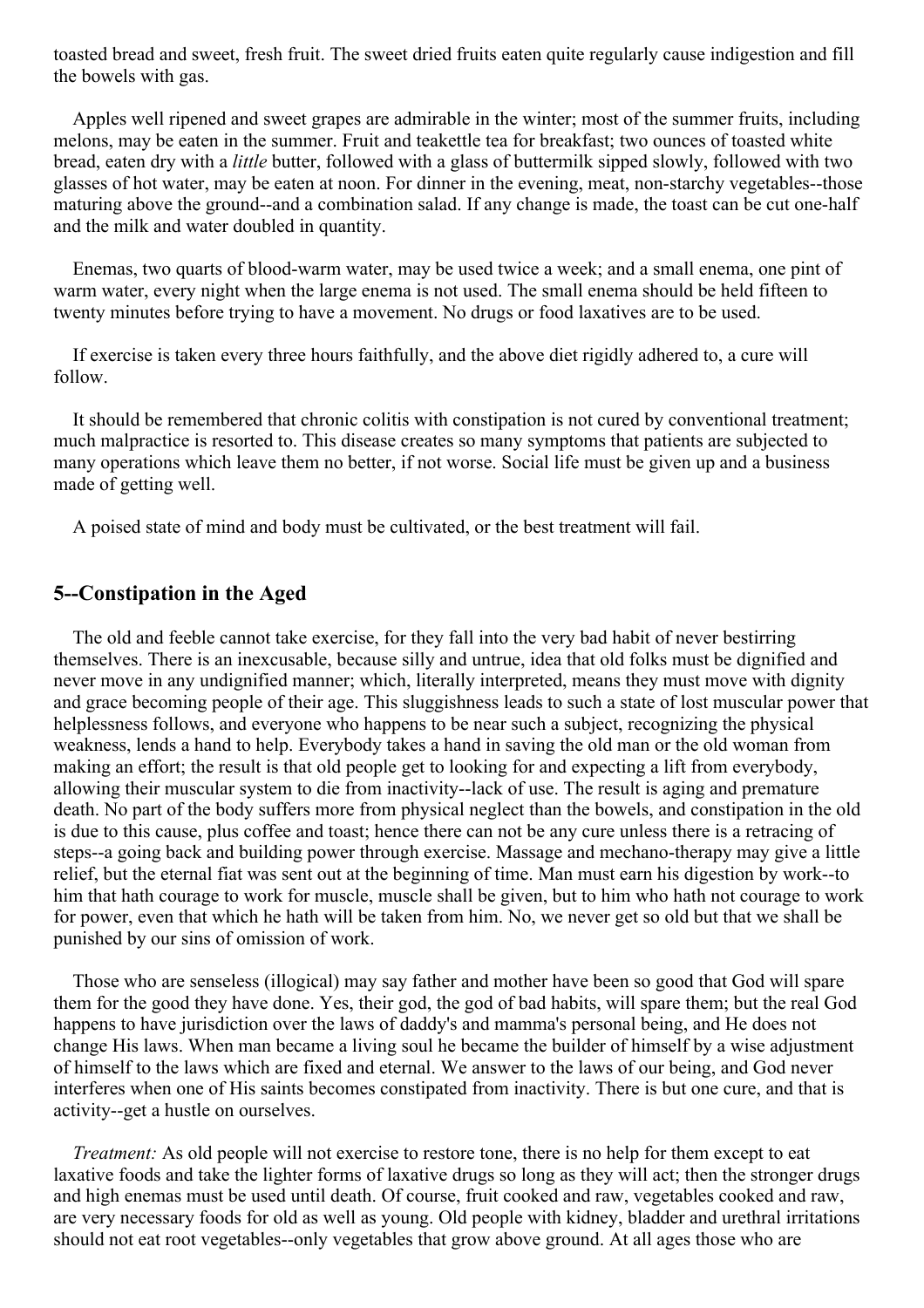<span id="page-57-0"></span>constipated and have excessive or frequent urination, with discomfort in bladder or urethra, with dilated veins at the mouth of the urethra caruncle, should not eat the root vegetables.

Old people who have fallen into a state of inactivity and have enough ambition to make a reasonable effort to renew life will find obedience to the law of their nature will be followed by a gradual amelioration of their discomforts and a renewal of life and vigor.

Radical changes in the order of their living is not advisable.

If toast and coffee has been the breakfast, they should eat half as much toast; changing white bread for whole-wheat, and, instead of softening the bread in the coffee, eat it dry. If chewing it is impossible, break a portion and gum and mouth it until liquefied, then swallow, then take another portion, treating it the same way, and continue until the whole allowance is eaten; then sip the coffee slowly; after the coffee, sip slowly a cup of equal parts of hot water and milk. Beginning the fourth day, eat the bread the same way, prepare the coffee the same way, but before pouring the coffee place in the cup one tablespoonful of hot milk and water, then fill the cup with coffee, sip slowly, and follow with a cup of hot milk and water. At the end of seven days use two tablespoonfuls of hot milk and water before filling the cup with coffee.

In seven days more use three tablespoonfuls of hot milk and water before filling the cup with coffee, sip slowly, then follow with the cup of hot milk and water. Continue the reduction of coffee until the coffee is dropped and two cups of hot milk and water are being taken, after which take the half of a good eating apple, reducing the bread one-half. If the apple can not be chewed, chop it fine, or grind it in a vegetable mill, and eat it slowly, sucking and tasting and mixing with saliva. Unless much saliva is taken with the apple, starch and milk, the patient will be troubled with gas.

One week after beginning the apple, stop the bread and eat a whole apple before sipping the two cups of teakettle tea; continue for seven days, then begin a gradual increase in the water and milk until one quart is taken, preceding it each morning with an apple or some other fresh fruit.

The noon meal may be a dish of salad--a dinner plate full: lettuce, tomatoes and cucumbers in the summer; in winter, lettuce, tomatoes (canned or fresh) and celery. Three-fourths of the salad should be lettuce. Dress with salt, oil and lemon juice. Every other day with the salad, meat--lamb, chicken, egg or cottage cheese--and one or two cooked nonstarchy vegetables, those maturing above the ground. The alternate days use starch in place of meat. See list of starches.

Evening meal, a glass of buttermilk, followed with a glass of hot water. When more buttermilk can be taken with a relish, it may be taken, always followed with a like quantity of hot water.

No water is to be used between meals. if desired, a glass of hot or cold water may be taken on getting up of a morning.

These patients are usually quite stiff in the spine; they should exercise every three hours, using the first three movements exclusive of the others, for one or two weeks, adding the others one by one, in the order named and as strength will permit.

The exercise must be started moderately and increased as strength increases. Regularity and persistence will be rewarded with a gradual gain.

All laxative drugs and food must be quit. A small enema--a half or a whole pint of warm water--may be placed in the bowel with a fountain syringe every night and held for fifteen or twenty minutes, then try to have a movement; if not successful, don't worry, but try it the next night and every night, except on days when the bowels move.

Patience and persistence will surely be rewarded; remember it took years to bring on this enervated state, and it takes time and perseverance to overcome it. Fretting, worrying and impatience will certainly hold back recovery. To cure constipation means the restoring of lost energy, and it cannot be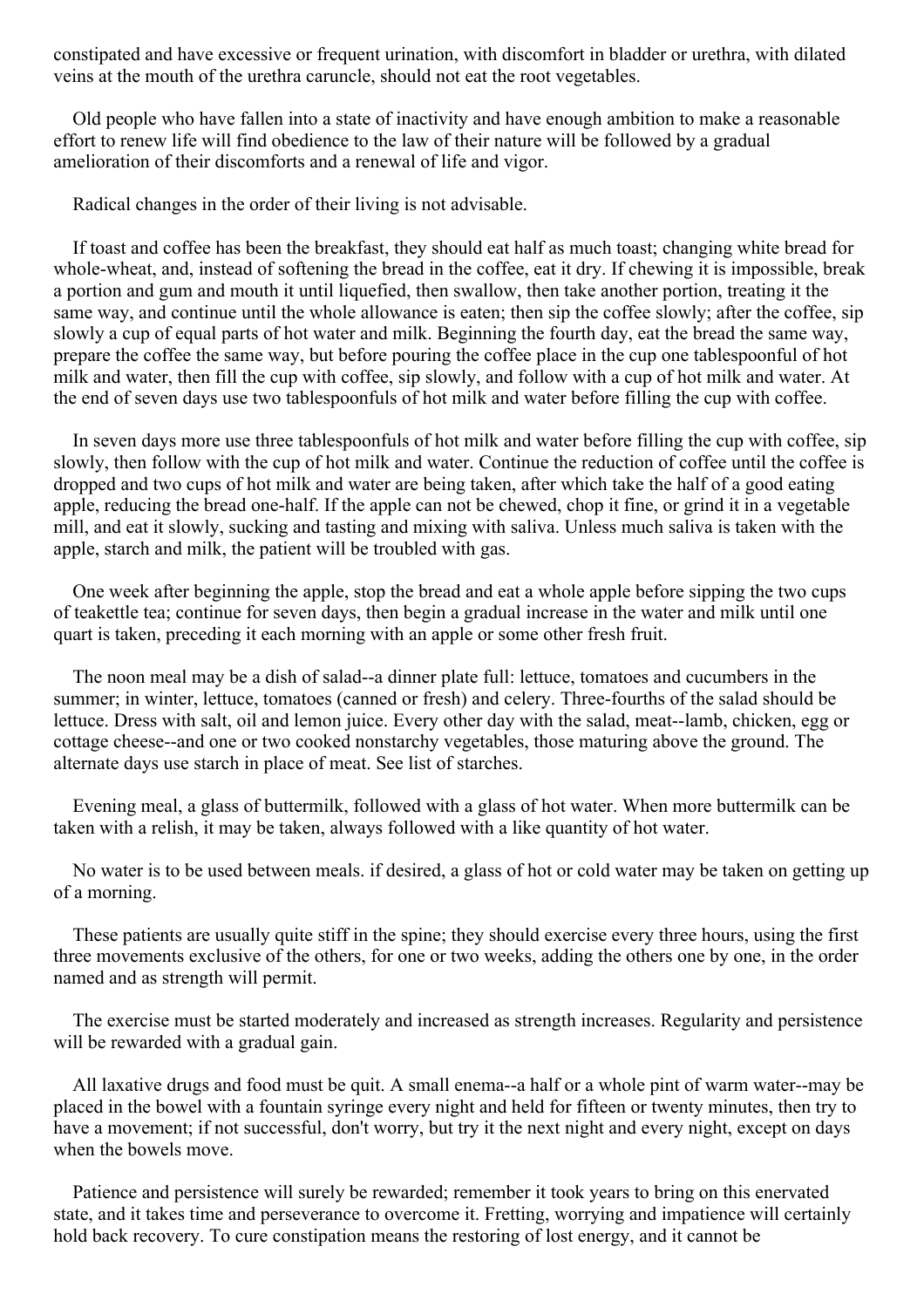accomplished quickly. Correct eating, and eating lightly, with the faithful carrying out of the exercise program, is the only way to cure. Enervating the bowels by the persistent use of so-called remedies builds the very derangement which they are given to relieve.

# **6--Constipation of Infants**

Babies from birth are often constipated; the common cause is overfeeding. Reducing the intake of food one-half, and the use of suppositories or other innocent nursery palliatives are often all that is necessary to bring about full relief and cure, but where overfeeding is persisted in, all palliatives fail in the course of time to relieve. Overfeeding, or whatever the cause, must be discovered and removed.

Galactorrhea (excessive secretion of milk) is a common cause of overfeeding soon after the birth of a child. To relieve the discomfort of the mother from the distention of the breasts, nurses and friends, and too often the doctor, urge the mother to feed the child frequently; consequently a child that would sleep twenty-three and a half hours out of twenty-four is shaken up from ten to twelve times every twenty-four hours and made to nurse. The result is that the child is educated into gluttony. "If God did not intend the child to be fed all it could hold, why did He provide so much?" Consequently, when the babe is so full that the milk jostles out of its mouth every time it is moved, stupidity continues to declare, as it always has: "All healthy children spit up their food; all healthy children have colic for three months after birth; and all healthy children flood themselves out of their beds at night from frequent urination (polyuria)."

Here we have the primary cause of about all infantile diseases. Children started in this way are in line for constipation and the sequential toxemia (infectious diseases).

The mother is advised to eat for two during pregnancy; and after child-birth she is urged to gluttonize- inundate her body with fluid foods, table beverages, including light alcoholics, to cause her to give plenty of milk--to develop galactorrhea (excessive secretion of milk); and if the fluid excess does not cause galactorrhea and constipation, it will develop polyuria (excessive urination) and constipation, which derangements are also, as stated above, developed in the child.

The mother's excessive eating and drinking bring her to discomfort, and often to ill health, and, worst of all, may cause galactozemia (loss of milk).

When a child must be given artificial feeding after having gluttonized on the mother's milk until constipated, and forced into polyuria, the prospects of evolving into health on artificial feeding are slim, and hopeless unless carefully taken care of and by wiser heads than have conducted the care of the child up to the forced change.

*Treatment:* To control galactorrhea of mother and her constipation, she must stop drinking; positively no water at meal times nor between meals; no table beverages of any kind. By controlling excessive lactation or urination, fluid distribution will be normalized and the diverted fluid secretion to the breasts or kidneys will be restored to the bowels and constipation overcome. While this change is being brought about, which should not be expected to take place suddenly, simple remedies for securing a daily evacuation must be used, namely, rectal dilators; half pint water and teaspoonful of salt placed in rectum and held for half hour; quart of soapy water; if small enemas fail, use large ones of simply pure warm water. Coarse bread and butter, the bread well baked, may be eaten for breakfast with a few black figs or dry prunes, or baked apples without dressing. Tensing exercise of the entire body for half hour before getting out of bed every morning, giving special attention to the bowels; also brisk walks of a mile or more, twice daily. Cooked spinach and onions; raw spinach may be used in the combination salad.

Laxative mineral waters are not good, for they will be carried out of the system through the lacteal glands, thereby making the baby sick; or if the kidneys are overactive the kidney route will be taken, leaving the bowels unaffected.

If the mother is quite stout--overweight--her eating should be for breakfast: fresh uncooked fruit--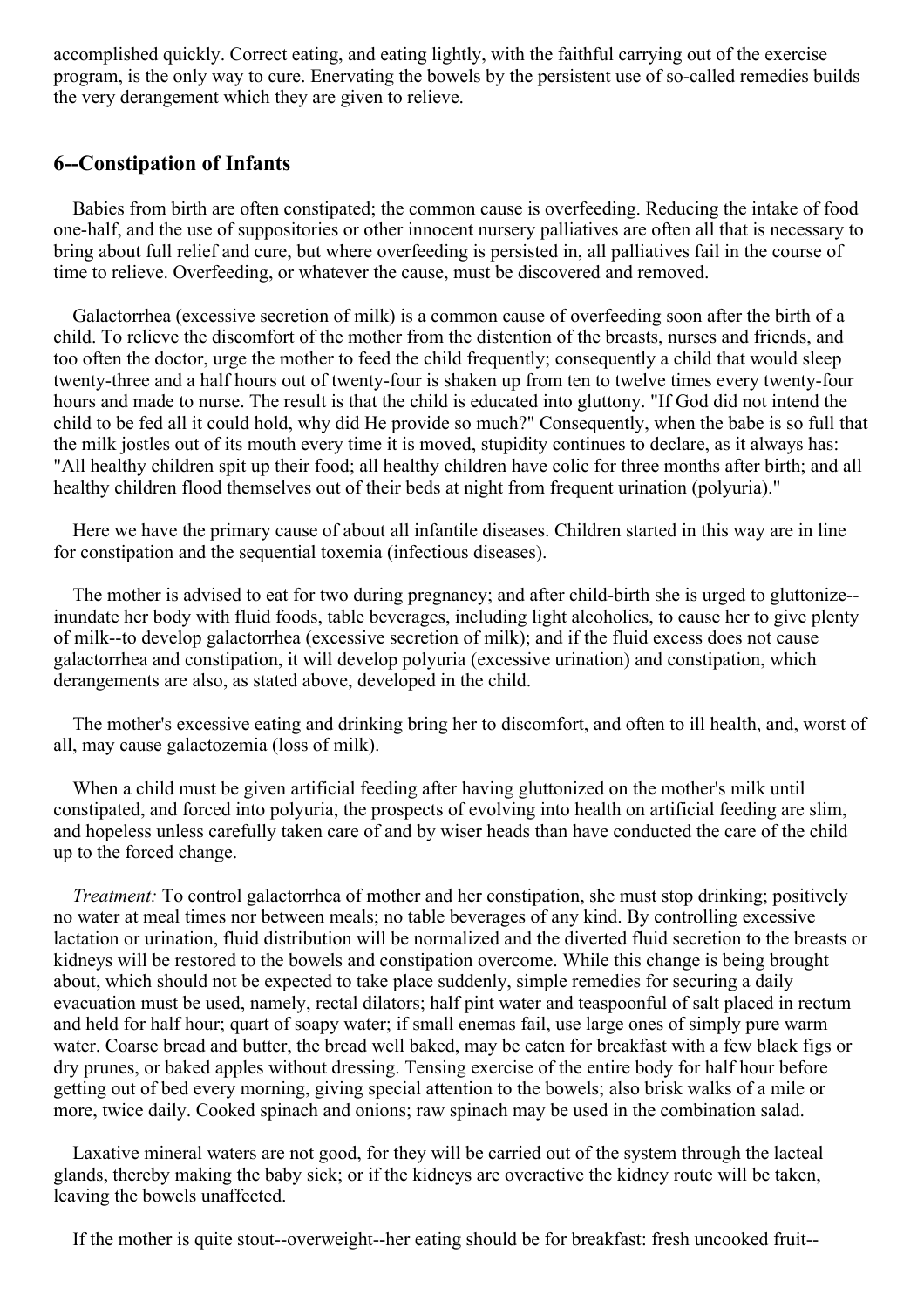whatever fruit is seasonable; if berry time, berries, a reasonable amount of sugar and milk half cream; baked apples with sugar and milk half cream. Dinner at noon may consist of meat, eggs or fish, a combination salad and two cooked, succulent, topground vegetables; fruit for dessert if desired. Evening meal, stale or toast bread and milkbutter very sparingly.

Those who are starch and sugar poisoned--those young mothers who are chocolate-candy poisoned- may complain that fruit distresses them; causes them to bloat and feel uncomfortable. They should cut down the amount, but they should not stop fruit eating. When mother and child are quite normal the mother may have for supper: biscuit, butter and honey with fresh fruit every other day; the alternate days, cereals dressed with salt and butter or milk half cream, no sugar. Occasionally a baked potato or corn bread, using not to exceed a cubic inch of butter for the entire day, half of which may be used at supper. Toasted bread inclines to constipate, hence well-baked bread is better than twicebaked bread; stale bread is best. *Mastication is of more importance than the kind of bread!*

If the milk secretion declines rapidly, the mother may be given a glass of whole milk after her breakfast and supper are eaten (before leaving the table, of course).

Correcting excessive milk secretion (galactorrhea) will usually correct constipation in the mother.

### **CONSTIPATION A SIGN OF OVERFED BABIES**

Children who are fed every two hours the first two months and every two or three hours, night and day, after that age must present symptoms of indigestion, such as more or less milk curds in stools, gas in stomach and bowels, constipation, restlessness, fretfulness, crying and sucking at hands or anything that touches the mouth; this latter symptom is mistaken for a sign of hunger, and, to add pain to misery, more nurse is given. Such signs, interpreted as hunger in children being fed every three hours, are reflex symptoms and should be interpreted as due to discomfort in stomach and bowels, and, instead of giving more food, no food except fruit juice (orange in winter, and berries, or juice from a Tilden salad, in summer) every three hours or three times a day until comfortable; then return the child to the breast and feed not oftener than four times a day, and positively no feeding at night. Watch the stools and if white specks appear reduce the length of time the child nurses one-fourth or one-half, if necessary to secure perfect digestion.

How long should a child nurse? That must depend on the amount of labor required to get the milk. Some breasts require little drawing; the milk flows without eff ort on the baby's part. When the milk flows easily the child should be held above the breast, causing it to take the milk against gravity. Ten minutes will fill the babe to overflowing where the milk draws easily; six minutes at such a breast will be long enough to give the baby sufficient; while there are other mothers who will have to allow their babies to nurse twelve to twenty minutes. The guide must be curds in stools and constipation. Neither will be in evidence when the child is not overfed. But after constipation is brought on and the kidneys are forced to do vicarious work for the bowels, the feeding must stop for a day or two; then give three or four to eight or twelve minute nursings three times a day. The mothers with the easy flow should give three to four minutes for their babies to nurse; and the other mothers the time specified above. As the children improve, increase the time until they are taking all they want three times a day.

If mothers or nurses would watch the babies and cut down the intake of food *instanter* on the appearance of curds in stools or on the increase in urination, constipation would not flourish as it now does among young children.

# **7--Constipation in Children**

Children should be educated into having a bowel movement every morning before starting to school. It is the parents' duty to see to the education of their children in a knowledge of laxative foods, and when to eat them, and the evils resulting from neglect of the bowels.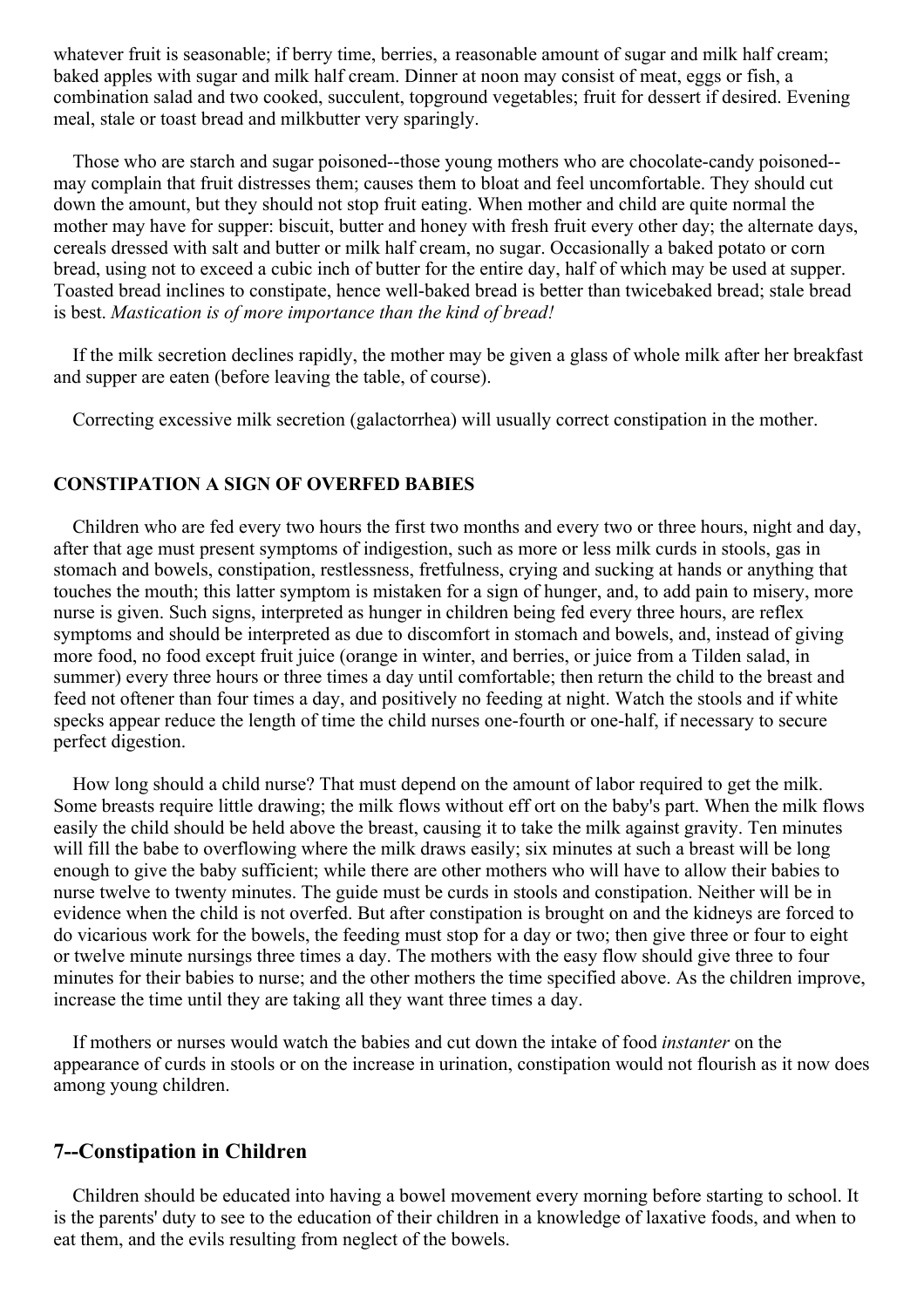School boards should provide footstools where the vault seats are too high. It is necessary for the thighs to press against the abdomen to give the abdominal muscles support while bearing down to force expulsion of feces. This is required by grown-ups as well.

*Treatment:* When children become constipated their diet must be modified to meet requirements. The amount of starch must be reduced. They should not eat more than half their usual amount of bread, toast, cereals or breakfast foods. They are to be fed more fruit: prunes, black figs, fresh pears, baked apples, fresh uncooked fruits. The child should eat all desired of the fruits for breakfast, followed with a cup or two of teakettle tea.

Cooked cereal, dressed with milk and salt, followed with teakettle tea for lunch. No cream or sugar.

For dinner, whole-wheat biscuit, or muffins, butter and a little honey; follow with a glass of teakettle tea, sipping slowly. This dinner every other day; the alternate dinners may be whole-wheat bread, corn bread or baked potatoes and butter with a combination salad; also succulent vegetables if desired.

When mucus is occasionally seen in the stools it indicates colitis. Abdominal paincolic-is caused by gas distention, with soreness to touch on slight pressure. Stop food, use copious enemas until bowels are relieved of accumulation, and then feed as above directed, watching for symptoms of constipation. When there is distention from gas with soreness or pain, give fruit juices only and relieve the gas distention by enemas. Don't allow a surgical maniac to remove the appendix.

Positively no eating between meals. Sweets, especially syrups, eaten with bread or other starch, tend to develop acidity and colic. Sugar on breakfast foods leads to indigestion.

Children with constipation, frequent attacks of colic, or discomfort in stomach and bowels must be kept away from candy and sweets. Sweet potatoes, navy or butter beans, ginger bread, sugar on breakfast foods, and eating between meals must be avoided. They should be allowed to stay from food long enough so that they can take with relish toasted whole-wheat bread and butter, and after eating it dry, then sip with a spoon a glass or two of teakettle tea; this is for breakfast; for noon meal, bread, butter and fresh fruit; evening meal, a combination salad and toasted bread, once a week baked potatoes and once or twice a week meat. Positively nothing between meals, not even water. If bowels remain constipated after one week of this style of feeding, then change breakfast to a bowl of well-cooked porridge, made from corn or oatmeal. Stir in the porridge one teaspoonful of flaxseed meal, dress with salt and butter, or milk half cream.

Where children are troubled with polyuria (passing great quantities of urine) they must be fed dry foods and fresh fruit, and kept away from milk and water.

Regular meal times, no eating between meals, eating the bread dry, no water drinking, will correct constipation in a short time. If meals are as directed above there will be no thirst. Thirst comes from conventional eating--wrong food combinations-and when the water-drinking habit is established, indigestion, catarrh and all children's diseases follow. Keep this in mind: all diseases of childhood start with gastro-intestinal catarrh, even diphtheria and smallpox.

### **8--Atonic and Spastic Constipation**

The difference between atonic and spastic constipation may be explained as follows:

*Atonic Constipation* is common; in fact, most constipations are of this order. Sluggishness of the bowels may exist for some time without causing appearances of ill health; perhaps there may be a heavy head or headache, and a lack of energy, without the cause being known. Flatulency and gas distention may cause some discomfort; laxative foods and enemas are effective for relieving. In common constipation there is no excess of mucus; rectum is often full; the sigmoid flexure and the transverse colon are inclined to be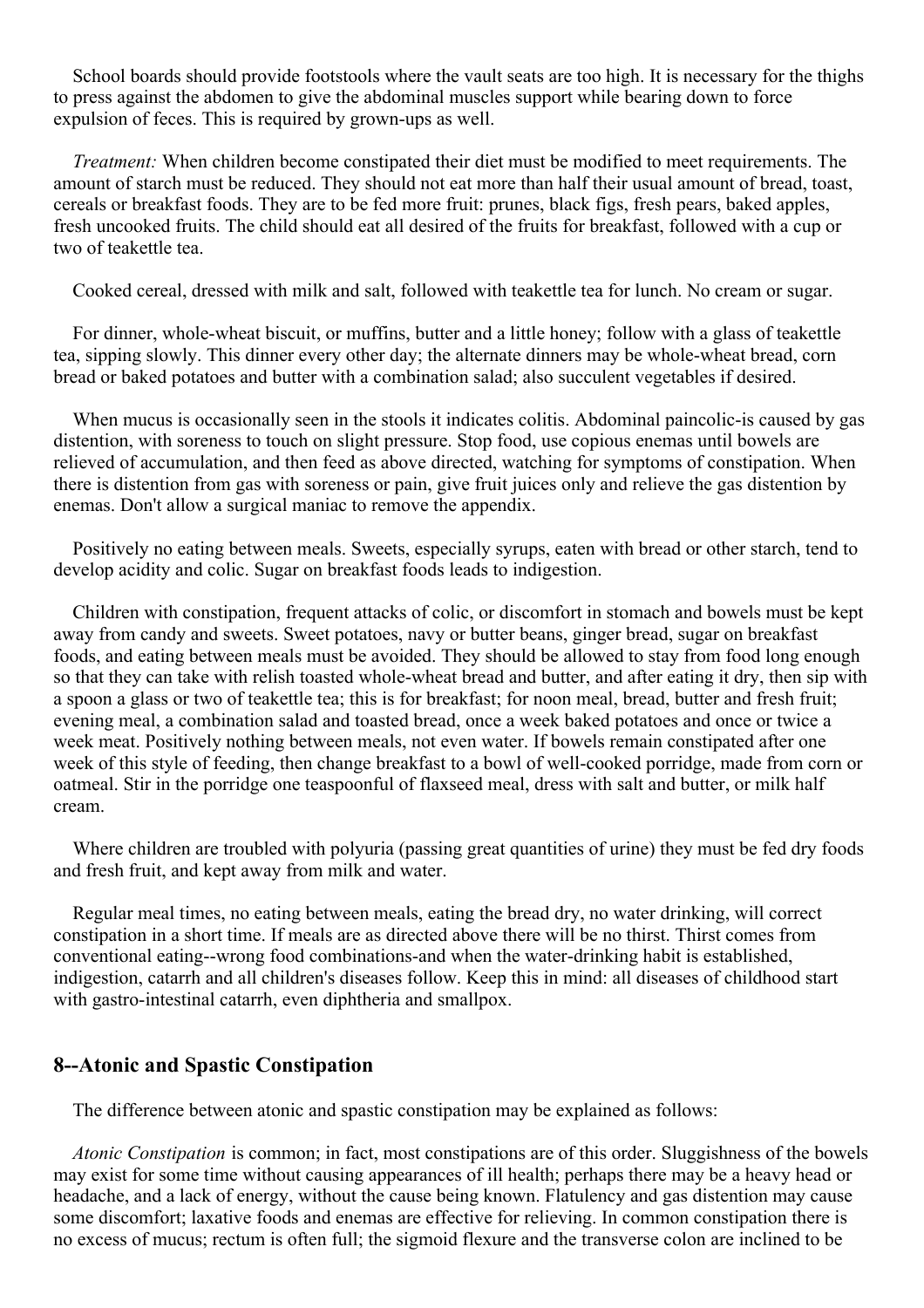### full.

*Treatment:* Large enemas twice a day until bowels are cleared out, then small enemas every night. Stay in bed for two weeks or longer. Practice the tensing exercise every three hours, as long each time as possible; increase the amount taken as fast as strength increases. When out of bed add walking and other forms of exercise. Get busy, stay busy, and take the M. D. P. Recovery will be slow; but a cure will be speeded up by lots of exercise. Keep the mind and body poised.

*Spastic Constipation:* The spastic or distorted bowel is caused by drawing or spasm, and is not very common; when present, it may have a neurosis or lead-poisoning history; always gastro-intestinal catarrh, or pronounced colitis with ulceration. The leading symptoms are pain, and mucus in the stools. Pain may be slight or very severe. Some authorities declare that pain belongs to spastic constipation. My experience does not quite agree. Pain is always found in catarrh of any portion of the intestinal canal, and the reason for it is that starch is not well digested and requires so much time that fermentation takes place, causing distention. Distention or inflation with gas is the cause of great discomfort. Where the gas is confined to a given locality by spasm or contraction, the pain is often very great, driving the surgeon more anxious for fees than cures to remove the appendix, ovary, womb, gall-bladder, resect a part of the colon, or remove something, anything. No cure can follow, but that does not matter; the operation was skilfully and successfully performed. Such operations are on the order of daylight bank robberies, except that the intimidation is by a threat that the disease will kill, instead of a gun-play; the latter may be a little more honorable and without detrimental after-affects.

Drugs or anything to force a movement must be much more powerful than is common for atonic constipation and much more painful. Many place diagnostic significance in the shapes of fecal matter as expelled, which is said to be pencil- or ribbon-like. Certainly such shapes must be made by the outlet--the anus; for a peculiar shape formed above must be changed at the outlet. In palpating, the colon feels hard, cord-like and about the size of the little finger, and sensitive. The most pronounced symptom is long, stringy, membraneous stools.

*Treatment:* So far as curing this type of constipation is concerned, it depends on whether the patient will co-operate. It takes time and patience. A stay in bed for months is necessary, with poise of mind and body. Relief may be given these patients by teaching them to eat within their digestive limits of the stomach and upper bowels. Foods that require several hours to digest are passed on to the colon, where digestion has ceased because of disease, and decomposition is ever present. These are not diseases to be corrected by laxative foods and drugs. Enemas high or low when necessary are the only forcing measures that should ever be employed to secure an evacuation; all others increase the disease. Very rarely mineralspring water enough to bring relief when the enemas fail; the water from the spring, not the concentrates.

Meat, eggs, fish and dairy products may be used, *but never in conjunction with starch.* Starchy foods should not be eaten. Ripe fruit is always admissible. Unripe fruit causes gas distention and pain. Gruel made of any of the cereals and strained, removing bran, hull or rough particles, may be used, if pain does not follow; if pain follows, the starch is not digested and it should not be given. Meat should not be swallowed in chunks. Lamb, chicken, fish or eggs with vegetable salad, dressed with sugar and salt, no oil, for dinner. Milk and water, fifty-fifty, for the other two meals.

Those with this form of constipation are made very miserable by eating foods rich in cellulose; indeed, this element in fruit and vegetables must be removed. In severe types of this disease cooked vegetables are not to be used.

Rough foods usually given to overcome ordinary constipation make patients with colitis, especially the spastic type, most miserable.

For breakfast, a cup or two of gruel (when it can be taken without pain following), seasoned with salt and very little butter. It is to be taken hot and thin enough to sip slowly; or

one or two eggs beaten with strained orange or grapefruit juice, enough to make a cup of the mixture; or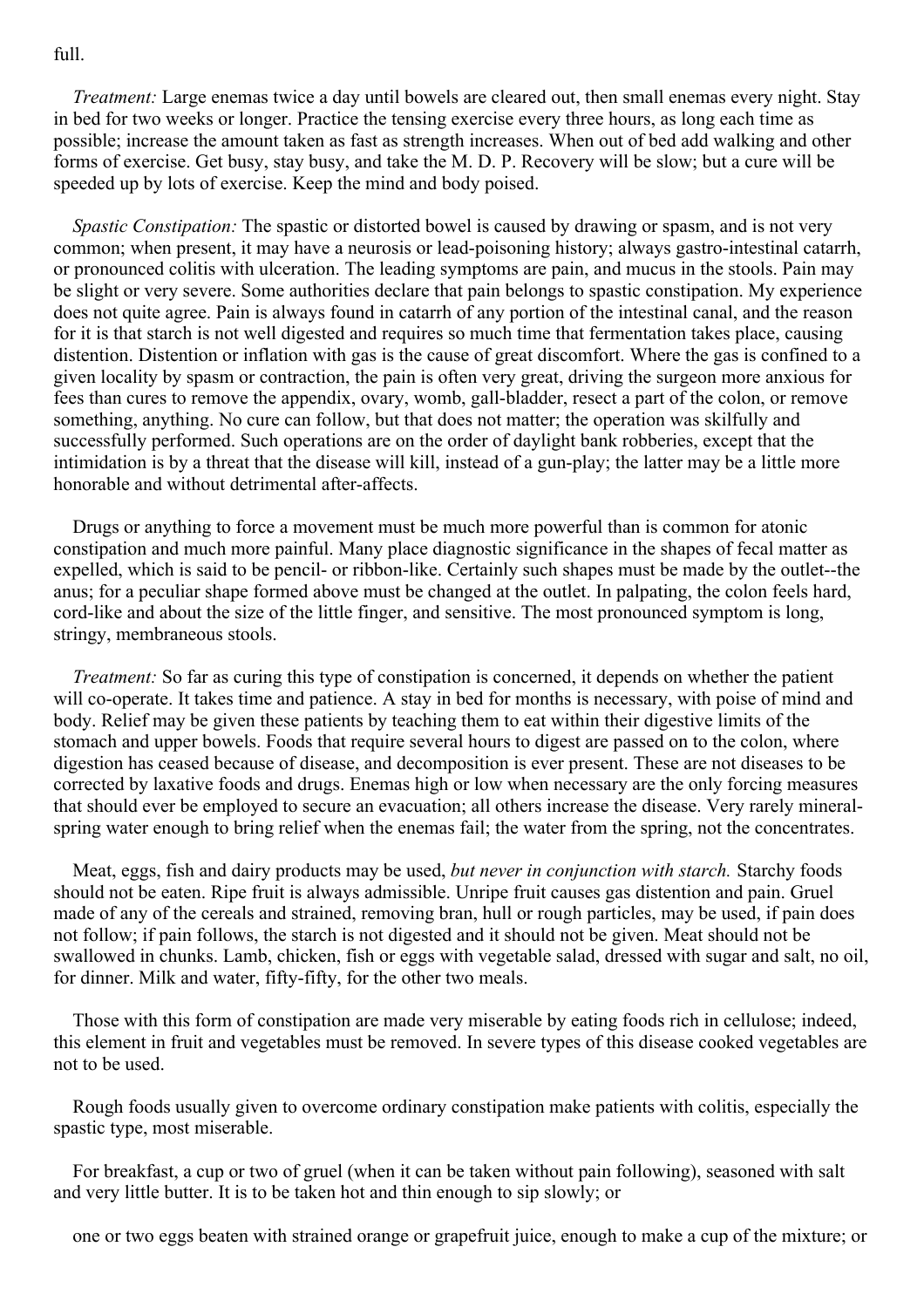two glasses of hot milk and water, equal parts. These foods are to be taken very slowly. In severe cases hot milk and water up to one quart, twice a day; and for dinner, meat and salad. When much better the dinner may be lean meats broiled or cooked en casserole; a puree of tomato, spinach, celery, asparagus, or cabbage; -and a combination salad run through a vegetable mill or cut very fine; and then the patient must masticate and insalivate well.

Suppers should be the same as breakfast. Milk and water is a safe meal.

Tensing exercise should be practiced daily as much as possible.

All very sick people should attend the Tilden Health School long enough to be educated into knowing how to take proper care of themselves.

### **9--Gastroptosis**

(Falling of the Stomach)

### **Enteroptosis**

(Falling of the Intestines)

A gravitating of the stomach and bowels means the same as gravitation or falling down of the muscles of the arms, legs, abdomen, neck, jaw or cheeks, and gives as much excuse for surgery as do the latter muscles of the surface of the body. Suppose a surgeon should propose surgery for relaxation--ptosis--of the biceps? Beauty doctors shorten the muscles at the sides of the face of lazy women. Expert surgeons operate on gluttonous men and women because their sagging stomachs and bowels refuse to carry the load placed upon them. Why? The bowels and muscles named have lost their tone from neglect of exercise, and to endeavor to restore them to their rightful position by surgical operation is idiotic faddism. Certainly to advocate such a procedure shows ignorance of the fundamentals of physics.

The lost power may be shown in many ways. One of the commonest is gas distention with borborygmus (rumbling in bowels). When the lost tone is great the bowels may become greatly distended because they have lost power to force the gas down and out. This lost peristaltic (expulsive function) power favors accumulation of fecal matter and gas. In severe ballooning of the intestine I have seen patients and doctors fooled into believing that pregnancy existed. Lost tone of stomach and bowels, due to neglect of exercise, is followed by slow digestion and a filling up of these organs with gas. The gas distention favors constipation; also, besides causing discomfort, pain, heart palpitation, nervousness, apprehension and discouragement, the gas distention, in those with much fat accumulation, causes intra-abdominal pressure and a dropping down of the pelvic organs--the reproductive organs--and bladder. This adds another cause of constipation by obstructing the rectum and furnishes operations for exploiting surgeons.

Ptosis of the sigmoid flexure of the colon, and prolapsus of the rectum, present the most obstinate forms of constipation. Indeed, the name "constipation" is a misnomer, for the inability to have a movement is due to obstruction--a blocking of the passage by folding and dropping down of the mucous membrane of the colon and rectum into the axes of the rectal strait, most effectually blocking the fecal passage.

The free circulation of the blood in the pelvic organs is interfered with, causing passive engorgement; following which enlargement of the womb and fibroid growth develop, which adds to the obstruction. Add to this formidable array of symptoms colitis, proctitis, prolapsus of the rectum and piles, and we have a complicated state that taxes the most skilled physicians to overcome. Surgery *cures* by removing the offending organs--simple, isn't it? Add poverty to a symptomcomplex of this character and, without excellent good sense on the part of the patient, a cure is hopeless. Of course charitable hospitals relieve these patients of their appending organs, for God's sake, and incidentally give practice to ambitious surgeons, enabling them to become expert in alluring the elusive lucre from one checking account to another, and in this way improve the circulation and keep the public's feet warm.

*Treatment:* Such cases require several months in bed, with faithful exercising every three hours every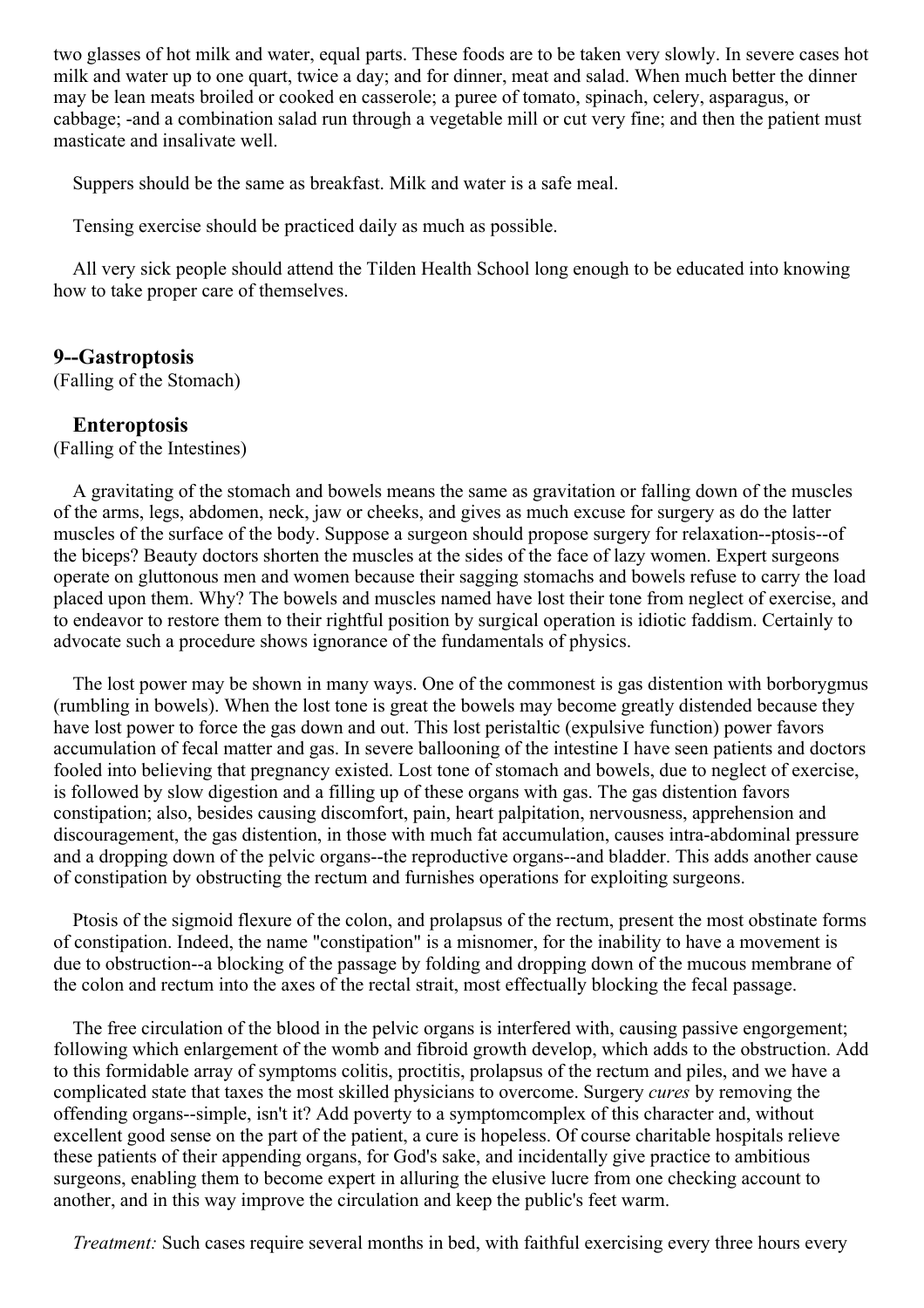day, and a limited supply of food.

*Exercise is positively necessary to help overcome this most stubborn type of constipation, and in no other way can it be cured.*

Exercise is a necessary auxiliary to the cure of all diseases, and certainly constipation is no exception to the rule. The best treatment must fail unless perfect poise of mind and body can be secured. Impatience, irritability, fear, apprehension put such cases in the invalid class for life.

Self-control must be the first therapeutic measure instilled, without which the treatment starts with failure. Full self-control places nearly every incurable disease in the curable class. Self-control means the giving up of every bad habit, both mental and physical. This accomplished, nature has a clear field; all the doctor can do is to help in removing obstruction, not organs, but bad habits of body and mind, giving hope and overcoming ignorance; and in this he is liable to be more of a vandal than a help if he fails to keep his eye on *service.*

Ptosis or falling down of the abdominal and pelvic organs is the cause of the diseases that furnish the surgeon with most of his operations. Constipation is first, last and all the time one symptom of ptosis; it is built by ptosis and ptosis is built by it. When constipation is established, increase in toxemia follows as surely as the night follows the day--as surely as effect follows cause--and when toxemic saturation is developed, *the universal cause of all diseases* is established. Just what disease will develop depends on diathesis, habits and environmental influences. Diathesis, like the tubercular or gouty, will cause those who have erred in living until their general health is broken down with toxemia to develop tuberculosis or rheumatism. Those with special organic diatheses will have their vulnerable organs break down and disease will be in keeping with the diathesis; for example, if the hereditary tendency is to cancer of the breast, womb, or stomach, this disease of these organs will develop. Habit and environment will hasten the development of diseases to which inheritance predisposes, and where there is no predisposition, the organs that receive the stress of bad habits will give down and in time develop organic disease.

When so much disease and its accompanying discomfort and unhappiness are liable to follow neglect of exercise and right living, it certainly behooves the healthy and those who are just entering the life of invalidism to get busy and right all errors. It is no uncommon thing to see the food-poisoned dragging themselves about, old and decrepit, yet not sixty years of age, many from thirty to forty.

Exercise or physical culture cannot take the place of correct diet, and *vice versa;* and the mental attitude is not to be neglected. It should not be forgotten that optimism is as necessary as right living and exercise, for it is optimism that makes reform possible; the pessimist paralyzes his will for acting and getting benefit by autosuggestion. To him it is: "Oh, what's the use?" There is but one answer, namely, everything is purposeful and necessary, and is for our good if we learn from experience to adjust ourselves to nature's requirements. It is only when we disregard law and order that we pay with discomfort, and if we disregard pain and refuse to be taught by it, then we pay with our lives.

When there is constipation, gas in bowels, and the accompanying discomfort, and the X-ray doctor declares that there is ptosis, and the surgeon declares there is appendicitis or gall-bladder derangement, and consultants insist on taking out the appendix, and draining the gall-bladder or extirpating it, etc., etc., don't do it, but get busy as follows:

In all cases of ptosis the patient must be kept in bed with warmth to feet, and taught the tensing exercises. The knee-shoulder position must be practiced often every day.

After the morning exercise, a warm sponge bath, followed with dry towel rubbing; then back to bed, to be followed with exercise every three hours. Patients in full weight should fast for a week, and when the tongue is coated, a stomach lavage every morning for a week; a two-quart warm-water enema every night for a week and after the first week a pint salt-water enema may be used every night until the bowels are regular. It should not be forgotten that as soon as enervation is overcome, secretions and excretions will be established, after which the bowels will function. Every forcing measure used to move the bowels, even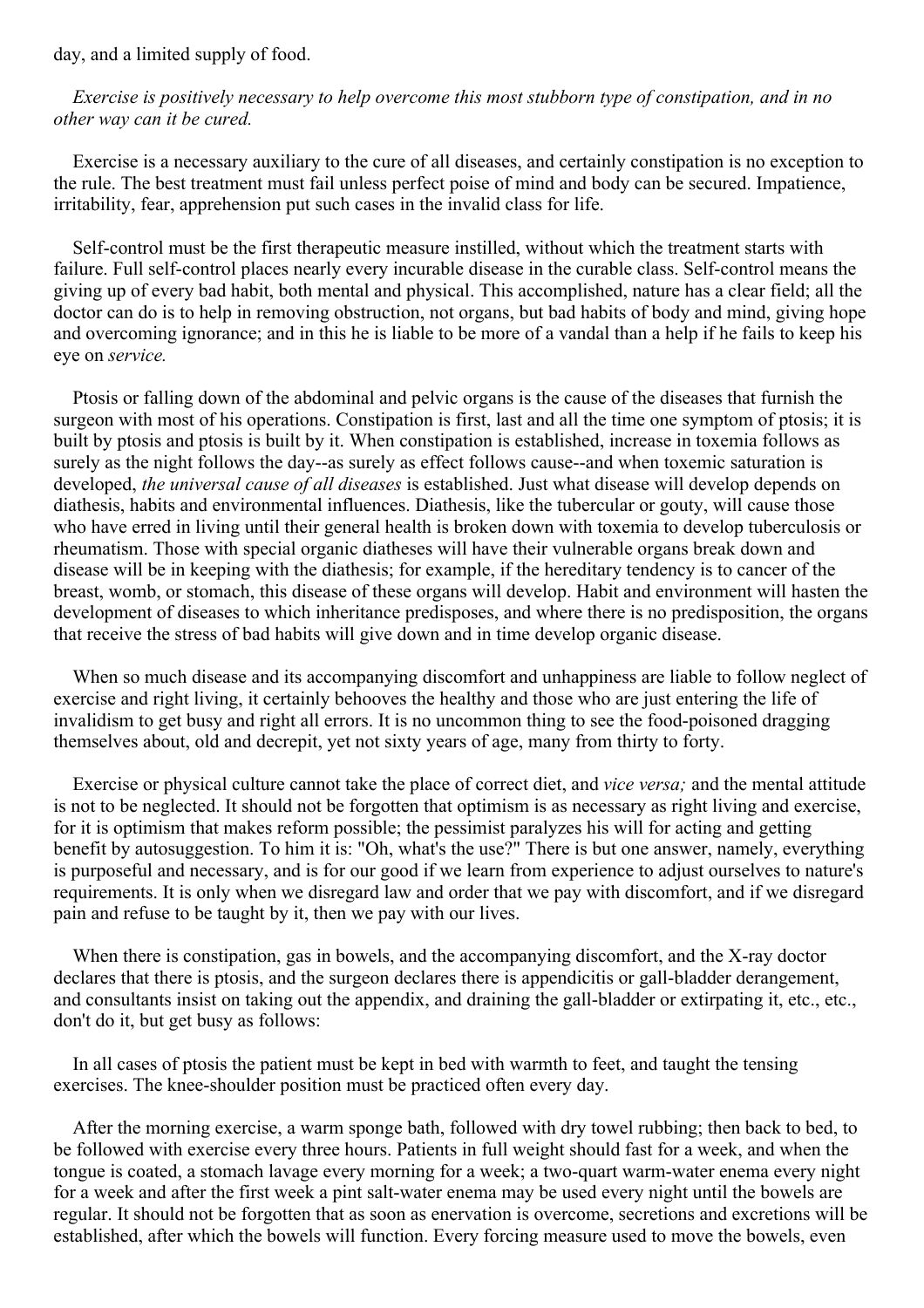the larger enema, enervates and delays recovery. Sometimes, in nervous subjects who are more constipated in their minds than in their bodies, a little forcing may be necessary for the psychological effect. Those in full flesh should fast until well cleaned up.

Correct all constipating habits. All stimulants--tobacco, coffee, tea and overeating, as well as improper eating--must stop. Exercise must be practiced daily--often enough and long enough at a time to restore tone to the entire body.

Patients should be free from discomfort for two days, then give orange juice three times a day. If the patient is heavy, overweight, he should fast for a week or two before beginning on the fruit. A daily enema should be used until food other than fruit is being eaten.

The first food besides fruit should be dry toast, followed with a pint of teakettle tea, and given morning, noon and night; after the first day a dish of prunes may be eaten with the breakfast; this eating is to be continued for two or three days, then for noon or night dinner give lamb or chicken stew, cooked spinach or onions, and one other succulent vegetable, and a Tilden salad. This meat dinner is to be used every other day, and after a week other meats, eggs, and fish may be used.

The object in eating should be to keep as nearly normal as possible; overeating leads to faulty elimination--constipation.

GO TO NEXT [CHAPTER](#page-65-0)

GO TO HYGIENE LIBRARY [CATALOG](../0201hyglibcat.html)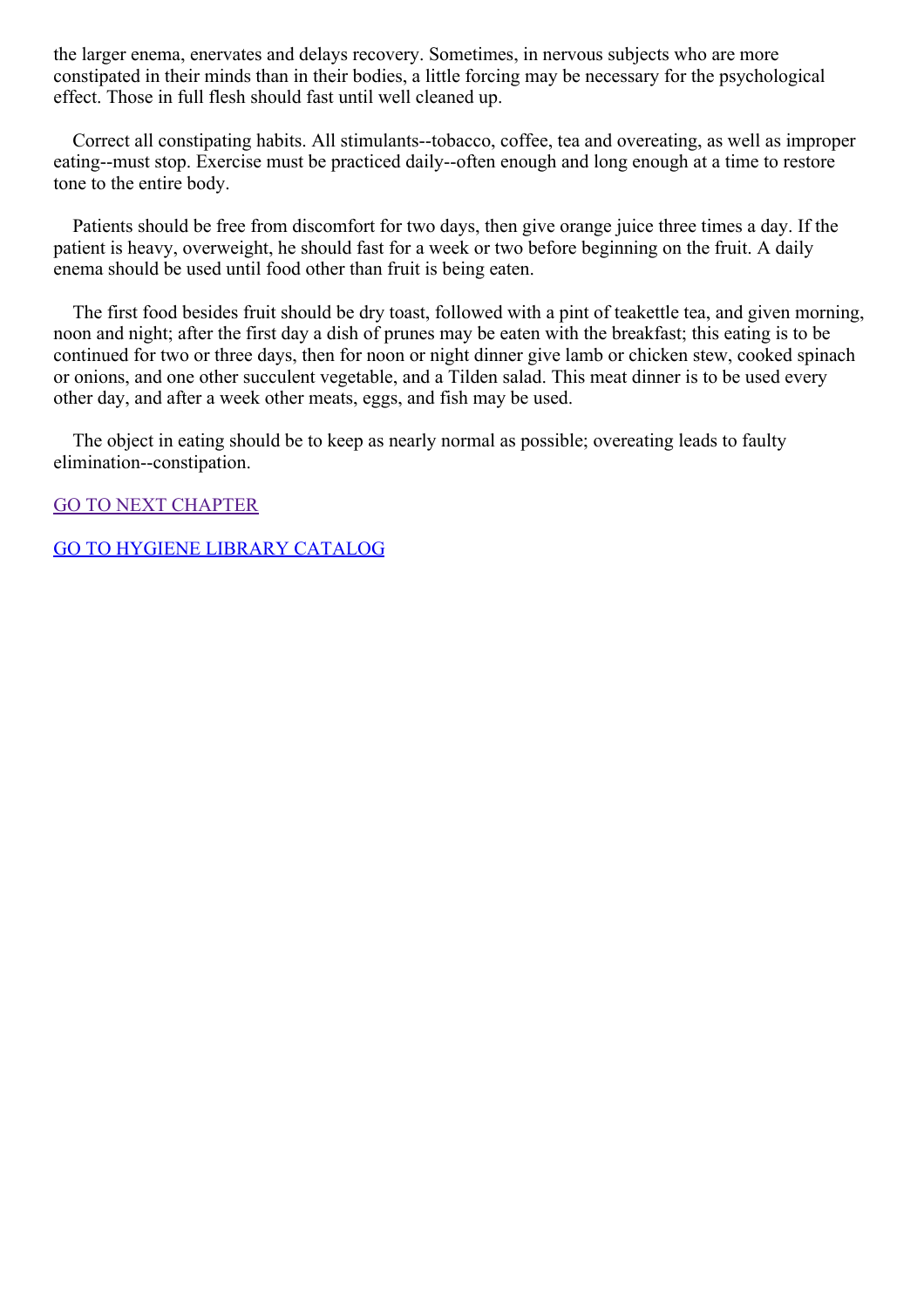<span id="page-65-0"></span>[Preface](#page-3-0)

[Introduction](#page-9-0)

Chapter [I.-Toxemia,](#page-17-0) the Efficient (First) Cause of All Disease

Chapter II.-Causes of [Constipation](#page-27-0)

Chapter [III.-Treatment](#page-41-0)

Chapter [IV.-Constipation](#page-57-0) as Found in Various Derangements

Chapter V.-A Few [Personalities](#page-65-0)

[Appendix](#page-67-0)

# **CHAPTER V A FEW PERSONALITIES**

WHY do some people win and others lose in every game in life? With very few exceptions the winners are those who study, understand and then *play the game.* Losers are those who trust to luck, or depend on watching the winners and taking advice from them. Those so inclined should know and remember that every individual success is a law unto itself. An imitated success always lacks the personality of the successful. There is as much difference between the successful and their imitators as there is between the animate and the inanimate puppet. Therefore those who would win in making a personal application of the knowledge to be attained in a study of this book, must study it and then apply it.

Those who are looking for formulas of new, strange and specific bowel persuaders and drivers are doomed to disappointment. Indeed, the world is full of books offering cures galore for constipation, and yet constipation remains man's middle name, if not his silent partner.

All cures for constipation up to date are most excellent builders of the derangement. Why not? *Constipation is a symptom of enervation.* Anything that stimulates, irritates, or in any way coaxes, persuades, cajoles, wheedles, pushes or drives the bowels, adds to the sum of enervation and further lessens the functions of secretion and excretion.

Anything that adds to the sum of life, energy, the general tone of the mind and body, increases organic functioning and not only overcomes constipation, but adds power to all organs; hence a cure for constipation means restoring health.

The first thing to do in restoring health is to poise the mind and body. *Mental constipation is to be overcome first. Forget it.* Stop thinking about the bowels and follow the instructions given under the head of your particular type of constipation.

*Fear and worry eat up nerve energy* and build just what you wish to overcome. Stop them! Play the game with as little thought as possible. If there is one remedy greater than another in restoring health, it is to *Forget It,* and stop talking and writing about it; and when friends are solicitous, and ask about your health, answer promptly and peremptorily, "Fine as Silk!" And smile if it cracks your face. Remove as soon as possible the crepe from your countenance and smile; it is the only way to get rid of the villain who has dismantled you. Keep this in mind: Health is more contagious than disease.

All the powers of evolution are on your side, and if you do not block every natural effort on the part of your body to eliminate, by practicing a lot of mental and physical bad habits, health will win, and full mental and physical efficiency will be your reward.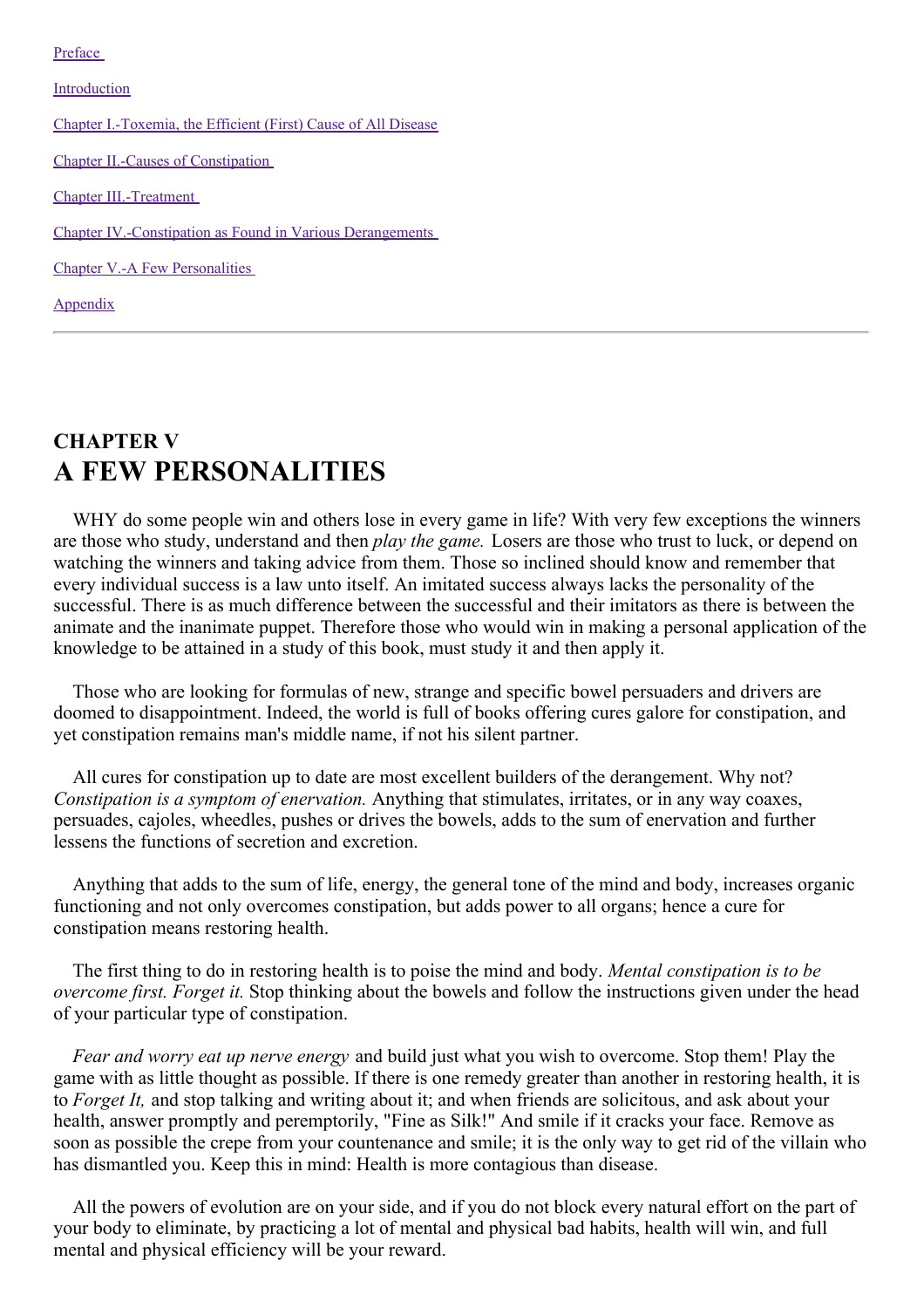Do you want all of good that is possible for you to have? All right, play the game. Do not be a quitter, a silly ass, and expect something for nothing. You cannot build health while practicing a lot of enervating habits. Stop all stimulants. Stop thinking evil, doing evil and living a selfish life. A life of service is the secret of health and happiness. Service is the religion of common sense. If a bootblack, polish the heels as well as the toes; if the president of the United States, serve the country, not your constituency necessarily. Service solves all problems of life from constipation to constitutions. Play the game; stop being selfish, which is a synonym of constipation. Do not expect to be cured *instanter.* The habits that brought constipation were practiced a long time; it will take time to get back to the normal. Be hopeful, expectant and patient. Remember this book teaches health, not palliation. If a physic is what you want, go to the druggist. If your old habits force you into taking something to make your bowels move, you need not expect benefit from the advice in this book. To get well will surely reward you for patience, so *play the game.*

Keep this in mind, it will help you: *Constipation is a symptom, not a disease.* Surely you are not foolish enough to expect to cure a disease by treating a symptom. Learn to live for health.

Every reader of this book should read all of our other books also.

GO TO [APPENDIX](#page-67-0)

GO TO HYGIENE LIBRARY [CATALOG](../0201hyglibcat.html)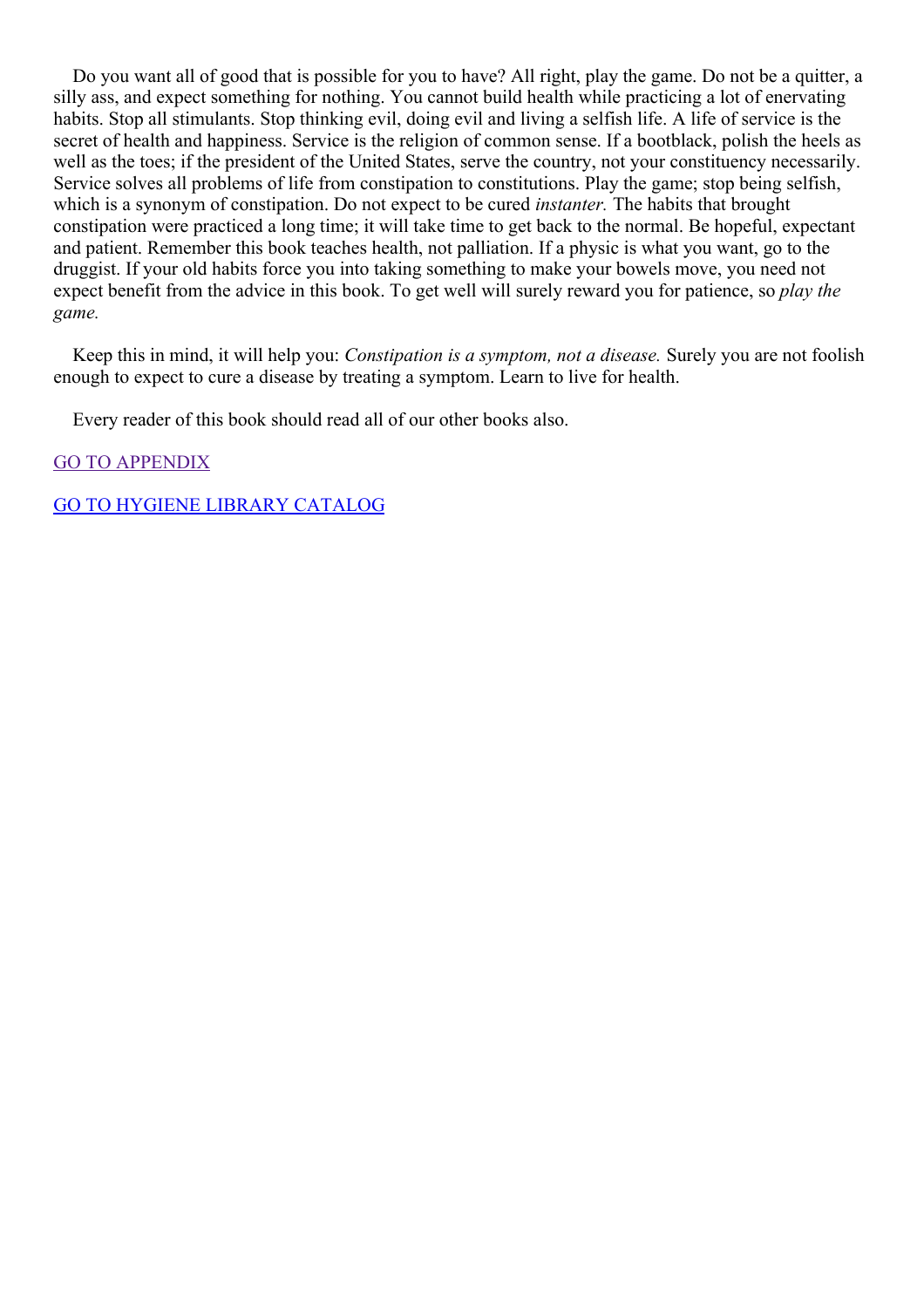<span id="page-67-0"></span>[Preface](#page-3-0)

[Introduction](#page-9-0)

Chapter [I.-Toxemia,](#page-17-0) the Efficient (First) Cause of All Disease Chapter II.-Causes of [Constipation](#page-27-0) Chapter [III.-Treatment](#page-41-0) Chapter [IV.-Constipation](#page-57-0) as Found in Various Derangements Chapter V.-A Few [Personalities](#page-65-0) [Appendix](#page-67-0)

**APPENDIX**

*Teakettle Tea:* One-third hot milk and two-thirds boiling water, poured together.

*Fifty-Fifty:* One-half hot milk and one-half hot water, poured together.

*Stomach Lavage:* Stomach wash. Introduce syphon tube into stomach and pour warm water through the tube into the stomach. Start with half gallon and use as much water as the stomach will take. Then drop the opening or funnel end of tube into a vessel and allow the water to run out of the stomach through the tube into the vessel.

*Triscuit:* A whole-wheat product very similar to the shredded wheat biscuit, put up in a little different form, but by the same company.

*Three-In-One:* 1 tablespoonful table salt, 2 tablespoonfuls bicarbonate of soda and 3 tablespoonfuls Epsom salts. Mix thoroughly and keep in a covered vessel.

*Four Tilden Rules:* No. 1. Never eat when feeling bad, and you must be absolutely comfortable from one meal time to the next, both mentally and physically, or miss the coming meal.

No. 2. Never eat without a keen relish.

No. 3. Always avoid overeating.

No. 4. Thoroughly masticate and insalivate your food.

*Decidedly Starchy Foods:* Every preparation made from grains- wheat, rye, oats, barley, corn, rice; also the Irish and sweet potato, dry beans and peas, tapioca, sago, peanuts, chestnuts, bananas, Hubbard squash and pumpkin. The three last named have a decided tendency to ferment. Those troubled with sour stomach should not eat them.

*Non-Starchy Vegetables:* Beets, turnips, carrots, parsnips, summer squash, cabbage, cauliflower, Brussels sprouts, green corn, green peas, string beans, asparagus, onions, egg plant, salsify, okra, kohlrabi, endive, lettuce, tomatoes, cucumbers, celery, chard, spinach, dandelion, and all plants used as greens.

The use of the word "non-starchy" is purely arbitrary, for there is starch in all vegetables, but it exists in relatively small proportions in the so-called non-starchy vegetables.

*Prunes and Figs:* The sweet fruits are not recommended to overcome constipation, but there is no